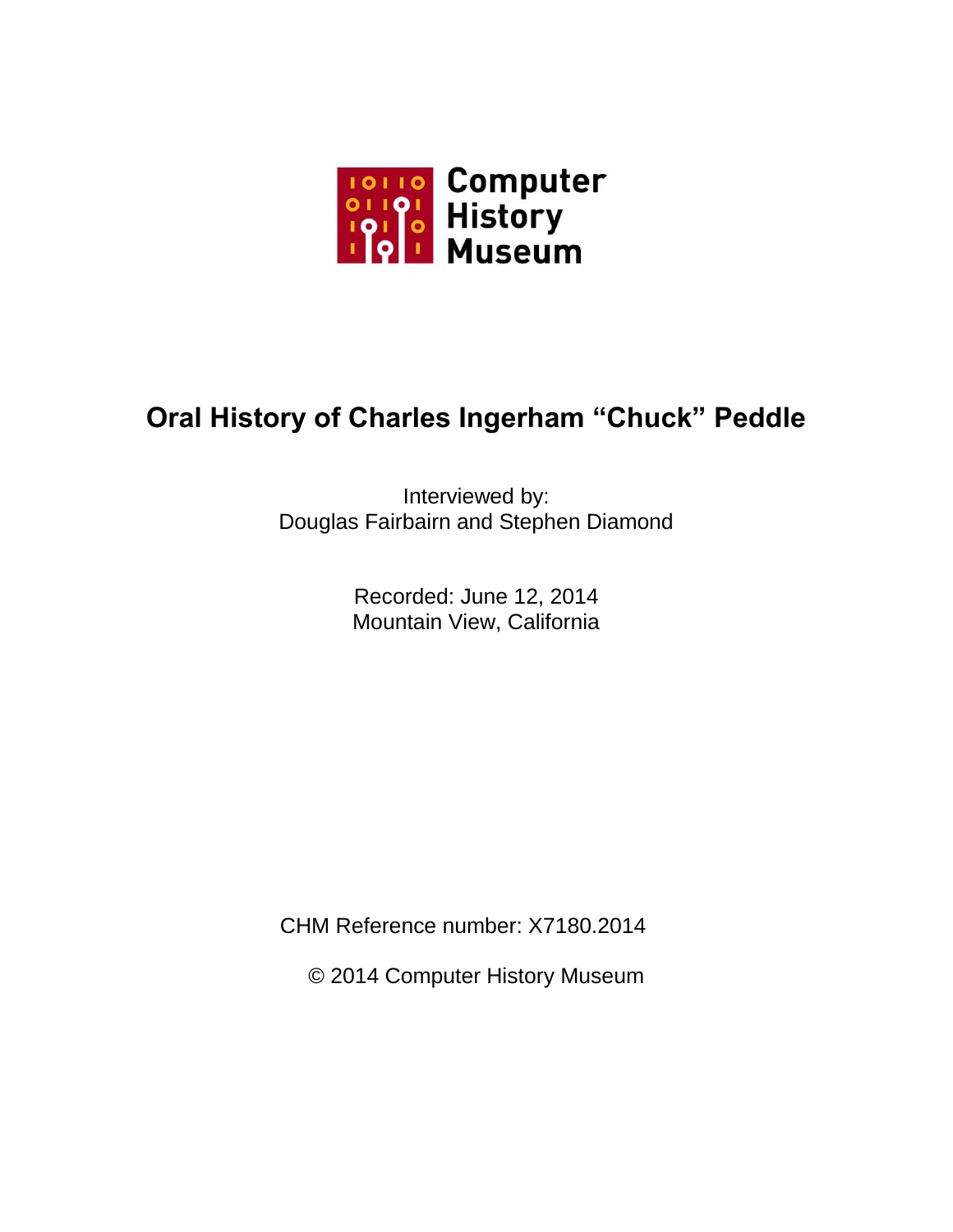**Doug Fairbairn:** OK. So it's June 12, 2014. We're here at the Computer History Museum. I'm Doug Fairbairn and we're talking with Chuck Peddle, who's the creator of a number of very important things in the microprocessor and personal computer and other things we'll be discussing as part of this oral history. So Chuck, we're delighted to have you here. And thank you for coming over and spending the time with us.

**Chuck Peddle:** Yeah I'd like to go on record right now saying what you guys are doing-- the idea about getting all the old men to come over and talk-- is a great idea. I don't know who came up with it, but it really is something that needs to happen. And it's consistent with--

**Fairbairn:** Well thank you.

**Peddle:** --it's consistent with what you're doing with the museum. But catching these guys while they're still alive-- I suspect you thought probably Jobs brought it home to you.

**Stephen Diamond:** Well we actually didn't get Jobs in an oral history like this--

**Peddle:** That's what I'm saying. That's what I'm saying.

**Fairbairn:** --but that's an example.

**Peddle:** Yeah, I think that may have been one of the things that triggered you starting it. Because he died pretty young, right? And all of a sudden-- Noyce was dead. Right? You got Moore, though, I hope.

**Fairbairn:** Yeah, we got Moore.

**Peddle:** OK.

**Fairbairn:** The museum actually started 10 or 12 years ago collecting oral histories like this, long before the physical museum was here. But it becomes clearer and clearer as time goes by that we're trying to accelerate the pace because so many of the early pioneers are passing on.

**Peddle:** Yeah. It's just such a great idea that I'm glad you thought of it. Thomas Edison is a hero, right? And we don't have enough film of him, right? We don't have enough. And is it Steinmetz that invented-- I think it was Steinmetz that invented the AC. I was trying to remember the guy's name.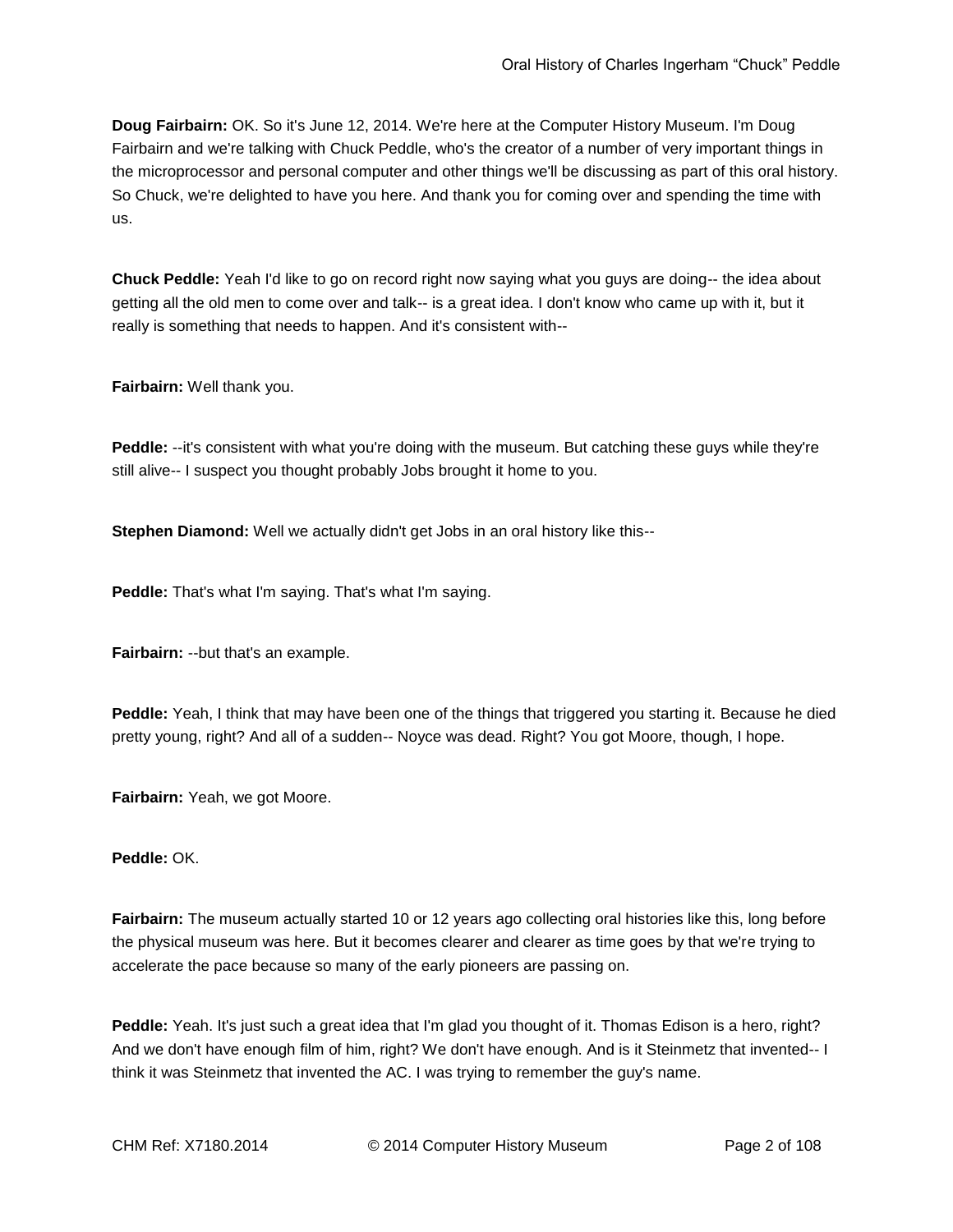**Fairbairn:** Yeah I think so. We'd love to have all the recordings of that story, wouldn't we?

**Peddle:** Yeah there's no question that Edison was wrong. And he was educated badly. He had no education at all. And so for him to guess that DC current was a solution was just a guess. Right? And he was just wrong. And Steinmetz was a mathematician and enough of a guy to be able to understand why alternating current was the right answer.

And then of course at GE they did all of the things-- I don't care which segment you want to put that in, but I want to talk a little bit about having to create all of the other pieces.

**Fairbairn:** OK. Let's start with you.

**Peddle:** I think we-- OK.

**Fairbairn:** So let's just go back to the beginning. Where were you born? What year were you born? What environment did you grow up in, in terms of family and brothers and sisters?

Peddle: OK. I was born in Bangor, Maine. And when I say "Bangor" you'll catch my Maine accent. It's one of the few things-- Bar Harbor is the one that I can't say without admitting I'm from Maine. And I grew up outside the capital city. My father had a large piece of land that ultimately became the first shopping center in Maine. That was his development over a long period of time.

My father was a very successful farm machinery salesman right after World War II. And then he was ill- right after the war all the doctors had come back believing penicillin was a wonder drug. And they almost killed him because by that time they discovered that maybe penicillin was good for about 90% of the people and the other people it was literally a poison to.

So my father never really recovered from that. So we kind of grew up poor. But we had farm equipment around.

**Fairbairn:** So you were born in what year?

**Peddle:** 1937.

**Fairbairn:** And do you have brothers and sisters?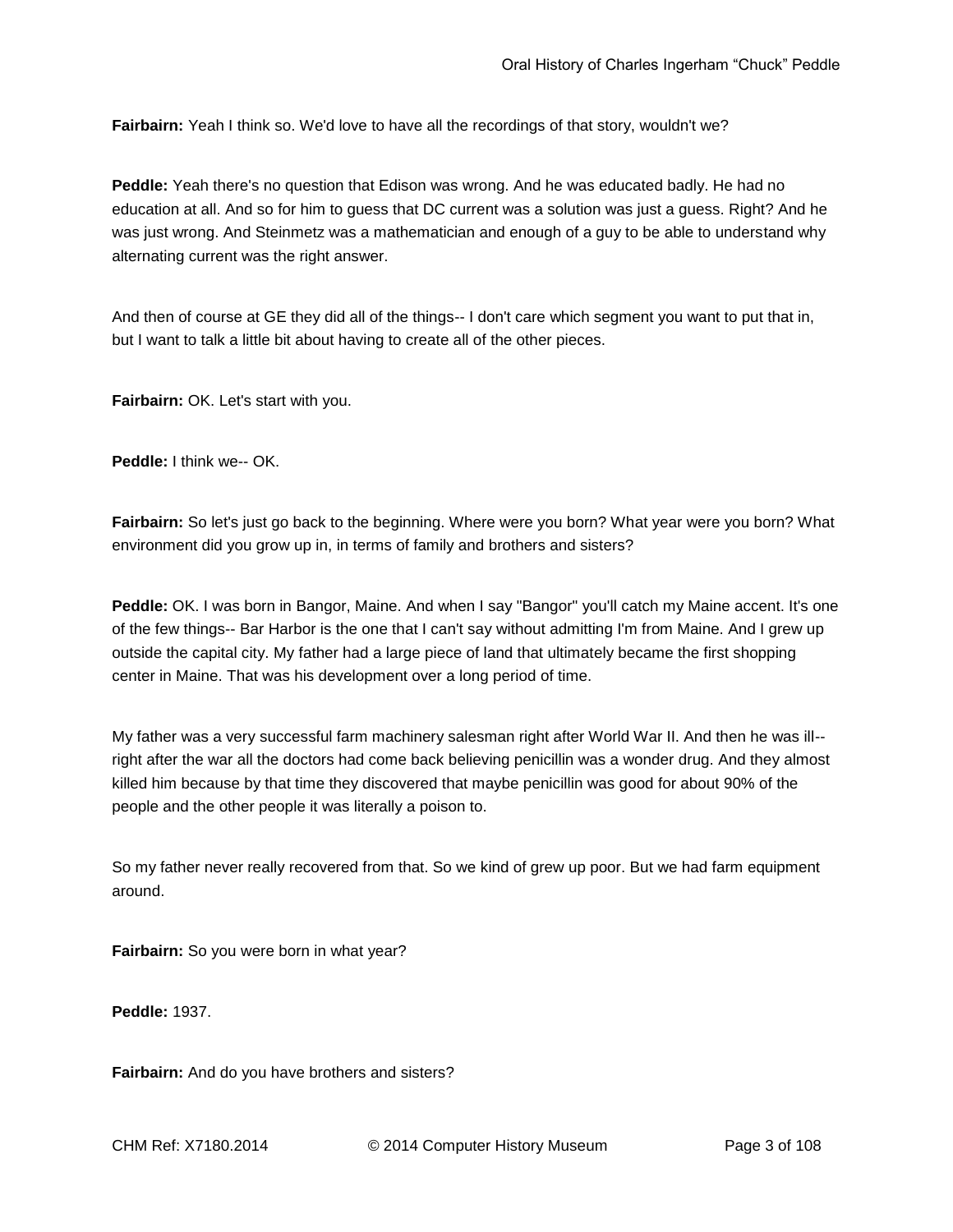**Peddle:** Three half-brothers and sisters older than me. And then four brothers and sisters.

**Fairbairn:** Wow. So you had a pretty large family around?

**Peddle:** Oh my father-- my mother was his second marriage. All of the sisters and brothers lived with us at sometime or another. And one sister lived with us for a long time. So I kind of always had six-- well I didn't have six because my younger brother wasn't born until 14 years after I was. So we really grew up as four kids. And then the tag-along.

**Fairbairn:** So what were your early influences? And what got you on a path?

**Peddle:** A couple influences which I was kind of proud of-- we were poor and so we had to make a living off the land that we had. And so this is Maine, and my father's furnace quit working when we were about seven or eight. And so we had to use wood.

And from nine 'til 15 my brothers and I cut the entire wood for a Maine winter and sawed it up. We sawed up an old barn. So you learn hard work pretty early, right?

**Fairbairn:** It was survival.

**Peddle:** What?

**Fairbairn:** It was survival.

**Peddle:** No, we just were poor. And my father was-- he's long dead so I can say it-- my father was a guide for the sheriff's company, and he was a serious poacher. And we would go out hunting, and my father taught most boys how to drive deer. And he was a great shot. And he one time dropped five deer crossing the road with a five-shot rifle.

And just to finish this story, only because it's kind of something I like. My father, as I said, was a great shot. And because we had some tricks-- because you had to register the deer. And so we had a deal with everybody in town, the watchmaker, the shoeshine guy, and everybody. My dad would call them up and say, go hunting tomorrow and if you shoot a deer you get one. If not, you got a deer, because we've got it hanging in the woods.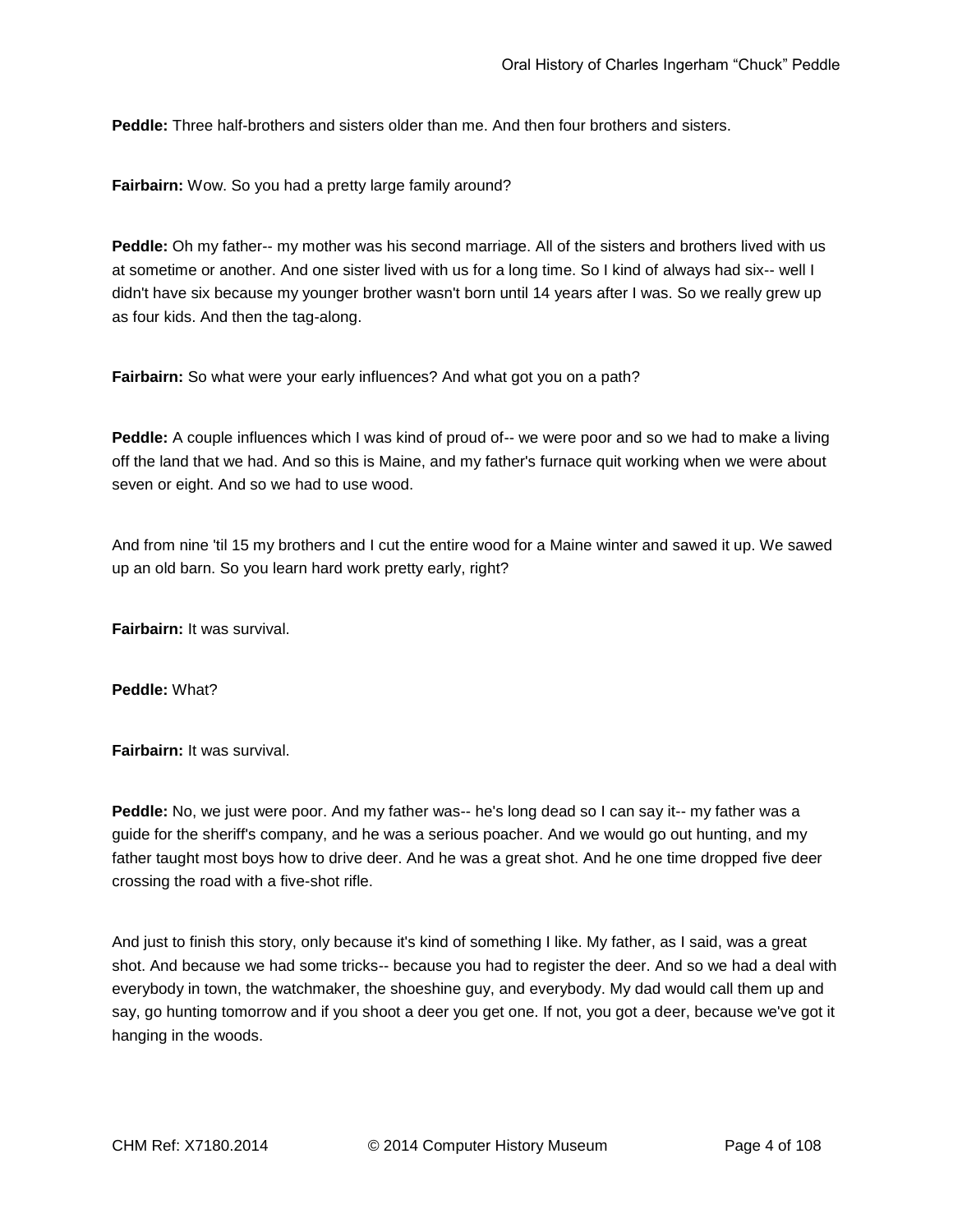And so we would then get half that deer. And we existed all winter-- because we had a couple freezers and Maine got really cold. And so we existed all winter with our only meat coming from the rabbits we shot. The only other thing I did learn during that time is I managed my father's kennel of beagles, hunting beagles and such.

**Fairbairn:** But he was also a salesman in the [INAUDIBLE]?

**Peddle:** Well he was a salesman. He was trying to make money doing the thing, and he did it. But he finally ultimately got a deal worked out where he was developing the shopping center. He developed it for about 20 years with a guy that helped fund him. But we were really poor.

So my point is we learned about hard work, and we learned about survival very young. So now when I work 20 hours a day or something or other doing computer and typing, Rick says, you're working hard. And I said, no. You don't understand.

When I got out of high school, I'm 17. And I wake up the day after graduation and my mother says, OK you've got to get out, go get a job. Because we can't afford you. So I'd always had a job up until then, I was working as a theater usher and a bunch of other stuff.

And so I went out and got a job doing pick and shovel on the road. And I was really good at it because I worked hard. And they treated me really nice because I was good at it. But 12 hours a day at the dumb end of a shovel is hard work, OK? Working on a computer for 24 hours a day is not hard work.

**Fairbairn:** Well said.

**Peddle:** So I'm sorry, but that is my background. For me--

**Fairbairn:** Yeah, well it's important to know, to understand.

**Peddle:** --this ethic of being able to get something done, and you have to get it done and you have to make it happen, is something I'm sure I learned then.

**Fairbairn:** So during high school did you have any interest in technology or electronics or any of the--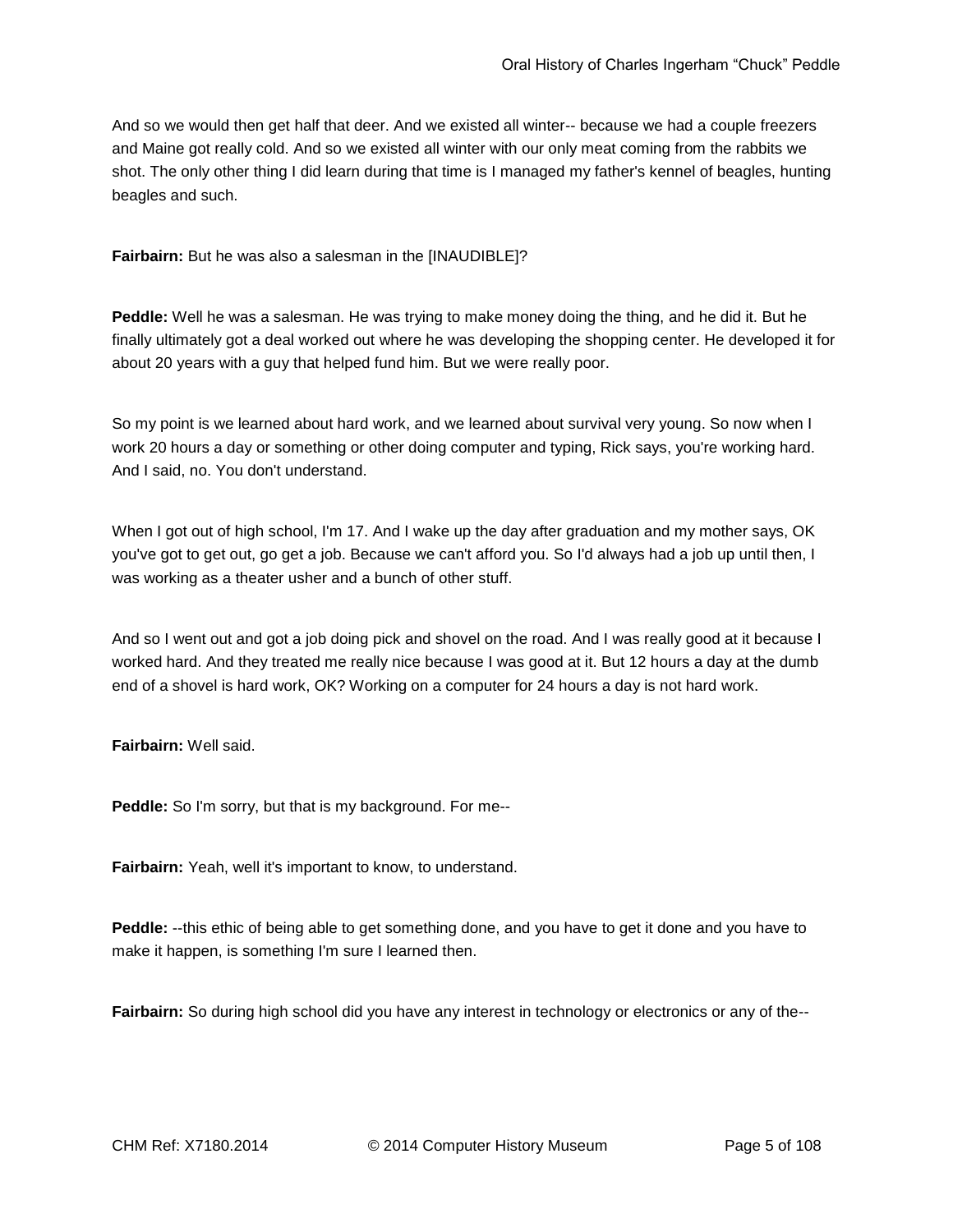**Peddle:** Yeah. From the time I was about 14 I wanted to be a radio announcer. The guy who was my- this is back, you guys are too young, but before television, disc jockeys were rock stars. Really and truly. People in town worshipped them, the big stations did them, they were rock stars.

And my neighbor where we lived ran one of the stations there. And at school they had arrangements. So with speech class we could go down and do our own shows. So I actually worked with this neighbor's place all during high school. I was working jobs and everything, but I got to do it.

And I was convinced that was what I was going to be, I was going to be a radio announcer. And television was just now starting to get serious, and we weren't sure what the transition was going to be. But if you kind of look at it, some of the early shows were really just disc jockeys. Ed Sullivan was kind of a very special kind of disc jockey, right? And so I'm convinced--

**Fairbairn:** Can you move over here? So that when he looks at you--

**Peddle:** I'm sorry, should I not be looking at him?

**Fairbairn:** No, it's fine. No, you're doing fine. It's only natural.

**Peddle:** I'm sorry, I guess I have to speak to both audiences, I should be looking at the camera. I try not to look at the camera.

**Fairbairn:** No the camera's actually fine. Between the two of us it'll be fine. OK. So you are convinced you're going to be a disc jockey.

**Peddle:** So now I'm convinced I'm going to be a-- so the technology that you had to do a radio was not very hard. But I did go through chemistry and physics in high school, and I had a really good instructor and a really good partner when we went through the labs. Two really good partners. So, we did very well with that.

And my buddy was in charge of projections-- again, you guys don't do these anymore, but film projection was a thing that you did to educate children. In high school, you would have projection classes. Well somebody had to run the film. So, we would get out of our class to go run the film.

**Fairbairn:** I remember those things.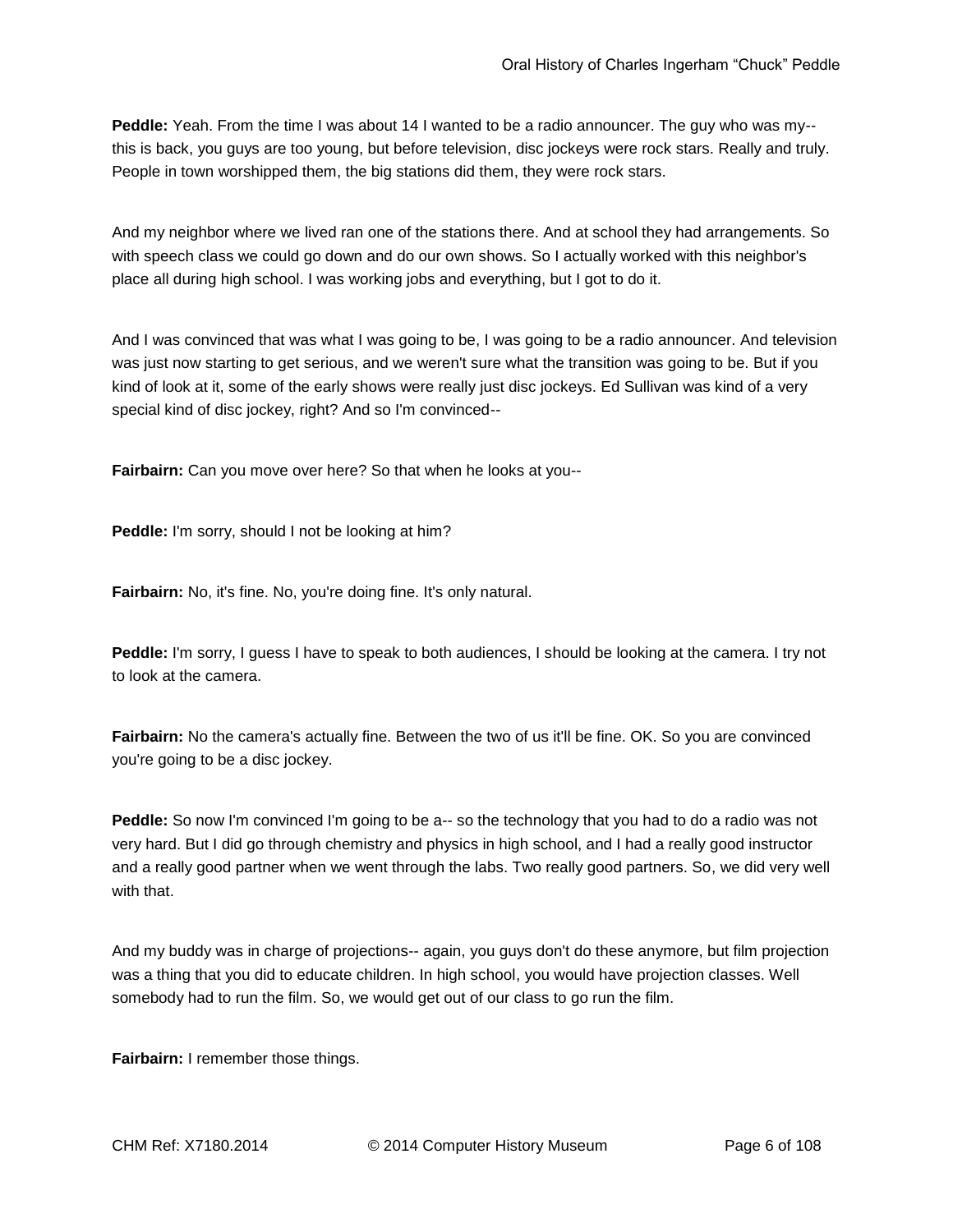**Peddle:** And I also worked as the sound guy for all the shows. We did two or three shows a year, the acting kind of thing. Because again no television, you could get away with that stuff. And so my buddy was the guy that ran the lighting, my partner. And I did the sound. So we found ways to get involved with quote, "technology" so we could get out of class. So we spent all of our time-- and I did really enjoy the engineering work in the labs and did well at it.

But I was convinced-- and so my speech professor arranged for me to go to Boston to try out for a scholarship for one of the top disc jockey places there. OK? Best thing she ever did. Because what I did is I suddenly saw what talent was, versus me.

And I came back home and sat down to talk to her and my neighbor. And my neighbor says, look, we were just waiting for you to figure it out. You can work for me and make a living. You're never going to be great as a radio announcer.

We've talked to your professors and we really think with television coming on and all the new-- transistors really hadn't happened, but-- we think you should go to school as an engineer. And you can do the stuff with TV. You can learn how to do that. But come on, why don't you just give up this idea of being a radio announcer?

So that was an important influence because I did go on to engineering. But the most important influence to me in going on in engineering was working pick and shovel. Because the guys who were older pick and shovel guys didn't have a life. And I could see that I should go to college.

But I really didn't have an idea what engineering was about, what I was going to be doing. I mean I knew I'd done OK in school. And I did dean's list stuff when I went to college. And I went to a land grant college where the--

**Fairbairn:** Now you went to the Marines before that, right?

**Peddle:** No I was a Marine reserve.

**Fairbairn:** Oh, a Marine reserve. OK.

**Peddle:** Right. Yeah. We were right after Korea. My brother was a Marine in Korea and got shot. And the group I joined had just come back from Korea. They were assigned as a group to Korea.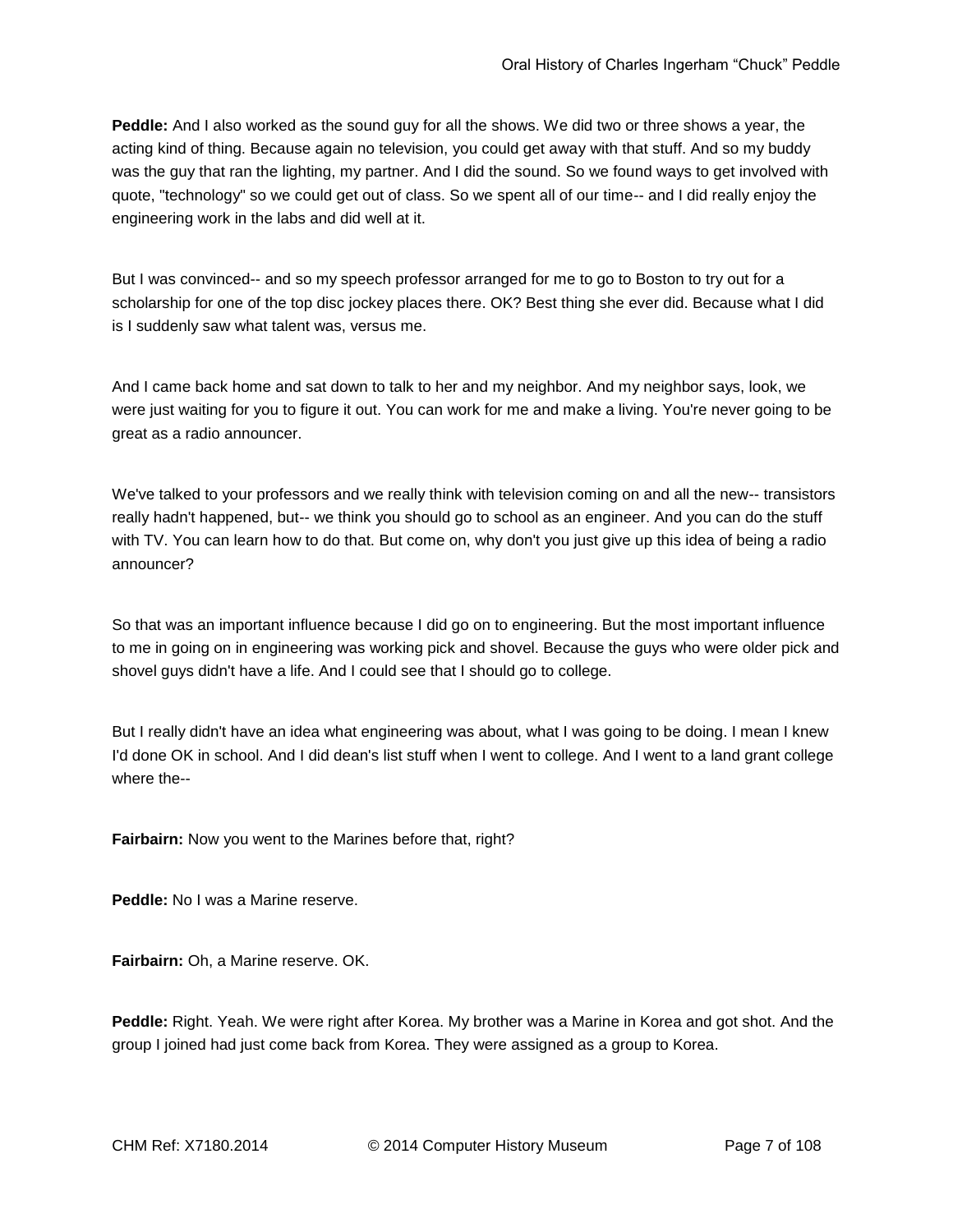But what most of us were doing was going into reserves and then going to school at the same time. And then there was a program. They didn't need active service. As a matter of fact, I think after Korea they cut the actual installed base down and depended on the reserves.

And so we got trained in all the proper ways. We were actually on duty for summer camp when Eisenhower was going to invade Lebanon. And they told us, you guys are going to be extended, like these guys are today. You know that all the reserve guys now have had to do tours of duty, right?

But they told us, you're going to be extended while you're here. We're not going home. And then something happened and they didn't invade. I don't remember-- it was a part of history that's not very well documented. But I just remember that.

So I did some camp during the summer once a week, some training. And in the Marine job that I was in I was always doing something with electronics. We were anti-aircraft guys. And I was studying the radar and things like that. Although I was a gun crew chief and a fire team leader when we swapped over to be an infantry. And I really enjoyed that.

**Fairbairn:** So what got you into college? Did you have enough money?

**Peddle:** No I didn't. We really didn't have enough money. My father was able to arrange a couple people he knew to help me some. And I actually got through-- the bank in town had a program where some guy had given them a bunch of money and said, just do good with it. And so they decided that helping me to get to college was just good.

But my father had an influential friend who knew the president of the university. And I went up there thinking I can get signed up and all that stuff.

**Fairbairn:** This is the University of Maine?

**Peddle:** The University of Maine. I went up and started signing up and discovered I didn't have enough money. And this guy had told me to go by and see the president of the university. And the president of the university gave me enough of a scholarship out of his fund to get me into the college.

And I always remember that. I will absolutely find a way to take care of those guys. And then they helped me along after that. I got better paying jobs in the summer after that.

**Fairbairn:** So you went in thinking, knowing that you wanted to be an engineer?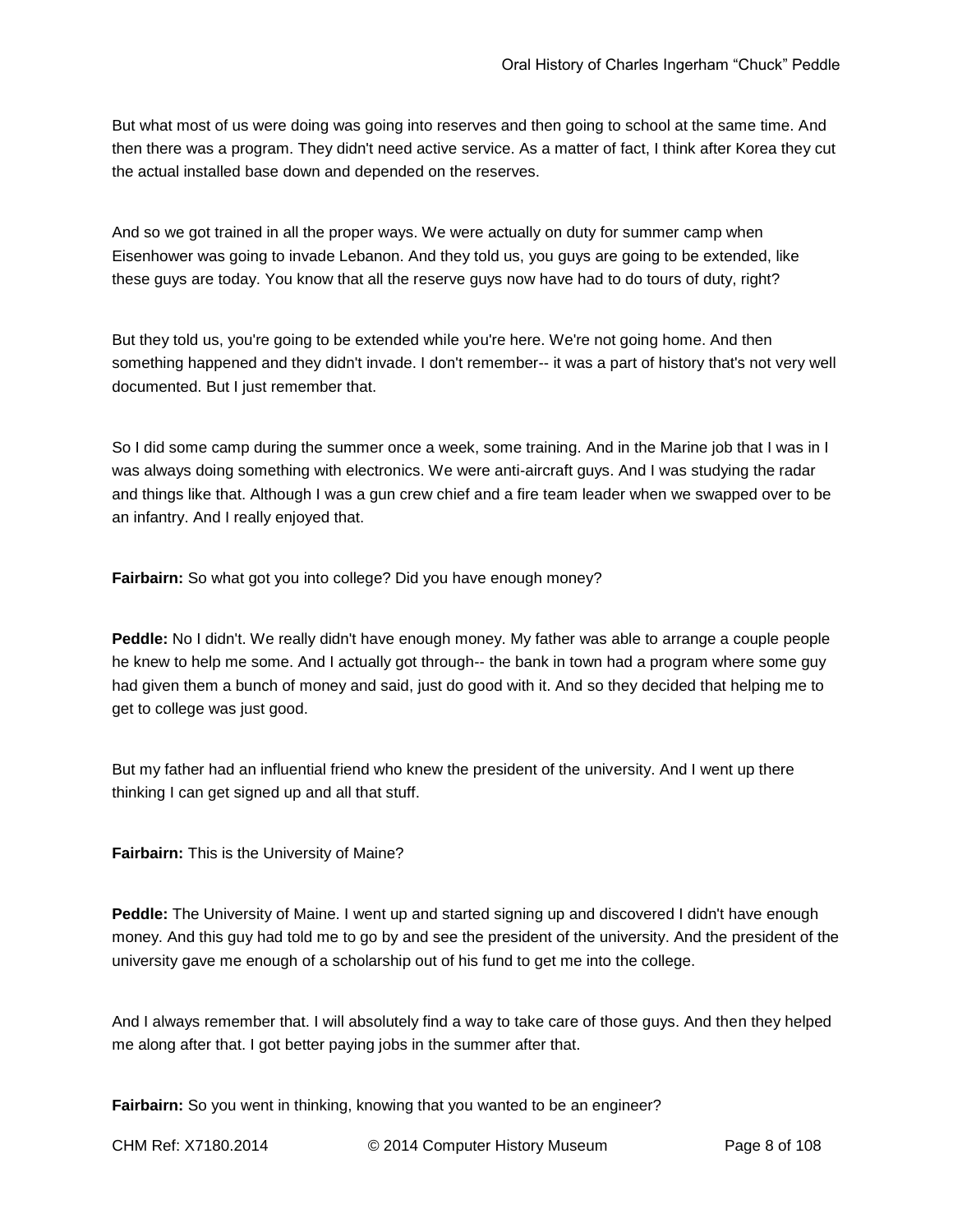**Peddle:** Sort of, right? Because these people that told me I should be an engineer. But the reason I want to stress this a little bit is because I didn't have a clue what kind of engineer I wanted to be.

So I signed up for engineering physics, which was a new course being taught at the university, as opposed to being an electrical engineer, chemical engineer, so forth. And it was mostly aimed at the guys who wanted to go on to get PhDs in physics. But it was engineering physics, and we got a lot of the same classes that the other engineers-- we took classes with them. And what it did for me is it let me postpone what do I want to be when I grow up. Because I still didn't have a clue.

I had then done good grades the first two semesters and I got kind of cocky. And so I signed up for this extra course my junior year just because it looked interesting. And it was called Information Theory. And I think I may have told this story, but if you don't mind I'm going to tell it again--

**Fairbairn:** No, go ahead.

**Peddle:** --because it's really important. Claude Shannon, which hopefully you guys respect. I don't know if you have much about him here. Because he was more telephone, right?

**Fairbairn:** Right. Telecommunications.

**Peddle:** But Shannon invented the bite, invented the bit. Those words were Shannon's words. Because he had to find something to talk about.

He had a small team at MIT. And this one guy was on the team and had a break down, a nervous break down. And they told him, I remember talking about the [INAUDIBLE]. They told him, you can't do this anymore. You just can't do any more.

So he applied to the university to be a professor. And they were so happy to get a guy with that skill at MIT that they gave him-- he only did four classes a week. And two of them were this class and there was some other class.

But so I signed up for this class not knowing what information theory was about. The physics guys didn't pay any attention to those kinds of things. We talked about why the sky is blue, but we didn't talk about information, because it wasn't important back in those days.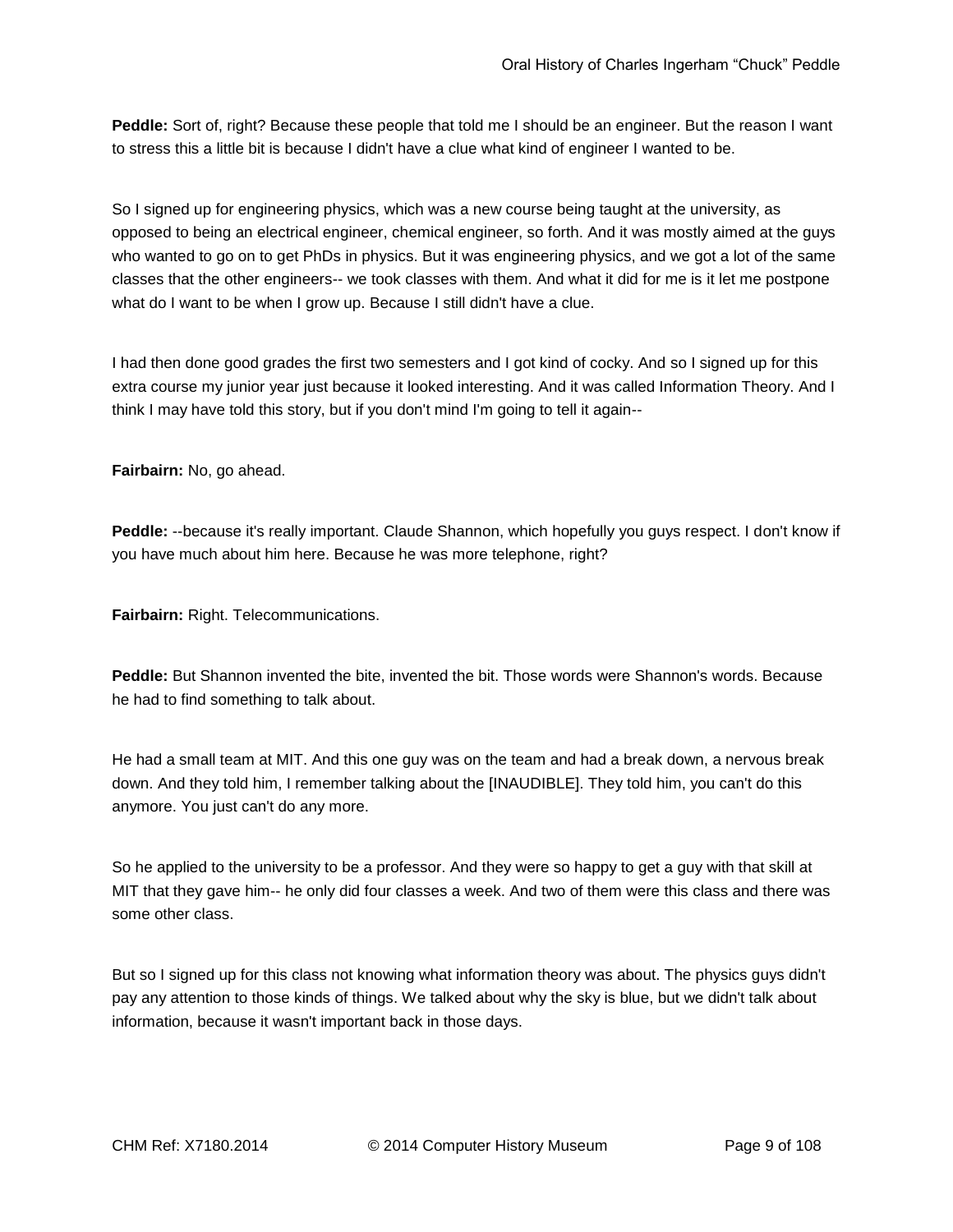When Shannon started, a telephone connection was made by some young lady taking a plug and plugging it in. And Shannon's the guy that found a way to automate that because of what he did with information theory.

So we go into this class and this guy says, I know you guys are here wondering, and I did work with Shannon and we'll talk about it. But we're going to spend the first four weeks learning about the eye and the ear. Because he says communication only occurs when you can see it or hear it.

And so he made us really learn how an eye works and how an ear works. And there were some important lessons there that you don't know about. The fact that you see by inverting what you see. And I'm watching you with two kinds of lenses because my mind can put the two together and I can read and see- - those are all things that happen in your brain. They're part of the information system that your eye has in your head.

And then he started us off with class, and now he's starting to move into information theory. So he says, I'm going to write a letter on the board-- A. Guess the next letter. And we had to sit there and guess the letters.

Well what he was showing us is that the English language, which is highly redundant-- which is one of the bases for the phone system, because they go in and they compress it. And so he taught us that. And then he went in and taught us Boolean algebra. And then the fundamentals of binary arithmetic and so forth.

And somewhere in that time, I fell in love. Totally, absolutely knew that what I was going to do for the rest of my life was that work. Something he said or somewhere along the way I went from not knowing anything to knowing exactly what I was going to do.

So I struggled through the fourth, the last year college. Only interviewed with companies that would agree to put me on a training program. Because I knew I didn't know shit. And secondly, that would give me a job in California. Because I had been in California with the Marine Corps and had decided-- we were out in Camp Pendleton our first year.

**Fairbairn:** That was better than Maine, huh?

**Peddle:** Yeah, well no-- my aunt and uncle lived there. And I'm going to live in California and I'm going to work in computers. Those were the two-- and I only interviewed companies that would agree to do that.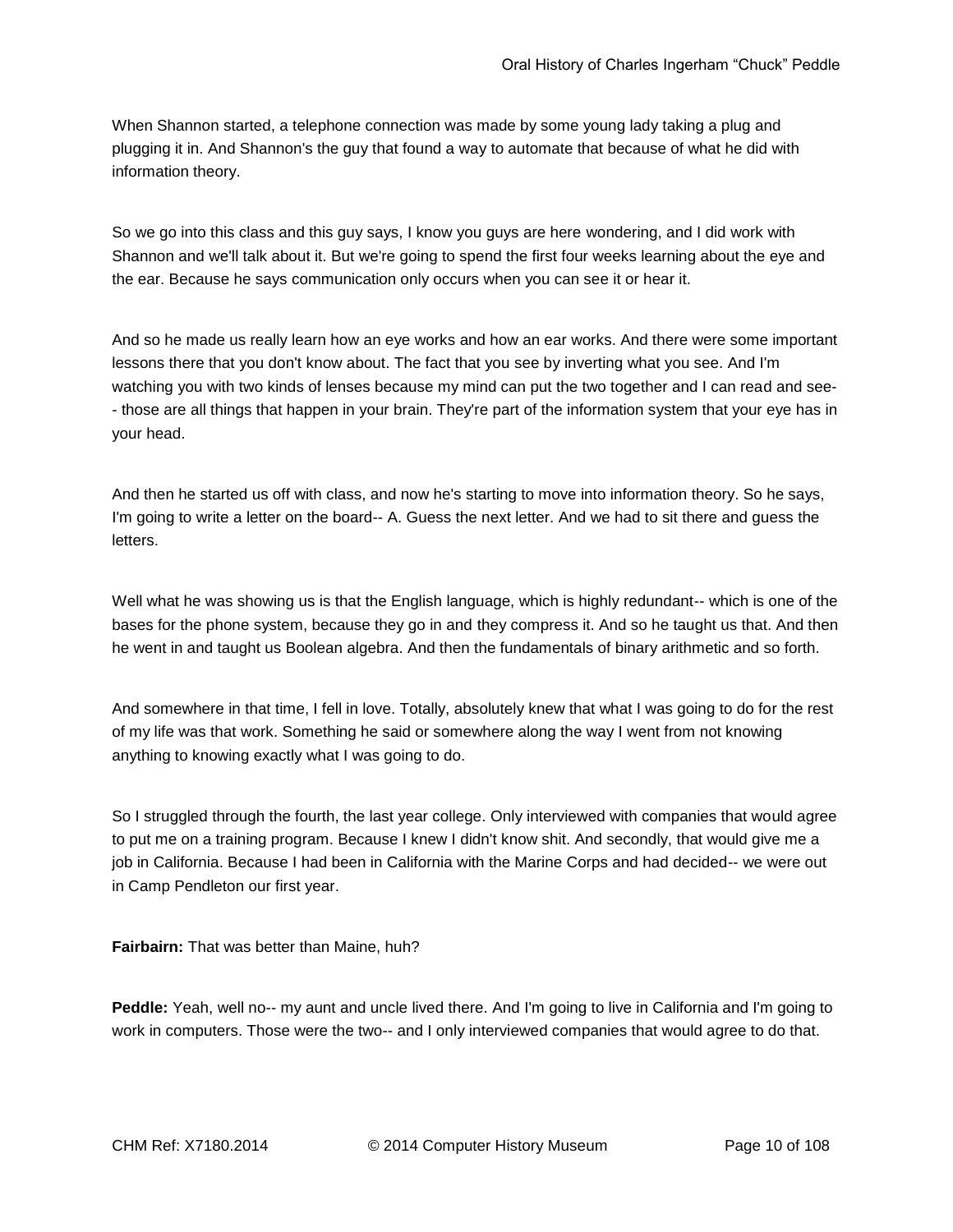And GE was one of those companies. They had a great training program. I'm so glad I did that. Because for the first nine months of my life with GE I was working for missile and space vehicle and working on Gatling guns and reentry nose cones.

And I was troubleshooting. We had to run a test in front of the tests that they were officially-- and you got paid big money if you made the test. Because remember, the Russians were ahead of us. And we were really frightened. This is a time when the US was truly frightened.

**Fairbairn:** So what year did you go to work for GE?

**Peddle:** It was 1959, it was 1960.

**Fairbairn:** So Sputnik was up and we hadn't really-- we were struggling.

**Peddle:** Yeah. I had done a speech class on what happened to us and why we got so devastated. And luckily, Brant von Braun remembered his days from living in Germany and put us back in the system.

But the nose cone thing-- they had to figure out a way to deliver a hydrogen bomb across the long miles. And so it had to work. And it was up in the air, and there's pressure. So we were given tests in pressure chambers and so forth. But before we ran the tests we ran our own tests. And if you passed the test you got several million dollars which, back in those days, was a lot of money.

And every failure that happened in the test, I would get them. And it was my job to go in the lab, figure out what the failure was, and then go to the supplier. Because we were starting to build an industry. So we had all these suppliers that didn't know shit. And we didn't have all the QC stuff that you guys grew up with. We didn't have any of those things.

You'd start in your little garage and you could wind up this motor and send it to us. And we would stuff it in a multi-billion dollar nose cone to protect our lives, and it didn't work. So I would have to go in and literally teach most of these little companies how to do quality control.

**Fairbairn:** So this is the electronics or whatever that failed inside the--

Peddle: It's inside the nose cone. And by the way it wasn't so much electronics. Because remember, transistors were barely there. This is motors and switches and--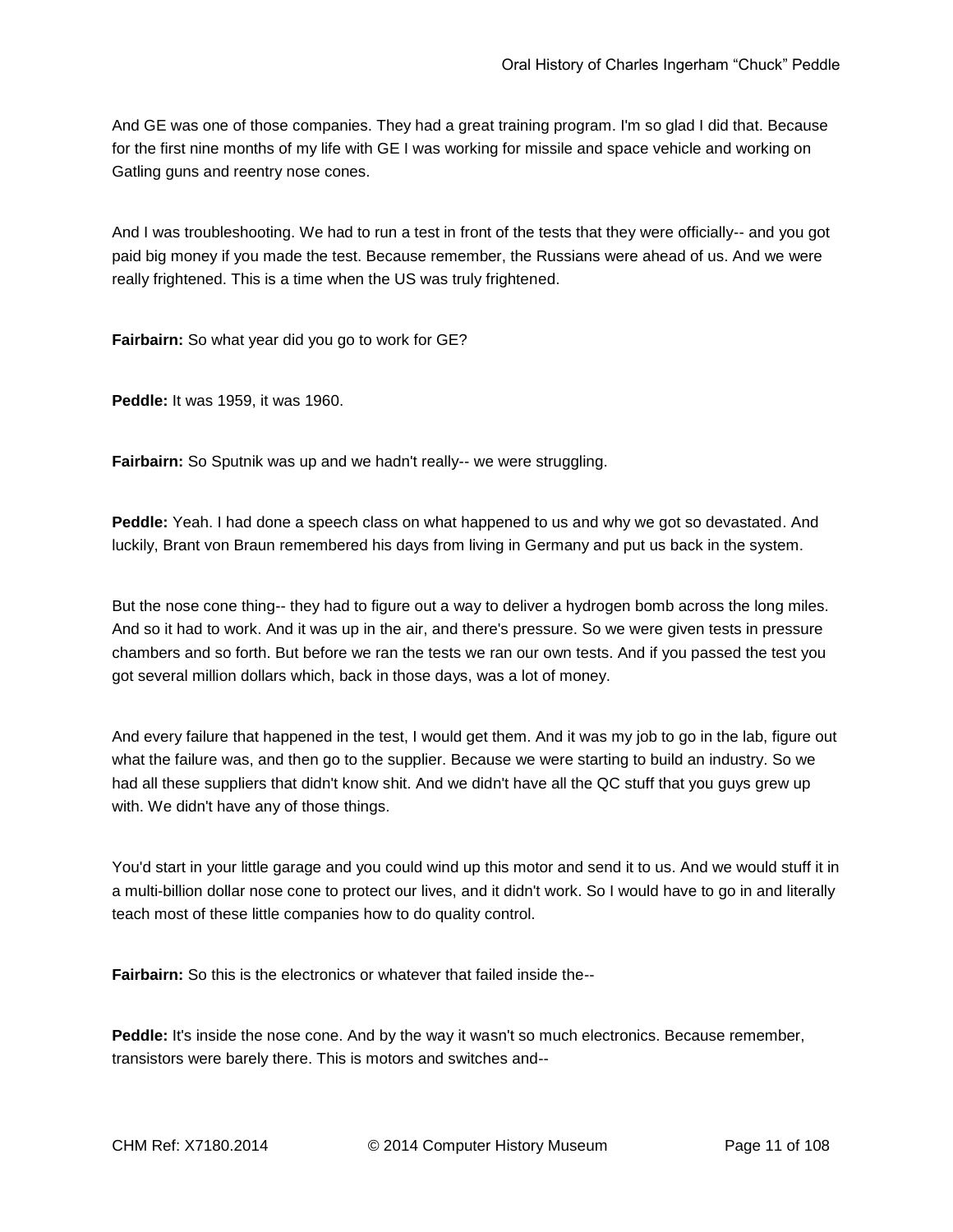**Fairbairn:** Mechanical stuff, right.

**Peddle:** Yeah. All the timing was done by motor timing. But it was a great, great experience for me. I got to see the country, I got to see all these things. I got to do this great thing.

I spent three months building something for the fighters, the fire control system. And then I went to Phoenix to be in computers. And that was when I did my Remington card reader thing.

**Fairbairn:** Tell us, what was that?

**Peddle:** Basically there were two punch cards, which most everybody's forgotten because IBM conquered Remington. But Remington Rand, which was a big competitor to IBM way back when they were both making calculators and other things had a round hole and it had a different coding than the IBM card, which you have on your floor downstairs.

And so I was given the assignment of taking the code, which was the IBM code, starting with that program and turning hardware in that could read the-- and it was a great assignment. I was working for a really smart project engineer. And I learned a lot from that time.

**Fairbairn:** So you're doing electronic design.

**Peddle:** Yeah, we were doing--

**Fairbairn:** Or mechanical design, as well.

**Peddle:** Yeah, fundamentally. It was mostly electronics. Somebody else was doing the mechanism reading. And this was back when I was telling you-- flip-flop we're the first guys making transistorized computers.

And the transistorized computer was a flip-flop and a card this big with a whole bunch of transistors and stuff on it. And a NAND gate was two of them. And then you put them all together and you put them in a rack. And then you wired them up with, originally just hand wiring, and then somebody invented the Gardner Denver machine which wired them automatically.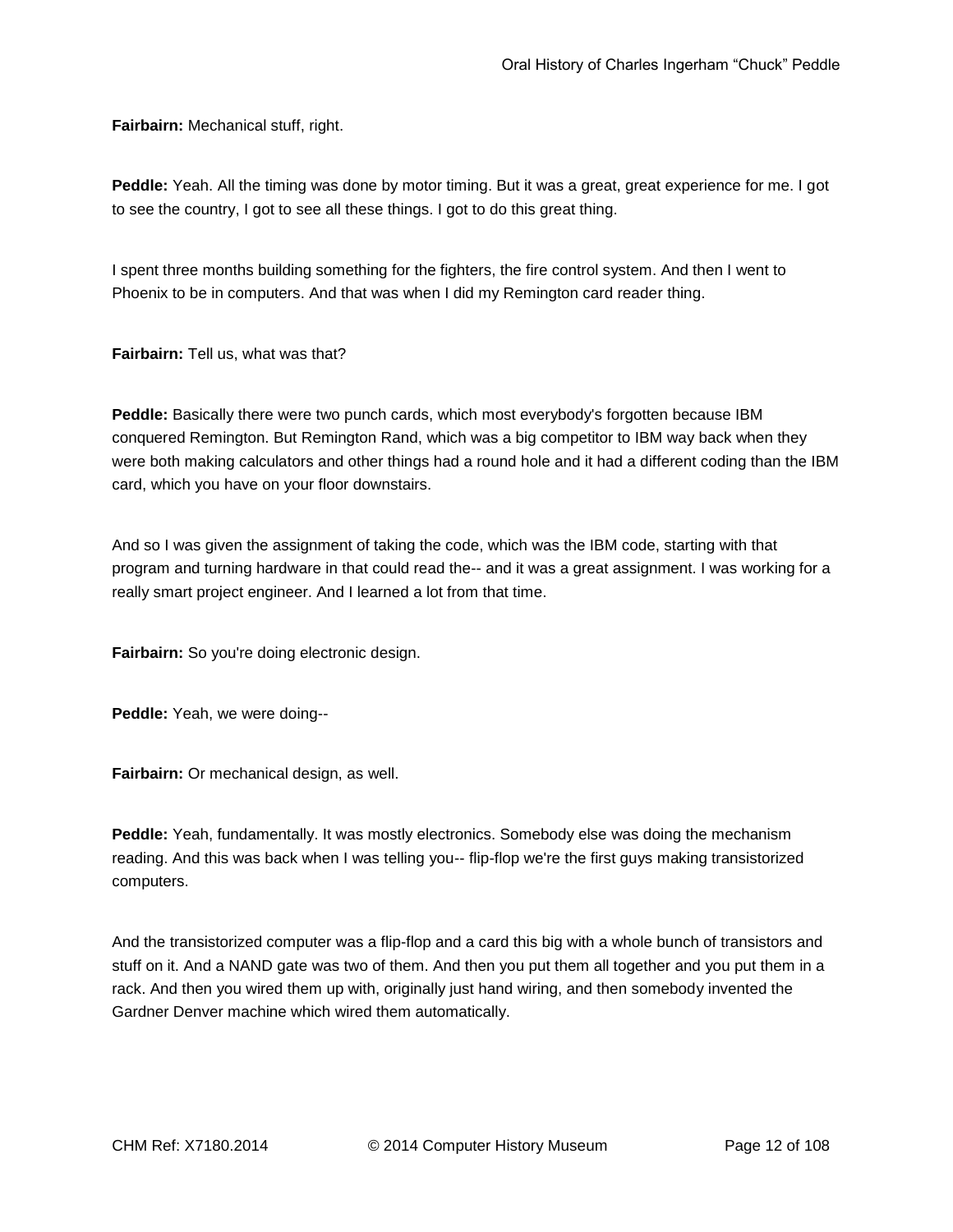But we shipped a lot of computers. I think the whole 94 series was all built that way. IBM made that change when they went to the 360. But until then-- I expect if you open your 1401 up down there you'll see wire-wrapped panel in it.

So I decided that I wanted to try-- I had wanted to go to California. And they had an advanced engineering course in California. And we had a computer lab in California-- Palo Alto, just up the road there. So I signed up for the advanced engineering program, which is like a master's degree, as far as GE was concerned.

And I went and got a job in the computer lab up here. And that's a one-year assignment. And the nice thing about the computer lab is I got to meet guys like Bob Schreiner, who later on was the guy who second sourced the-- I met Joe Weizenbaum, who was the guy that headed Project MAC at MIT. Bill Davidow, who was the guy that made the 8080 happen. So I was with some really smart guys.

And spent a year in the computer lab, knew that I didn't want to do research again in my life. I wanted to go back and do what I was doing before. Moved back to Phoenix and went into designing at the beginning of what we call the common peripheral family.

And the first device I worked on was a paper tape. I was given the assignment to do the paper tape for this common peripheral. And I was also given the assignment to work with another guy on the first hard disk system.

Now I want to stress this first hard disk system. It's got platters this size. It's got six of them. I guess we got five megabytes.

**Fairbairn:** Yeah, we have the ones like that downstairs.

**Peddle:** Do you? Yeah. And the way you accessed it is you shorted out a coil on an electric motor. And that's how you positioned the drive.

And the most interesting thing to me-- I learned a lot. I learned to respect disk drives and have been with them ever since. But I actually invented the concept of zone recording, which is used in all drives today, in 1961, filed the patent. We couldn't make it happen. It takes a microprocessor and a bunch of other stuff. You couldn't build the electronics, because we didn't have the right kind of electronics.

**Fairbairn:** They were too complex?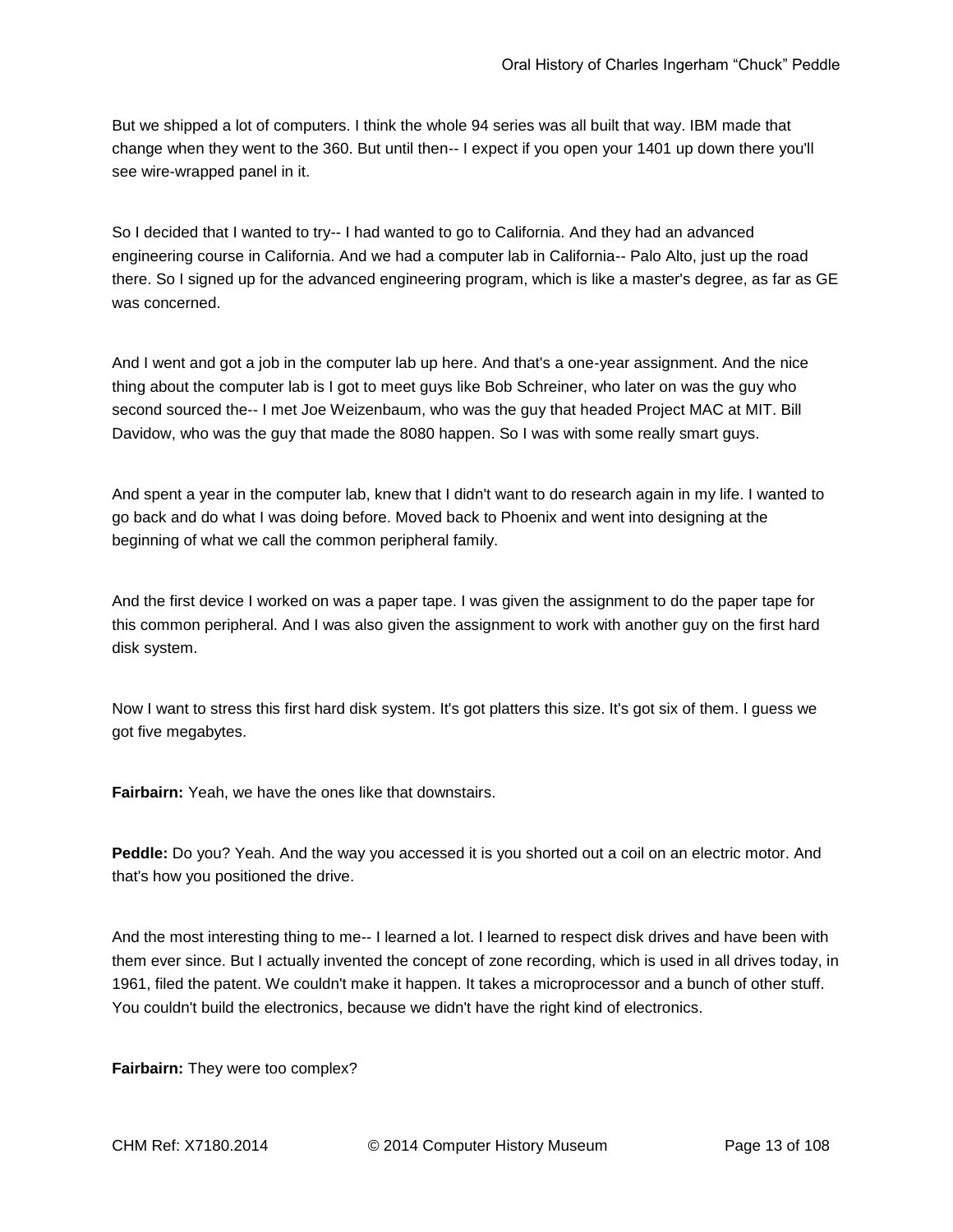**Peddle:** Yeah. Think about it. It's a pretty complicated calculation and everything. And microprocessors just eat it up. But this is flip-flop. We just didn't do it. We didn't finish it. And ultimately the patent ran out and guys like Seagate and everybody else use it without any patent.

But it stuck with me. And we used that same zone recording technique to make our floppies four times denser than IBM on the Victor and on the Commodore. We put that technically.

**Fairbairn:** We'll get to that later.

**Peddle:** Yeah but I'm just saying, basically I carried that technology over. And I was approached by the group that was setting up the design automation group. And the guy said, look, you're doing a good job on design. But we're trying to design three new computer systems and we need some smart guys to sit down and figure out how to automate design. Schematics, equations, all that stuff. And so I wound up doing that and managing programmers.

**Fairbairn:** What year was that?

**Peddle:** Probably '63.

**Fairbairn:** Wow. Very early for design automation.

**Peddle:** Oh yeah. me and Peter [INAUDIBLE], who did the PET with me, one of our first joint assignments after he escaped from Czechoslovakia was doing one of the very first board layout systems. Laying out PC boards, instead of people doing it.

OK. I'm sorry this is taking so long on the history, but there are two or three things in this background that you'll see were very important that we used later. And then I'd moved up the chain to a certain level and the design animation job was now dead-ending. And so I got a job as the systems manager for our jet engine business, which was based in Evendale. And we had 94s, and one of the things we had to do was prove a GE-600 was better than a 94, which is what we had was the GE machines.

And the thing that I got the most out of that was that we had invented BASIC at GE, or the computer for the BASIC. And the first guy, [? Lyle ?] [? Hiddle ?], did the first online system doing teletypes, ahead of IBM, ahead of everybody. And we put that into BASIC. And so I taught the very first BASIC class in GE.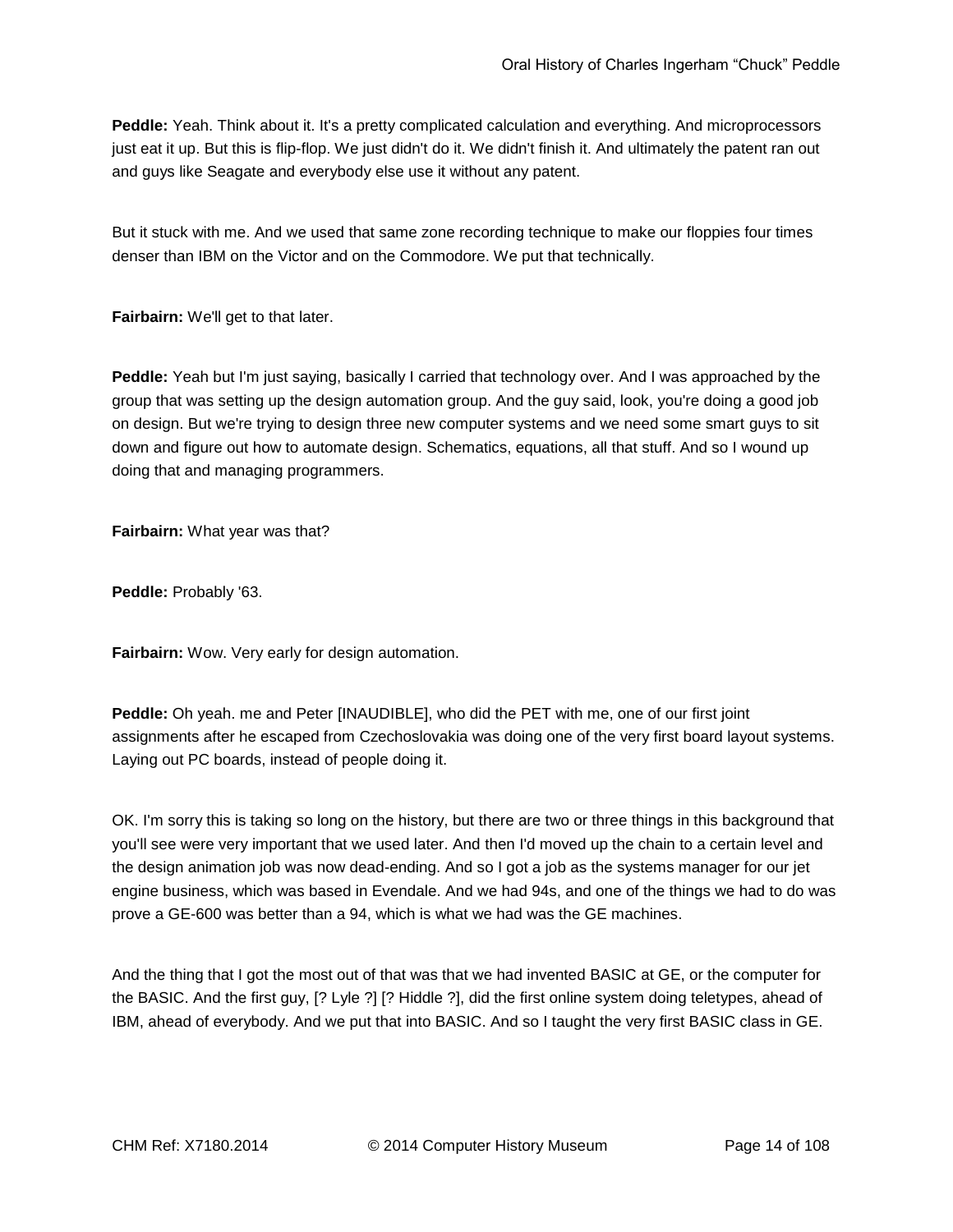But now Wang had just come out with a BASIC computer. And we had like six of these 225s. And every one of the jet engines was being designed by engineers running their own programs in BASIC and using the 225. It really made an impression.

**Fairbairn:** 225 was a Wang machine or a GE machine?

**Peddle:** No, no, our GE machine. It was the heart of the BASIC system that we sent to Dartmouth. And then we just carried it over. It was important because it had lots of ways to--you could hook up a lot of teletypes in.

But we were designing jet engines using BASIC, which nobody thought was possible. We had a COBOL group that was doing the payroll and a FORTRAN group that was doing an analysis of everything. But the engineers were running BASIC for their own work. And a lot of the managers would make them then go back and run FORTRAN something to compensate. But it came home to me that to these guys the ability to write their own code and to use BASIC was really important. And you'll see how I use that--

**Fairbairn:** Great. Good insight.

**Peddle:** --experience later. What? I decided that it was fun, I was living in Cincinnati, Ohio. I didn't want to keep living in Cincinnati, Ohio. I wanted to go back to Phoenix. And I was going to start my own timesharing company.

And I went back to do that. Went to work for a guy who had the assignment of working on the electronic cash register system that GE was doing, which was a very online system called Tradar. And in the course of sitting there and thinking about what were trying to do, cash register.

Because this group was kind of an advanced group we had somebody from Exxon come in and tell us, I want to automate every gas pump. Because, he says, we're the biggest companies in the world and we're represented by a pimply-faced kid who's pumping gas. We want to get rid of-- we don't need that guy, right? We want to automate all that stuff. And of course he was right. That was the idea.

So I had all these inputs. And I also had interviewed to go to work for-- what was the company-- Fairchild just before Noyce had spun out with Schreiner. And I knew that LSI was coming, that it was going to happen because Schreiner was telling me about it.

And so I sat down with a small team one day and I said, we're doing this whole thing wrong. What you want is distributed intelligence. You want to put the intelligence as close to the application as you can.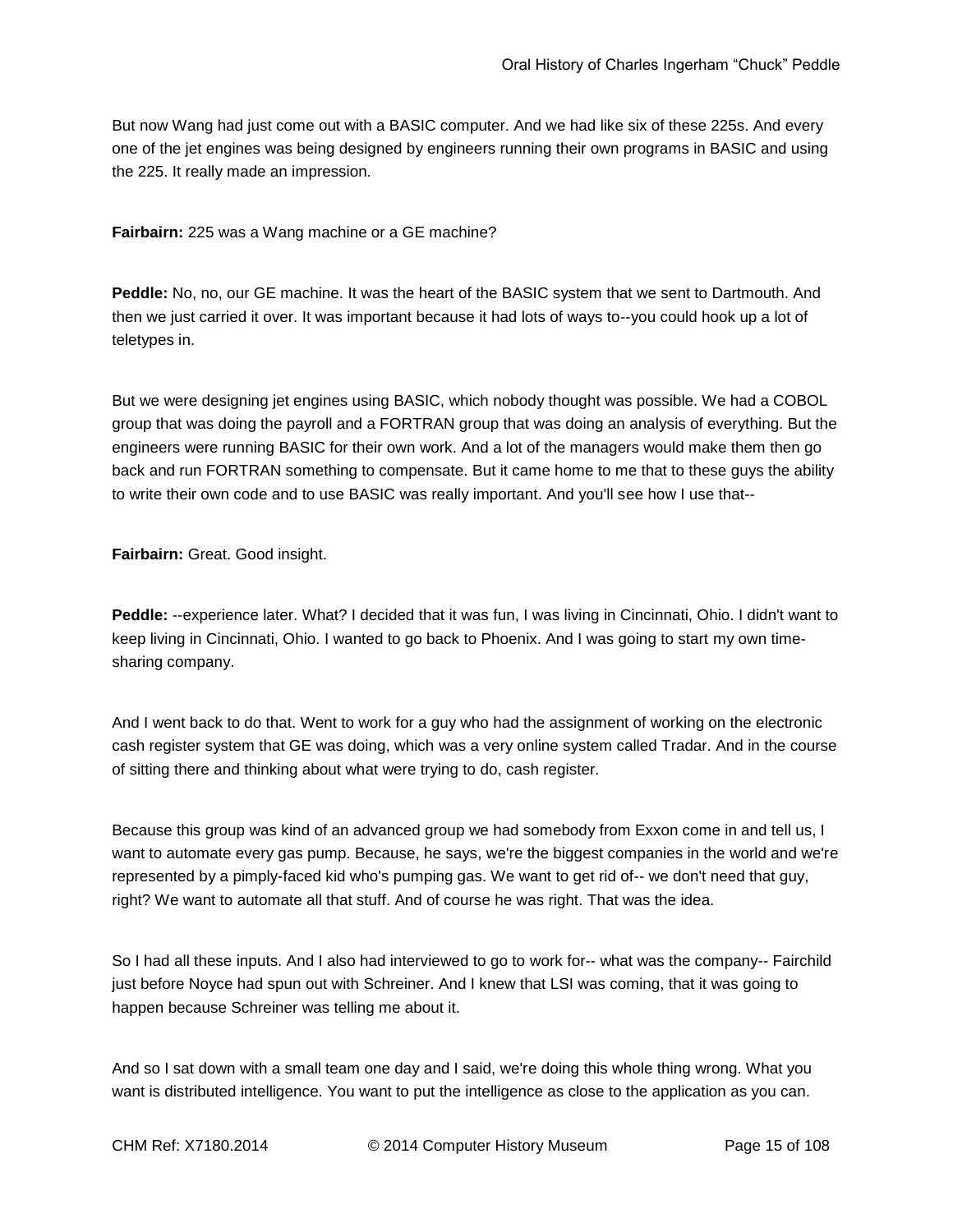The Tradar[??], you punch a key and it went all the way to a server someplace else and came back and put it on the screen. I mean that was the way people were thinking online systems. And I'm saying, what the fuck? What are you doing that for?

**Fairbairn:** Now what year was this?

**Peddle:** This was 1969, 1970.

**Fairbairn:** OK. So you're still working for GE.

**Peddle:** I'm still working for GE. But I've just given up on the time-sharing thing because I didn't think it was going to work. Actually a buddy of mine who was the first guy to automate McDonald's, who was the guy who had taught me computers in 1961, did one of the first McDonald's automation systems. And he kind of explained to me where he was going.

So he kind of put it in my head. But I concluded-- so from that point on I'm fighting only to do [INAUDIBLE]. And I gave GE a proposal, which they should have taken. Because we figured out what a credit verification terminal-- like you have today in every store-- should look like, what a cash register should look like, and what an automated gas pump should look like. We had those all locked in. GE says, no, we're going out of the computer business. Shut it down.

**Fairbairn:** So the things you designed, this proposal that GE relied on remote computing, you didn't--

**Peddle:** No. I was saying remote computing is not so important. What you want is distributed intelligence. You want intelligence in the devices. You want an intelligent card reader, you need intelligent--

**Fairbairn:** But this is before a microprocessor was available?

**Peddle:** No, no, no, no. You'll see why this is important for the microprocessor. OK. So I had worked for GE for a long time, had a high level salary, so they gave me a big retirement package.

Two of my other buddies took retirement packages, and we started a company called Intelligent Terminal Systems. And we actually designed a good little point of sale system. But my memory was dynamic shift registers, my computer was made up of MSI circuits, and it was just obvious that in order to make this work I needed LSI. And I didn't have the money because we weren't able to get it funded, didn't have the money to do it.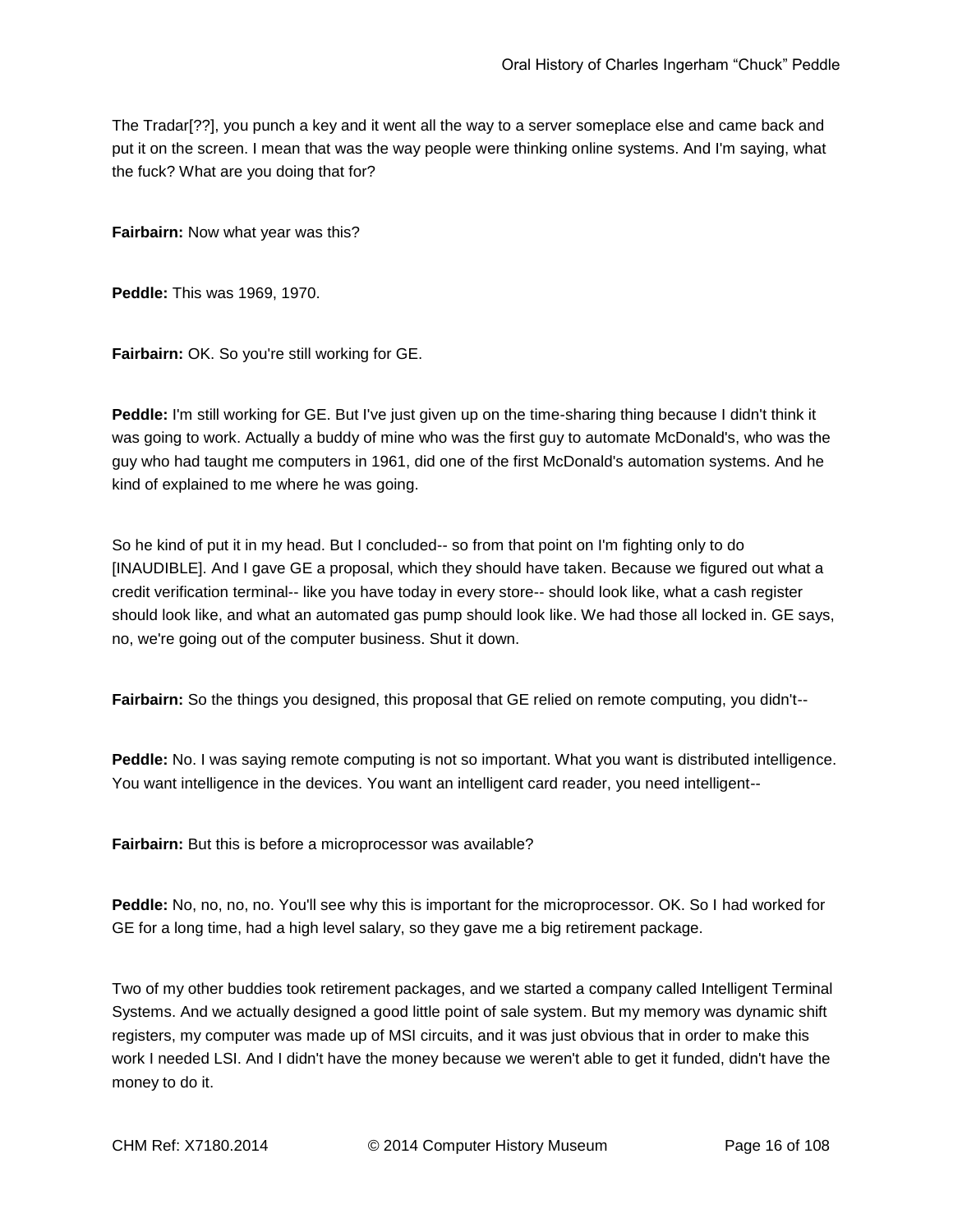So I took a short-term assignment to design a typesetting system for a friend of mine who had thought that typesetting was the new future. And so we put a typesetting system on a PDP-11 and started doing the local town Cave Creek newspapers and everything. So the PDP-11 was an extremely good eyeopener for me. Because it showed you that memory registers and memory addressing was important.

That was DEC's idea, not mine. I think it's partially Carnegie Mellon's idea. Because remember I told you I was working on 94s and we had to prove 94s were-- and Carnegie Mellon had done this study on 94 instructions that were useful, and it came down to a small number. And we're going to talk about that when we're doing the 6502.

So I'm now in a situation-- I finish-- this other time-sharing system company didn't have the money to go on. They were making a little money, but they didn't have money enough to afford me. And so I was looking for a job.

And Tom Bennett, who is the guy who started the 6800 project-- and if you don't interview him it's because you are not listening. He actually took-- and I'll give you the reason why. He was a calculator guy. And almost all of the computers were coming out of guys that were calculator guys.

Because they kind of had an idea-- and they'd done the LSI for calculators. So they had a feeling for registers and putting stuff-- the calculator was a long ways down towards being the computer. But he was working on a thing for a company called Viatron. And I don't know if you even mention Viatron in your Computer History Museum.

Viatron is the company that announced they could build intelligent CRTs and lease them for \$10 a month. There was a great big stock hype. And they went to all the semiconductor companies and said, we can't do this unless you do this LSI for us. And people like Motorola said, oh shit, we finally found somebody who can do it. And they'd also read all the hype.

So this company was a stock fraud. They didn't have it done. The whole thing collapsed. And so here's this guy running this thing at Motorola. He's got this thing kind of done, he knows how the CRT should work and everything. He's got a design team--

**Fairbairn:** No customer, yeah.

**Peddle:** --and the works over. And so he said, we're going to go build a microprocessor based around the calculator. And he talked to some guys in marketing who had come out of GE in Phoenix. When GE had broken up some of their marketing guys had gone over.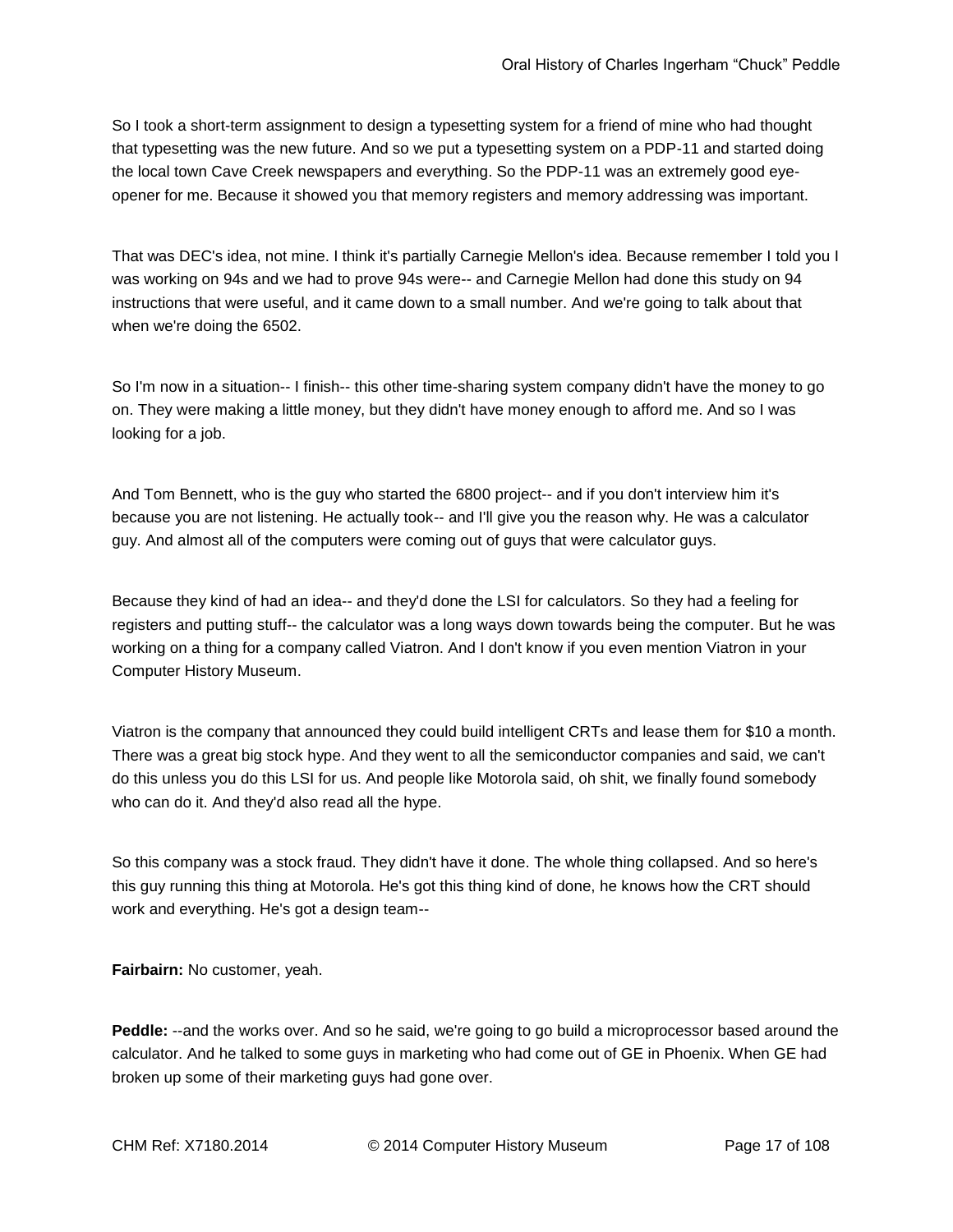And those guys thought that what he was talking about was letting him build a cheap minicomputer. That's really what they thought he was talking about. But he wasn't. He was talking about, I want to build something that's small and inexpensive and that can sit on people's desktop. Because he's a calculator guy, right? OK.

So he said to me, look, you need this. You need a microprocessor, you need all this stuff. Come to work for me for two years, make it all happen, and then you can go do your company. OK. All right. So I sat down and helped make the 6800 work. Because there were some things that had interrupted.

**Fairbairn:** Because it had some architecture, but the design--

**Peddle:** It wasn't the way it should have been done. And I put some stuff in, but it was a little too late in the program. The chip was already done.

But the most important thing I did at Motorola, and the most important thing I ever did for the personal computer industry, was I knew that this thing called a microprocessor is just a power burner. You can sit there and make it run power, but it doesn't do anything. If you want to make it do something, if you want to make it run a copier, if you want to make it be a cash register, you need an I/O function.

So we invented a thing called a PIA, which had programmable registers. And it was in memory-mapped space. And we put the structure in we needed to get an interrupt in. We made the interrupt 6800 work on it pretty good. And we could get an interrupt off from the edges, and you could make one edge drive another. We put some really nice programming features in it.

And we did that, they patented it, and everybody in the world still uses that structure, programmable input/output registers. If you look at almost all the architectures today you'll see a piece of PIA.

**Fairbairn:** So there's a PIA that's Programmable Interrupt Adapter?

**Peddle:** Programming Interface Adapter, right. And it really and truly was the thing you needed. You needed memory, ROM, PIA, and done, right? OK. ROMs were starting to happen, memory was pretty slow.

**Fairbairn:** OK. So we're getting into the Motorola stuff. Do you want to--?

**Peddle: No. no. This is-- OK.**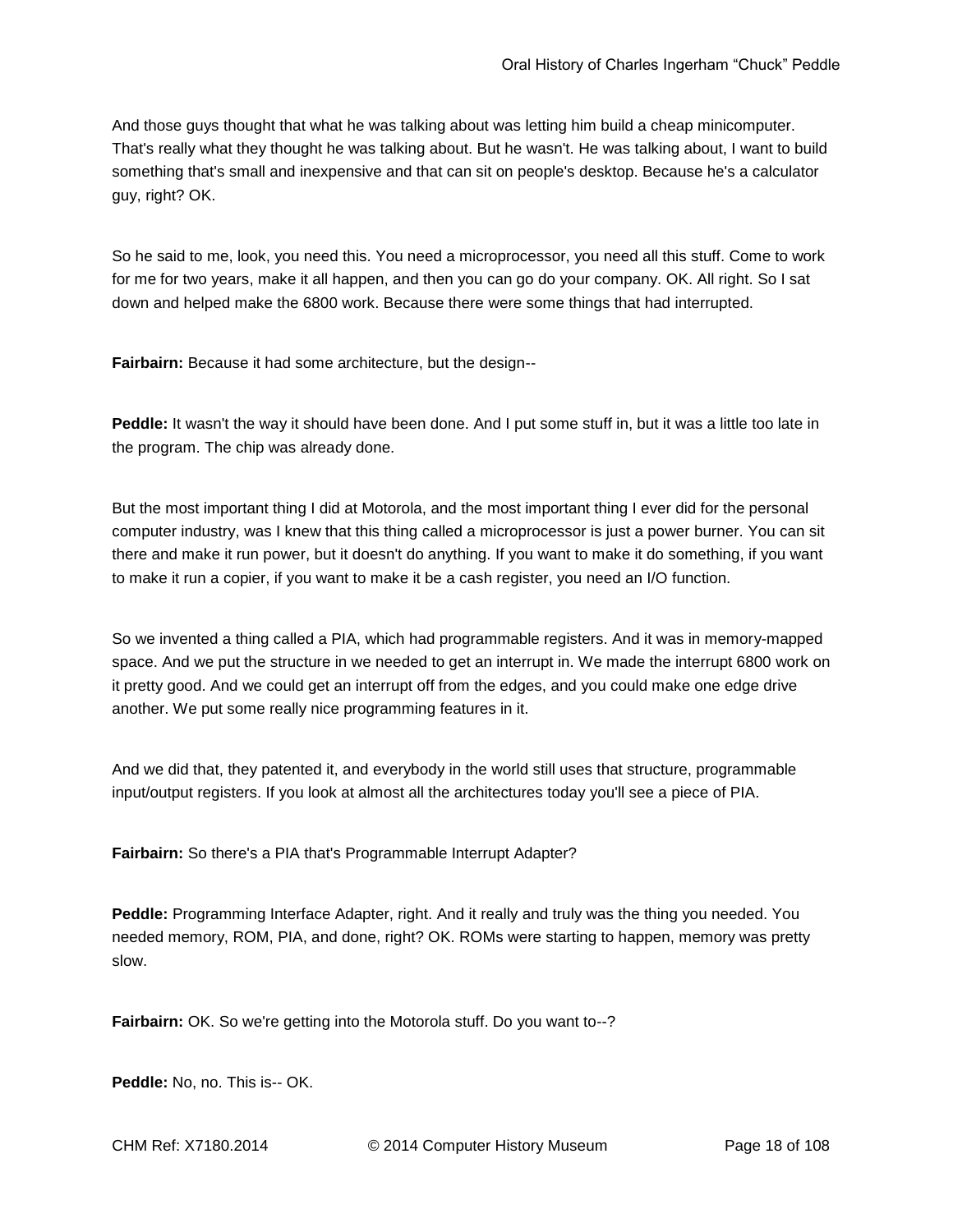**Fairbairn:** I'm just going to switch.

**Peddle:** OK. You can, but I just want to make the point that because I had done this computer and knew that I didn't have the right technology, I went to work for Motorola to create the technology.

**Fairbairn:** Right. So you'd already designed what the microprocessor needed to drive, so you knew exactly what it needed to do.

**Peddle:** Yep.

**Fairbairn:** And so then you went to Motorola--

**Peddle:** --and did it.

**Fairbairn:** And did it. OK. Well that's a good segue to--

**Peddle:** I'm sorry, I guess I forgot. I've been doing history.

**Fairbairn:** No. That's fine.

**Diamond:** OK. So I'm Steve Diamond, this is the Computer History Museum. Its part two of the Chuck Peddle oral history on June 12. Let's start with your involvement with the 6800 at Motorola. Take us through the development of the 6800 chipset and tell us about the announcement and what led you into the 6501.

**Peddle:** Well, it's really the 65-- by the way, I want to go on record now and continue to go on record-- we built a few 6501s, we never sold one. We sold a few the first day at the show, but it was never intended. It was just an in-your-face to Motorola.

Because it didn't have the single voltage, it was doing all of the things that we didn't want to do. 6502 and its derivatives, the small versions of it, was where we were going. We put all that address space and everything. But for a normal controller the small package one was the right thing. And that's what everybody used, Atari used, everybody used.

So the 6501 was not really what I was designing. I was designing the 6502. We did the 6501 just kind of in case we needed or something or other. But the 6502 was the thing we went to Motorola. And one thing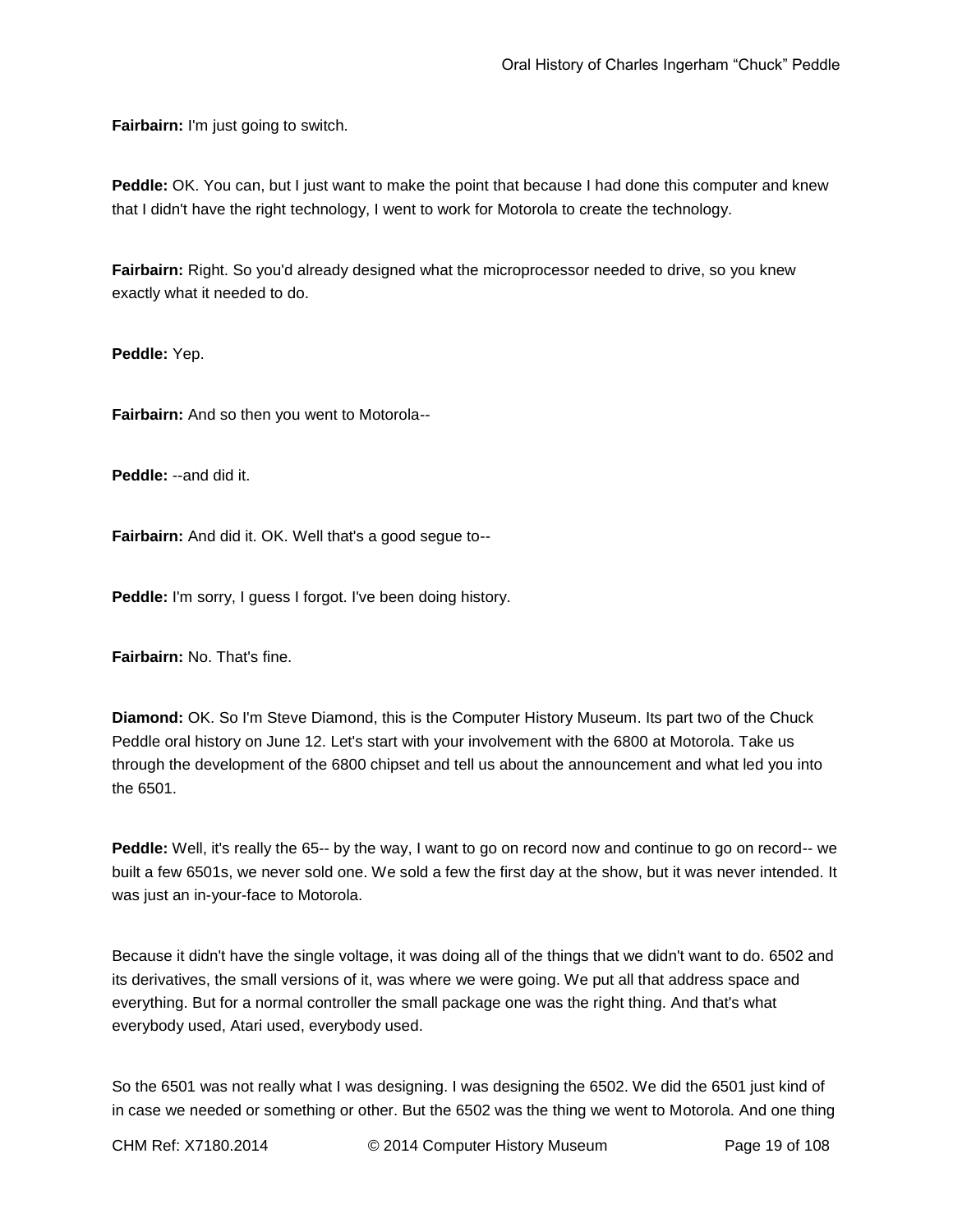about my personal history before. I was in the computer lab in Palo Alto. And I worked with Schreiner. And we worked on stuff that didn't happen. But it was very informative to me.

But the computer lab was a direct result of a guy by the name of John Paivinen, who worked with SRI to create the magnetic ink card reader system, not the card reader, but the check system. SRI designed that system and GE implemented it. And the guy that implemented it was this guy by the name of John Paivinen.

**Diamond:** The OCR code.

**Peddle:** Was it OCR? No, it was magnetic.

**Diamond:** Well that was the font, was called the--

**Peddle:** No, it was actually-- it was a pseudo-OCR, but it was sensed magnetically. It was sensed magnetically. OCR wasn't ready yet. We didn't have the technology.

You've got to remember, the semiconductor industry has driven all of these major breakthroughs. And we didn't have the ability to do the optical reading at the chip level when he did those checks. And that actually was a technology that stuck around for almost 10 years. And then they finally figured out that they could read them all with OCR, and then they quit making them in magnetic ink.

But that was a major, major step in automation. I mean absolutely major. And John Paivinen led that. And then they started a computer lab as a result of that. And then he went on to work for somebody else and then came back to Phoenix. And I worked for Paivinen in Phoenix, which is going to be an important part of this next discussion, OK?

And I worked for Bob Johnson, who was the engineering manager. And then Paivinen and Johnson's work got broken up. But these were all guys I knew. I was doing design automation and I was therefore dealing with the top management. And it was a smaller group, so I knew them both.

OK. So we wanted to talk about the 6800. Why did I deviate off that deviation? I just want to remember it because we're going to need it in a minute.

So Tom Bennett, as I said in a previous discussion, was the guy who came up with the concept, was the project leader that drove it through to its end, and was abandoned after he did that. And if you guys get a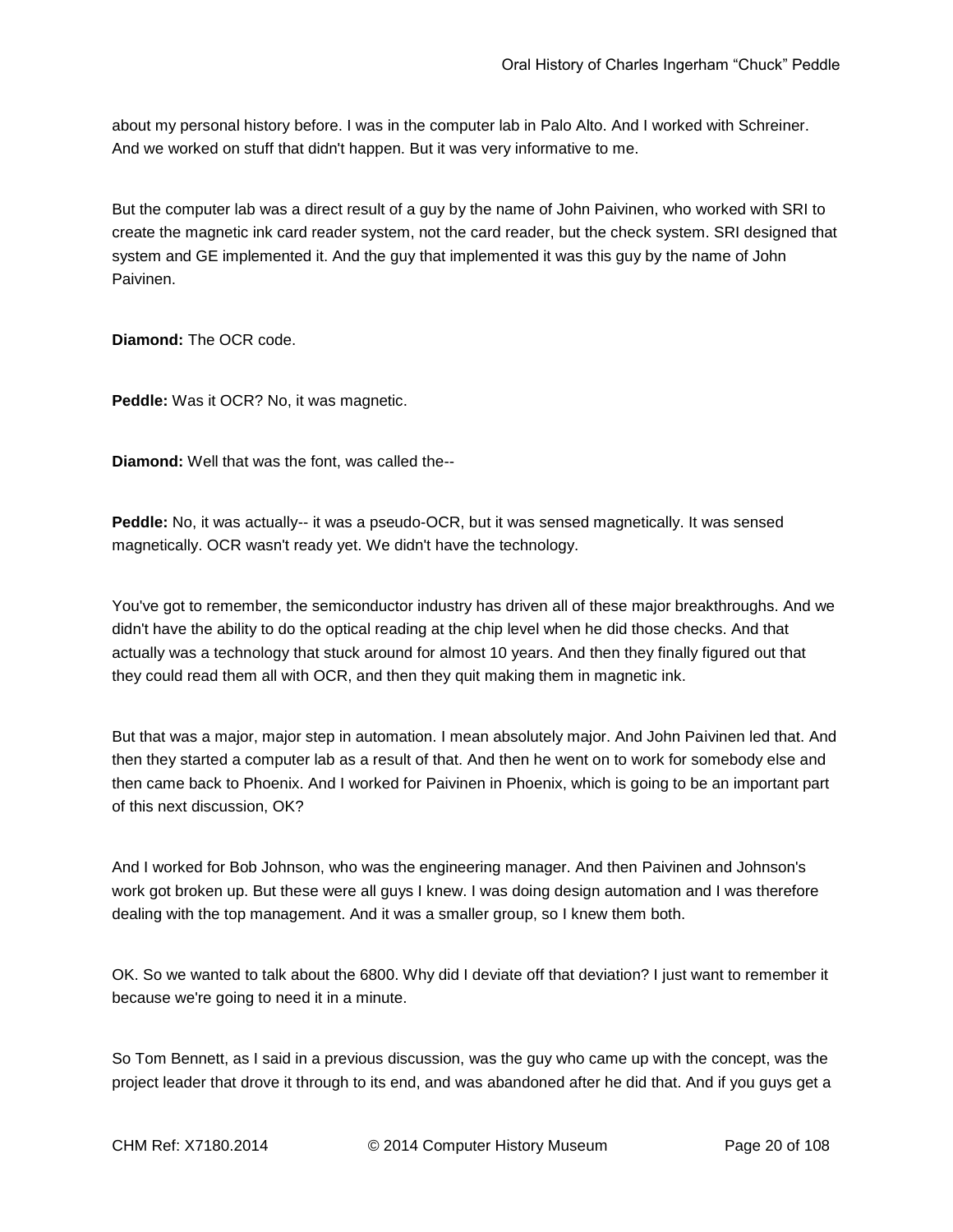chance to interview him, you should interview him. Because he really and truly was the guy. And he's probably still in Phoenix.

There was another guy in Phoenix who was our high-level technical guy called Dr. [? Boroza ?]. And he may be dead, but if he's still around he would be in Phoenix. He lived around Cave Creek. And [? Boroza ?] would know where Bennett was, and Bennett would probably know where [? Boroza ?] was.

But you really ought to talk to Bennett. He has totally been missed, but it was his energy, and he had the design team, and he hired me, and he supported me. And we were being dramatically attacked by the marketing guys who wanted to make a minicomputer, and we didn't want to make a minicomputer. And we knew why we were doing it. I had to explain the PIA to them about 20 times.

But because we had the design group we could do it ourselves, and did. And that's where I first met Bill Mensch. I just want to go back and comment. Bill Mensch was a bright young engineer from the University of Arizona, and he was working on the process engineering side.

And Bennett brought him in, and Bill and I designed the PIA together. Because I would say, this is what I want, and he would come up with a way to do it. And he came up with edge-detecting stuff that hadn't been invented before. He came up with the bi-directional devices. So what it was I knew what I wanted, I knew how to get it logically, and he's figured out how to get it physically.

**Diamond:** And what year was this?

**Peddle:** It would have been-- we announced the 6800 in '72, I think. So it would have been like '70, '71. I think. I'm a little fuzzy right about then. We launched the 6800 and the PIA at the same time, because we did the PIA faster than the 6800. The 6800 was being done by the design team, and Mensch just did the 6800.

And Mensch has this great ability to do chips that work the first time. And I claim it's genetic and that he can see the whole chip. And his sister could, too. She just did great layout. The two of them--

**Diamond:** So what tools did you have to design the 6800 chipset?

**Peddle:** Nothin, nothing, nothing.

**Diamond:** Nothing?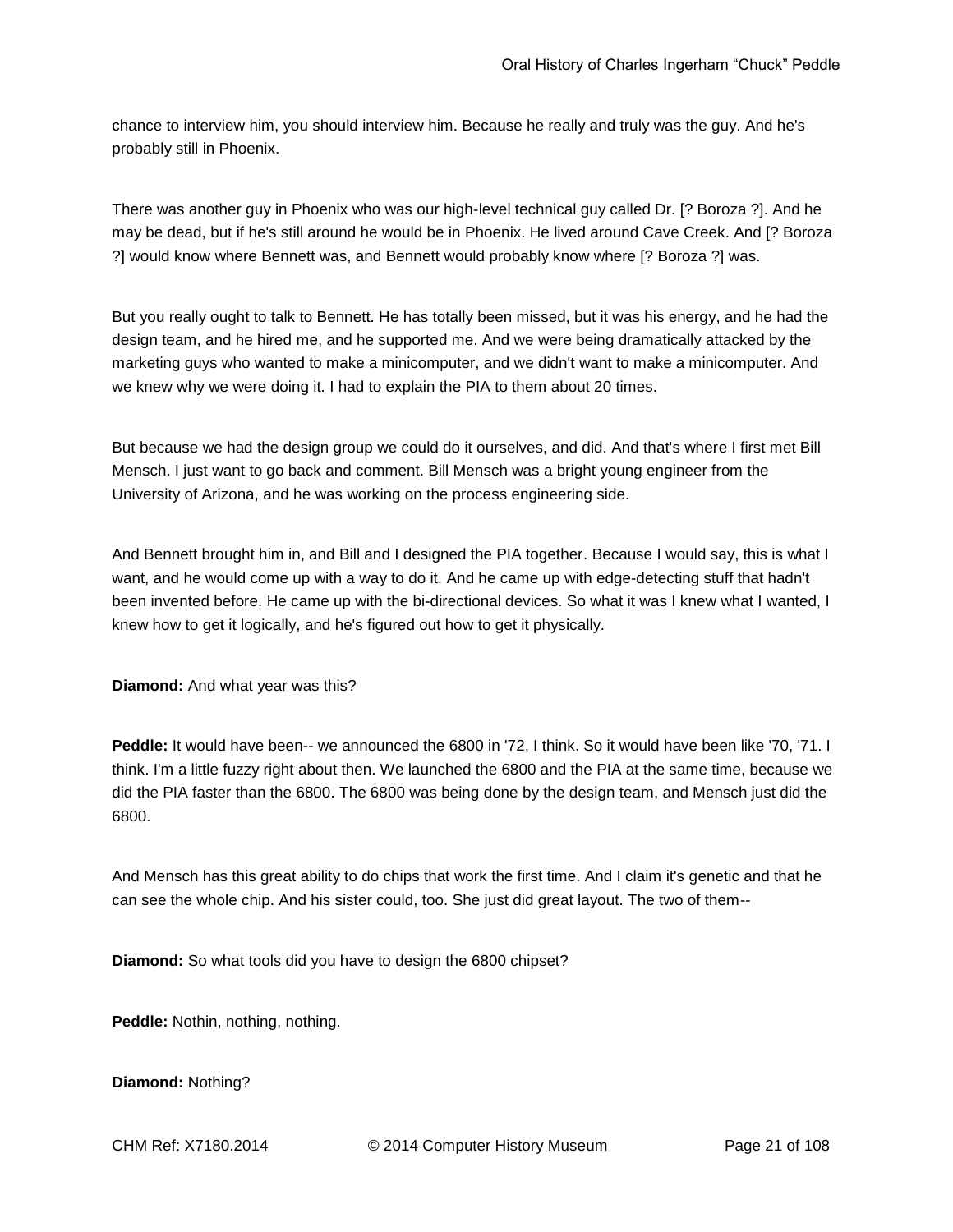**Peddle:** They were doing simulations, but basically you had a set of designers that drew them up on big pieces of paper. And then the engineers set down and colored the big pieces of paper to make sure it worked. And then those big piece of paper were turned into a mask. And remember, at that time they used to wear contact masks. So they would make a mask that would last a week, and then they'd make another mask that would last a week.

**Fairbairn:** They weren't digitized, they did hand-drawn layouts.

**Peddle:** Yeah you had to hand-draw everything. I don't think there was one bit of automation in that, except the simulation.

**Diamond:** And how did you do the simulation?

**Peddle:** I didn't. Mensch and those guys did that. That was the team, the project engineers who were from the design group. Buchanan's team, Rod Orgill was involved with that a lot. Rod is one of the key guys for the 6502. They had a job, and they had some simulations.

Mensch actually claims he wrote most of the simulation programs himself. They said they weren't good enough. And I believe him. He had just come out of university, he understood FORTRAN, and he understood what he needed. And back in those days you kind of invented your own tools as you went along anyhow. Nowadays I don't think anybody thinks about doing that.

**Diamond:** So when was the 6800 announced?

**Peddle:** OK. OK. Let me go back. So Bennett has the plan to do the 6800. He puts together the design team and they start configuring the device. And Mensch came in to work on some of the process stuff so that they could to do some of the-- it was a new process, and so he came in to help do that.

And then he was assigned to work with me because Bennett knew I needed somebody who-- and he was smart enough, and he was willing to learn. And so we really were a great team. And so when we're all done, Mensch has created this circuit that does what I want it to do, basically.

And that was what I was doing with the 6800. I put non-maskable interrupt in because I knew you had to have non-maskable interrupt. You shouldn't do a computer without it, but they did. IBM did the PC without non-maskable interrupt.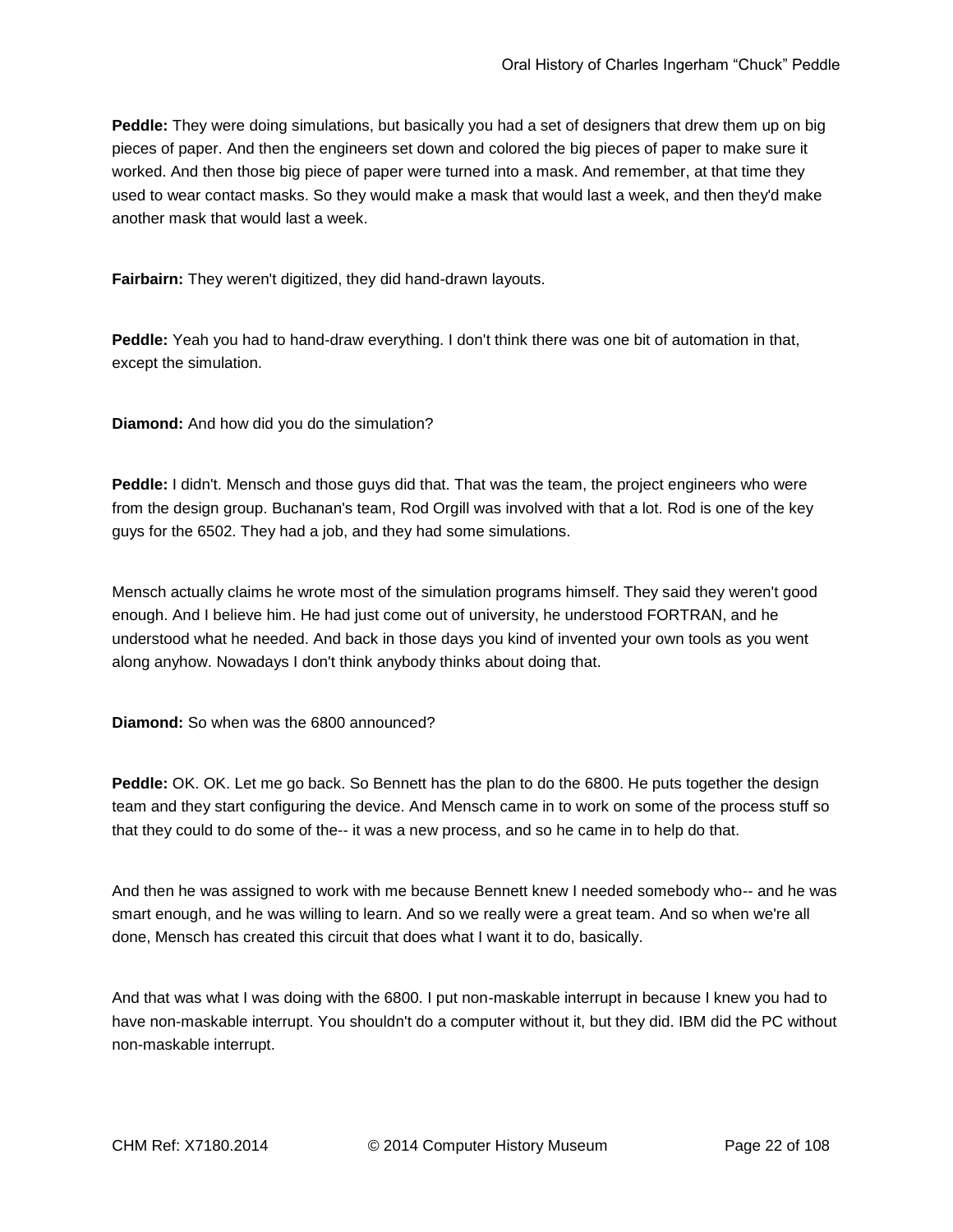But you can't do a copier without the ability to get control right now. I'm talking about any mechanical device. There's always a time when you want to tell this program that's working, too bad for you, Chuckie, I'm here. Because I got this amount of time to respond. And that was the concept behind non-maskable interrupt.

Maskable interrupt came from DEC. I don't know if you remember, but your DEC-- if you wanted to turn the interrupts off, you just went in and inset a bit. So you could turn them off in the computer, but you could also turn them off in the devices. So that not all of them were interrupting at the same time. But they were all maskable.

And the concept of a non-maskable interrupt I didn't get from the [PDP] 11. I got it from what I knew needed to be done. So I put that in. And we put some addressing stuff in to make the memory addressing more easy in the 6800.

So now we're doing those two projects in parallel. The first 6800 didn't quite work. They had to make it twice. The PIA worked the first time.

So now we've got something that works. And everybody wants to figure out what they're going to do with it. So the minicomputer guys are off trying to build this minicomputer based around it. And they didn't really have a good feel for what they were doing.

And I took some of the stuff I'd done for my computer-- my old company-- and I built a board out of it, that I could type in onto a Burroughs self-scan display. Messages. Because I didn't have a-- I was using Burroughs self-scan displays for all my-- you may remember Burroughs self-scan displays. I don't know if you do, but there was an important transition before everybody got CRTs.

And so I made this little keyboard thing up where I could keyboard in everything that was going to show on the screen. And we got it set up to introduce to the chairman of Motorola. And these guys had brought in their emulator thing that they were doing, which didn't exactly work. And I had done this thing all on my own at my house. Because I wanted to show everybody what you could really do. So here's a device that I could say, hello, Bob Noyce I'm a 6800 and a PIA, and here's how we work.

And they didn't want that to happen at this meeting. So just before the meeting they unplugged my design, my device. And I'm-- we probably should edit this out, but I'm going to tell you about it any how. I'm relatively strong. I was sitting in one of these chairs-- the classroom chairs where they've got this side arm-- and I ripped the arm off the chair to get up to turn this thing off.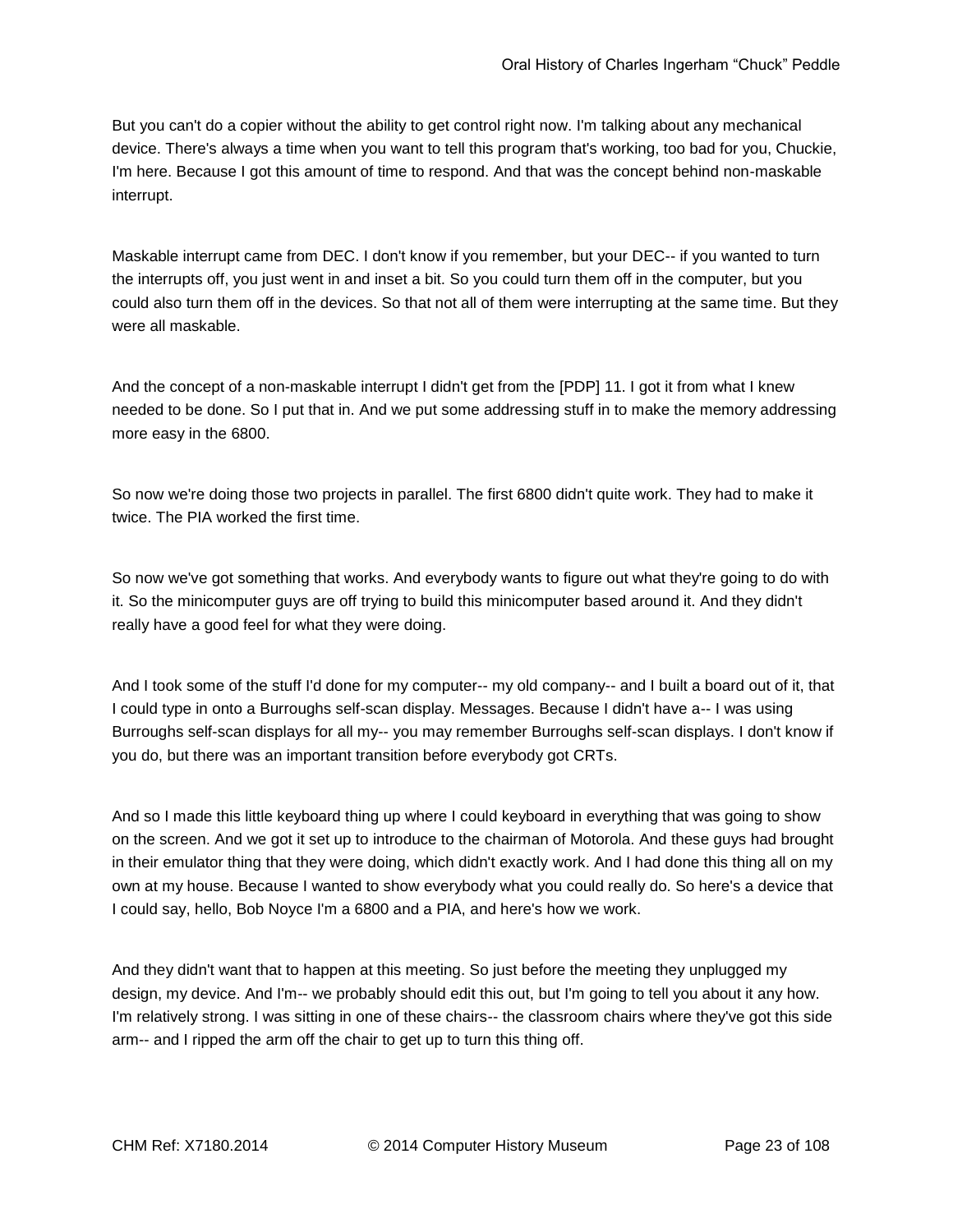And I had this in my hand for a minute. And everybody in the room thought I was going to kill the guy that turned the power off. They really and truly-- the way I stood up with the look on my face. All I was doing was just trying to get to the keyboard so I could get the message in in time, which I did. And we did show it. And their thing didn't work and ours did.

So now we'd shown the 6800 to some management. And the marketing guys-- these other guys were kind of marketing, but the sales marketing guys-- realized that in order to sell an idea like that in the world, they didn't have a clue. So I did a class for the internal guys about why a microprocessor with the I/O and what you could do with it.

And in that class there was a guy from Iowa State by the name of Roger Camp. And he was there on a sabbatical. And I made him a convert in that one meeting. And he later on when on to consult for that, and he also fed me all my engineers out of Iowa State that did all my other stuff.

So now I've trained a salesman. And the salesmen that went out to the field said, shit, we still can't do this. So my job for almost six months was I would go to a location. They would set up these seminars with Hewlett Packard or Tektronix or Ford Motor Company, and so forth. We would go in and I would give a lecture. And they would bring guys in from all over the company.

Because the press had said, you need to know about this. It's going to happen. They weren't even totally sure why it was going to happen, but the 88 was coming. And people knew that they needed to do something.

So I would go in and I would give a seminar. And I would explain how the PIA worked and why you could use the 6800 to replace logic, that's all I was telling them. This is a logic-replacement device, it's a controller. You can do things you didn't think you could do before like control a car.

And every time we'd get through the meeting, and somebody in the room-- smart guys, remember, I've got the smartest guys in the company in this room-- they would say, \$250 for that controller isn't going to work. PIA's going to work, and we agree with your logic, but this isn't going to work. And I knew enough then about processing, I said, well, OK, I've got to shrink the size.

**Diamond:** And what was the future size and the dice size, if you remember it at that point?

**Peddle:** Oh it was big and it was multi-voltages.

**Diamond:** Impractical.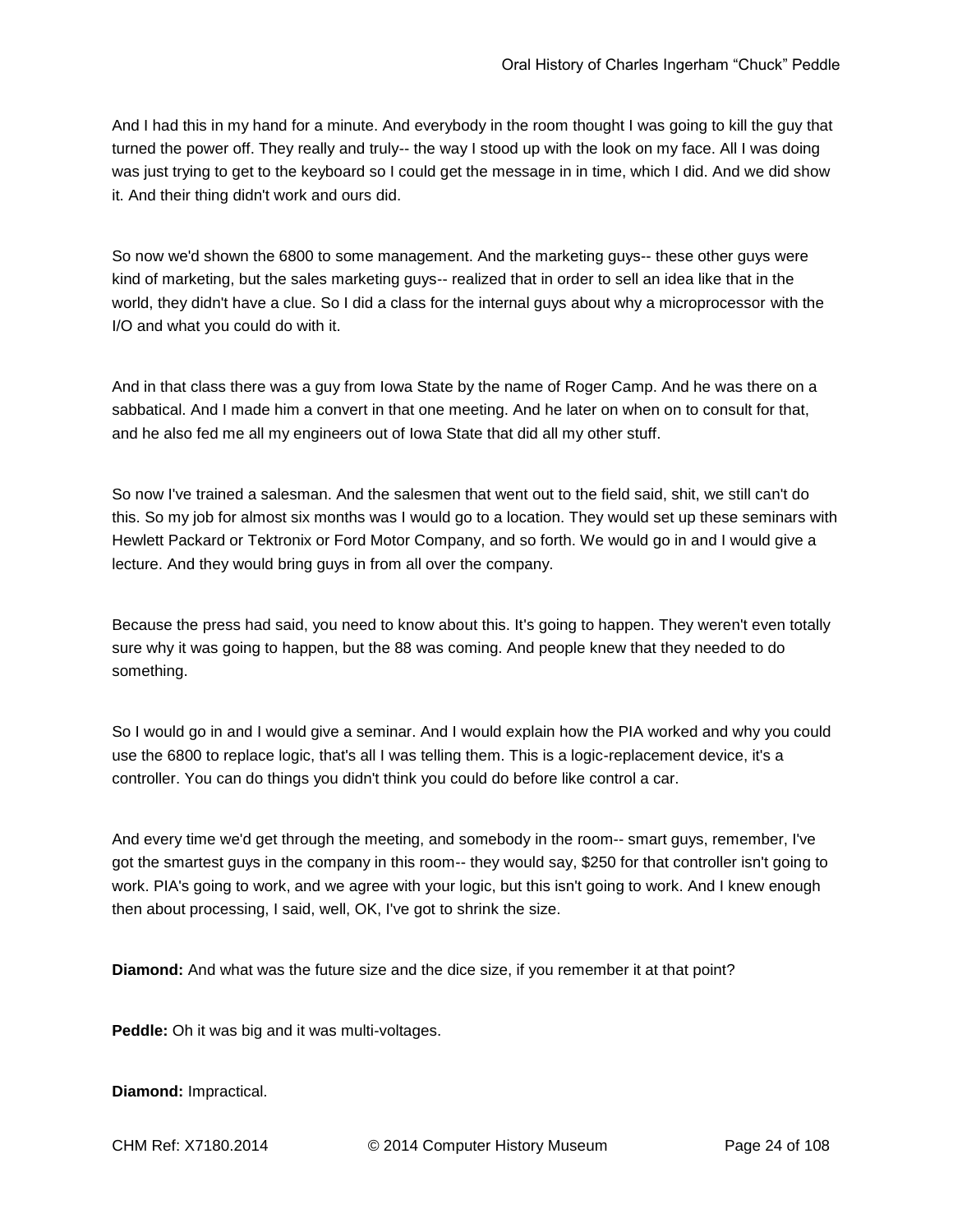**Peddle:** No. They're starting from Viatron. The process development was happening at an incredible pace during this time.

**Diamond:** And what--

**Peddle:** This was N-channel.

**Diamond:** Right. And what companies did you visit in those days?

**Peddle:** HP I sold. Tech I sold, Bradley Instrument I sold, Ford Motor Company I sold, Remington Rand- the offshoot, whatever it was Sperry Rand I think it was at that time. I remember those. There were others, but I specifically remember those.

And in each of those sessions I would go up to the blackboard and say, OK, you've got to give stuff up. Let's start from the bottom. What instructions do you absolutely have to have? And they would always come up with this small set. And all the engineers in that room would kind of agree. Yeah, I can build what you want to build-- they understood the PIA enough-- I can build that without all these fancy instructions that don't do anything. We need the "and" and we need the "or"-- those functions.

And the Ford Motor Company-- I think if you don't mind I'll do that one and then we'll talk about what happened to Motorola. At Ford Motor Company we were in, using [? Dr. Boroza ?]. He knew Bob Johnson from the old days. And Bob Johnson used to be the engineering manager in Phoenix. And he's now the manager for Ford Motor Company's automation of their engines.

He's a smart computer guy, right? So I explained to him what we'd done. And he said, what you've done is interesting. We're going to take a good look at it. And they ultimately selected the 6800 and Motorola to do all their engine control stuff. But remember, Motorola had a big history with the automotive companies, because they were making all the radios for them. So there was a tie there.

At the end of the meeting he says, do you remember John Paivinen? And I said, of course, I worked for him. And he says, well you know John Paivinen went to-- I think it was-- General Instruments in New York and taught himself semiconductor processing. And he was running a semiconductor company, building the biggest, smartest calculators in Valley Forge, Pennsylvania. And he said, you ought to talk to him.

So when I went back to Motorola right after that trip or a trip right after that, Motorola got upset with me- the marketing guys that were trying to shoot us all down-- and the marketing guy says, he's out trying to shoot down the 6800. wasn't trying to shoot down the 6800. I was listening.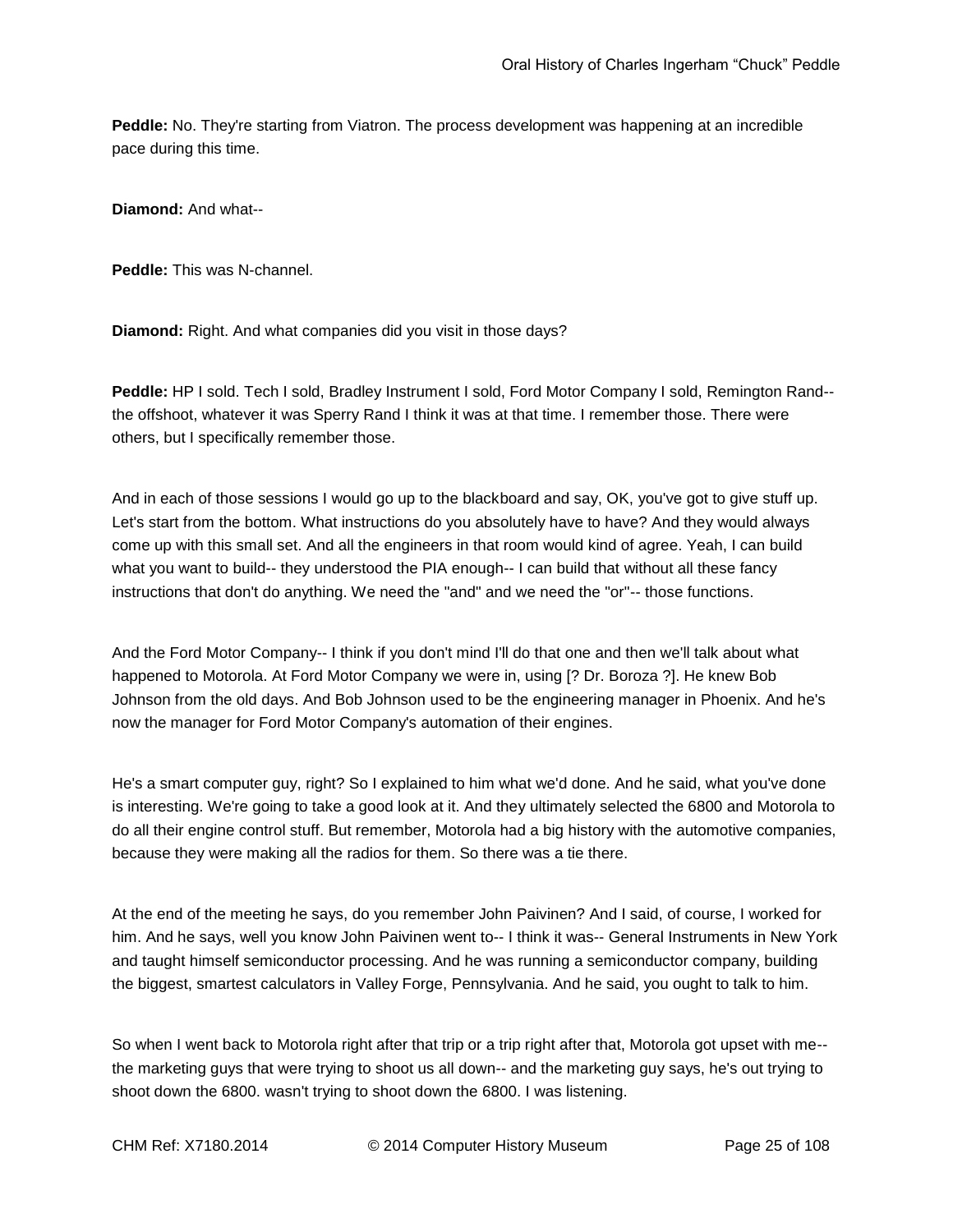And I got a formal letter saying you have to stop work on your low-cost microprocessor. And I wrote a letter back to Motorola and said, that's called project abandonment. So all of the work I've done up until now belongs to me, and I will not do anymore development work for you. I'll go out and do classes for you, but I won't do any more development work for. I'm going to go do it for myself.

And I went out to raise money. And they were moving our group in Phoenix to Austin, and a bunch of these guys didn't want to go. So I was able to scoop up the best people from the Motorola design team.

And the guy I went to build first was L.J. Seven at MOS Tech. And L.J.'s comment to me much later was, "I didn't do the deal because I was afraid Motorola was going to sue you, and I didn't want to deal with Motorola". And he was right, they were going to sue me.

**Fairbairn:** What year?

**Peddle:** What?

**Fairbairn:** What year was this?

**Peddle:** It would have been early '74. And then I went to Valley Forge to talk to John Paivinen. Now here's the guy that knew computers better than anybody. He did all this stuff. He caught it in about 20 seconds, what I was trying to do. He really did understand why that made sense, particularly after I explained the API and stuff to him.

So even though he was doing these great big calculators, he could see that the microprocessor was the future. Because of his computer background. All the guys I talked to that had computer backgrounds immediately got it. And so he says, we're going to go do it.

And I went, put together the team. We moved across country, we did the entire design. Paivinen had to invent the process. And if he's still around here and you don't talk to him, you're crazy.

Because John Paivinen, he was the magnetic ink guy, but he was also the guy that made our first 5 volt n-channel [process] work. And he did that in the same amount of time it took us to design the processor. And it was his motivation and everything that made that happen. And then he sold that company to Commodore and made some money on it. And then he helped me start Sirius.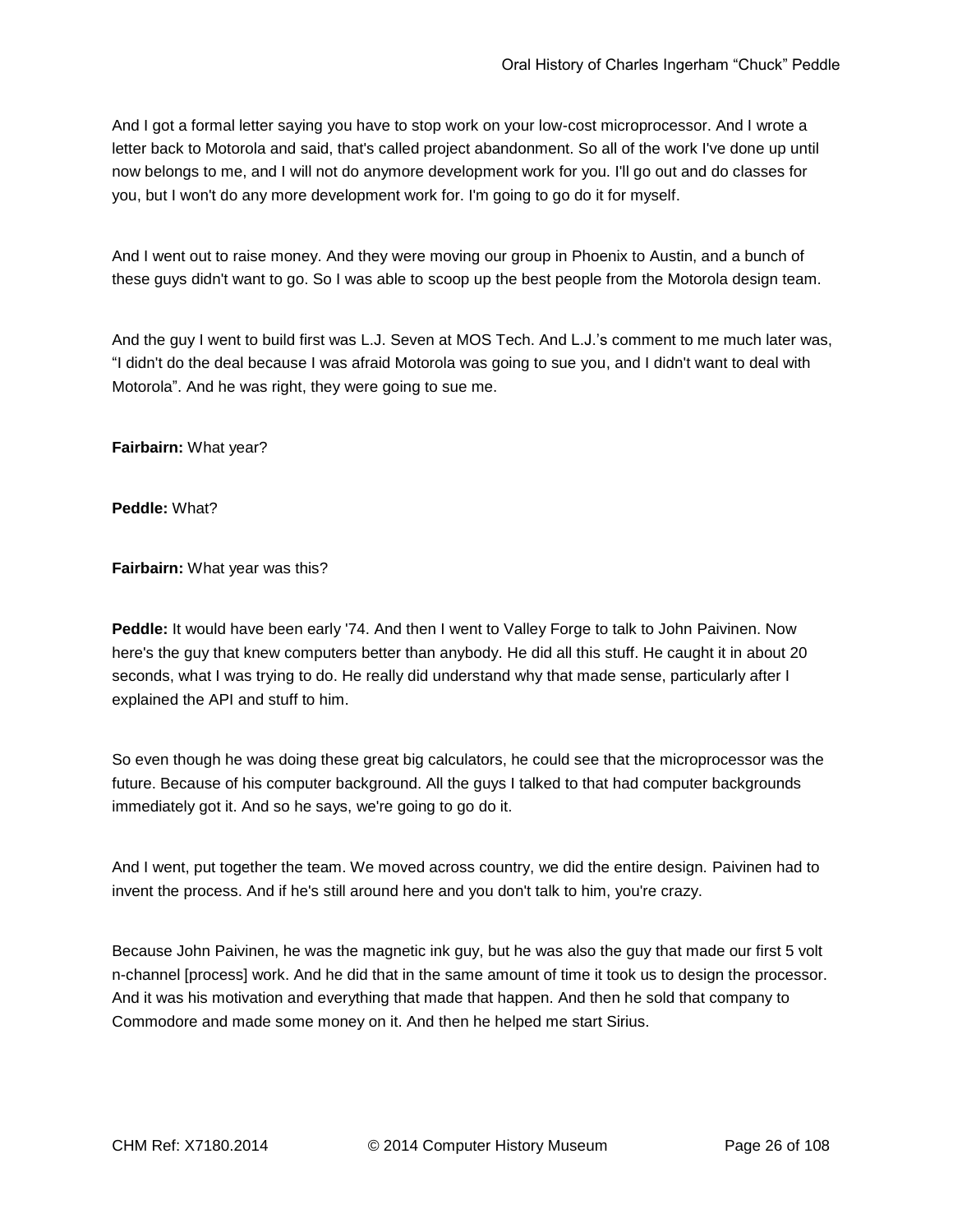But he liked to think he was as good as Moore, and a whole lot of other people thought he was as good as Moore. Really smart guy who had taught himself. Moore wasn't born knowing how to build semiconductors.

So they agree that we're going to do it, we bring the team back. They agreed they'd have the 5 volt process ready-- it was a brand new process. So in order to make the cost point, we set down and did a calculation. And the chip has to fit in this area. Period, end of discussion.

**Fairbairn:** Certain die size.

**Peddle:** Certain die size, yep. Yeah, this wide, this high, was all you could have if you wanted to make the price point.

**Diamond:** And what was the price point at that point?

**Peddle:** Well, we knew we had to make \$5. We were going to introduce it--

**Diamond:** \$5 in volume.

**Peddle:** Yeah. We had to make that, probably better.

**Diamond:** For the CPU.

**Fairbairn:** As a cost or as a price?

**Peddle:** Well cost that you could sell at a price. You could sell it at price at that price. Our original quote to Atari for the RAM ROM I/O chip, which we invented, and that chip was \$12. And they were happy putting it in the video game.

**Diamond:** The RAM ROM I/O and the CPU.

**Peddle:** The RAM ROM and the processor was \$12.

**Diamond:** 6507, was it?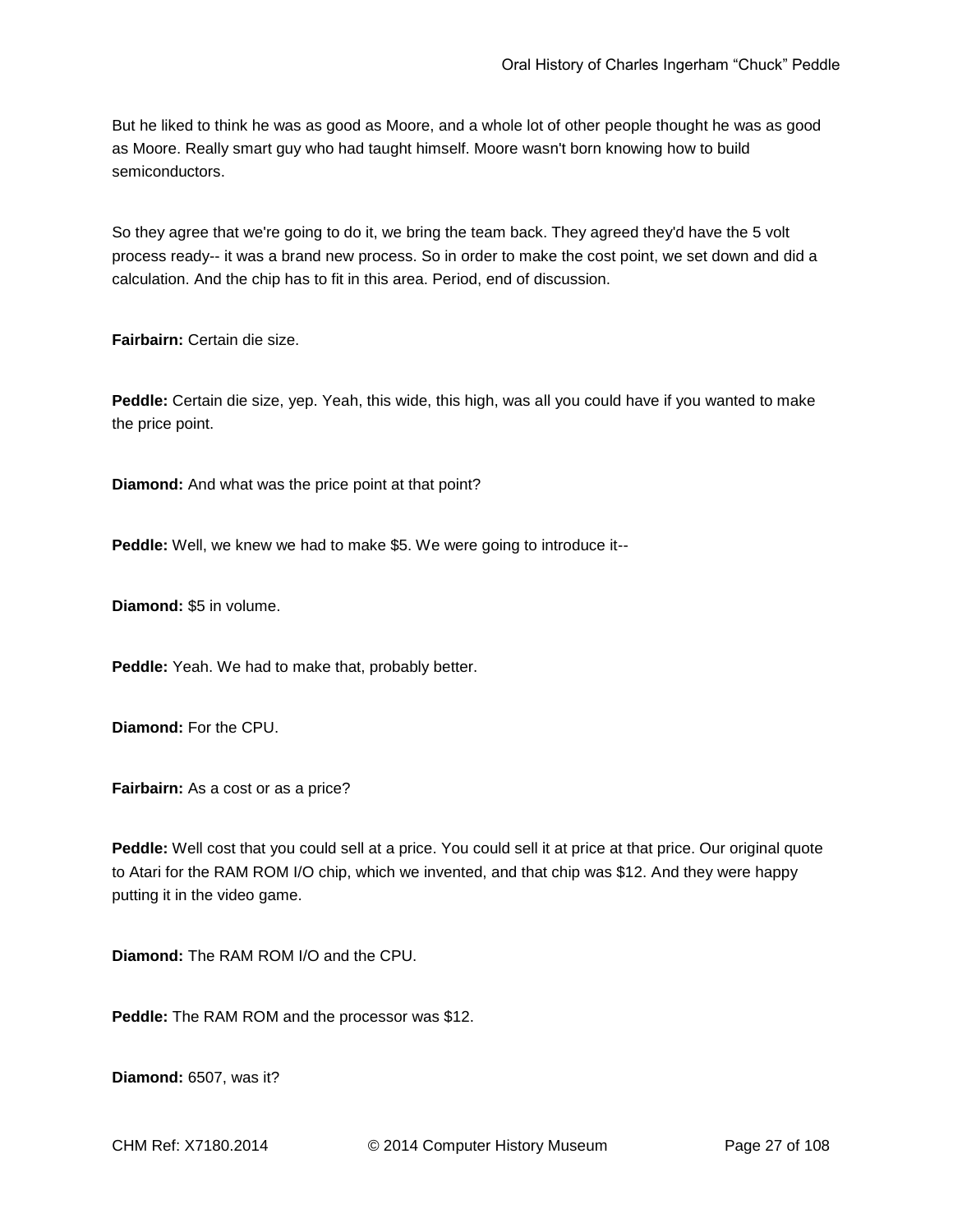**Peddle:** Yeah. Small 6502, right. And then Schreiner did the-- at Synertek you designed the adapter to make it work with the TV, right? That was the work that you guys did there. And we provided those two and you did that.

So the point is the RAM ROM I/O came out from the discussion of, if we're going to build something really small, let's put all our RAM and ROM small enough into the package so that we can do one. And a couple guys had done single computers during that same time when they put RAM ROM I/O and everything on the chip. But that wasn't flexible enough to do most of the stuff. I/Os beat them whenever we were doing design contests. Because you need more pins than that. And you can do one of these RAM ROM I/O chips and still do a PIA on the side.

And then we did the last thing, which I wasn't allowed to do at Motorola, the interval timer at MOS Technology. Without an interval timer you can't do real-time control. If you want to make your arm come out this much, you turn the motor on, you time out how long you've applied the power, turn it off. That's how you make your copier work, or that's how you make your paper-- you have to have a real time base. And you can't do it by counting program cycles.

**Diamond:** So when you were making me these architectural decisions that led to the 6052 did you have--

**Peddle:** Well the 6502, we had a thing-- the VIA-- we put the interval timer and some other things in the VIA. Mensch did that over on a napkin at an Arby's just before we came to the West coast. Because we knew we wanted to do that but we didn't have time.

So we're going on the 6502 and Mensch is helping Paivinen. And he's working on the ROM instruction decoder part. And Orgill and myself and Will Mensch did the register structure. And remember, we had to make the registers work in this space. So we figured out the ways-- if you look at the 6502 it's got some clever things it does with the adder and the registers. And it was done because we could only get that many registers.

I remember we were sitting at Orgill's party one night when we came up with the idea that we're going to split the bus in half. By the way, this is a single metal process. Nowadays it's what, 550 metal layers? Back in those you had to lay your chip out with a single metal process.

So if you wanted to get a signal from the edge all the way to a register, you had to run a metal line-- that's a data bus line--and you can tap off of it. But we discovered that if we broke it at this point, we could get some additional lines into the adder. And I remember that was a really important thing that happened at a party.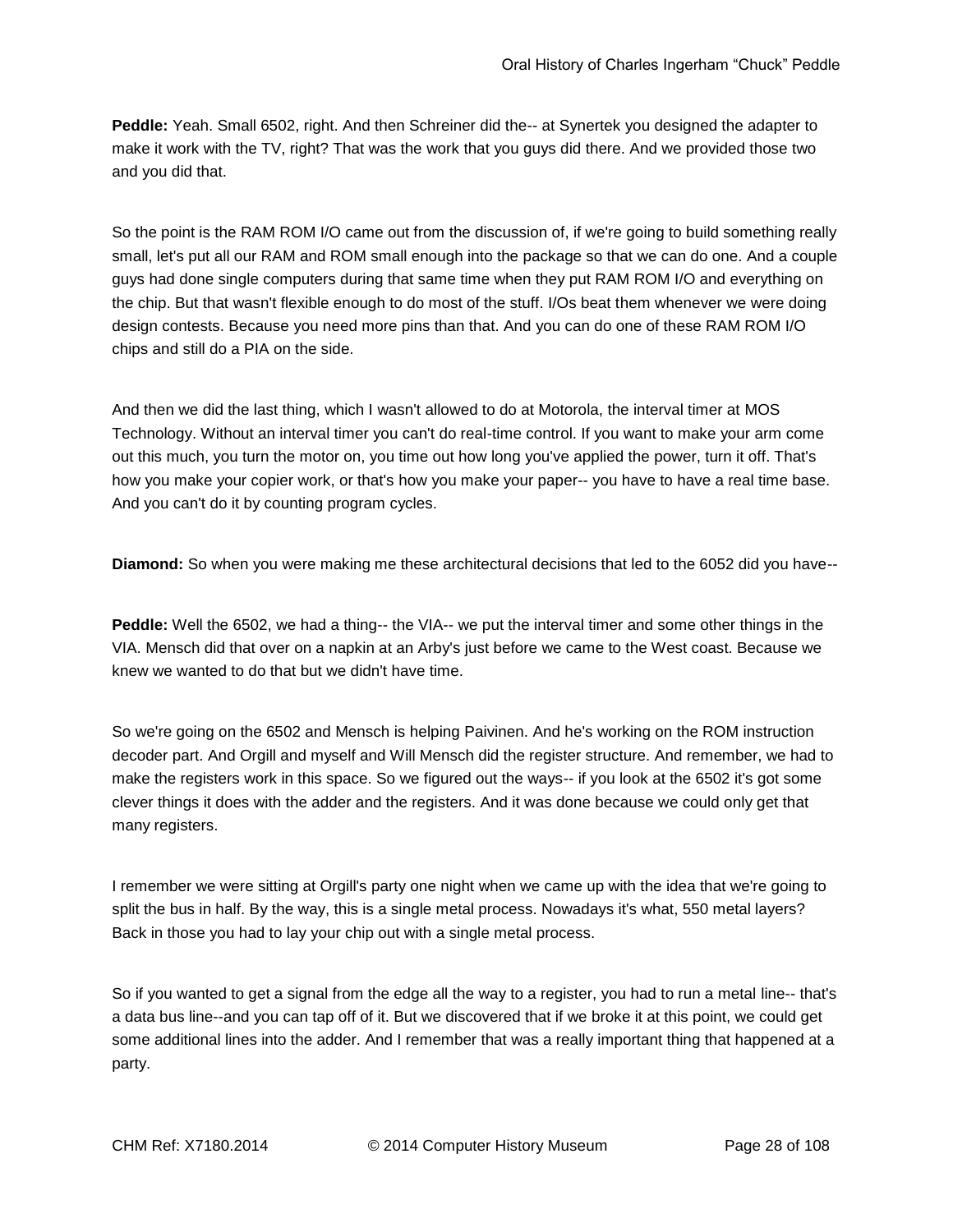So the register thing fit. And we had done the instructions and wrote the logic for it. And Mensch came in and said, I just put your logic in the ROM, into the instruction register. And your five whatever they are too wide.

**Fairbairn:** Mils in those days.

**Peddle:** Yeah, whatever it was, you'll five mils too wide. So myself and Will Mathis, who had joined us in Phoenix and then came with us-- and he was a logician. His job before he joined us was making the systems in the bank where you put money in, auto deposit.

## **Fairbairn:** ATM.

**Peddle:** No. Before ATM. Remember there used to be a thing where you could go in and deposit money from a business or something or other, and it would go into this big honking lock box. It was the predecessor of the ATMs. But remember, ATMs didn't happen 'til people had credit cards. And they didn't have credit cards yet.

So he worked on that. But he had a pretty good feel for why we were doing this stuff. And then, once he came out and joined us, he absolutely knew why we were doing all these things. And he was very helpful.

And he and I sat down and we said, OK, we're going to make the number, and we're going to not give up any instructions. So we actually had to adjust the addressing modes and timing so that we would make the chip that wide. And I always tell everybody, that's the perfect discipline to get you a very good product. It's because you have a physical constraint you've got to deal with, and you have to keep optimizing until you get there.

**Fairbairn:** So you were tweaking the architecture to fit the space?

**Peddle:** No. We were really tweaking the opcodes, the way the opcode works and everything. No, not really so much the architecture. More making it all tight enough. So we moved some of them in different spaces. And the addressing map and things like that.

So that was where the optimization happened. And we did it, we got it done in time. And it worked the first time.

**Diamond:** So it worked the first time, the first silicon.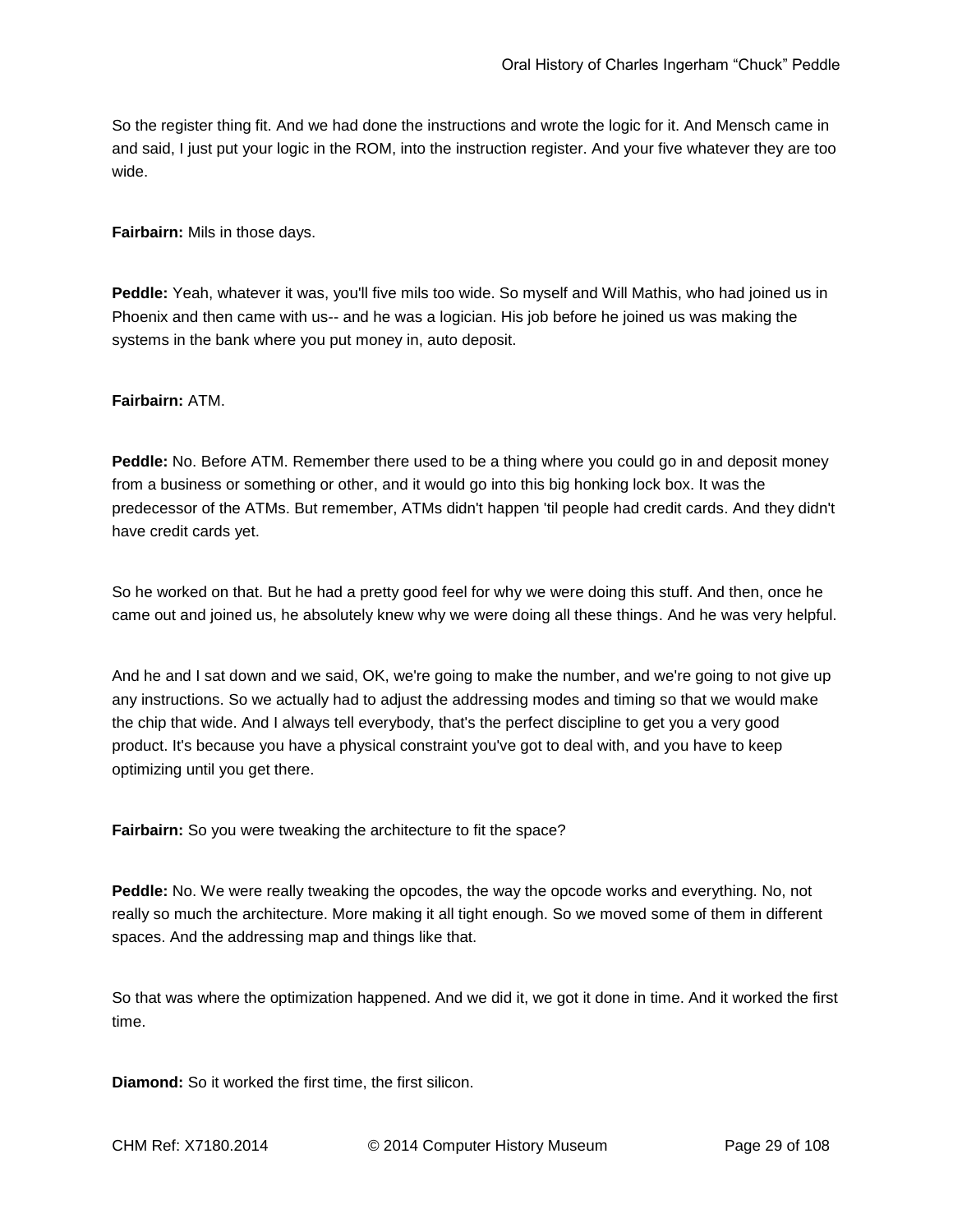**Peddle:** Yes, the first silicon. Mensch is really proud. Between Orgill, his half worked the first time, Mensch's half worked the first time. And the VIA worked the first time.

**Diamond:** And did you have any better tools--

**Peddle:** Nah.

**Diamond:** --than you had back in Motorola?

**Peddle:** No, no. We have a picture, if you could ever find it in the EE Times, that they took of the office where the engineers are. And it's got the colored chip all around the room. We brought a couple good designers with us. And they would draw up the design, and the guys would paste it up on their wall. And then they would have to hand color the entire chip to make sure it was laid out. There was no simulation.

And then Paivinen had fallen in love with PerkinElmer mask set He was the first customer.

**Fairbairn:** 10x.

**Peddle:** The guys that made the whisper [INAUDIBLE], wasn't it?

**Fairbairn:** Yeah, but I wondering, the 10x projection printers?

**Peddle:** Yeah. They were only projections. PerkinElmer were the guys making the first-- and Paivinen said-- and he'd used that to make big calculators. They had a guy there that had this process that gave them a color picture of the thing, and they could totally check it.

But once they made the mask set, it stayed. And that was a big deal. Everybody else was making throwaway masks. And that was one of Paivinen's major contributions.

Again, industry's coming together, and we were a real pioneer. That's why I'm saying, talking to him would be very interesting, too. Because he made that decision, and it worked. And he was able to make bigger calculator chips that worked better than everybody else at a good price, p-channel, and then he was able to make the 6502 and the other stuff work.

Because we were using projection alignment. Is it projection alignment? Was that the word? I can't remember.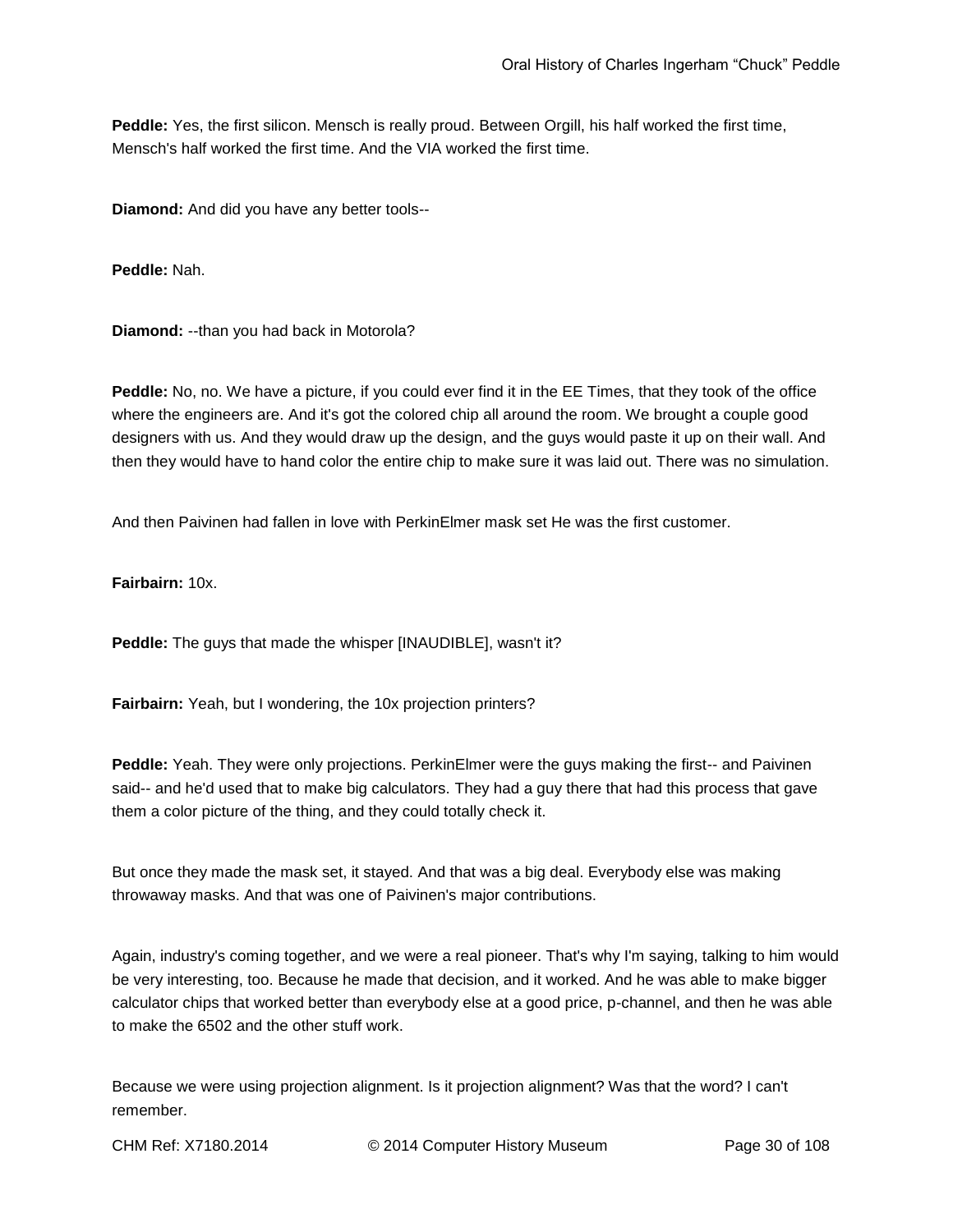## [INTERPOSING VOICES]

**Diamond:** How did you test these chips?

**Peddle:** We made two or three little test machines out there that you could type into and, effectively, little computing devices that went to all the instructions. And the guys at MOS Technology came up with the idea for the KIM-1. And their argument was you need a little keyboard-- if you look at, they're calculator guys. And they basically build a calculator on a board that you could type in and put instructions in and make it run. And the KIM-1 did very well for us. Because it was really a usable device that you hand programmed.

**Diamond:** So how did you test the chips on the wafer?

**Peddle:** Not very well. We had some programs that were written with whatever test equipment existed at that time. We were lucky we were just building-- the yield was very high. And mostly we had to test them after they captured their package finally.

**Diamond:** Do you remember the wafer diameter at that point?

**Peddle:** No. It was small, obviously.

**Diamond:** And gross die per wafer?

**Peddle:** I don't remember that now. Both of those numbers came out of this work that Paivinen was doing, and I just lived with them. And then he told me what things cost and we went off to sell them.

**Diamond:** So final test is you disassemble the ones you thought were working, put them in a package, and plug it into a little system--

**Peddle:** To a better tester, yeah, a better system tester.

**Diamond:** --that you had developed.

**Peddle:** Yeah. Yeah. And you had some pre-test capability, but mostly it just made sure everything was there and did what it was supposed to do.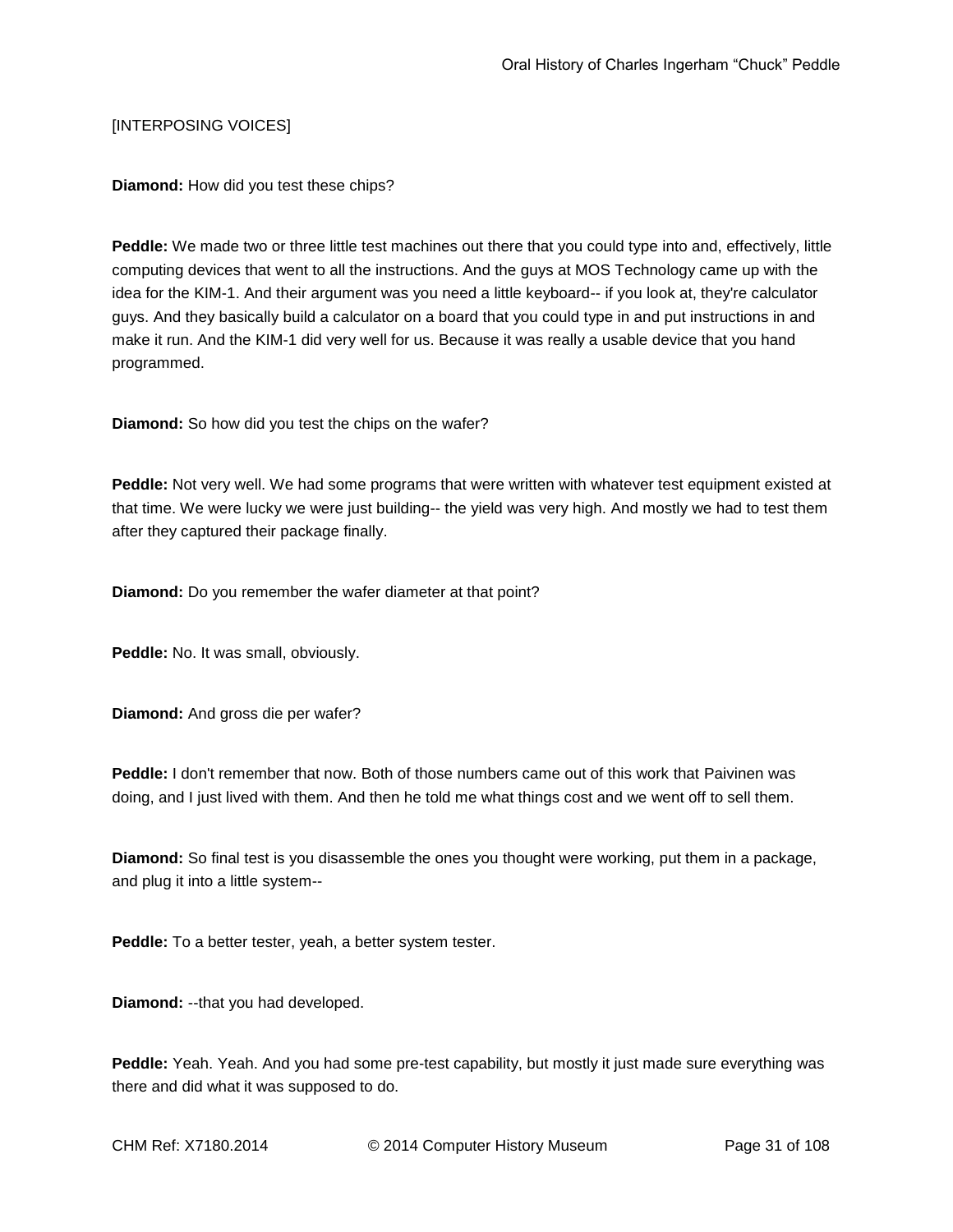**Diamond:** And the yield was pretty high?

**Peddle:** Yield was pretty high. John and those guys and Terry Holdt, who later ran the company that makes chipsets for PCs here in town. The first guys that did it, he wound up managing the company.

**Diamond:** Chipset Technology.

**Peddle:** Chipset Technology? He wound up managing that company at the end. He was really good. He was our process guy that we brought from Motorola. And he was more of a manager than a process guy. But he and Paivinen and Mensch did a great job.

**Diamond:** So the architectural changes between the 6800 and the 6502--

**Peddle:** 6502 was starting all over.

**Diamond:** Did that come from your experience at GE, did you have specific applications in mind?

**Peddle:** No, no, no, no. I knew that we were going to make a controller that did things, and I had all this input from all these people about what I should be doing. So I just optimized the registers. And, as I said, if you were to go through it, you'd see some 11-like stuff there. Because I wanted to have everything memory mapped. Because I felt memory map was the right solution, and it is.

And the rest of it, we had simple registers, and you'd add simple instructions. And we pipelined them so that they were fast. And you had to teach everybody what pipelining meant, but you could do it. And then the I/O instruction decoder, rights which we had to optimize.

And no, I was probably more influenced by trying to make it better than an 11 than anything, I think. I knew that once I had it we had enough to go do what we wanted to do. Remember Carnegie Mellon had done this study, which they used at Deck to do the 11. And then I had this other study. What I had done on was I got on the tool, almost had a 100% match. So I tell everybody I used Carnegie Mellon's study, but really I had already had all this great input from all these people. And it was just obvious.

You saw we had an ICE, big honking ICE. It was done by [? Lyle ?] [? Hiddle, ?] who did the first career terminals. But it was good enough so I could go write any code I wanted and get it debugged quickly.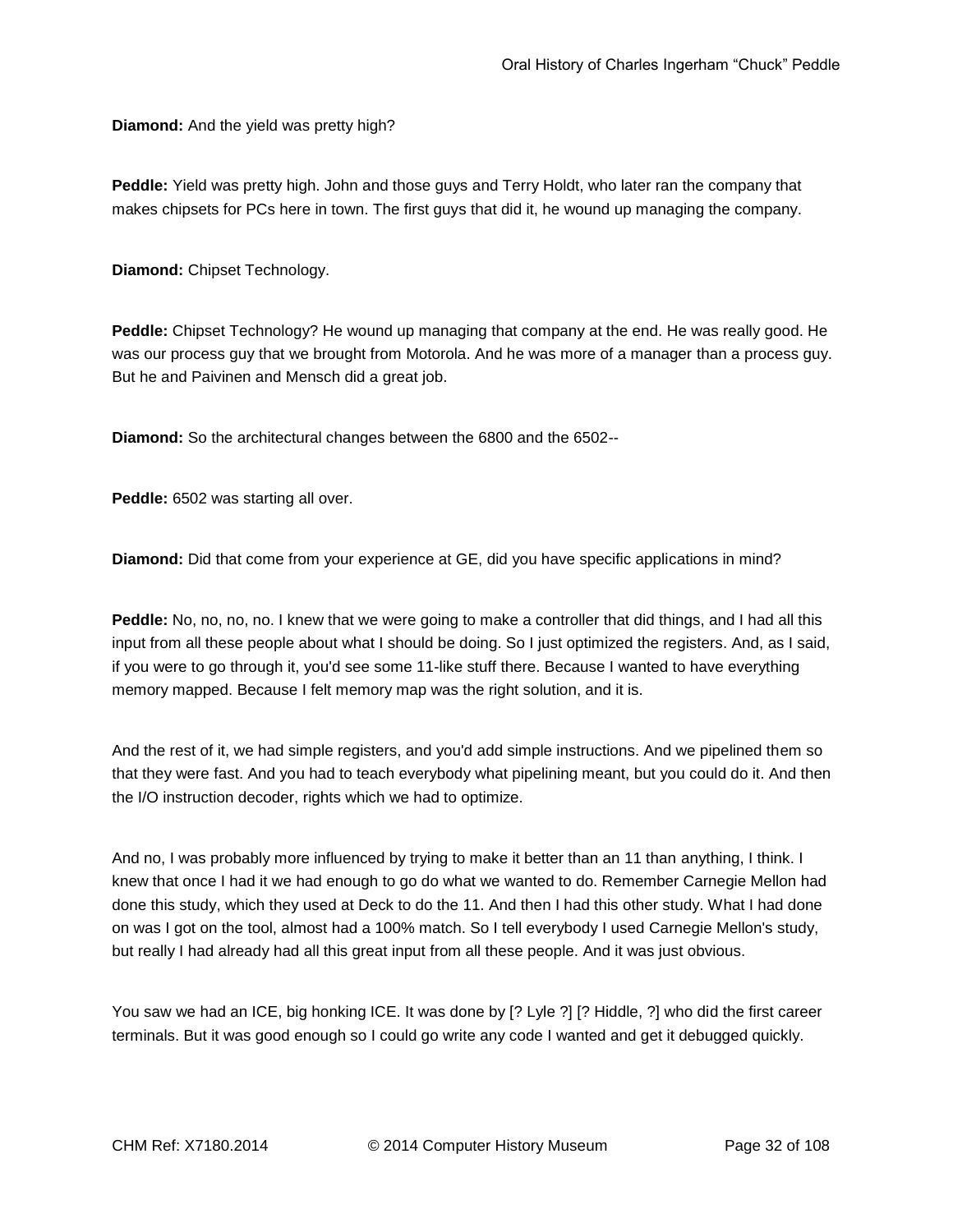So I used to make a deal with companies that wanted to use the microprocessor. I would come in for a weekend, they'd give me their engineers for the weekend and Monday they'd have a computer that worked, a system that worked. And I'd just work hard all weekend.

And because I got its engineers to come in on overtime. They were involved learning how to do it. So we would do a design a week. Because the structure was that way, we could really do that.

OK. Let's get the manuals out of the way because it's a funny story. OK. So now we've got chips. Paivinen and I talked our way through it, said, Motorola still selling them for \$250, Intel's still selling them for \$250. We're going to announce \$25 for one. And we're going to do it at a place where people pay attention.

By the way, we didn't have a lot of money, so we took ads in two or three of the engineering magazines. Come to the West-Con, or whatever this show was, and we'll sell you a microprocessor for \$25. And we went over and finished the development system. We got the TIM going there, we got the KIM going, all down in Schreiner's shop just before we're going up to the show. And we get the message from the show that says you can't sell on the floor.

So we took this big suite called the MacArthur Suite at the St. Francis. And I got my wife up, and she had this barrel-- we'd planed the barrel sale-- she's got this barrel of processors and another barrel of PIAs, [INAUDIBLE], and RAM ROM devices. And before we're going to introduce this-- we know we're going to do this thing, we know we're going to do this at this show-- my buddy who had worked for me in Phoenix came in and he said, look, people don't know how to use this thing. He was a programmer out of a Czechoslovakian institute, he was a really smart guy. He says, people don't know how to use this thing. Unless we write a really good menu it's not going to get used.

So I said, OK, we'll sit down and write it together. Well I was too busy talking to people on the phone and everything else. So Peter walked into the president, John Paivinen, and he says, if you don't throw Chuck out of here and make him write these manuals, they're never going to get done. So Paivinen calls me in his office with the guard captain and says this guy can't come through the door again until I let him come through the door. And I sat at my house, and Peter would come back and forth, and that's how we wrote those few manuals.

And because I'm sitting at home and only focusing on the manual, we did a good job. And Peter was also a really great editor. And Paivinen also edited for us, too, because he knew what we were trying to do. And then a couple of the other engineers edited it.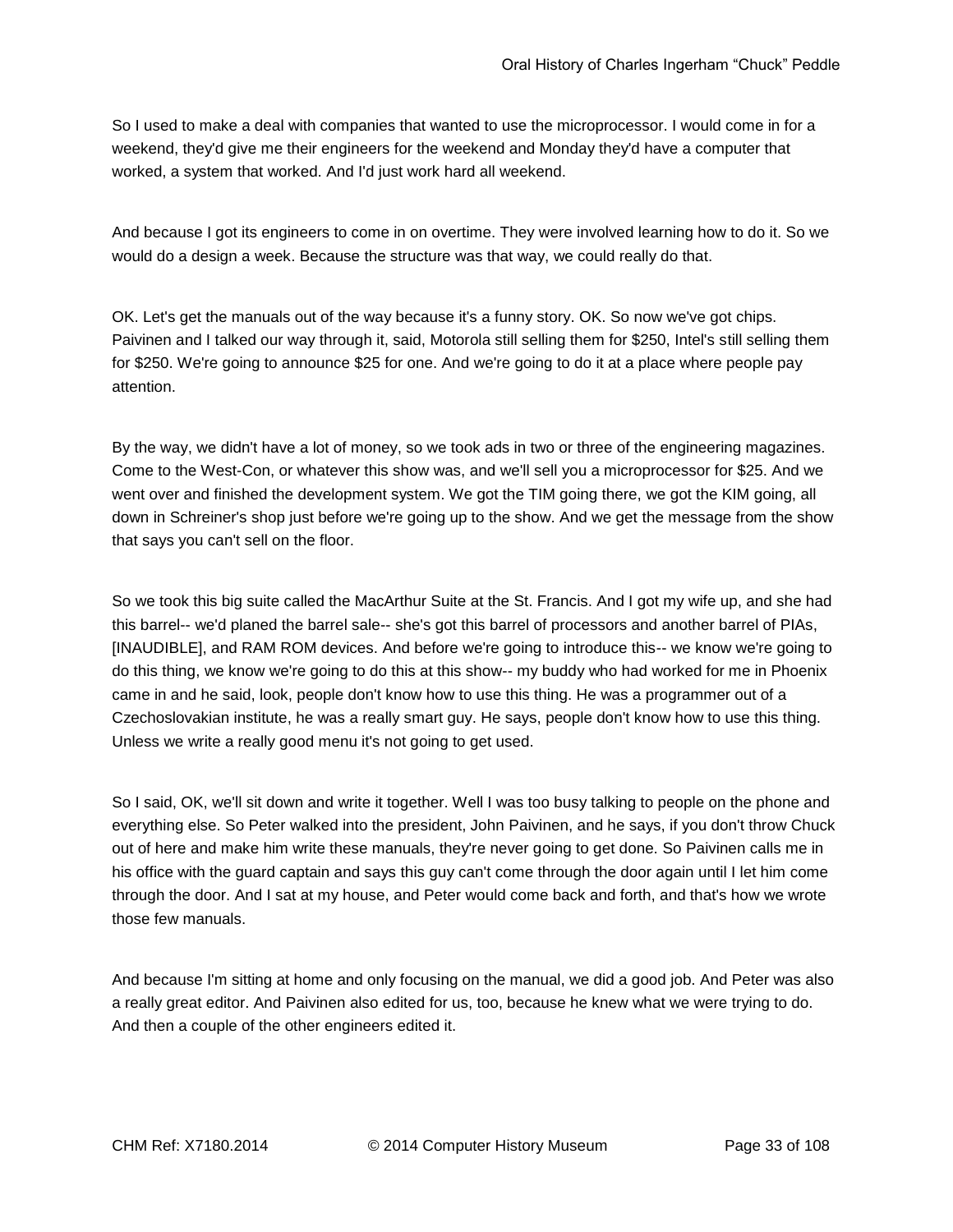And what we were trying to do is make it so anybody could read it and do it. And they did. Those manuals, really and truly we were proud of them. But Peter deserves the credit. Because he was the guy that kept me out of the company until we got it done.

**Diamond:** And what year is this?

**Peddle:** '75? '76? Yeah, '76.

**Diamond:** So tell us about that show and what the response was. You have Intel and Motorola--

**Peddle:** No, we weren't paying any attention to them. Well because we were kicking their ass on price.

**Diamond:** Plain order magnitude.

**Peddle:** Yeah. Yeah. Because I wasn't trying to make a minicomputer. I was trying to make something that was a logic replacement. And I understood that, and the guys at Intel didn't understand that, and the guys at Motorola didn't understand that. I'd taken all the guys that understood it at Motorola to work for me. So nobody understood it, except the customers understood it.

So we're told we can't do it on the showroom floor. So we've still got some guys on the floor. And we took this nice suite. And the way we had it is we had the KIM station and showing people, we had the ICE station, we had the TIM, which was developed by Manny Lemas and those guys. It was very, very helpful. The guy who did the online time-sharing system that lets you write the code in time-sharing was there.

And so you went down the wall and you get to see all the development stuff. And in front of Shirley are these two manuals, which he says you should buy, for--I can't remember-- \$5, \$10 a piece, it was cheap. And here, I'll take one out of here and sell it to you. So Steve Jobs bought one and a whole bunch of other people bought them.

**Diamond:** I bought one.

**Peddle:** Did you? Were in that suite?

**Diamond:** I was.

**Peddle:** Do you remember the suite? Do you remember how--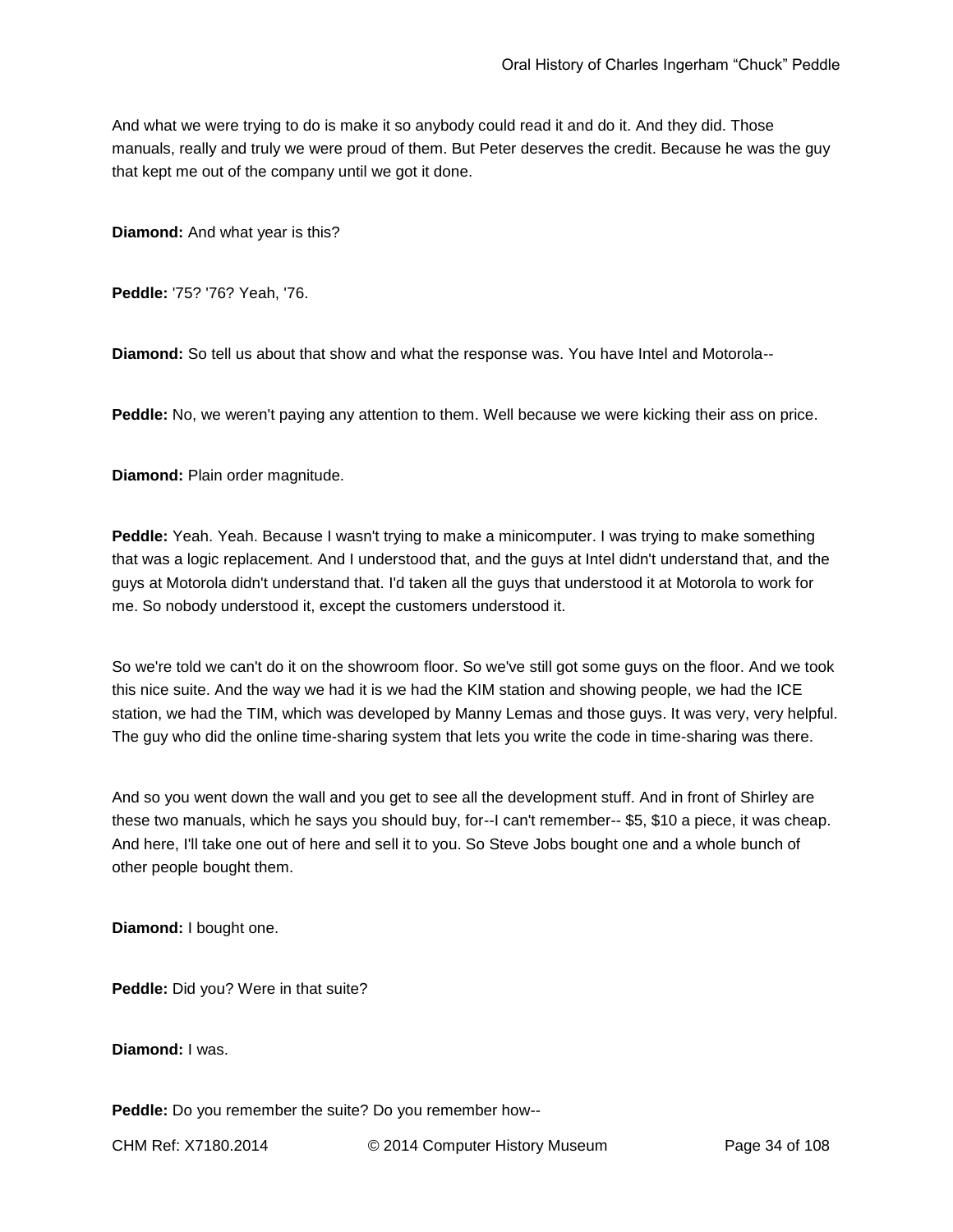**Diamond:** I remember the manuals and the color of the manuals.

**Peddle:** Yeah. You probably don't remember my beautiful wife who was selling.

**Diamond:** I remember there was a nice person there.

**Peddle:** Yeah. She got to do the same thing--and I'll tell you this story when we're doing the PC-- and she got to do that again for the patent.

**Diamond:** And it was very crowded.

**Peddle:** Oh. So what happened-- and you probably were one of the guys-- if you went to the booth, they told you, you have to go to the St. Francis. People were getting on the bus saying, is this the bus to the MacArthur Suite? Because everybody was excited at the show. This was the most exciting thing at the show.

**Diamond:** It was the most exciting thing.

**Peddle:** And they wanted to get there. And so they got shuttled over and came up. And before they walked out we had their money. And more importantly we had their mind.

Because they'd gotten to see that we had all the support systems there. Synotech was our second source. We had done everything we should do to be a viable microprocessor company. Synotech was a very important step.

**Diamond:** And I want to get to that. But you also had the KIM and the TIM.

**Peddle:** Yeah. We had all of them.

**Diamond:** Tell us about that.

**Peddle:** Remember I told you the KIM was designed by the guys who were calculator guys. And it became the single-board computer that a lot of people did experiments with.

**Diamond:** Right. And what was on that?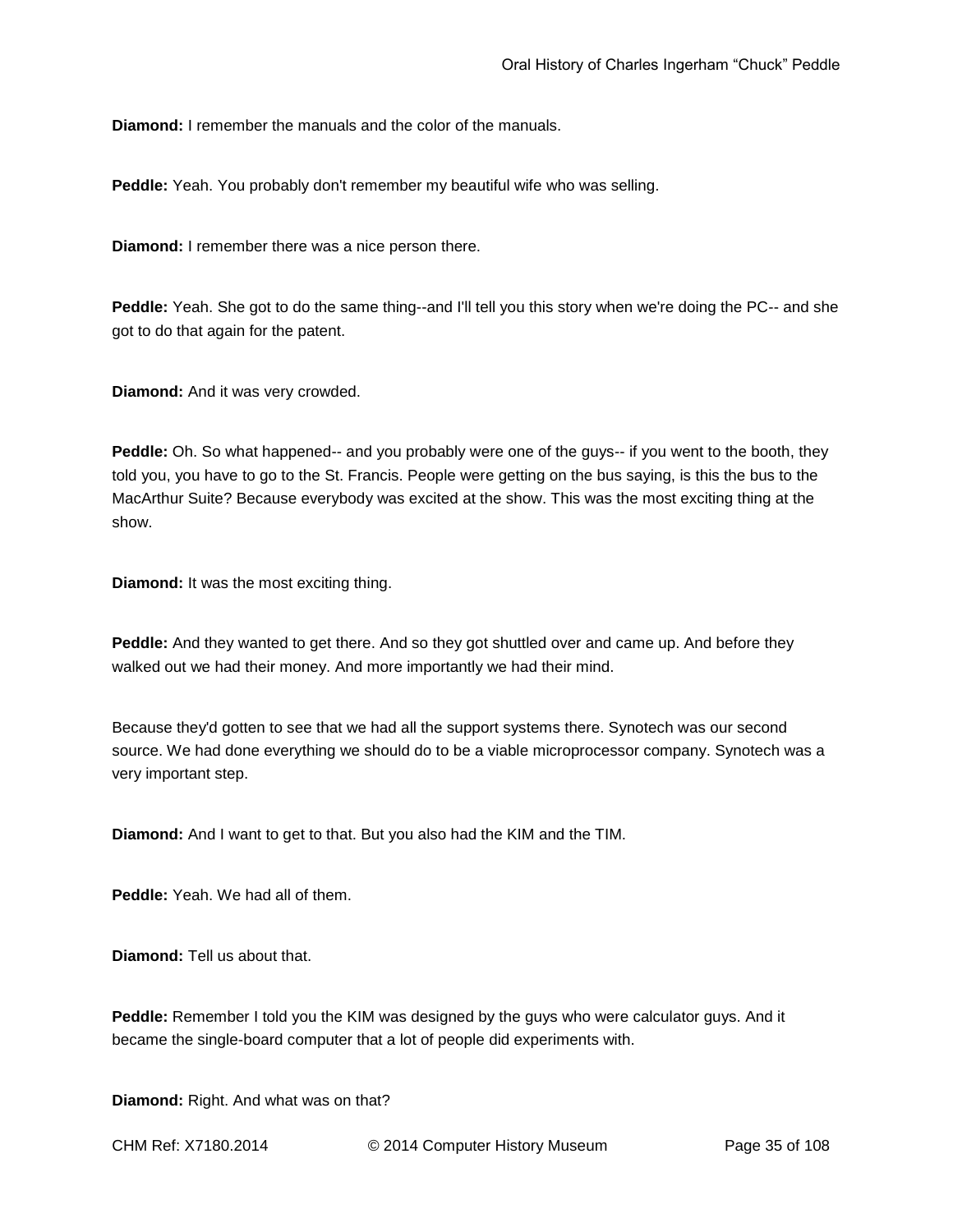Peddle: It was basically a processor, a keyboard, and some IOPS capability. And that was it. And some little bit of memory. It wasn't pretty spectacular. But it was ahead of everything else at the time.

**Diamond:** And it was inexpensive.

**Peddle:** Well it was also ahead of everything else. You could buy an Apple I shortly thereafter. And Suiting had started. But they were more expensive systems.

And it wasn't designed to do anything. When you were all done with it all you did is learn how to program. And the TIM was the same way, only it was teletype input. And the online system was you literally went online and wrote your code and then got an offline print-off and took it over to your computer somehow or other.

So we had all three of those there. And the ICE machine.

**Diamond:** And the ICE, which is something, by the way, that Synotech never had.

**Peddle:** No, no. Well we offered it to them, right?

**Diamond:** No.

**Peddle:** Huh?

**Diamond:** Long story.

**Peddle:** Well anyhow, I actually took the ICE machine to the garage and brought the Apple I up. We would take the ICE machine anywhere. Our brag was I can get any microprocessor system you want done in a week. I failed with a pinball machine, it took me three weeks. Because so many things had to happen on a pinball machine.

**Diamond:** So what was the press coverage like of that announce? What did you hear back?

**Peddle:** Well no, we had pre-done it. We'd actually supported EE Times and what was the other? EE Times was the big one.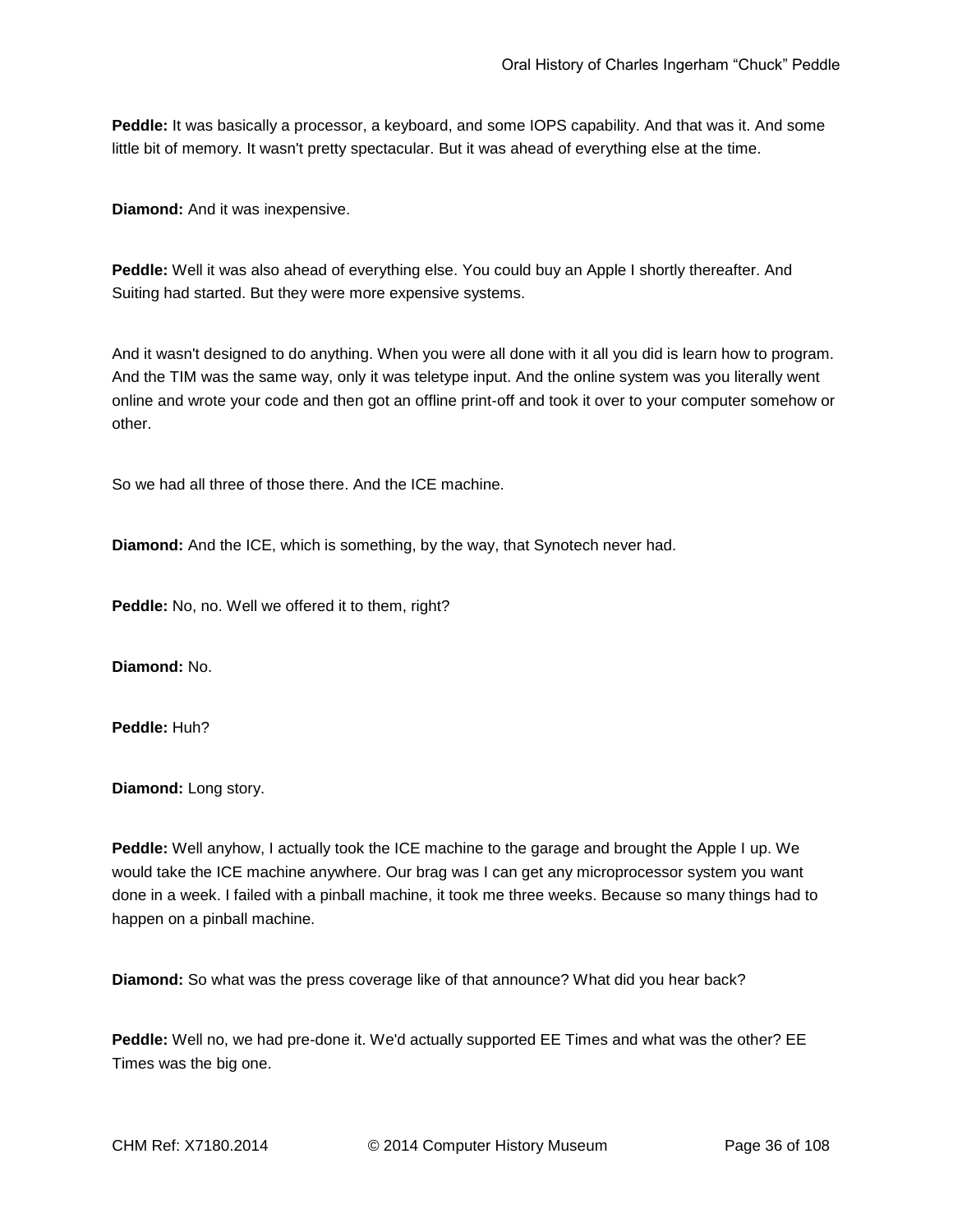**Fairbairn: Electronic [INAUDIBLE].** 

[INTERPOSING VOICES]

**Diamond:** EDN.

**Peddle:** EDN, yeah. Those guys had been down to the place, they'd taken pictures. We involved them from the very beginning, before the announcement. Because we wanted them to understand it so they could write about it.

And they all came down and we spent a day or so with them. And luckily they were all up in New York- they were all in East Coast cities, so they could swing down to Philadelphia for the day. And we'd teach them the whole thing. So we got great press. Just unbelievable.

**Diamond:** So what did they say?

**Peddle:** They said it was doing what we wanted it to do. You can build a computer with, you can build anything you want with this. That was the message that we were trying to get-- you can build anything you want. Because that's what it was for. This was your intelligence, that was your I/O, and then you put all your other crap around, and it was there. And we had a complete system.

And the end of the week that were in-- we drove up to Grass Valley and signed up Atari, which of course was the major driving force at the beginning. Because they bought a lot of them, if you recall.

**Diamond:** So tell us more about the Atari decision.

**Peddle:** Well I was in charge of marketing. I had this pretty little lady that was taking all my stuff, and every so often I'd go do the marketing. Because I didn't have anything else to do because we had the chip done. And she'd get me this list of people that had called in, and I would decide who I was going to call back.

And I saw this guy from Grass Valley, California. And I say, I've got to gall the guy in Grass Valley to see what the hell he's doing. Well it turns out it was the R&D center for Atari.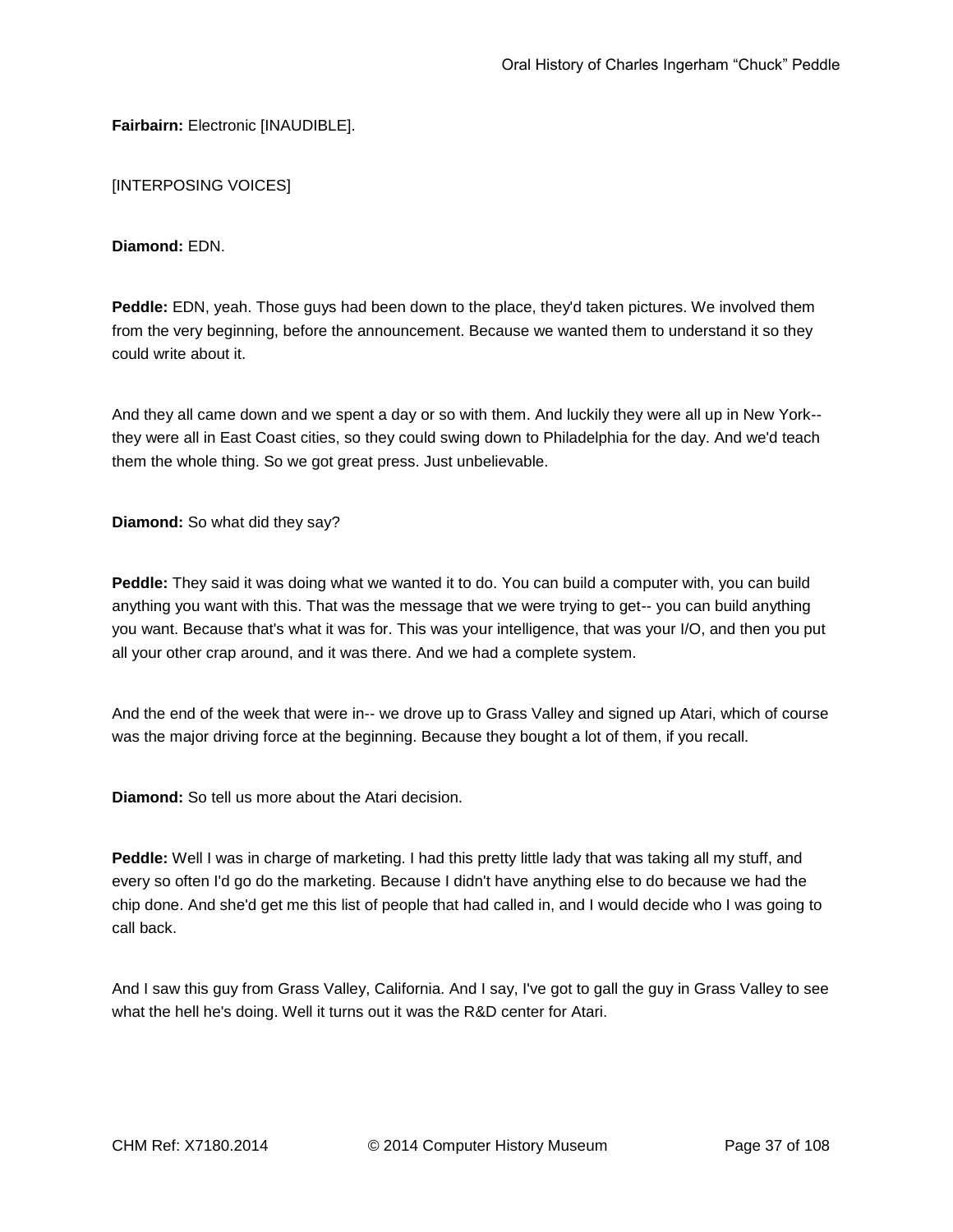And Joe Dakota, if you haven't talked to him, he's the guy that did all that stuff. He was the guy you worked with at Synotech. He was the senior developer for that. And he's still around doing things. He's available.

He said to me-- we had two or three phone calls-- he says to me, if you can make \$12 I can go sell it to my management. Because they wanted to do their own custom chip and everything. He says, I don't want to do my own custom chip. You've got exactly the thing I need.

**Diamond:** For the chip set?

**Peddle:** Yeah. I just need to have somebody. And Schreiner had already volunteered-- what's his name? Jay--? What was the guy that did that? Jay? Jay [? Meiner ?].

**Diamond:** Jay [? Meiner, ?] right.

**Peddle:** Right. Jay had committed and told him he could do it, and the two of them had reached a simpatico discussion. And so he went to Atari's management and said, we're going to do it this way. And then they did this really bad thing. They told Motorola they were designing them in, they told Intel they were designing them in--

**Diamond:** Designing you in?

**Peddle:** Designing them in.

**Diamond:** Oh. Designing them in?

**Peddle:** Yeah.

**Diamond:** Oh.

**Peddle:** And they set up a separate project team to design the Motorola in and a second team to design Intel in.

**Diamond:** So there were three teams?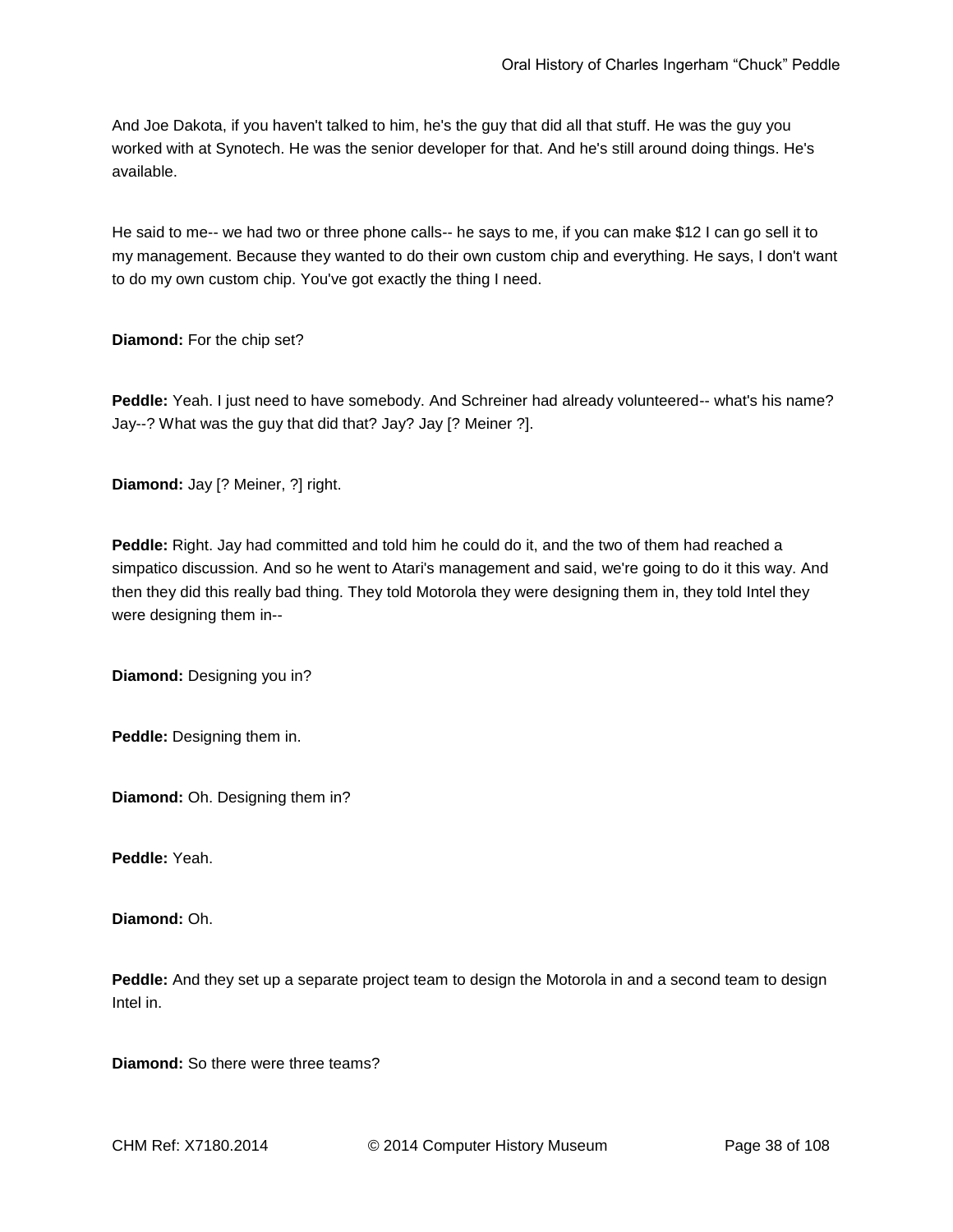**Peddle:** Yeah, yeah. But the other two teams were known fake. They were only doing one. What they wanted to do was consider-- because they got ripped off by Allied Leisure in Florida, who I did the original pinball game for. Allied Leisure ripped off their idea for the pong game that was in the bars, because they were a better game maker. And they took all of it.

And so Atari had this absolute secrecy thing that was totally important to them. There was only a certain number of guys knew what was going on. We had to sign death letters and all this kind stuff. And so we didn't talk to anybody at Atari except Joe and the sanitary guys.

And then they announced it one day and Motorola sued us the next day. They were so pissed because they wanted that business.

**Diamond:** So there were two decoy projects.

**Peddle:** Two decoys. One 8088-- I don't think the Z80 was there. If it was it would have been the three. They conned all the semiconductor guys in, I'm designing you in.

**Diamond:** And then you announced--

**Peddle:** No, they announced.

**Diamond:** Or they announced, and the next day Motorola sued you.

**Peddle:** Sued us. And they were so pissed.

**Diamond:** So tell us about that.

**Peddle:** Well Motorola sued us because they're a big company and they thought maybe they could intimidate us.

**Diamond:** And did they?

**Peddle:** Well no. We had one guy do something stupid, which caused us some heartache. I spent a year defending against that, and we won. We were able to demonstrate the architecture. If you've seen the two architectures, there's no similarities. There's nothing similar.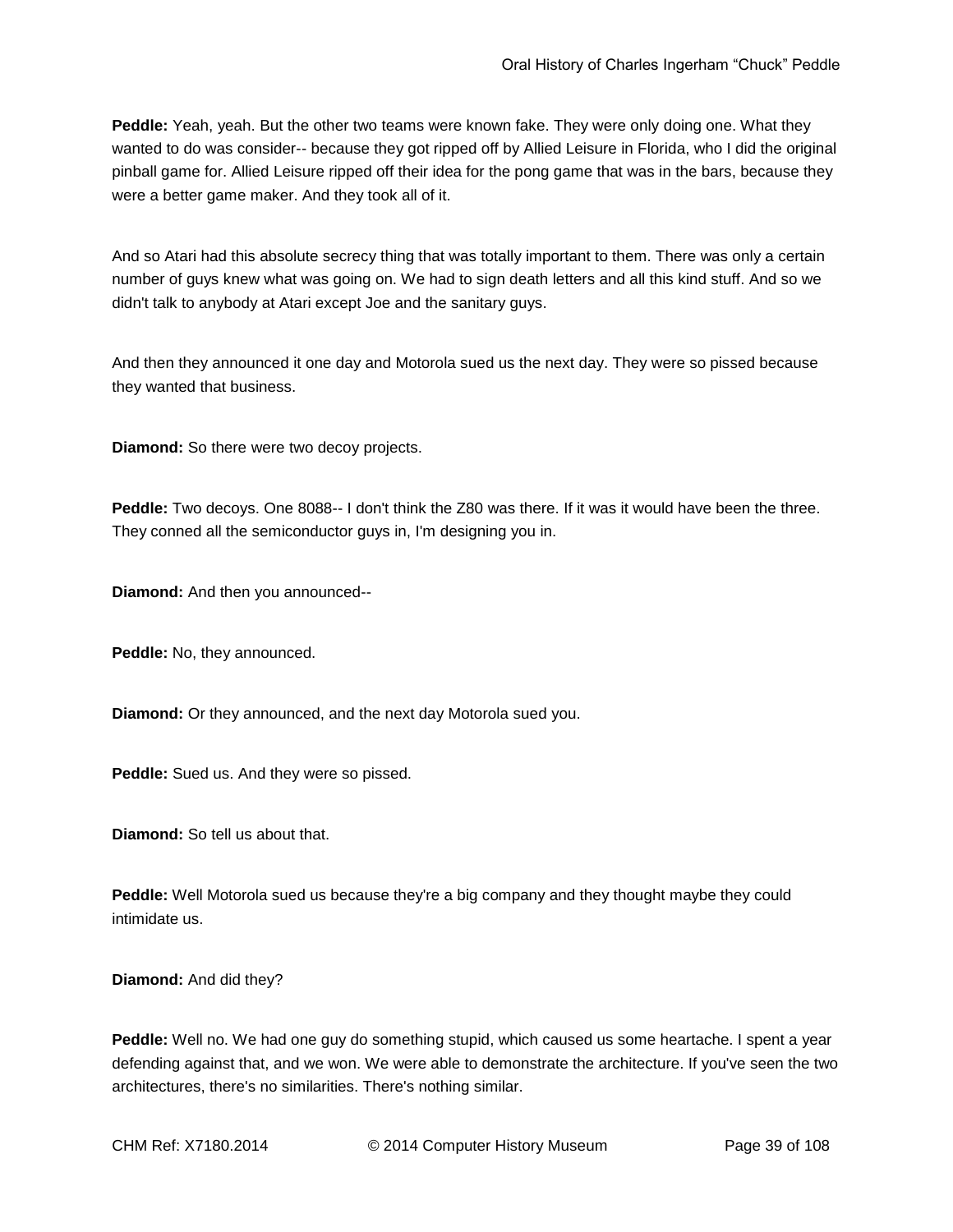**Diamond:** Well the only thing-- getting back to the 6501 interesting part of the story-- was the '01 would plug into a 6800 socket.

**Peddle:** And we had to give that up--

**Diamond:** And you gave that up.

**Peddle:** --under their contract.

**Diamond:** But you said--

**Peddle:** --we never intended it anyhow.

**Diamond:** --didn't intend it either way. Just a shot across the bow.

**Peddle:** I'm giving the sleeves under my vest. Yeah there was never any intent. But they wanted to get rid of it. That's how you reduce the amount you have to pay.

And so they have this big lawsuit. And of course there's this big company throwing money in, and luckily--

**Diamond:** And you're a little company.

**Peddle:** And Allen Bradley threw Paivinen out at the same time because they didn't want to fight with Motorola. But they had enough money between them to afford the good lawyer. And we had a lawyer named Charlie Bradley who was spectacular.

And Bradley basically said, we're going to have to defend this by showing you guys didn't do anything. OK good. I get served. I'm the lawyer contact.

**Diamond:** Showing you guys didn't do anything--?

**Peddle:** I get served in Phoenix. Now I had told everybody the day before they joined us in Phoenix-- we loaded up the trucks together. When they unloaded the trucks, because we all went in the same set of apartments-- I said, if you've got anything that's from Motorola in there, throw it away. You don't need it. I'm not going to use anything you've ever done. Stop it. Don't even think about it.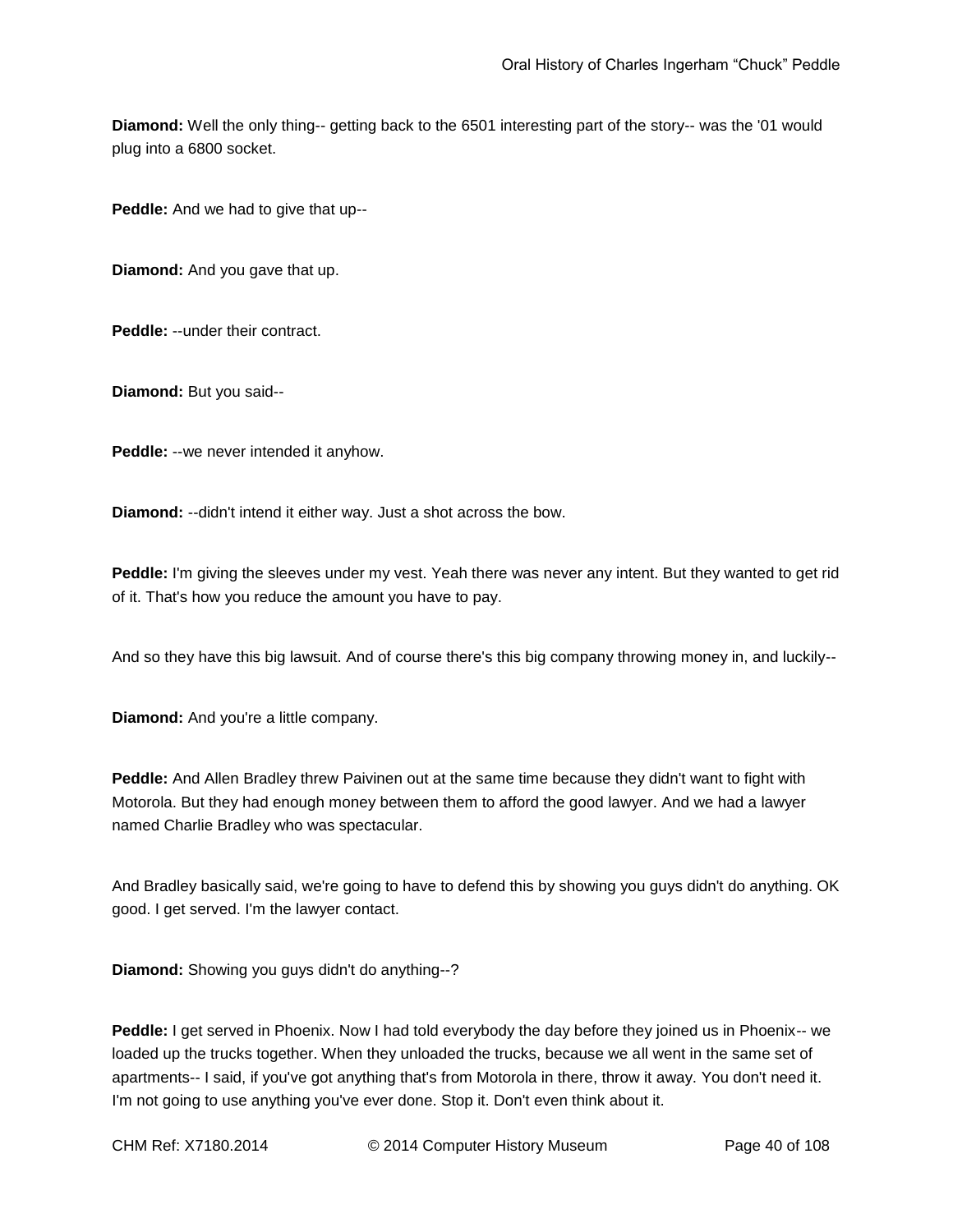These are very young naive people. So I had to shout at them about 10 times to get them to really understand it. And we had parties and everything. And we always told them, we said--

OK. So now I'm served in downtown Philadelphia. I call these guys up and said, you haven't been served yet. Because it's my job to serve you as an officer of the court-- the lawyer has delegated me to serve you. I'm going to be driving up the Schuylkill, which takes about an hour and a half.

You've got anything that you don't want to have to bring to court, bring into the office tomorrow, you've got time to go home and get rid of it. But I don't want to hear about anything. And I'd never let them bring anything in or anything. And I think two or three guys went home to throw stuff away.

We took one layout guy with us and we hired another layout guy because we thought we needed a second guy. And he was young and pretty good at it. And he was working for Motorola. And they knew he was coming to work for us to do a microprocessor.

So they took him into their office and they browbeat him. They said, you can't take anything. If you do anything, we're going to sue you. They beat this little kid up.

We brought him in, and before he walked in the door we took him and beat the shit out of him and said, do not bring anything. We don't need you to know anything, don't bring anything. And he would swear to us, I didn't bring anything.

The day we serve everybody, the next day he walks in with all their work he'd done on the 6800, all the drawings. And he said, I'm not showing you Motorola's stuff. I'm an artist and I'm showing my artwork. And he really in his heart believed that.

But we had to go through this whole bullshit of, in this defense room is all this crap which we'd never seen until after we brought it into it. And he had to swear to it, and we got everybody else to swear to it. But it cost us six months and probably half a million dollars to get rid of his bullshit.

Just, if you don't mind me telling this story-- when I started my next computer company, [INAUDIBLE], I made everybody sign a letter which I had written and designed that says, you will get sued by me if you bring anything from a previous. You have to swear that you're not bringing anything. And you're going to get sued by us if you bring anything. And I made them sign it.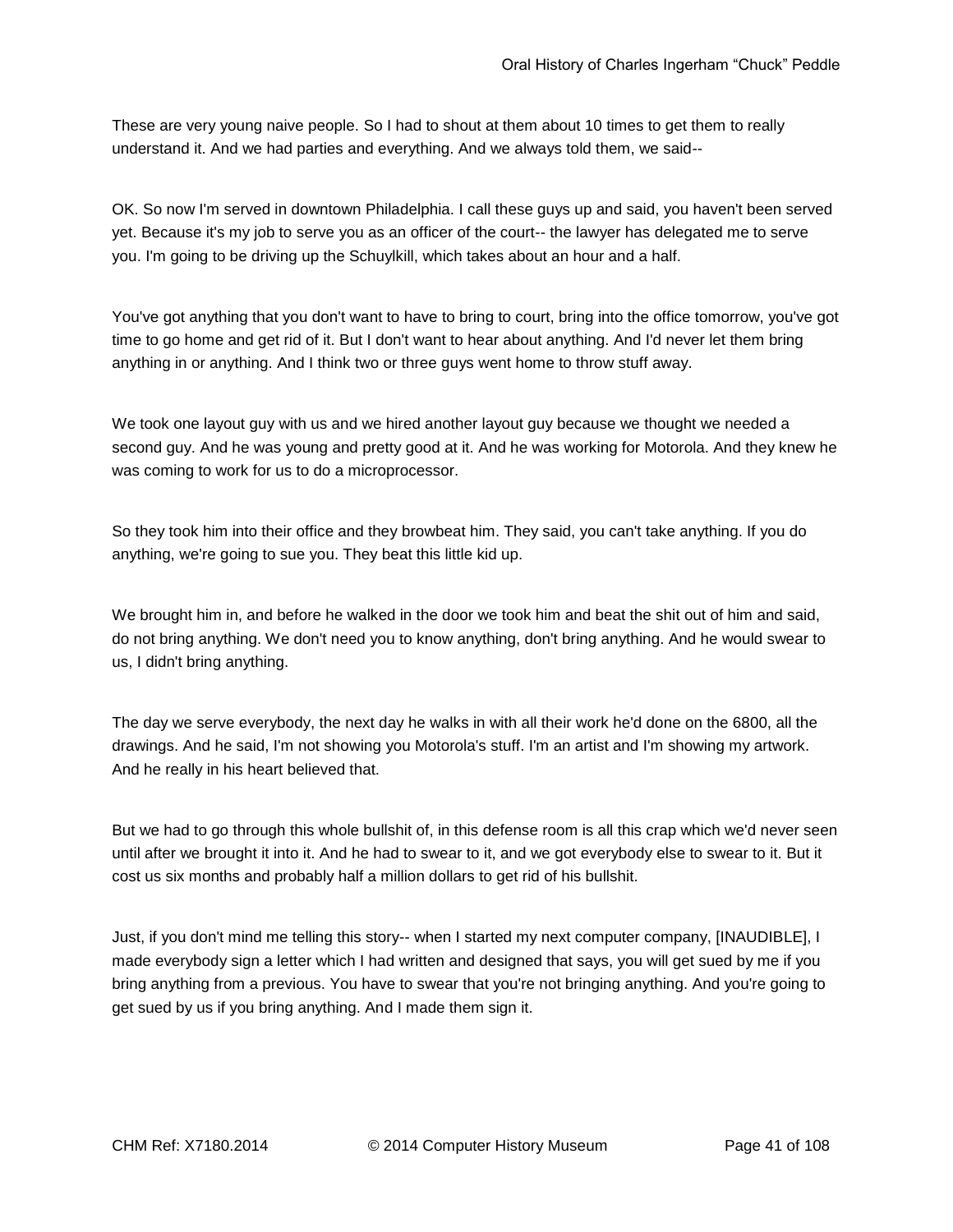So that the next time I got sued by that kind of suit I just brought the letter out. And everybody said, yeah we signed the letter and we really understood you meant it. Because I'd told them the story about [INAUDIBLE] and about this kid.

And we never brought any-- when you start a new company the smartest thing to do is not take anything from the old company. Because you're not doing anything like the old company. If you're starting a company where you're just ripping off the old company, go do that. But you're not me. I don't need it.

The thing we were doing for the microcomputer, we'll talk about that. It's totally different. And the same thing with this. I knew the microprocessor was different. I was going to create something different, I wanted something different.

And I did. And I didn't need any of their crap. And I didn't want any of their crap. Because it was nothing that great. And it really pissed me off. It took me another six months to win that. And we lost the lawsuit.

Because in the course of doing the investigation Paivinen, who didn't pay enough attention to patents in the industry, had used something in his process that was covered by a Motorola patent. So they didn't have us on the microprocessor, they didn't have us anywhere. But they had this one patent that we were building with.

So now the lawyers finally said, shit, we forgot we got something. And they came in, and we had to pay them a couple hundred thousand dollars and agree to give up the 650--. But the most important thing we had to do, which really is one of those life lessons, when you get sued like that. you sign a paper with a defense lawyer who's defending you in the company that you will accept whatever settlement the company is paying, agrees to, period. Right? They'll defend you 'til the death. But if they come up with a settlement, you are automatically a signator. So Motorola made him say that they'd caught us.

Now a lawyer walks in and presents me this piece of paper and says, you and all your guys have to sign this. And I said, I refuse. I didn't do that. He said, let me show you a piece of paper. And if I have to, I can get a judge in the next 20 minutes that will tell you that you have to sign it because you signed this piece of paper, and I spent at least \$200 million defending you.

And so it was an important life lesson, right? You let the settlement be whatever it is. So there's always been a little bit of story around that we stole something, but it was because of this.

**Diamond:** What--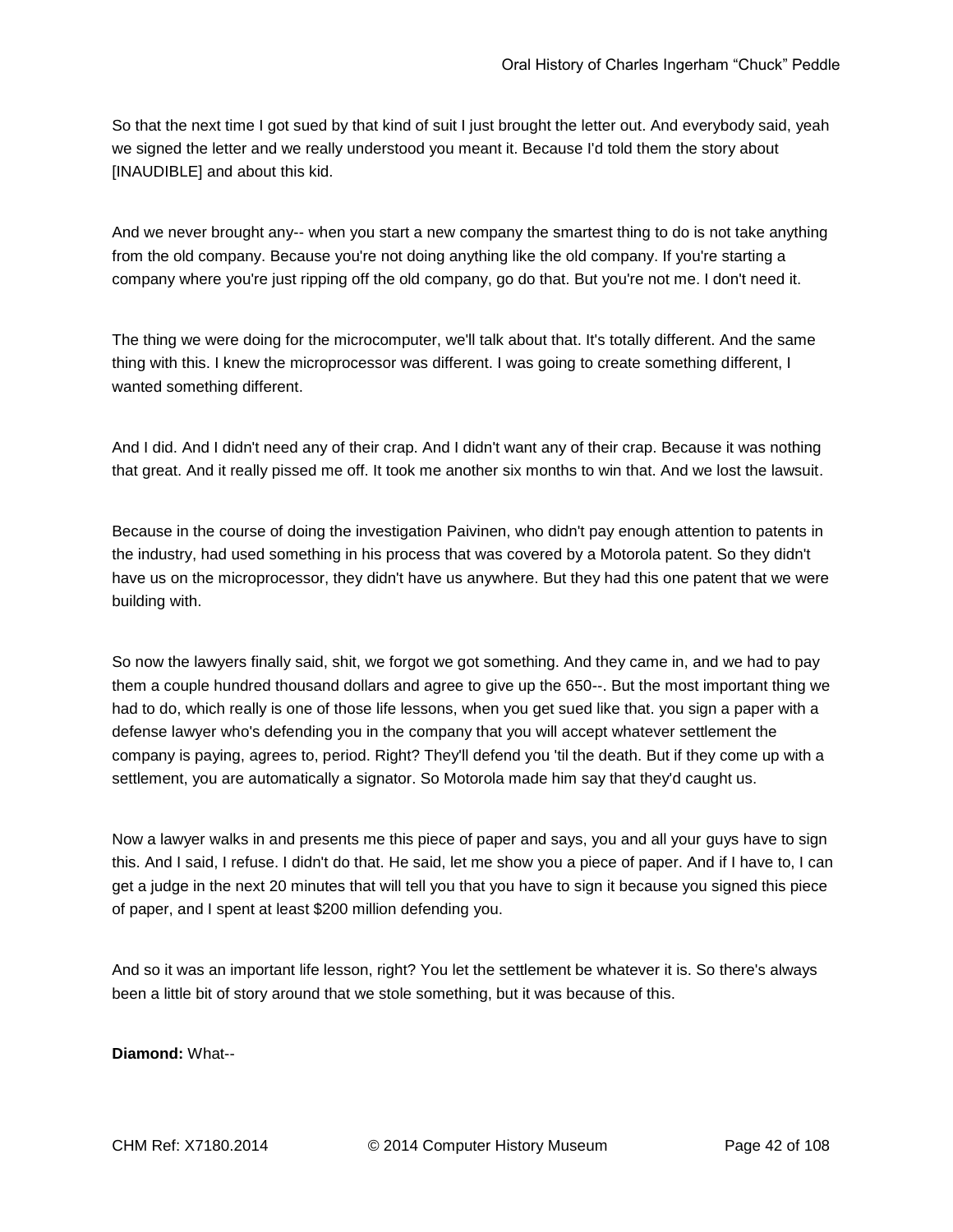**Peddle:** Can I finish the lawsuit? I mean--

**Diamond:** Yeah.

**Peddle:** I mean, they never had anything. They never got anything. But we did two stupid things.

**Diamond:** But it did take a lot of your time.

**Peddle:** Oh yeah, yeah.

**Diamond:** At a critical point. So in addition, other than the litigation, what did Motorola and Intel do as a result of your game-changing pricing?

**Peddle:** I think they were both hung up that the Z80 happened. And Intel was more responding to the Z80, right, because Faggin went off and did the Z80. And remember, as far as I know, the 8080 never got sold anywhere. Right. Very few number of sales.

[PHONE RINGTONE]

**Peddle:** Go ahead. Sorry about the interrupt. But--

**Diamond:** Well, actually, Doug had a question about, to back up for just a second. You started with a cost number, which led to a die size, which led to a bunch of--

**Peddle:** Decisions that made--

**Diamond:** Decisions about what to do.

**Diamond:** So where did that number come from?

**Peddle:** Paivinen's estimate and Mensch's estimate and Terry's estimate about how big they could make the die and still make the number.

**Diamond:** So the number came-- your competitors were an order of magnitude more expensive.

CHM Ref: X7180.2014 © 2014 Computer History Museum Page 43 of 108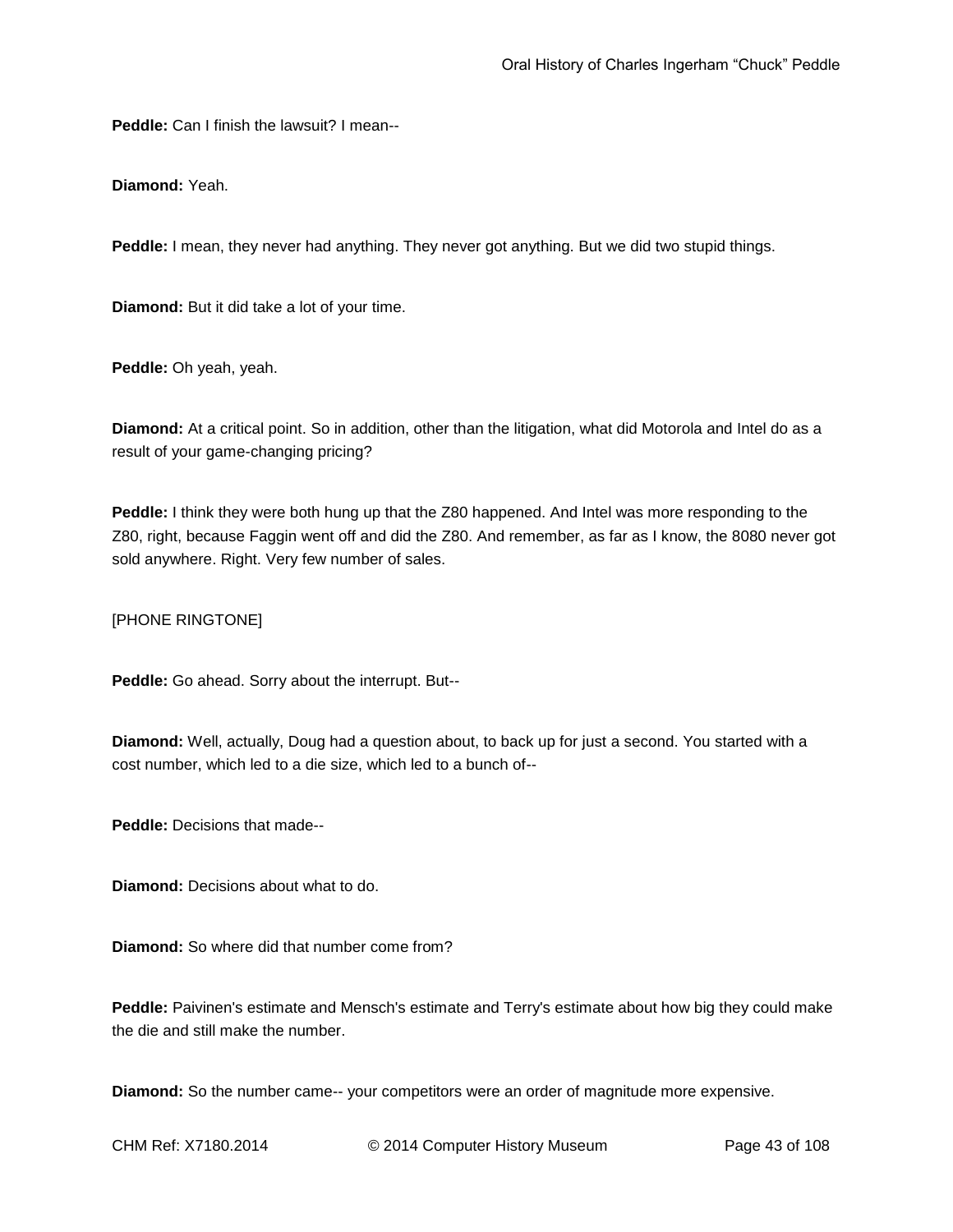**Peddle:** No, we knew nothing was going to happen. You know, all this feedback we'd gotten. Nothing was going to happen 'til you could do a \$5 microprocessor.

**Diamond:** From talking to customers.

**Peddle:** Yeah, from all those customers. They all said the same.

**Diamond:** So you had the customer data, which said, logic replacement market--

**Peddle:** Is \$5.

**Diamond:** Is \$5. So you were responding to your customer research and your gut feel.

Peddle: And my own design work, right, that said-- I mean, I never agreed with the original 6800 pricing or strategy or anything. I mean, that's why I was out telling everybody, let's do a cheap one. Because the market needed a cheap one.

**Diamond:** So in addition to sort of the architectural, visionary stuff, you also had a lot of insight into what it would take for the customer to [INAUDIBLE].

**Peddle:** When we started the 6502, Paivinen I both had an agreement. We've got to be able to make this thing really cheap because that's the only way we're going to get logic replacement.

**Diamond:** So let's then jump ahead to how did Motorola and Intel respond. You said Intel was focusing on the Z80.

**Peddle:** Intel was more worried about the-- Faggin decided the 8080 wasn't right and went out and did the Z80. And he started getting sign-ups for it. So I don't think the 8080 went anywhere. But I think they were more focused on Faggin and the Z80 because they were stealing stuff.

Motorola got the automotive guys, and they had some of the carryover stuff we'd left them with, HP and all those other guys that didn't care about the price so much. And so they, neither one of them responded. The most important response was done by Signetics, I think it was, who did the one-chip micro--

## **Diamond:** 2650?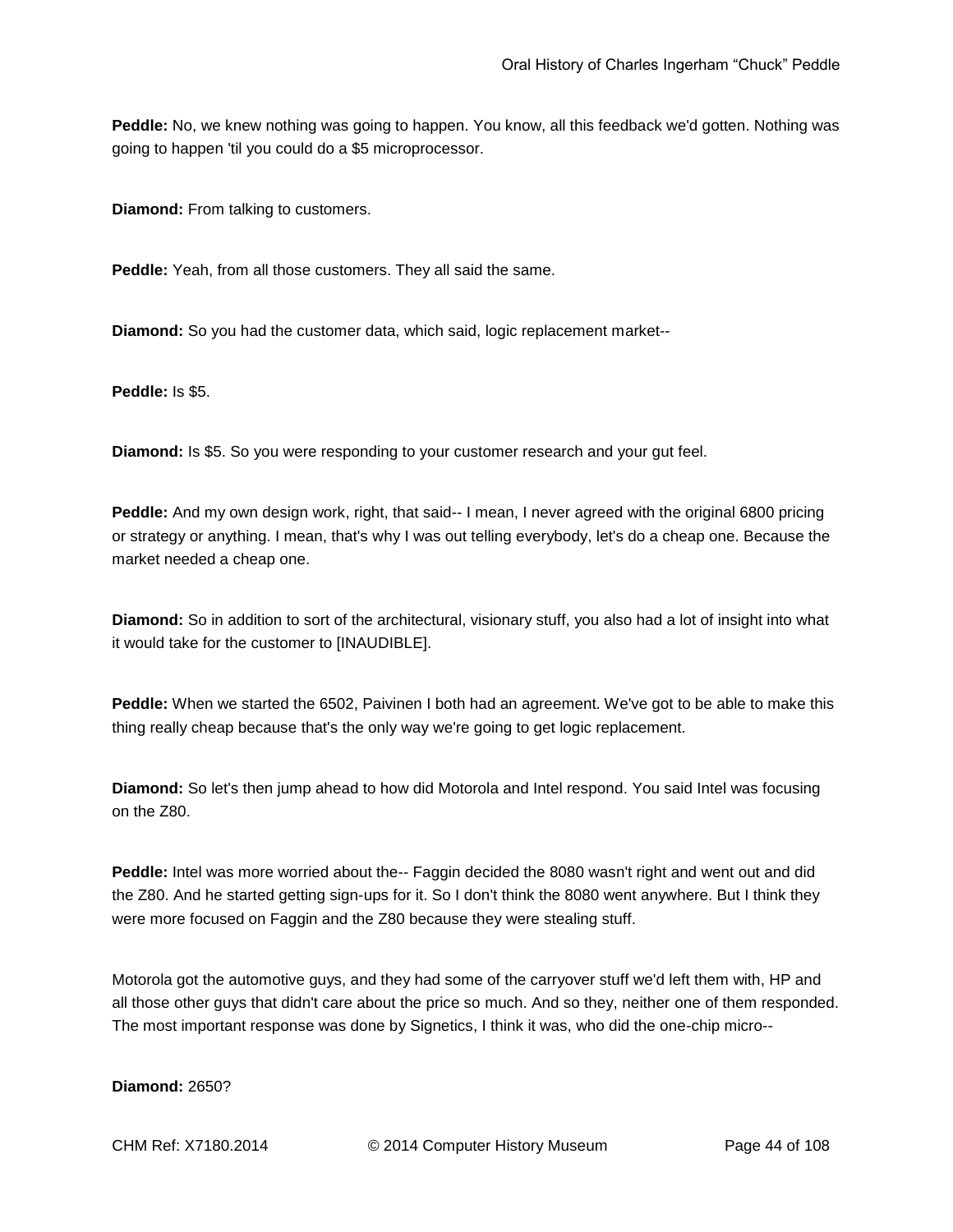**Peddle:** Yeah, I think it's 650.

**Diamond:** 2650.

**Peddle:** 2650.

**Diamond:** Yeah, right.

**Peddle:** And they did a one-chip micro and hired this guy by the name of Van [? Lewing ?], who I knew really well, to run that program. And I would talk to him occasionally. And he'd say, you son of a bitch. We went in to try to knock you out of these companies, and I would send a design team in. And two weeks later, they didn't have anything working.

And the guy said, but he did. He got it working over the weekend. Because it wasn't a strong enough product.

**Diamond:** And I don't think they had the suite of tools to work with.

**Peddle:** No, they didn't.

**Diamond:** I don't think they had an ICE.

**Peddle:** No, no. They didn't, any of them. The point is it that was the most significant response. And then of course, the four, is it-- what's the product that ultimately Intel came up with that sold jillions?

**Fairbairn:** 8085?

**Peddle:** No, no. It's smaller than that. 40 something or--

**Diamond:** 4004?

**Peddle:** Yeah. No, not the 4004.

**Diamond:** 8008?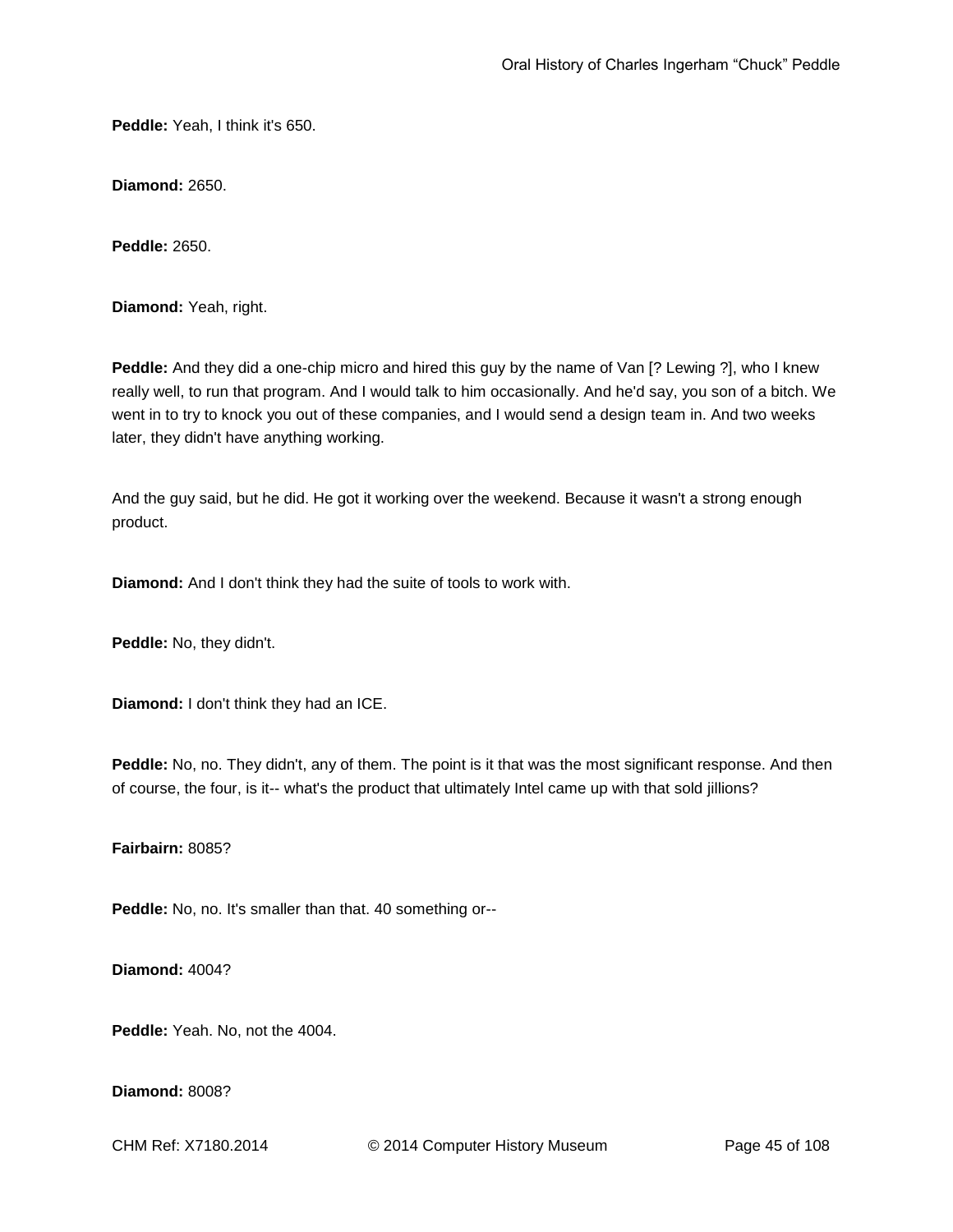**Peddle:** No, it's a new-- it's a thing that they sold millions of. Maybe it's a 80--

**Diamond:** 8085? 8086?

**Peddle:** Maybe-- no, no. It was nothing to do with the 8080 series. It was another product that was-- they used it as a controller product. Everybody used it.

**Fairbairn:** That was much later.

**Peddle:** What?

**Diamond:** That was way, way later. We'll think about this.

**Peddle:** It really is, it's a 400. It's a 4-something series product. And it just went everywhere. People used it for everything.

**Diamond:** Are you talking about the bit slice?

**Peddle:** No. No, this is a one-chip micro with some I/O and capability, and people used it in everything. They used them in printers. They used them everywhere.

**Diamond:** So you mentioned--

**Peddle:** So Intel got the message and created a new product that did very well later. I don't know. They didn't do it in the same time frame as we were, but they did a product that was very strong.

**Diamond:** So you mentioned Synertek as a second source. Can you tell us more about how you arrived at that?

**Peddle:** Yeah, very simple. I knew that we needed a second source. I knew Schreiner had his own company working. He was an independent company. It was before he was acquired by anyone. And Schreiner knew the computer business, and he knew Paivinen and I. So it was easy to show him why it made sense for him to second source it, right?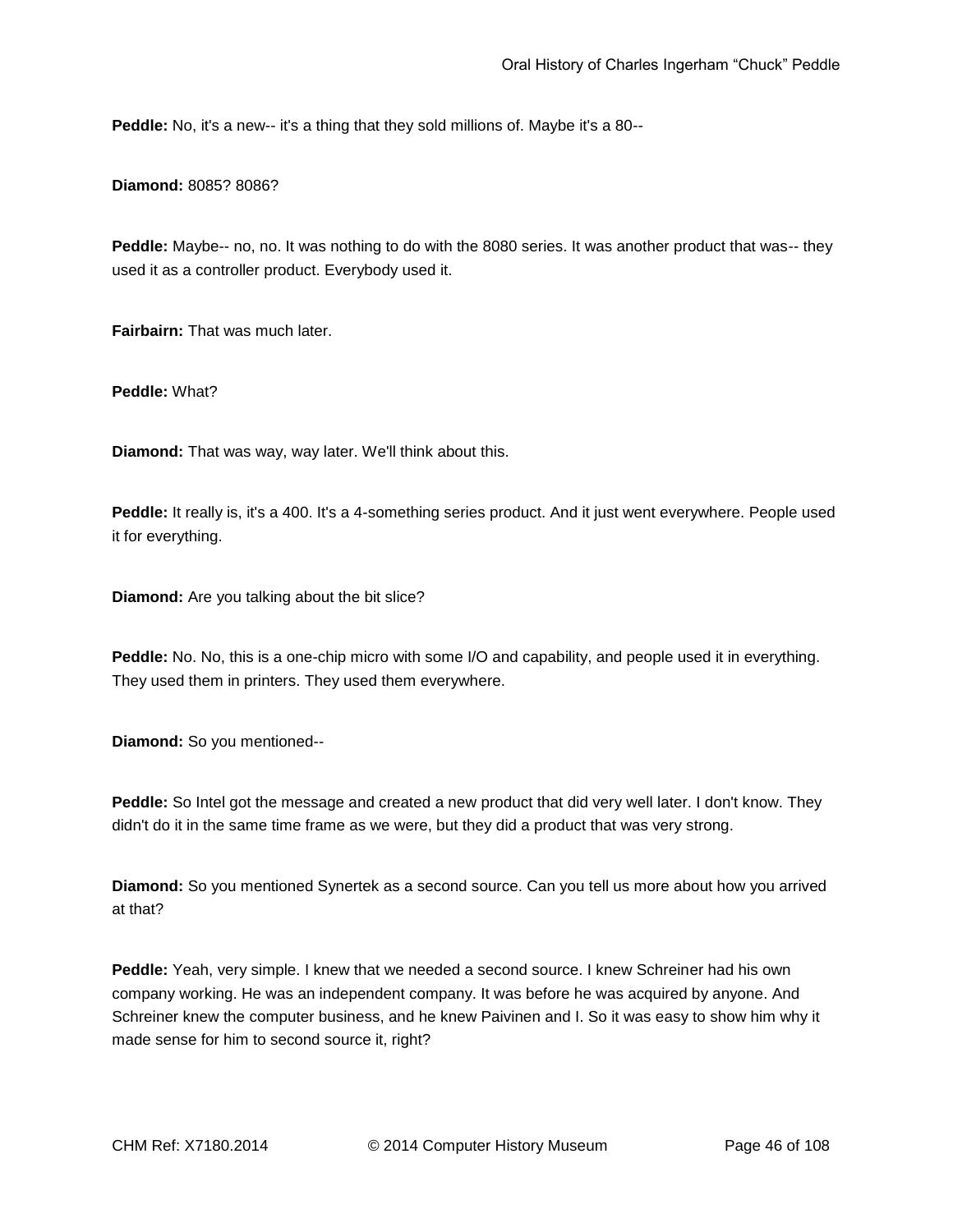And then we got Atari. And of course, that now made really good sense to him. So he said, yeah, I'll be your second source. And then he got into it in and saw that he had Atari locked up.

And he made most of the sales to Atari because Commodore didn't. By that time, Commodore had been sold, and we sold a lot of product to Atari. But most of the product was sold by Synertek.

And so Schreiner sold it almost immediately. Because remember, he's a computer jock. He was a circuit designer in the computer business, but he was enough of a computer-- so we never-- it didn't take any long time at all for him to say, yeah, I'll do it. And then after he got into it, he really get into it.

**Diamond:** And then Manny Lemas.

Peddle: Lemas worked for me in the design automation in Phoenix. And so he came up-- he and Holt. You know their thing was called a Jolt because of Terry Holt.

And he saw what the architecture was. And Terry also saw the architecture. And they saw they wanted to do something with it. And so they did it. And you guys supported them a lot.

**Diamond:** I think we acquired the company.

**Peddle:** Is that right? But anyhow, my point was is that Manny was a guy out of GE Phoenix, actually, that I knew. And Holt was just a smart guy, Terry Holt.

**Diamond:** So you mentioned Apple I and the 6502. Can you tell us more about that?

**Peddle:** Yeah, if you want. OK, sure, because I think it's an important step. OK, right after we went out and sold Atari the computer, I flew to Denver, Colorado and went into the basement at Dr. Suding's place, who was making one of the very first-- it was a Suding computer. I can't remember what the-- one of the very first kit computers. And he was doing very well with it. He had built stuff.

And I went and talked to him about-- but I think he was probably still at that point may have been using 8080, may have been using 16-- I don't know what he was. It didn't matter. But so he was my introduction to kit computers and that they were doing very well.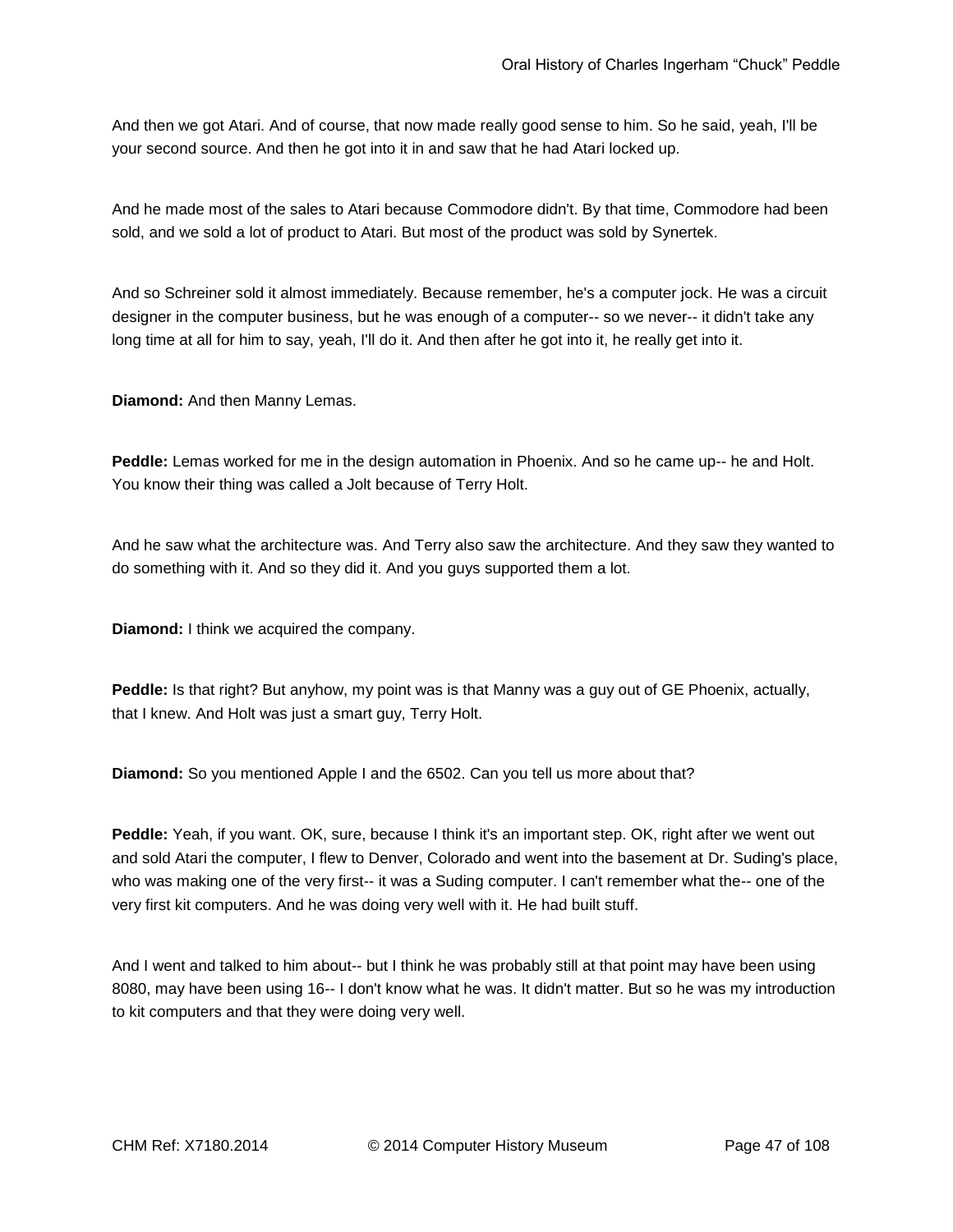And then after that, we got to meet Byte guys, who were starting to sell those. And when we get into the computer, I want to talk about that some more because there was a reason. All of that was very important in terms of what happened in the personal computer industry.

But the point-- let me think. You asked me a question about--

**Diamond:** Apple. Apple I.

**Peddle:** Apple II. OK, so Apple I. Peter lived in the Bay Area, and he was my salesman for the Bay Area. So he was selling Atari and all that sort of stuff. And we went to two or three other of his customers and helped them with the ICE. And he called up and said, hey, we got these two young guys working on this computer in their garage, and they can't make it work. So Peter and I took the ICE down, and we made it work.

I don't know if you ever-- there's some stories about that they didn't put interrupts in because Woz [Steve Wozniak] doesn't understand interrupts. And there's a whole bunch of--

**Diamond:** He told me that.

**Peddle:** What?

**Diamond:** He told me that.

**Peddle:** Oh did he? Yeah.

**Diamond:** He told me he didn't understand it, and anyway, he didn't need them because there was enough time to go all the way around.

**Peddle:** Yeah, right. Anyhow, the point was is that Woz was a technician, and Jobs was a promoter. Right. Jobs was not technically very smart then. If you look at his background, he'd gone from being whatever he was to doing over to India and then came back. But he was a great promoter.

And oh, by the way, he had great artistic sense when it came to packaging and things like that, which you see in Apple. It's carried over into all of Apple's stuff. But Steve's ability to know the difference between something that people like and don't like and that you can package. That was Steve's contribution. But he didn't know anything about the computers and everything. He depended on Woz totally for that.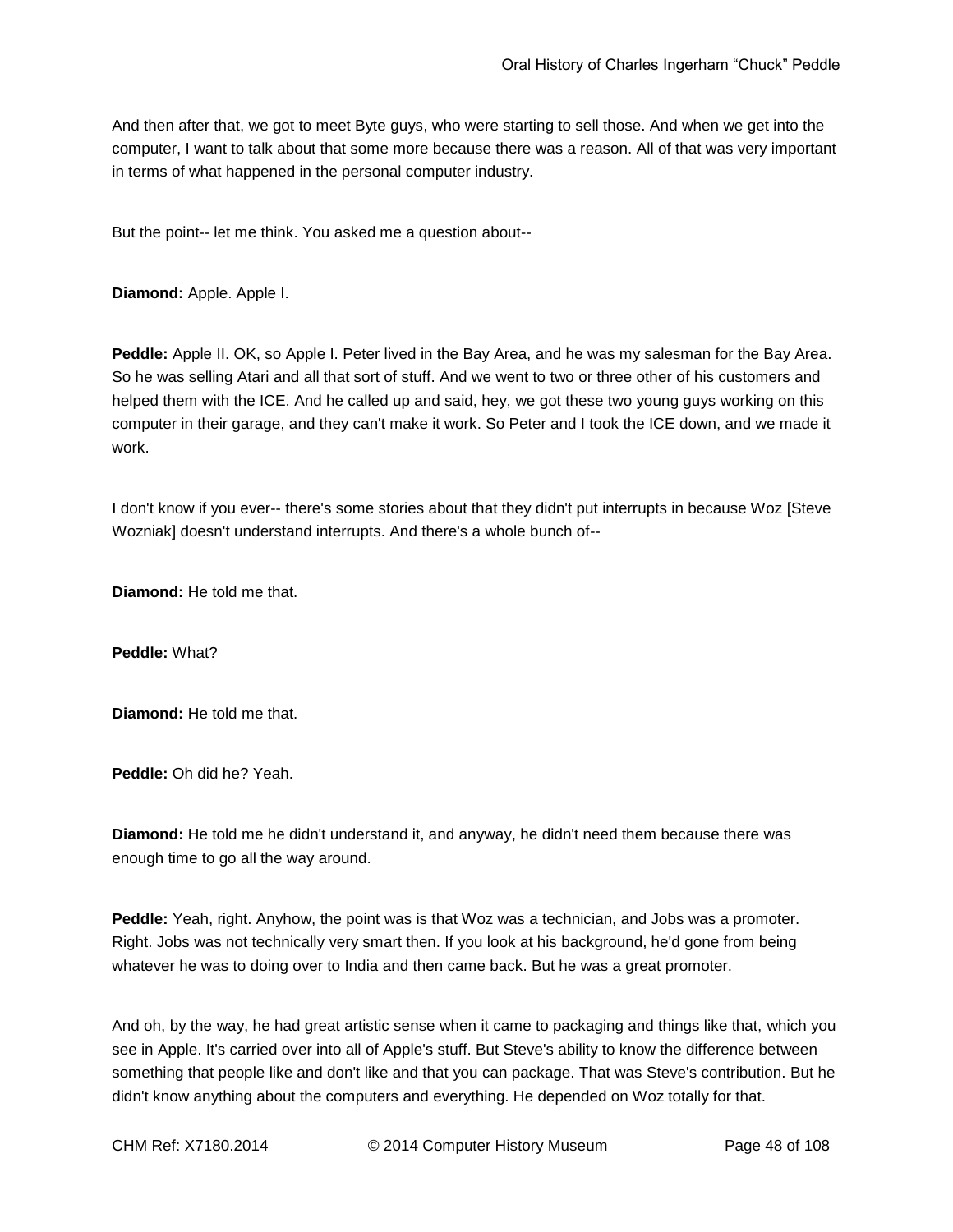And so we got it up and got it working, went away. And they sold a few, right? And we'll talk about this in the second round of Apple in the other conversation. OK? But so we just brought it up.

Now the story that I walked into his-- that Woz has now published-- that I went into there with a cowboy hat, like I'm wearing now, was totally untrue. I didn't start wearing this hat until years after. And the reason he remembered it is he saw the YouTube with my hat on and apparently put it together in his mind. And I wasn't dressed up in a suit because I didn't ever dress up in suits.

We went in, and Peter and I just went in as casual guys. Went in and plugged the ICE in and made it work. But there was nothing memorable about the way either one of us was dressed or anything.

And we didn't see these guys as that important. They were just another guy doing a kit computer. And we felt that the guys in Ohio Scientific did a much better job with the 6502 kits than Apple did. And I met with those guys two or three times. They were really good. And then Peter Jennings did-- no, that was different, something later. Anyhow-- no, Peter Jennings did get involved because we built a calculator based chess game around his work.

**Diamond:** So I want to talk chess games, too, because there seems to be a connection between the architecture and some of the chess games. Before we get off the Apple, any thoughts about the Apple design, the Apple I design or the Apple II design compared with some of the other customers?

**Peddle:** I don't think-- I don't remember the Apple I was even packaged, right?

## **Diamond:** No.

**Peddle:** I think it was just another kit computer. Right?

#### **Diamond:** Right.

**Peddle:** And we had the KIM in that market, and we had other products in that market that were outselling those guys. So they were just a non-event. Apple I was a non-event to us. And it didn't do as well. As I said, Ohio Scientific was probably the bigger customer.

**Diamond:** Mhm. How about the Apple II?

**Peddle:** OK, different problem. And I'd like to get into that when we do the computer part.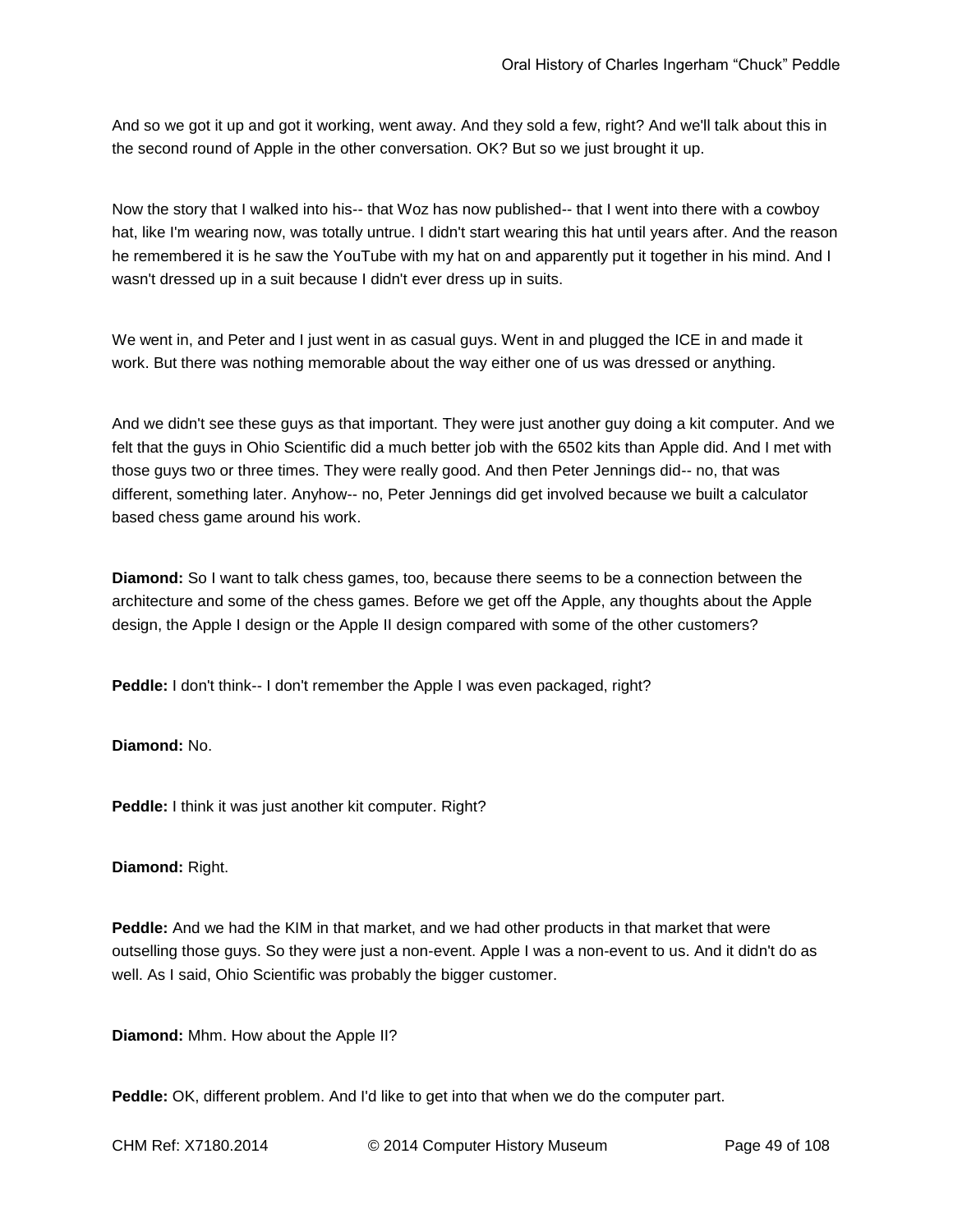**Diamond:** OK. You mentioned chess games.

**Peddle:** Yeah, we did-- Jack Tramiel was a calculator guy, right, and he'd bought the company. And--

**Fairbairn:** We didn't cover that acquisition. There's a whole story there.

**Diamond:** Right, right.

Peddle: If you want to do that, we can do it. It's all right about now.

**Fairbairn:** Why don't we break now?

**Peddle:** Yeah.

**Diamond:** We can? Do you want to take a break now?

**Peddle:** I don't care.

**Diamond:** For lunch?

**Peddle:** If you want, why don't we just get rid of the Tramiel, what happened to MOS Technology? Because that's kind of the end of that era.

**Fairbairn:** Good, good.

**Diamond:** OK, well--

**Peddle:** It'll only take a minute.

**Diamond:** Sure.

**Peddle:** It's really short. Remember, I said, we'd been sued. We had to spend a lot of money. The calculator business was going through this tremendous transition because of the Japanese.

CHM Ref: X7180.2014 © 2014 Computer History Museum Page 50 of 108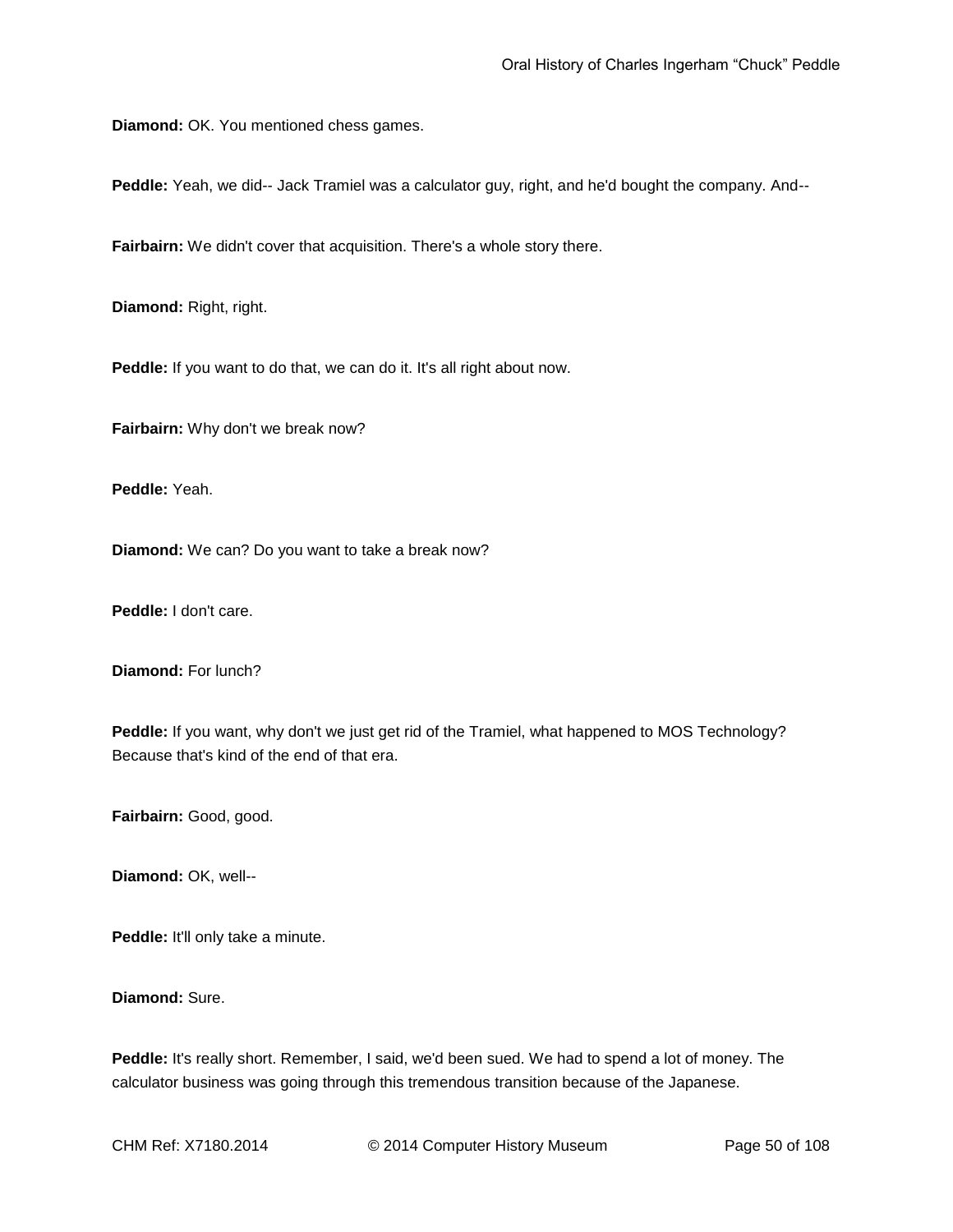You know, the Japanese had invented the digital watch by that time. They invented the digital watch. And they decided to do-- and they had done CMOS memories. They were focusing on CMOS memories. So they had better CMOS capability.

So even though Tramiel tried to buy a CMOS company, CMOS was really a Japanese leadership thing forever. And the combination of the CMOS-based calculator and the LCD just put the calculator guys in terrible trouble. So MOS technology was surviving and Commodore was surviving by doing the high end stuff, effectively competing against HP, the better performance thing. More limited market, but they were able to somewhat survive during that time.

And Tramiel was trying to buy that stuff from the Japanese, and they always told him no. It was the Japanese basically refused to sell the Americans any of that stuff. They knew they had a leadership position, and they knew they were going to destroy TI and Commodore and all of the guys who were in that business. And they did.

Commodore had an LED watch, right? And of course, pow, goodbye. I mean, it was a-- so Tramiel had taken his company, and his company was transitioned from a mechanical calculator company into an electronics calculator company because when he got into trouble in Canada, the guy who bought the company was a guy who was very Japanese-oriented. He had a Japanese girlfriend he kept forever. And he was a container guy. He was the guy that actually invented the container concept and sold a container concept, a guy by the name of Irving Gould.

And he told Tramiel-- Tramiel actually had a factory in Germany making mechanical calculators. And he said, forget it. Irving said, forget it. You've lost. You're not there. Get your ass over to Japan. They're making calculators with electronics that'll kick your butt. OK?

And they did. And then, of course, HP came out with a product. And we'll tell that story when we get to that.

But fundamentally, the point was, is all of a sudden, Tramiel was in a situation where TI was just-- he used to buy from TI, and he used to buy from the Japanese, and they were kicking his butt. So he came up. He had a guy working for him that was a process [INAUDIBLE] guy. And they came up with the idea of designing their own chips and building them here. And they had a team that was building them here, and they stayed alive for one more year in the LED calculator business because they were making their own chips.

And then he looked at where the market was going, and the only hope he had was to be in the higher end stuff. And he knew that Paivinen and those guys were in financial trouble. So he went in and offered to buy the company so he would have a processing capability for the high NP channel, which Paivinen was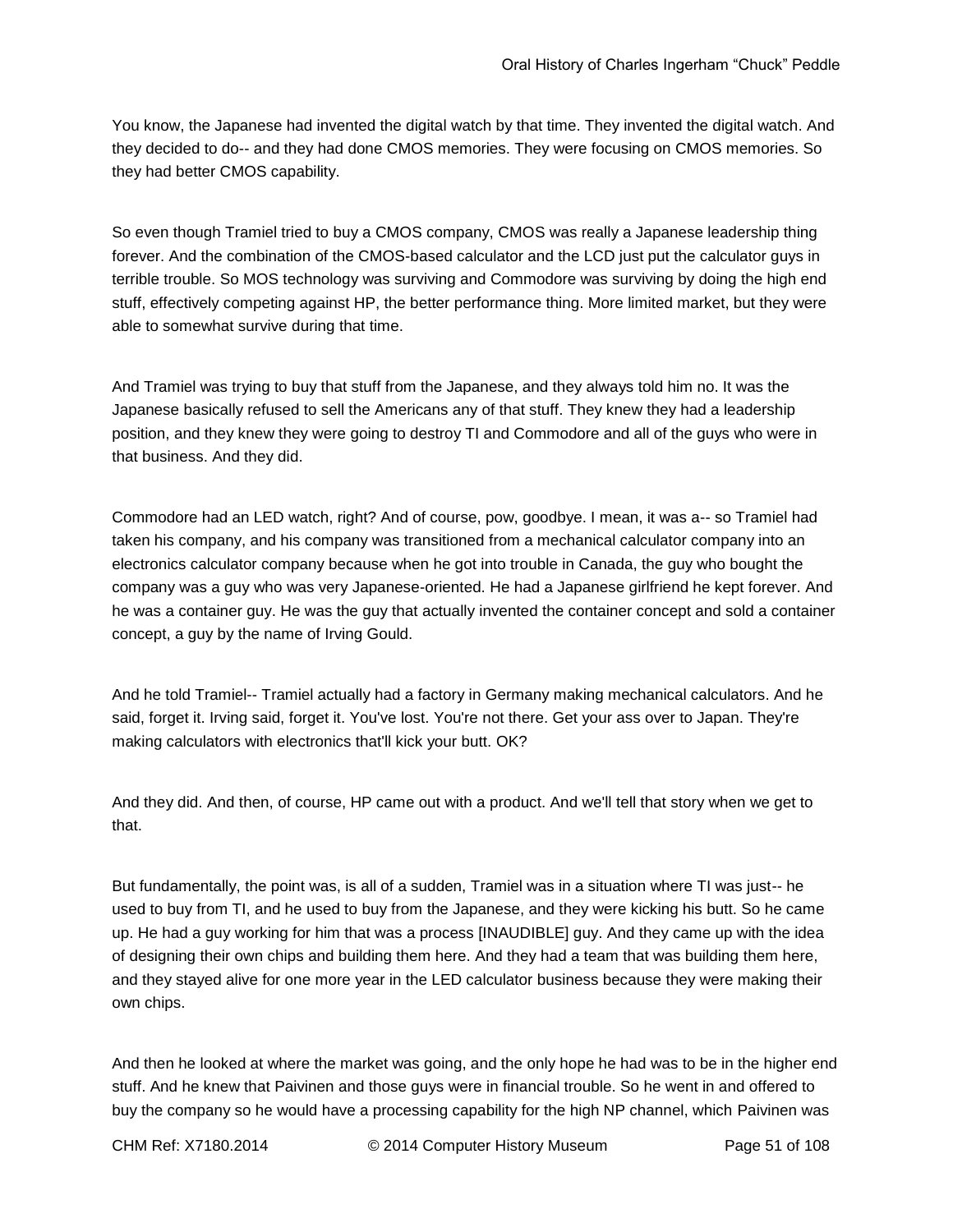better at that. He knew that, or his guys knew it. And he bought the company because of the calculator business, because it carried on his idea about I'm going to integrate the calculator.

And of course, he carried that concept finally over into the C64 and everything and kicked everybody's butt. But the point was, is he was in an integration mode. I want to integrate the technology. And MOS Technology didn't have the money. And Atari hadn't turned on yet. We were making a little bit of money selling KIMs, but we didn't have the income that would justify where we needed to go. And so he made him a good offer.

**Diamond:** Do you remember what he paid for it?

**Peddle:** No, he didn't pay shit for it because what he did is he sold them Commodore stock, which at that time went from \$1 to \$500 over time. So he paid a lot, but he didn't know it. Nobody else knew it. For a while, Commodore stock was the fastest growing stock on that alternate exchange. What was the other exchange that--

**Fairbairn: Over the counter?** 

**Peddle:** No, no, no. This was before over the counter happened. There was the New York Stock Exchange and another-- the American Stock Exchange.

**Diamond:** And this is before Atari had really turned on.

**Peddle:** Yeah. Yeah. We were a year away from having that kind of volume. Yeah. And so he bought it because of the vertical integration. And so he gave him the money, bought the company. I will explain how I got there as a side deal. But we want on to do the computer as a result of that sale.

**Diamond:** Was that an issue with any of the existing customers, that Commodore was a potential competitor?

**Peddle:** No, I think everybody was so getting terrorized by the Japanese-- I mean, this is at a time when all those guys are getting thrown out of business. I mean literally. The Japanese did some terrible things to this market with the LCD calculator and LCD watches. Just changed the world.

The companies that used to be around vanished. TI got out of the business because they didn't have the CMOS technology and the LCD technology. And Tramiel tried to acquire both, but he didn't go hard enough and didn't have the right people to do it. So he didn't make it in either one of those.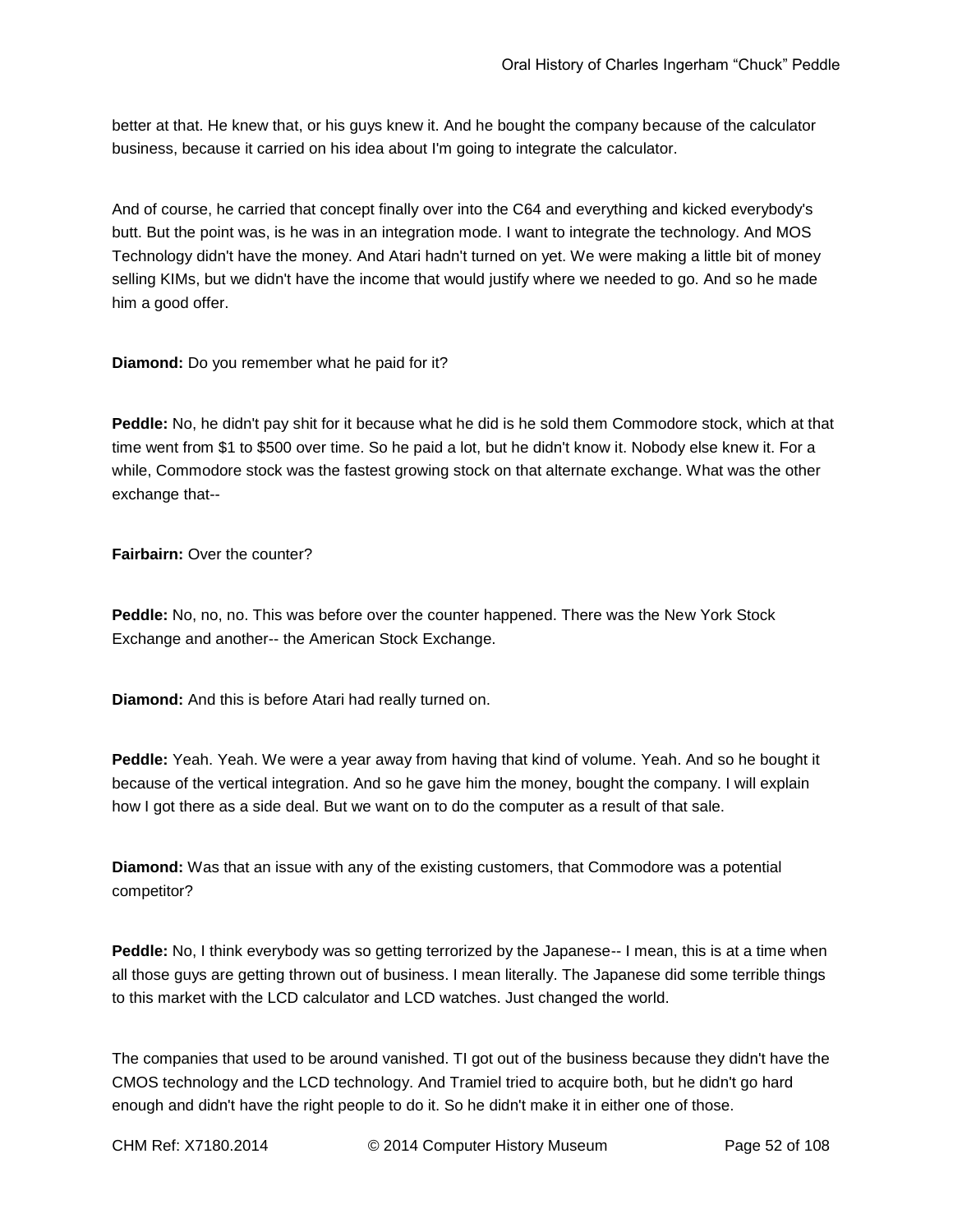**Diamond:** You want to take a lunch break?

**Peddle:** OK. But so that's why Commodore acquisition occurred. And it was because he wanted to have vertical integration of the high-end calculators.

**Fairbairn:** So did the chess stuff come along before the computers?

**Peddle:** Oh, I'm sorry, I'm sorry. I'll just finish the chess story. OK. Jack now has his company, right, and he has the calculator. But he's got a microprocessor. And chess, somebody had made a calculator that ran good chess. And he wanted to use, to make our own chess game-- because it was starting to, you know, it looked more like a calculator. Remember? I don't know if you remember those original games. But they were--

**Diamond:** They looked like calculators.

**Peddle:** They were like calculators. And so he wanted his own, and we got this guy back East who was- and you had to have done business with him. He was with-- he was one of the guys that went and bought VisiCalc. Anyhow, he was a really famous guy. I won't forget. I'll remember before we get done. And he was a really good guy with chess. So we helped him make the chess game for the 6502, built into a board.

**Diamond:** And that was a Commodore.

**Peddle:** Yeah, it was a Commodore product. Commodore calculator. And I did-- they actually formed a couple companies around that for a while. It really did well for quite a while. This guy's famous.

**Fairbairn: He started VisiCalc?** 

**Peddle:** No, no, no. He did the chess thing. He was really well known as the guy who really drove chess.

**Diamond:** We'll think of it.

**Peddle:** Yeah, I'll get it. One of us will forget it. And--

**Diamond:** So one of the things I remember from Synertek was that one of our customers was an international grandmaster who started a company building chess computers that competed with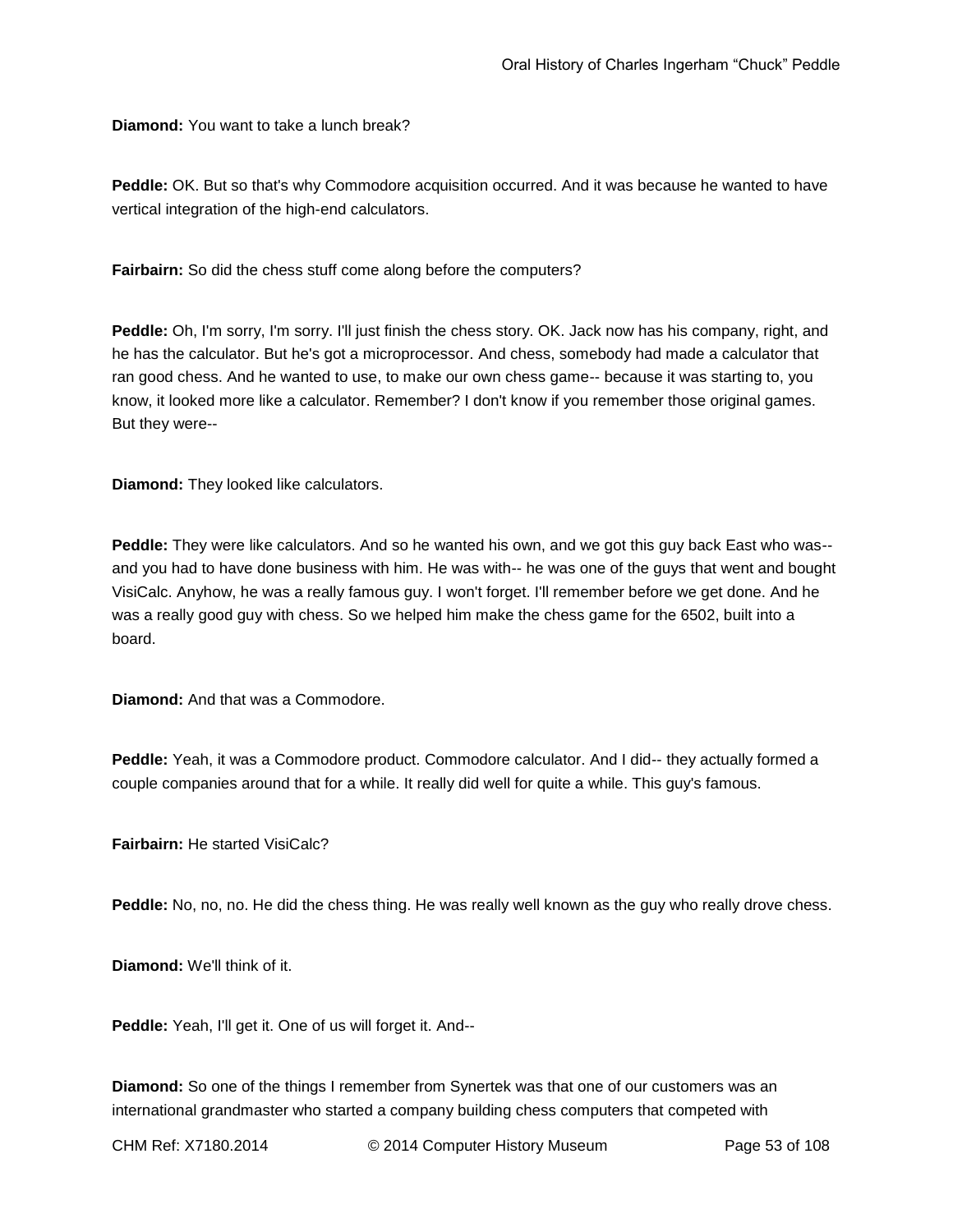Commodore, I think. But he did an analysis which showed that the 6502 architecture was superior to the competitive architectures for building just machines. And so he'd chosen the 6502 not because of the price, but because of the architecture.

**Peddle:** The architecture was totally simple, but you could do anything with it. That was the whole idea. It was the ultimate tool. It was the universal solvent.

**Diamond:** Some people used to call it a RISC machine, although it doesn't--

**Peddle:** It wasn't. It was a reduced instruction set machine before that became a popular term at Stanford. It did have a reduced instruction set, but so did the PDP-11, if you recall. Right? A small instruction set, great addressing, was the model for the 11 that came under the Carnegie Mellon study, and we did the same thing.

**Diamond:** Now did you, over the history, the development of the architecture, did you add opcodes into the space?

**Peddle:** It went the other way around.

**Diamond:** The other way around.

**Peddle:** I was trying to keep the opcode small and efficient. Yeah, I used to win all the benchmarks because I did my own benchmarking. Remember, I had a programming background as well as a computer background, and so I could out-benchmark anybody. And again, I also had my little ICE system to play with, too, which other people didn't have.

And I tell everybody my first personal computer was a GE-400, which is a bigger version of the 225. It had 10 tape machines and four disks. We were the first guys using disks in Motorola.

And that was my personal computer because we were doing our design, our BASIC stuff on it. And I got to think about the ways to use my own computer. So I just always used my computer. Bill Gates and I both believe you can write any good program in BASIC, period, end of discussion. But we're going to talk about that when we get to the--

**Diamond:** Well, we'll save that for the [INAUDIBLE].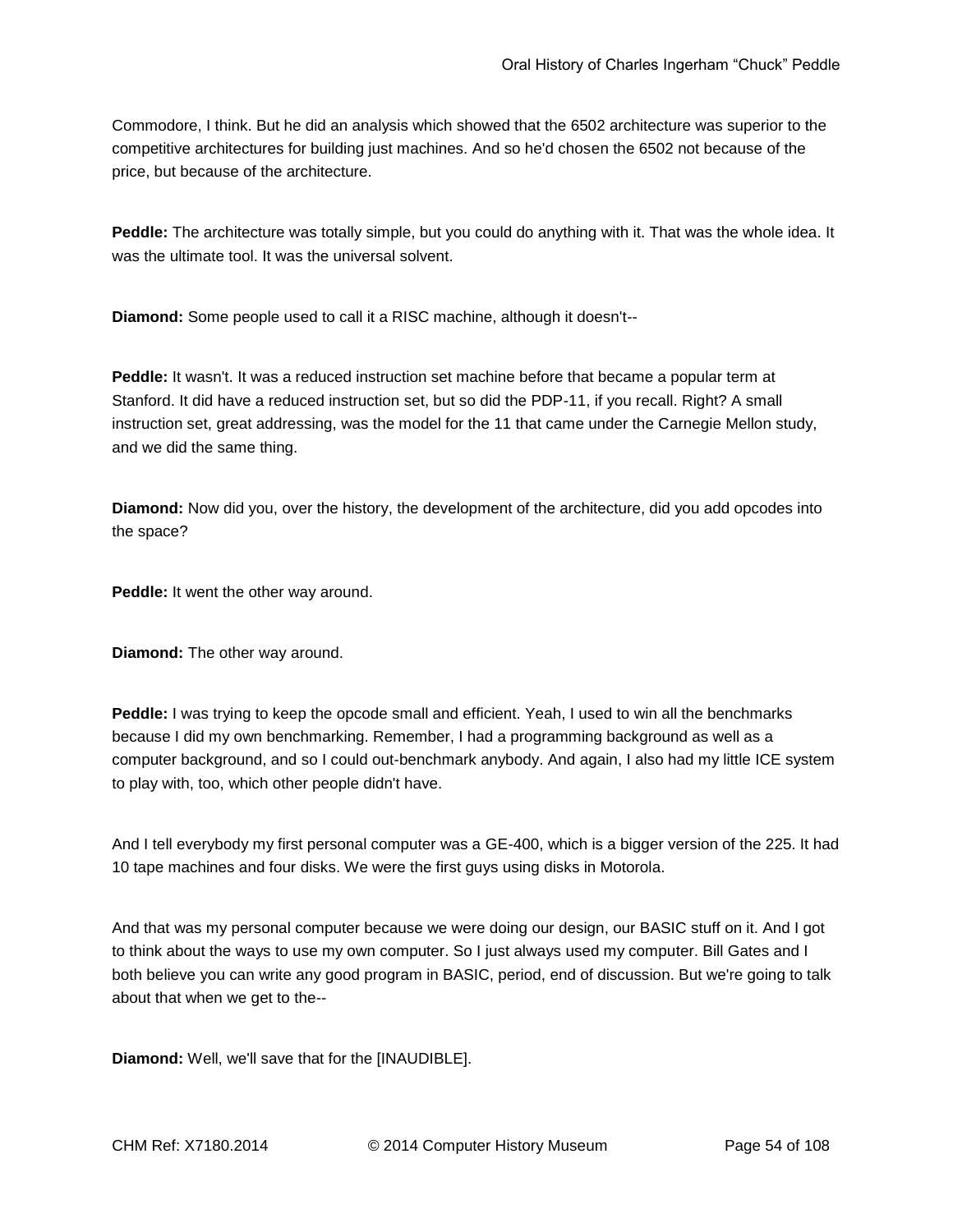**Fairbairn:** [INAUDIBLE], and then we'll come back.

**Peddle:** OK. But I just wanted to make the point that the 6502 was specifically designed to be the universal solvent. It's just enough, and it's simple enough, and it's cheap enough that you can use it for anything.

**Diamond:** So we're back. Let me bring us back to the Apple II discussion we were having over lunch. You were talking about the Apple II design and how that evolved.

**Peddle:** Apple II, not Apple III? You and I were talking about Apple III at lunch.

**Diamond:** Apple II, Apple III. What was your involvement there?

**Peddle:** Well, Apple II was we, as you may-- do you want to do that because it's kind of a transition into the other one, in the sense that we looked at buying Apple in order to be able to get a quick jump-start on doing the patent, and we didn't buy it.

**Fairbairn:** "We" Commodore.

**Peddle:** "We" Commodore. Andre Sousan set that up. So I'm going to get that story in because it's an important part.

**Diamond:** OK, well, we'll do that in part three, then.

**Peddle:** Yeah, if you don't mind. It just makes sense because I want to explain why the PET worked and why the whole thing worked, and it's not for the reasons people give credit.

**Diamond:** So the 6502 was an NMOS processor. And--

**Peddle:** Then we started-- Bill-- I'm just going to talk about Mensch for a minute. We started him in to be able to have some design capability. Bill was available, and Jack made him a deal to start Western Design center. And then the product we were going to put in there, I was at Apple and came back. And we were going to build a, what we call a macro micro, which was going to have macro commands that let you do calculators. And so we could do a CMOS calculator much smaller than the normal calculator chip. And they didn't have the capability.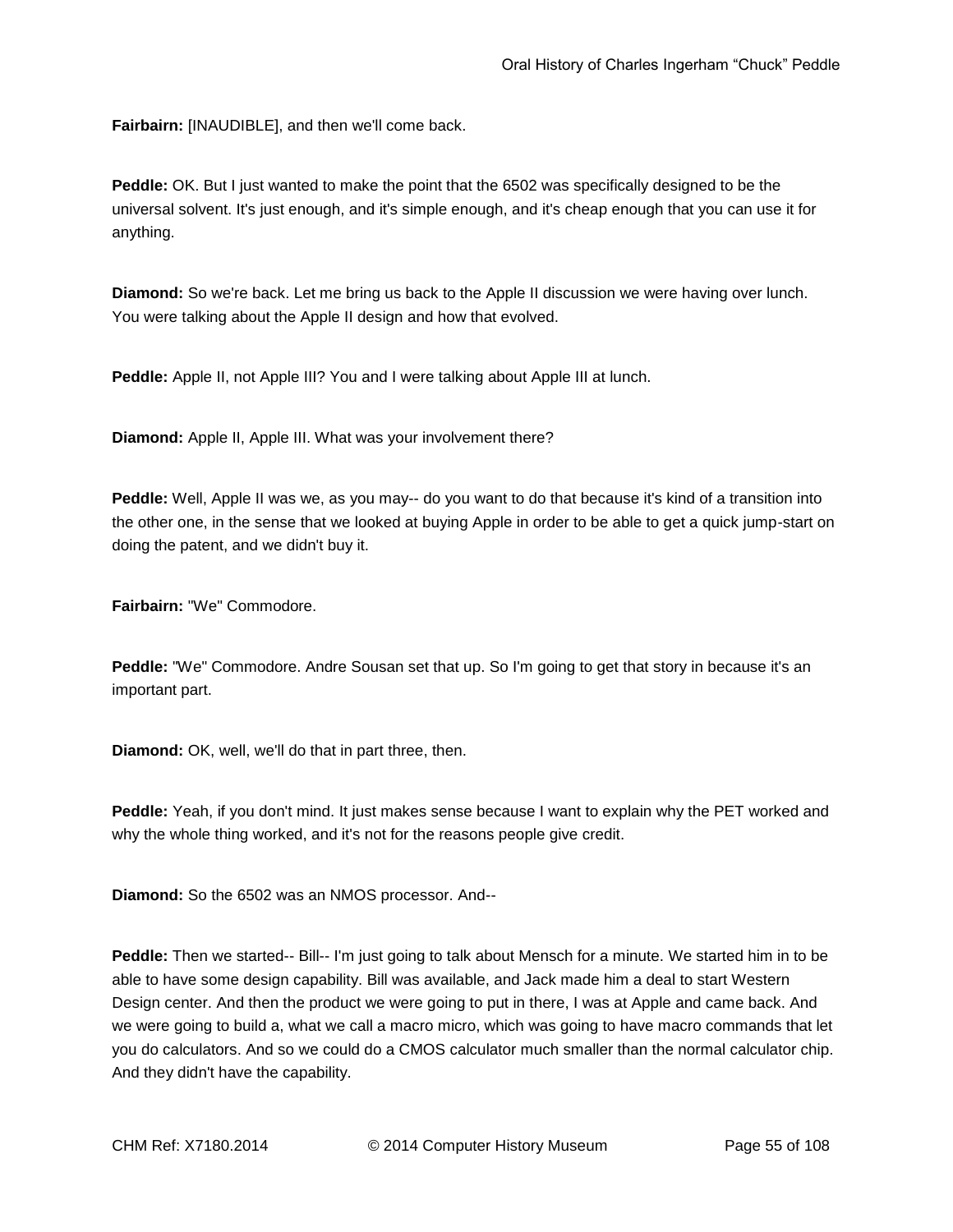But so at that point, Tramiel basically told Bill, too bad, goodbye. But luckily, before that, I had gotten Rockwell to be the third source. Rockwell had wanted to be a third source.

**Diamond:** For the NMOS 6502.

**Peddle:** For the 6502, right. And they were very useful because Synertek didn't have the big company sales force, so Rockwell was chasing more of the big companies than Synertek was. And Commodore wasn't chasing anybody. They weren't really pushing the chip at all. So Rockwell was a really good second source addition. And we needed the money at the time. We got it, too.

**Diamond:** And was Gil Emilio the CEO at that time?

**Peddle:** Probably. That wasn't the guy I dealt with. I dealt with another guy at Rockwell.

**Diamond:** So tell us a little more about the CMOS 6502 and then the 16-it version.

Peddle: OK, so I started to make a-- OK. I"m going to let Bill tell you about those because I'm only doing what I know. At that point, we had-- once we started the patent, we stopped doing any development on the processor. We tried to develop RAM and ROMs and didn't them very well. And we finished up an analysis that says we needed an Atari-like Interface, too.

And [INAUDIBLE] Technology had some guys that had done an Atari similar interface for games. And [INAUDIBLE] and Cromemco actually used that product. I don't know if you remember Cromemco. They used that product as part of their game.

But I couldn't tell anybody at MOS Technology, stop developing this, because Atari's got a better one. Because I was bound under this-- remember, I was telling you about this really tight. So nobody at MOS Technology other than Paivinen knew that we were going to sell to Atari because we had to keep it quiet.

And so these guys were off developing this chip, and I couldn't tell them, stop, Atari's doing a better one, until after they came out. They finished it. And it never did well because the thing that Jay did just kicked everybody's butt. The combination of those three kicked everybody's butt.

And Cromemco had the 6502 and had the other code. But they just had an inferior video capability. And we basically redesigned that video capability twice, once for the VIC-20 and once for the Commodore 64, at MOS Technology.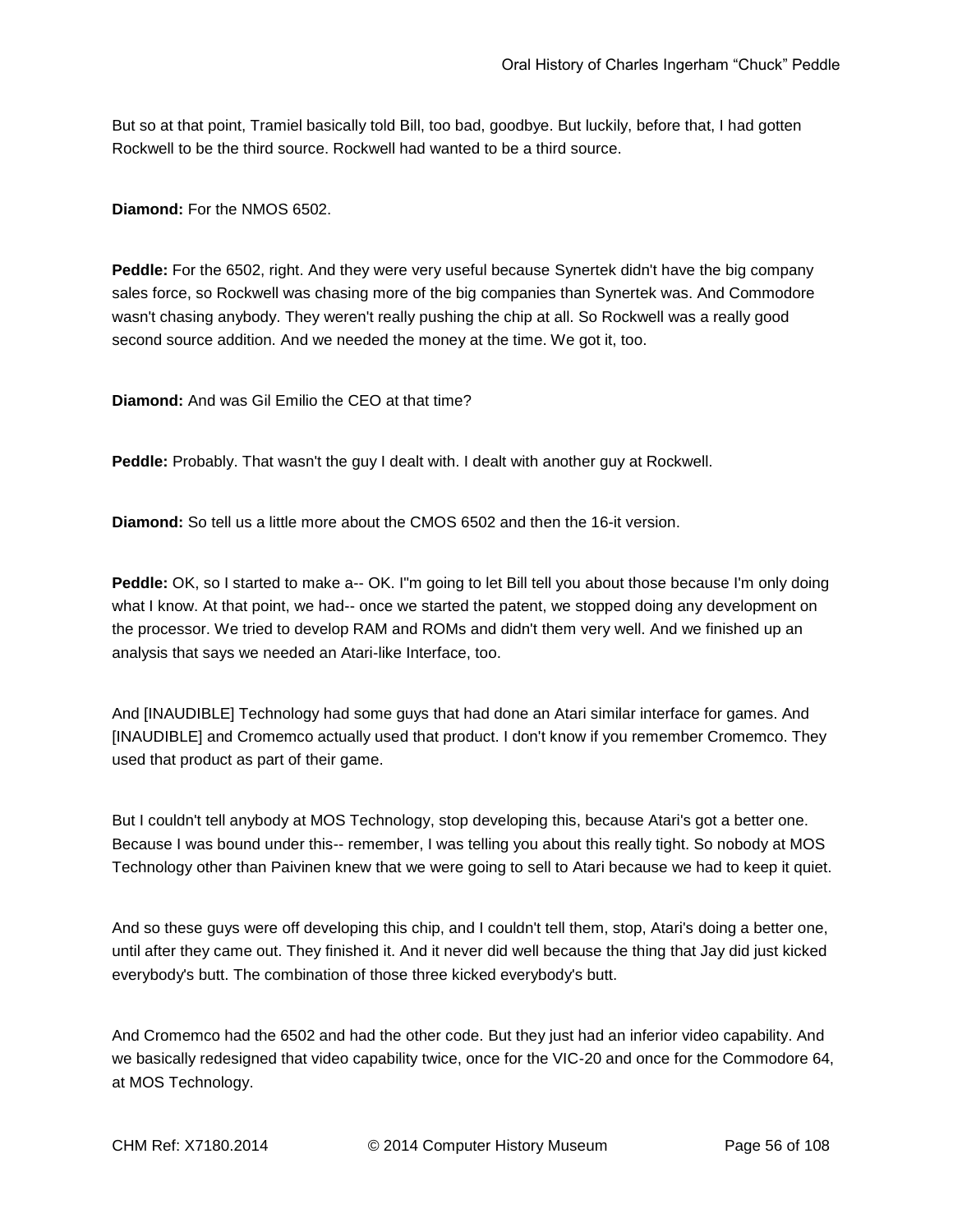But we weren't doing any other development. There was no processor development. There was nothing going on because Tramiel didn't see him going there, and because we felt we had to make a major step up, not just an extension of the 6502, but a major step up to a product like the 8080 or the 68000. That was the next generation because of the memory addressing capabilities. The structure that was in those machines were quite better than 6502, which only had a 256-byte stack.

OK, we're talking about that. We were talking about the process. What were we doing with that? And so we just weren't spending any money on developing at all.

And Bill was now cut loose, and so he went to Rockwell and got support from Rockwell and I guess from you guys at Synertek. And he convinced himself that he could build a CMOS version, which he did, using, I guess, Japanese rules because the people who bought that product were the game guys. And then the 816 was done with Apple, providing the guy who did the Apple 3 actually was a real contributor to the 816, for Bill. And then they sold that to Nintendo and Sega, and owned that. Bill effectively owned that business forever, until they finally swapped over to whatever they're using nowadays, but he-- it was the- and so-- and we still kept it alive, right? You could still buy it from Rockwell, you could still buy it from-- so the market continued to grow.

And Bill was trying to just-- he built these little development systems, and everything else, and whenever he could, he'd try to convince somebody to use it. But fundamentally, the game guys were the primary buyers, and as you know, they bought a lot. And that was all Bill. That's what I'm saying to everybody. And the CMOS version, which he had put some extensions in, is exclusively done by Bill. He did not do very much with the architecture of the 6502, because we did it-- myself, and Rod, and Bill. And Mensch was helpful, but he wasn't involved in the-- any much of the architectural of, why you put the registers in.

And then he took a look at the instruction set, or basically, Apple took a look at the instruction set, and said it would be nice if you had these instructions. And so he put them into the C, he and Rockwell, but they really did it in response to Apple. So Apple kind of designed the 6502 C. And the features that he put it were good, and then the 816 was designed in conjunction with Apple and the guys at Nintendo. But I think it was more the other way around. I think the Apple made a major contributor to what was the instructions and everything for the 816. I don't remember where they even used it. They It definitely helped with it.

**Fairbairn:** Was the decision not to extend the architecture, when Commodore was in the lead, influenced by the competition that was looking for architectural extensions? Like for example, Apple wanted a 16-bit processor?

**Peddle:** No. We were so totally focused on going where we were going, from Commodore PET, to the CBM, to the C64 that-- and when I was at Apple, we didn't think about using a new processor or anything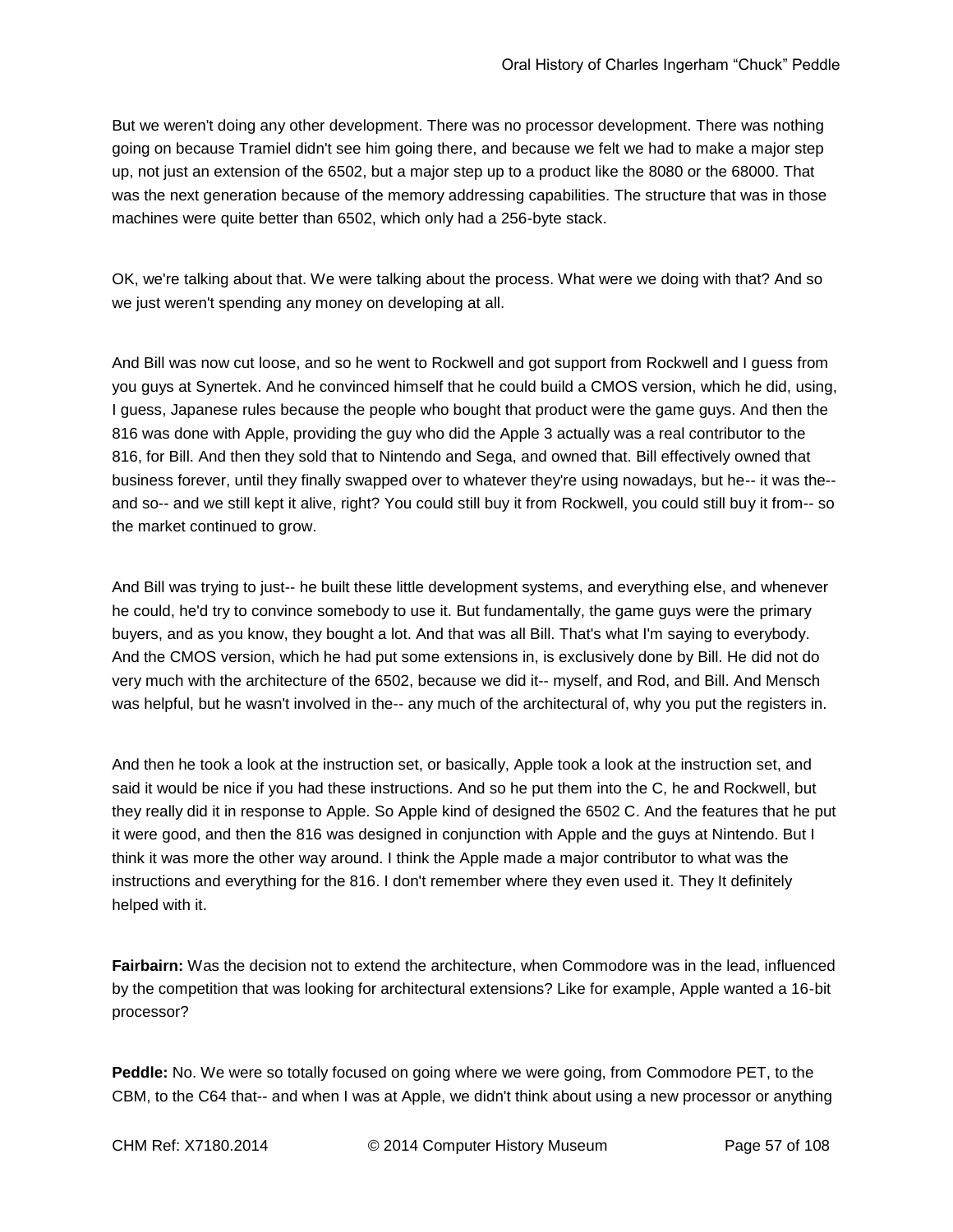for the Lisa. We were basically looking for "What's the functions?" Everybody was looking at functions- hard disks, better printers, all of those sorts of things. So we really focused on that.

And Tramiel is not an investor. He never invested in any development activity. The activities I'm talking about were trivial, one or two people for a period of time. He never invested. Which is what it takes to get a new high-capability processor. And I don't think, if anybody asked me, if we really should do it, I wouldn't have felt that much, because I felt that between Intel and Motorola, they were going to do a next generation, because now they were trying to make a product that was a computer. They were truly-- and that was OK. That's what those were. You don't use an 8088 as a logic replacement. You don't use a 68000 as a logic replacement; you use it as a computer. And that's a different architecture. And we weren't capable of going there, without a major investment, and all of us that were capable of doing it were tied up doing the PET. So it was just a walk-away. And Synertek didn't invest in that either. And I don't think Rockwell really invested-- other than supporting Mensch.

**Fairbairn:** Right. I think neither of those companies felt it was possible at the point, to drive the kind of investment needed to do a new architecture.

**Peddle:** So Bill did it, under contract, he came up with a great product, it was used-- remember, it's the heart of all those video games that everybody fell in love with. I mean, truly it was a major-- he did a major job.

**Fairbairn:** Are you surprised, looking back at the conception of the 6502, at the incredible volume of 6502s that are out in the world, or--

**Peddle:** That's what we were designing. It was supposed to be.

**Fairbairn:** Were you expecting that to happen?

**Peddle:** It's supposed to have been in every cash register, it's supposed to have been in every intelligent thing on the airplane, it was supposed to be everywhere. It is a lot of everywheres. But the idea was-- and Intel came out with this really good product that they sold, which wasn't as good as 6502, but it was good enough that Intel sold it, and the low-end machines are the ones that carried the volume. That was not the computer.

We sold more-- I think we sold almost as many Commodore 64s than we sold MS-DOS machines, for a long time. I mean, they are a different market, totally. And so the answer is, is a little controller like that is very useful, and so that's why I put all of 11 of them in my controller, because they go there, because they're so inexpensive, and they're so capable of the function that we designed them for-- do one job well.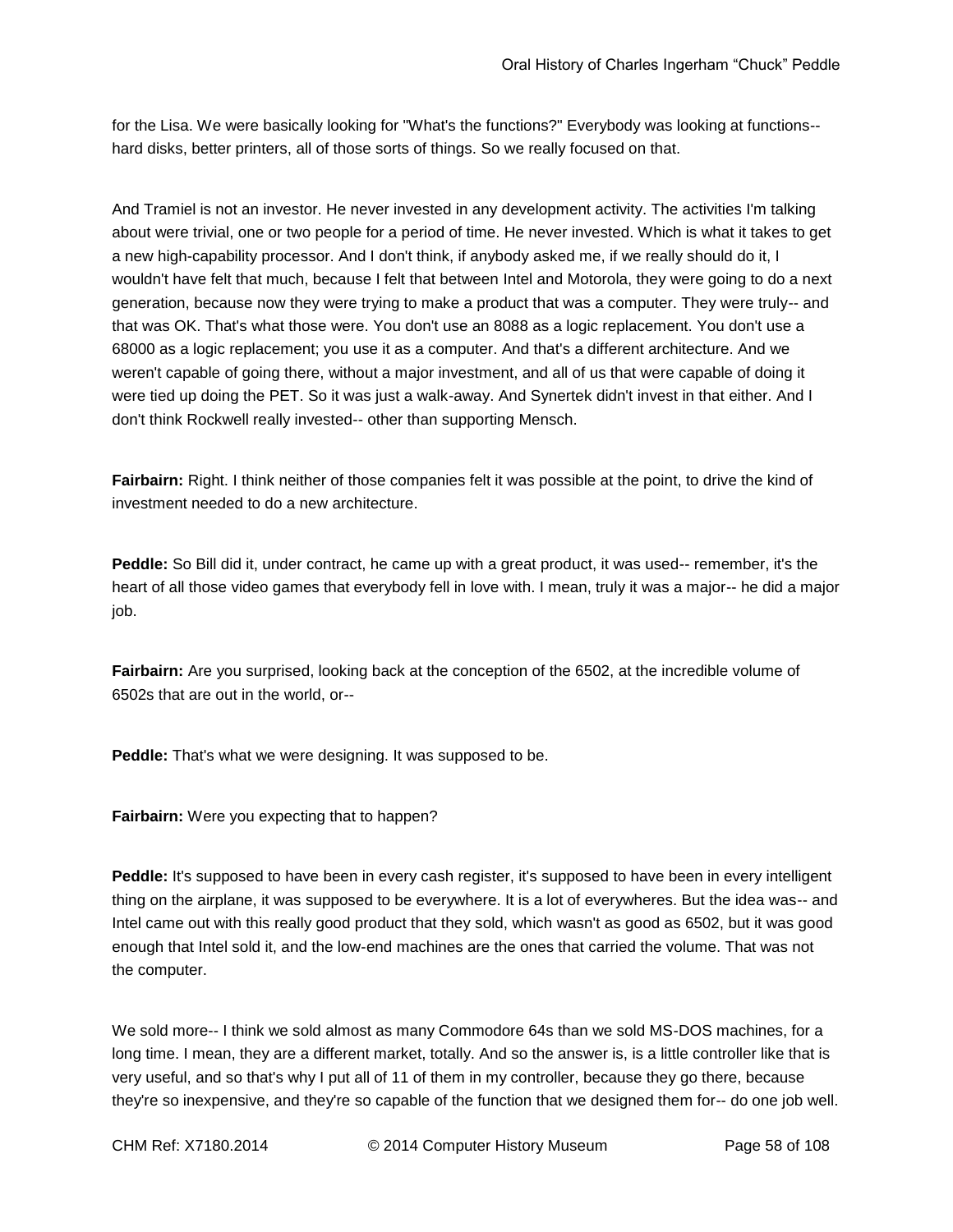That's why all the Commodore peripherals were another microprocessor outside. Everything we did was, you don't worry about minimizing microprocessors.

And I'm not a strong believer-- for a big computer, you need the 8088, and the Z80s, and all that stuff. But for most control applications, it's a bad use. I think that's the stuff that ARM has done is the wrong direction, and I might prove it this time. I'm not-- because I'm not trying to just compete with ARM, I'm just saying that 16-bit wide, and 32-bit wide, implies that your multi-timesharing and all that stuff, and that's not the right use of a microprocessor.

**Fairbairn:** So you conceived of the 6502 as a logic replacement that would show up everywhere?

**Peddle:** General control, yeah. And you need-- to do logic replacement; you have to have a logical function and a I/O function. And we had the I/O function, and we just needed a logic function.

**Fairbairn:** But it turned out, in addition to doing that, it also was the, arguably the catalyst for the personal computer industry.

**Peddle:** We can talk that whenever you want to talk about it.

**Fairbairn:** So, I think we're going to deal with that in the third phase of our discussion. So before we switch gears, is there anything else that we should say about the 6502 as an architecture, as a product line, et cetera?

**Peddle:** Remember, it kind of died back. Bill has made money off of it, and everything else, but you don't see anything new 6502, for some time. We're going to relaunch a new USB chip, based around Bill's architecture, here, shortly, which is very low cost USB. And then we're going to do other products, based around 6502 derivatives.

**Fairbairn:** So would that involve architectural extensions? Or--

**Peddle:** Other way around.

**Fairbairn:** Ah.

**Peddle:** Go back to the basics.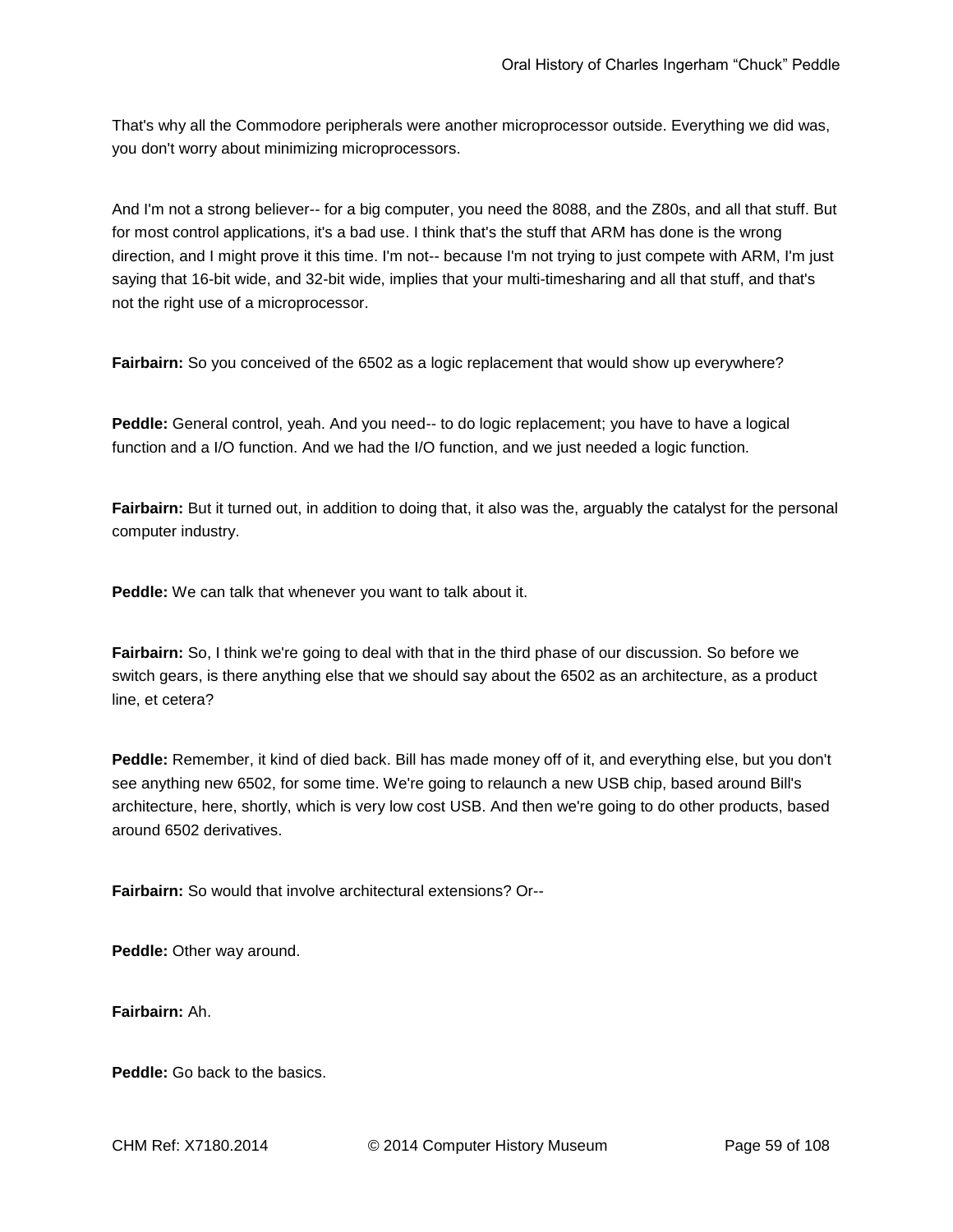**Fairbairn:** Basics.

**Peddle:** Yeah. For control. We could spend so much time about the new architecture we used for reading and writing flash, but you don't need anything fancy to read and write flash. What you need is DMA, you need devices that do that well in speed. And then you just control those devices. A processor shouldn't be involved in data transfer. A processor is OK for looking up some data, and putting some data out to a screen or anything, but fundamentally, if you want any kind of speed, you can't do that with a processor, I don't care who's processor it is. The concept is against processor's thing. So you put a DMA device in that's really smart, and you just program the DMA, a la PIA, a la everything. And you let your DMAs do the work, and the processor is making the decisions. And it doesn't need to be very big, or very wide, or very fast, to do that.

**Fairbairn:** Looking back at the incredible history the 6502, with the benefit of 20/20 hindsight, is there anything you wish you'd done differently?

**Peddle:** No, I tell everybody that the 6502 is the best single project I ever worked on. In the sense that it was the team, we went there, we did it in the time we said we would do it, we got the results we expected it to do. I mean, it's hard to-- the constraint of having to squeeze it into the box helped us.

So what would we have done? you don't put a 256 stack into a computer, and we're going to talk about that, right? But for control, what do you need the stack for? You handle the interrupts. You jump to some subroutines. Subroutines-- maybe on C, you go 28 deep, although we've been using the 6502 for a bunch of C stuff for a long time now. But for normal code, two or three levels of subroutine is about all you ever need. And that's what, a few bites? So 256 works, has worked, for years and years and years. But it doesn't make a good computer, except for one thing.

SPEAKER 3: OK.

**Fairbairn:** All right. That's great. Let's move on.

**Peddle:** Was there anything you would like to have heard that I didn't cover? Is there anything-- did I put all the lies to bed, anything you might have heard?

**Fairbairn:** I think we covered--

**Peddle:** By the way, you didn't-- I didn't need to refute the lies, because you lived there. You already knew the answers, right? Because you lived through it.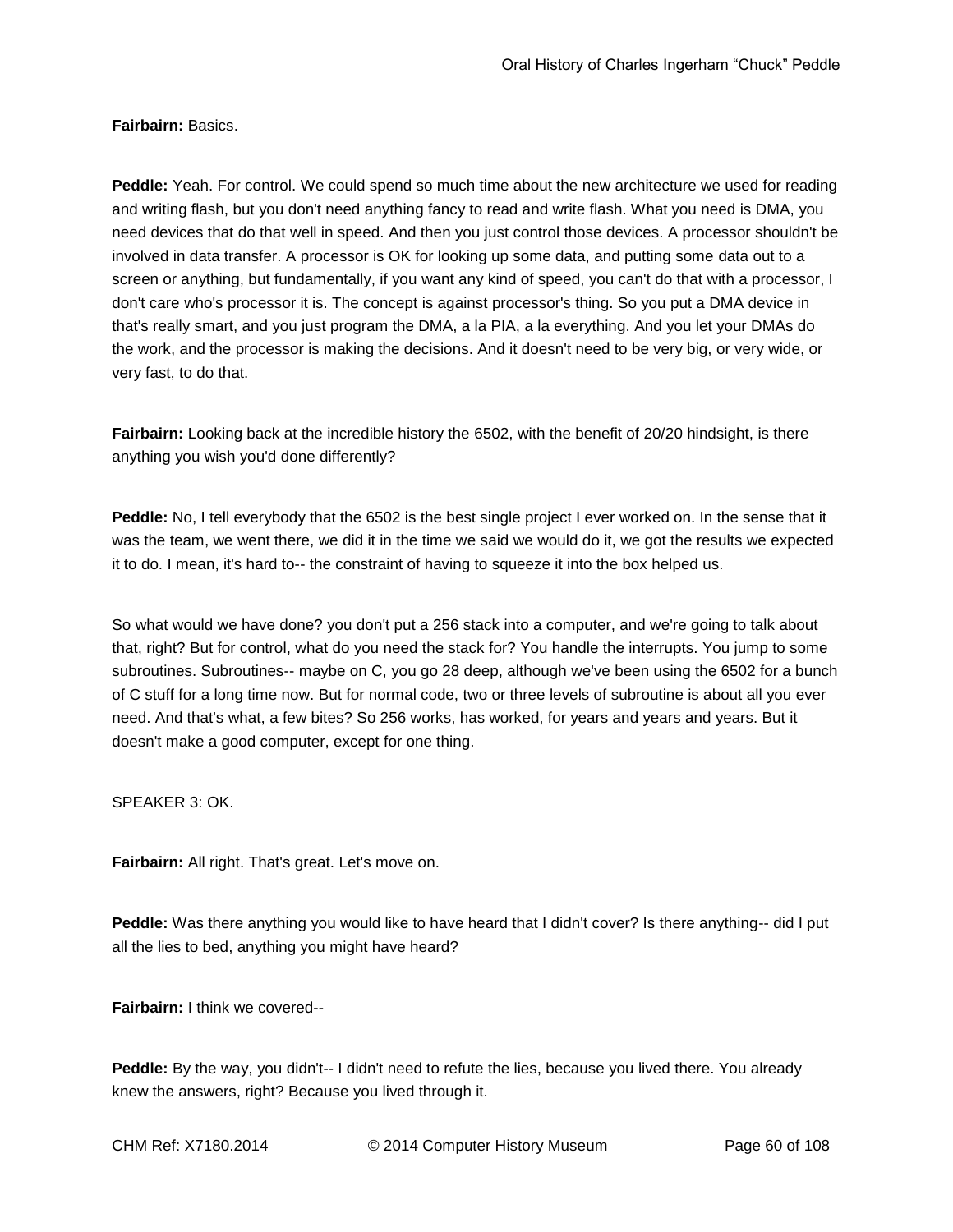**Fairbairn:** I'll -- I think it was the most fun I had, too, back then. OK. Let's move on to the world of personal computers. So, let me see if I can set the context here. You'd been sued -- you, Commodore, had been sued by

**Peddle:** Not Commodore.

**Fairbairn:** I'm sorry.

**Peddle:** MOS Technologies.

**Fairbairn:** MOS Technologies, correct, had been sued by Motorola, took several months, a couple hundred thousand dollars to--

**Peddle:** No, no. A million dollars, and almost a year.

**Fairbairn:** A million dollars and a year. OK. And out of that-- and in-- part of your transition, you had been visiting with and helping customers who were, despite your goals, were using the 6502 to build into microcomputers, the Apple 1, and Atari, and so forth, and game computers. So tell me what happened--

**Peddle:** No, I didn't-- I think the game machine is the perfect application. It's a single function, it's doing control and making decisions, but the thing that makes it a game is the controllers-- that video controller that they put on.

Fairbairn: OK. That's a good point.

**Peddle:** I'm not trying to be--

**Fairbairn:** So Commodore had come in and basically bought up MOS Technology from Allen-Bradley. After--

**Peddle:** No, from the partners. They had actually-- they did a leveraged buyout with Allen-Bradley first.

**Fairbairn:** So, I'm obviously getting the story wrong, so why don't you pick it up at that point.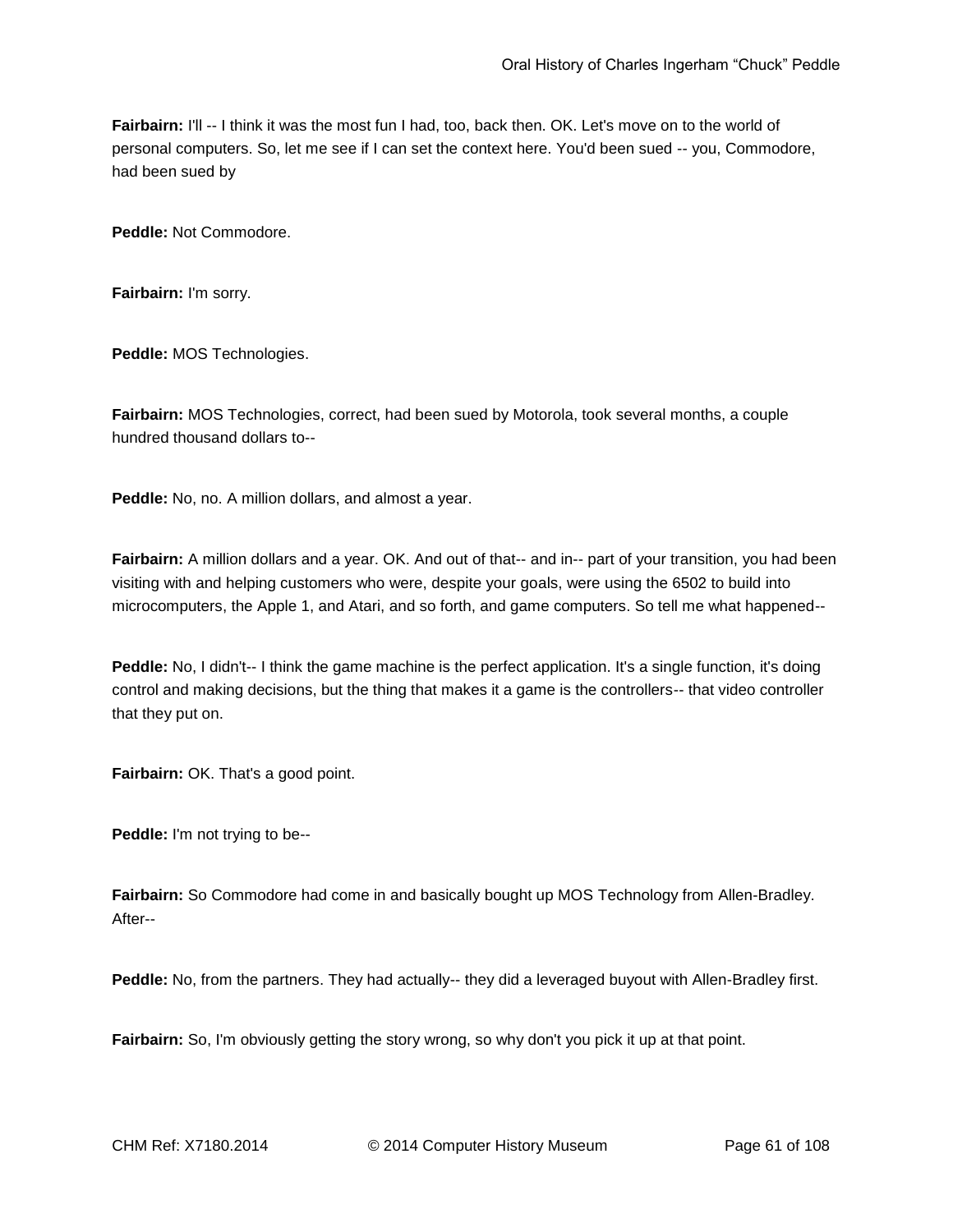**Peddle:** Let me make it simple. Allen-Bradley helped them start. They felt that John Paivinen was hard to do business with, which is kind of-- [CHUCKLE] when you've talked to him, you'll see it. But it wasn't that. It's just that when they got sued and everything, it was just too much. So they basically told the-- owners were just walking away, "We'll sell you the company back for a peppercorn," and the guys who had MOS Technology now owned the company, and they borrowed some money, and they had some houses-- they were able to effectively fund their way through the suit. And they were still selling a lot of product during that time, but they were walking off the cliff of the LCD CMOS product, they were not going to make it that way. And so, selling it to Jack made sense to them.

**Fairbairn:** Jack Tramiel in Commodore.

**Peddle:** Jack Tramiel for Commodore, because he was willing to give them stock and money, and take it over, and make it happen. And they knew the microprocessor thing was going to happen, they knew the Atari thing was going to happen. They just didn't see that they had the funds to pull it off.

**Fairbairn:** So pick up the story there. What happened? Commodore takes over, you guys were thinking you were walking off the cliff. Tell me what happened?

**Peddle:** There were-- Commodore's walking off the cliff of the CMOS. Jack went out and bought a CMOS company in Southern California, and he bought an LCD company, and he was trying to fight back, but he just-- it just wasn't happening. The Japanese were just-- Tramiel never would have made the kind of investments the Japanese made in getting there. And the kind of focus, right? You need the long term focus. Japanese are willing to spend two years getting a program to work,. Tramiel is-- if you don't perform in three months, he doesn't want you. He's been known to fire a bunch of people that don't perform in three months. So just not the right mentality to compete with them, but he tried. But it didn't work, so the calculator business basically went away for him. But by that time, the KIM had picked up, because we're selling a bunch of KIMs, because the KIM was a thing that you could use to play around with 6502s. and So it was a nice little profitable product, because it didn't cost much to build, because there wasn't much. And so we sold a whole bunch of them. And then we took the Rockwell money. So we effectively kind bridged our way into the Atari program, within Commodore. But that wasn't my relationship with Commodore. I made the Rockwell sale, but-- and I'd done the Synertek thing.

**Fairbairn:** Rockwell's second sourcing and the second source--

**Peddle:** Second source thing, which we got money for, right. The thing I joined Commodore for, is I actually had made a presentation to the guys at Allied Leisure, who were the guys who had knocked off Atari, and were in the game business. And I had told them I can build a personal computer that will sell. And the reason I decided to do it was that every time I would go to a show, or go to some place, a whole bunch of programmers would walk up to me and say, "We don't want to build kits. We don't-- it's not our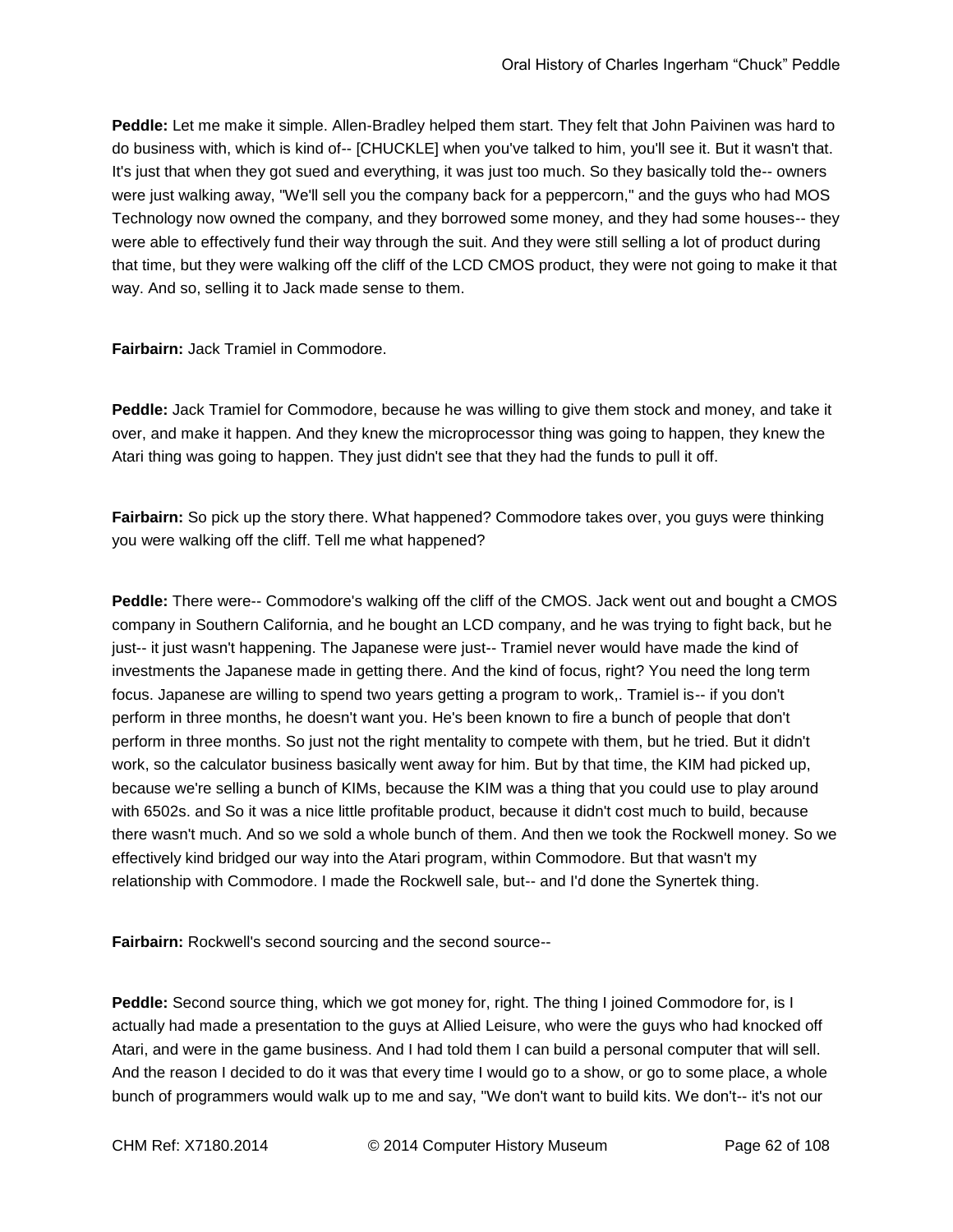thing. We want something we can plug in and program." And I knew what they meant. And so let me-- if you don't mind, I'm going to put--

**Fairbairn:** Please do.

**Peddle:** The BASIC in place, OK? Remember I told you we designed-- we did the computer for the [INAUDIBLE] BASIC. I watched engineers use BASIC to design things with. GE had this enormous timesharing company, and every kid going to accounting or engineering in every school, for a period of time, had to learn BASIC. And they would go online and do time sharing. So they learned how to do their own programs in BASIC, because they had to, the universities made them. And then, when they went on to business, they were getting these programs done, and people were writing good BASIC programs, and they were using them for everything.

And the problem was, is GE was making a ton of money off the time sharing, and people sat down and figured out they couldn't afford to keep paying for that kind of online access. So they stopped it. So now we've got this whole generation of very smart people, educated by their universities and educated by their businesses, that BASIC language programming that is personal, "I want to do," but it's gone.

This is during a time when the US government stopped the supersonic jet, stopped MOL, the manned orbital laboratory, because it was this reaction in the country against technology. And literally, people went into Berkeley and smashed computers. I don't know if you remember that, but that was a period- and if you don't put it in your history museum, you should, because it was a-- they were smashing, because they said technology is bad. We're all going to go back and live real lives and everything. So we kind of froze technology right then.

And so, the guys who had to have computers, which by that time was all the businesses in the world, they barred their computer rooms. They put security systems in, the only way you could get a computer program into the room was to take a punch card deck down, put it in, and two or three days later, you got a run back. There was no-- all of these friendly typing and doing all this stuff had gone away. Gone away.

But the programmers that came up to me said, "I want my own computer, but I don't want a computer that I have to make." So, OK, so I've got strong input from the market that says they want a computer they can make-- this is why we're going to talk about Radio Shack for a minute, who by the way is now on its way out, I'm sorry to say. But Radio Shack at that point had kicked Heathkit out of the business. Radio Shack stores were the place you went to get electronics, except for one new startup, that was doing very well, called Byte stores. The Byte stores were becoming-- because in order to build your computer, you had to go down and get the parts for it, you had to buy the soldering-- and so Byte was--

**Fairbairn:** This is '76, '77 times, right?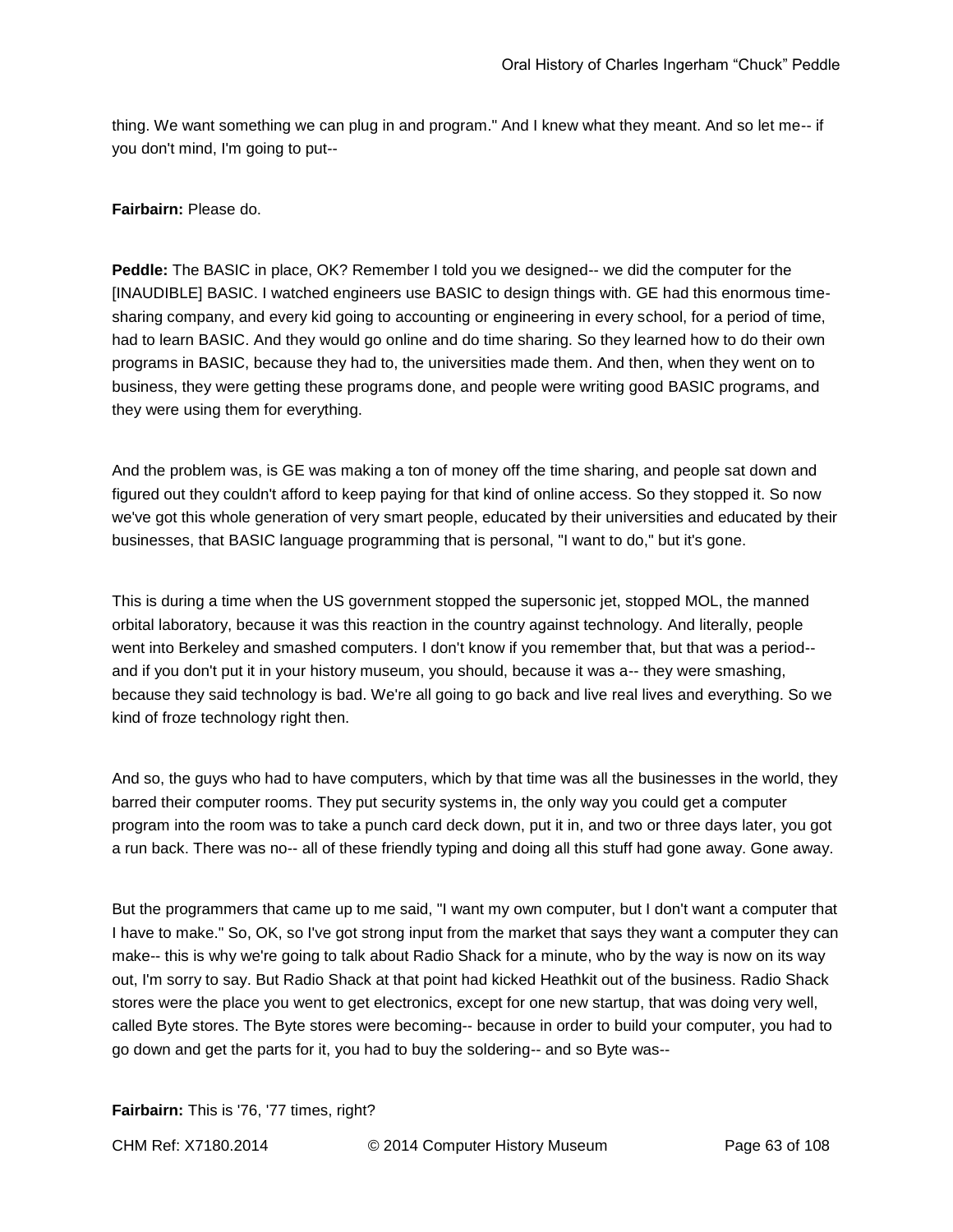**Peddle:** Yeah, '77, yeah. Byte machines, Byte stores are a legitimate competitor for Radio Shack all of a sudden with a reason for people to walk in the door. We are giving them the reason, the kit computers gave them a reason. So John Roach was given the charge to stop it. Make it happen, stop it.

**Fairbairn:** He was president of--

**Peddle:** No, he wasn't president, yet. He was like a-- he was not-- I think old man Tandy was still the president. But he was

**Fairbairn:** Of Radio Shack.

**Peddle:** He ultimately became the president of Radio Shack. But at that point, he was-- and he was told, stop it. And so he come together with his guys, and they said, "If we're going to compete, we can't teach our computer stores how to sell computers. It's just not-- remember a lot of those are franchises and so forth, and we can't make them-- so what we want is something that's absolutely plug-in, turnkey. And so they published a spec that says we want a built in CRT, we want a tape drive built in, we want people to be able to load the programs, and we want them to be able to run.

Now, there was no specification about BASIC or anything. It was just, we're trying to stop people going into those stores, and we can't compete by trying to show people how to build computers. So we're going to give them a computer that they don't have to go build for themselves. That was Radio Shack's idea, it was actually Roach's and his team's idea. They presented that idea to Commodore. And a guy by the name of Andre Suisson who worked in a calculator company before then, and who had made Jack successful with all these vertical integration things, was an engineering head at Atari. And he and I--

#### **Fairbairn:** At Atari?

**Peddle:** I mean Commodore. And he absolutely believed, like I did, that a packaged device was what people wanted to buy. If you listened to these programmers and everybody, they don't want a thing that you have to put together, at all. So OK. So the spec is integrated video, integrated storage, integrated keyboard, integrated computer. That's was the spec.

Now I decided, because I talked to Sousan, and I get Tramiel to agree that we're going to go do this product. So instead of going to Florida, which actually, one of my daughters thought she was joining me to do, she suddenly discovers we're coming across country. And I knew what I wanted. I absolutely knew what I wanted in the machine, because I had all this experience with Basic.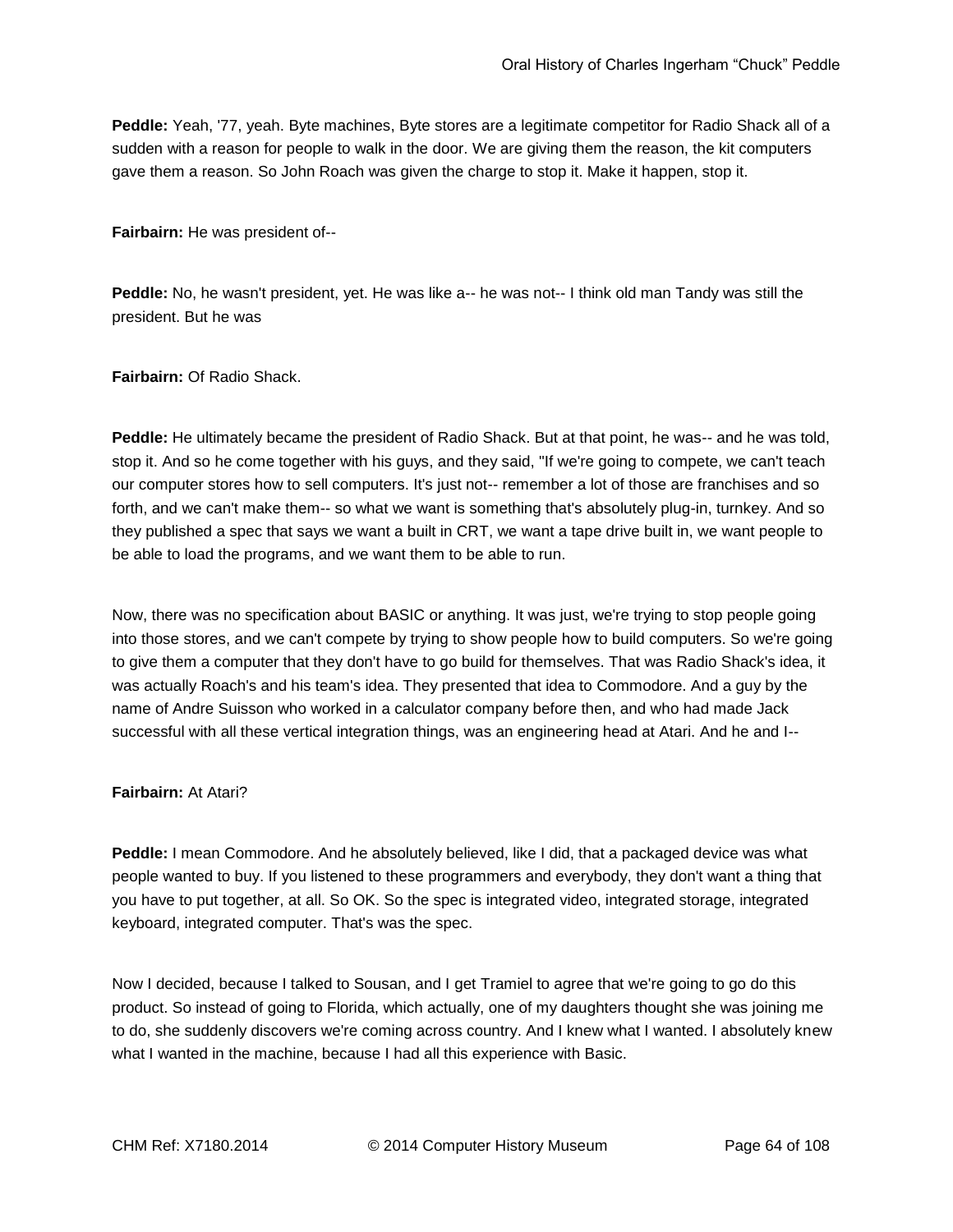So I stopped at Albuquerque, sat down with Gates and his team, which were in a two-room over, and said, "I want a BASIC that does what I want it to do. If you let us get together in California, you send your guy out, and we'll give you a spec. And Peter and I put together a spec, and basically what we did is we added I/O capability, we put in the I/O instruction. And we made a decision to put in the IEEE interface, it was a interface that Hewlett Packard had come up with, and you could license it, and that all of the instrument--

SPEAKER 3: This was before [INAUDIBLE].

**Fairbairn:** Yep.

SPEAKER 3: Attribute 488.

**Peddle:** 488. And it's in-- all of the instruments in the world were running this. And people were starting to sell a BASIC computer that drove those, because it made sense.

SPEAKER 3: HP IB.

**Peddle:** HP IB. Is what-- I wouldn't even call it that, because obviously I'm not trying to help HP. [LAUGHS] It was an IEEE standard. But I put that in, because I said, "I have to get dignity into this product. We're going to be selling this thing for \$500, and everybody else thinks computers are \$20,000.00, and it's got to have dignity. So putting the IEEE and 488 in give me dignity, and also give me a guaranteed market of people that would buy it, if nobody else bought it, right? Because I wouldn't be able to sell it against HP and Techtronics and everybody that were selling them for thousands of dollars.

So, I have an absolute plan. I'm going to do this in Basic. And the reason for the BASIC was because there's this whole generation of people I'm talking to who want a computer that they can program, in Basic. So we defined the new Basic, Microsoft agrees to do it, Gates took a look at the 6502 and says it's a piece of junk, because it's got a 256 byte stack. And he sold-- bought it at a ridiculously low price, which I'm not allowed to tell. [LAUGHS]

**Fairbairn:** Still can't tell it, huh?

**Peddle:** No. No, no, no. I have great respect for Bill Gates, I'm hoping to do some business with him here soon. And he had his reasons. He was 20 years old, and he had a reason. He really did know that 256 stack doesn't work. Except, let me make a point-- that Bill Gates had the solution for the stack problem.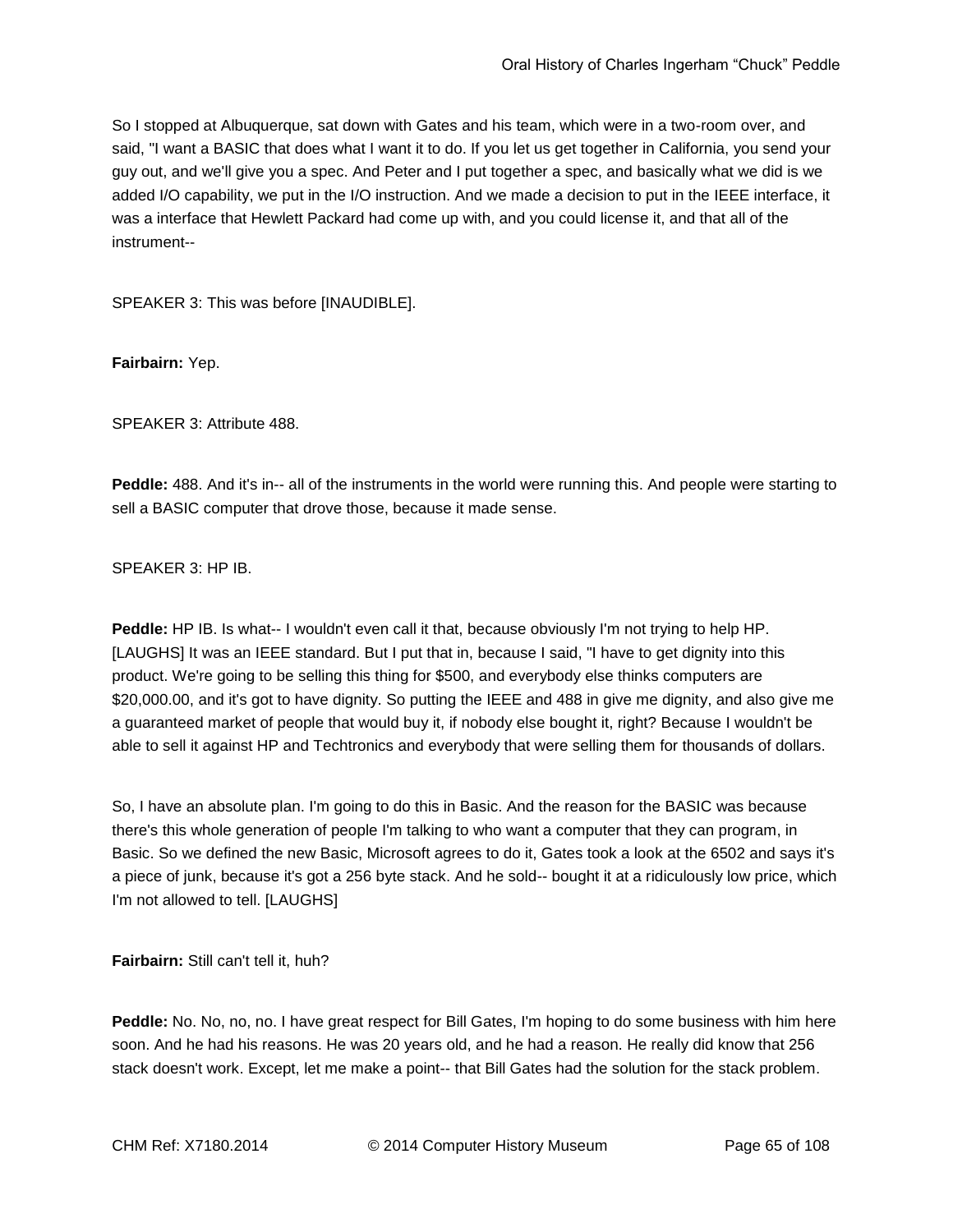He wasn't paying attention to what he was selling. BASIC is an interpreter. It does one instruction at time. You don't need a stack heavy to do one instruction at a time. It doesn't generate stack commands.

So he was offering me the solution to this 256 byte stack, without realizing it. He didn't-- it didn't come together with him, that was enough. And that's why the 6502 worked as the computer for the PET, is because the BASIC didn't need a bigger stack. And all the other cost structures, we were able to make the computer as good as we make could make it, low cost, because we had that. So we took the Basic, and I had the plan to put the BASIC in ROM, because up until then, Gates was trying to sell the RAM, trying to sell the ROM.

And the reason that I knew all of this, is when I was down in Florida doing this pinball game, this young man, who was writing-- doing-- an engineer who was doing car noises for the arcade games, was sitting there taking one of Suding's machines and bringing it up. And I was there, I was working nights, he was working nights, he brings it up and plays the Star-Spangled Banner. I said, "OK, now what are going to do with it?" "I don't know, I don't care. I just want to build one." This is his response. Now that person went on to develop the PET and come up with the idea for the VIC-20 and the Commodore 64. A guy by the name of Bill Seiler. But--

### **Fairbairn:** Bill Seiler?

**Peddle:** Yep. Bill Seiler. But he's local, and you should probably talk to him, he's not a good interview, but he's a great guy. He absolutely was done. He had done it. but he said, well-- because he belonged to a computer club-- and he-- they said, well you should put BASIC on. And so he went and got a stolen copy of Basic, and put it on and started playing with it. And Bill Gates remembers Bill Seiler's name, at least he did a long time ago, because Bill Gates is the only guy that ever wrote him and sent him a check, and said, "I'm using your Basic. I feel bad that people are stealing from you." And so Gates remembered that guys name and everything.

But he's the guy that did the hardware for the PET, and helped with the programming, too. But the point was, is now I saw that the kit guys were going nowhere, without having this focus on integrated Basic. So I built-- we built a really nice little screen operating system-- did you ever use the PET? And if you did, the screen-- remember you could go up the screen and go back, and call commands up, and things like that. It had a really nice little screen editor, much better than MS-DOS editors.

And I made it very human-friendly. I personally wrote the code that made the cassette work, and it really worked. And I think somewhere they've quoted me, and saying "According to everybody I know, that's the-- I had to write it with my eyes, but my eyes couldn't print it." Because we-- the teletype machine couldn't work while we were doing that, well enough, so I never documented the code for this. I literally wrote the code with an oscilloscope in my hand, because the cassette tape was hard to to. And when I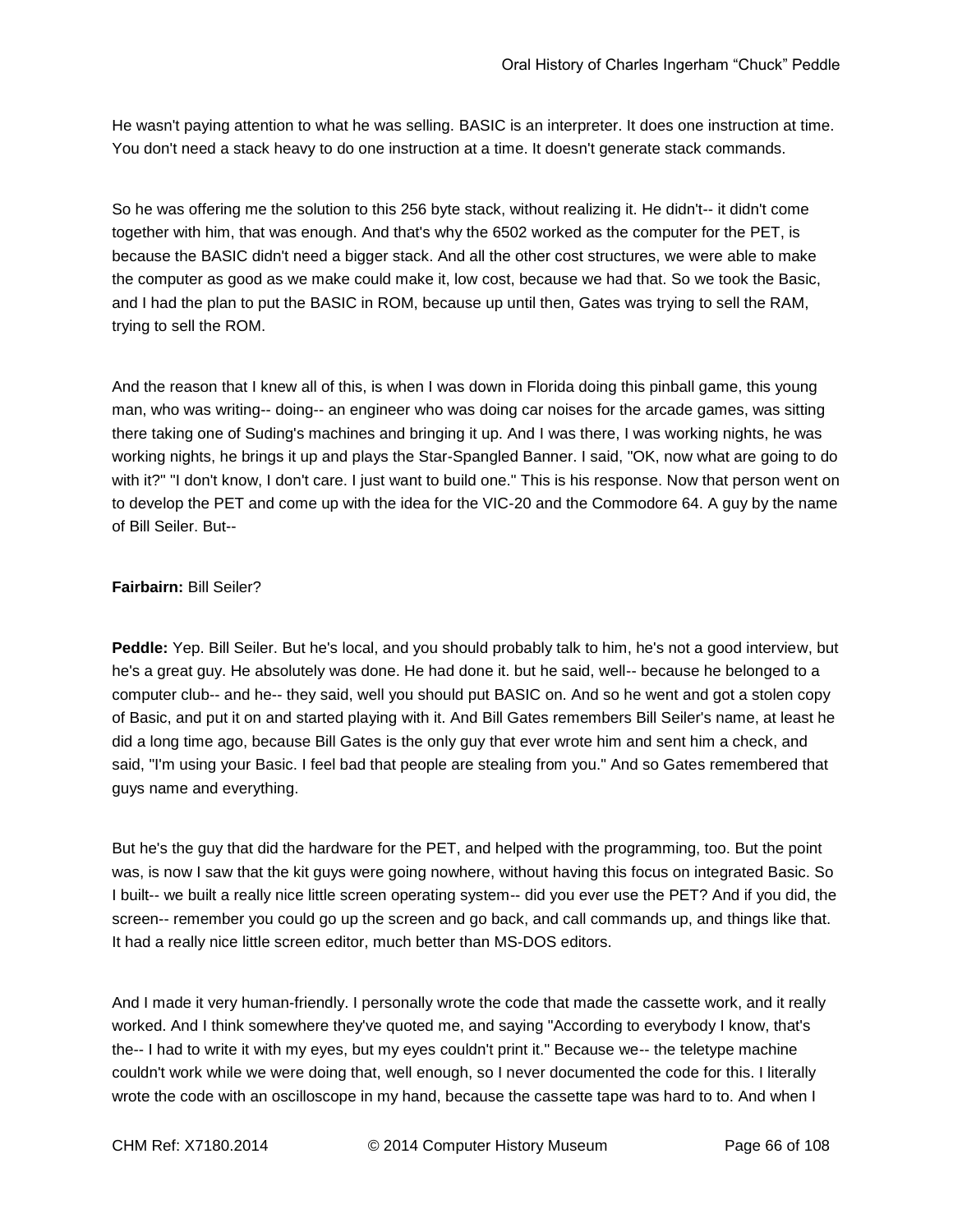was all done, I promised I'd go back and document, but I never did. And I had three engineer programmers assigned to go document it, and they never could. So it's one of the world's best piece of undocumented code, because it worked. Anyhow, it went totally history as soon as disks came along, but it was important for a while.

But the point was, is we were designing a machine that was absolutely turnkey. Plug it in. Now, this is 1976, fall, right? OK, that's a long time back. Adam [? Osman ?] had written a book, a story, about how do you make a CRT. He'd given you a little set of kits that you could build a CRT with, and so we took his kit, and we got--

#### **Fairbairn:** A CRT for a computer?

**Peddle:** For anything. For anything. Just a CRT-- intelligent terminal-- anything. Here's how you make to the screen work. And so we did-- we paid attention to that. Our Japanese guys went over to the Japanese companies, and we got a flyback and a yoke, and a circuit that they gave us, and we plugged the two together, and that's how we got-- But the point was, is we were standing on the back of what was starting to happen. So, new Basic, new screen, new price point.

We went to the CES show in-- this would be '77, in Chicago. The last CES show in Chicago, during January, because it was minus 50 degrees wind chill factor. And the lake-- I remember that morning, I'm sitting up, working all night, trying to get this thing running to meet with Radio Shack the next day, and I look across the lake, and there's this ice fog. I'll always have that in my mind, it was this ice fog on the lake. And the guys at CES voted, that trip, that they were going to move the CES show to Vegas.

**Fairbairn:** (LAUGHING) That's kind of cold.

**Peddle:** (LAUGHING) Because minus 50 was not a way to get people happy. John Roach comes up, and we show him this machine, sort of working. I mean, I think we got the CRT right side up just in time, or whatever. And he and Tramiel had a discussion. Tramiel says I'll finish this for you, but in order to do that, you're going to carry my full calculator line. Now Roach was a believer in the fact that he wasn't going to carry anybody's calculator line. He could see the handwriting on the wall about the CMOS, so he told Tramiel no. So Tramiel said OK, well then you can't have my computer. So Roach went off and went to the West Coast Computer fair, you guys must have read about that, the one that was there in March, right? And by that time, we had the PET working. We had actually shown it on IEEE. One of the magazines had taken a picture of Shirley with the computer working and we had the computer working.

### **Fairbairn:** What did PET stand for?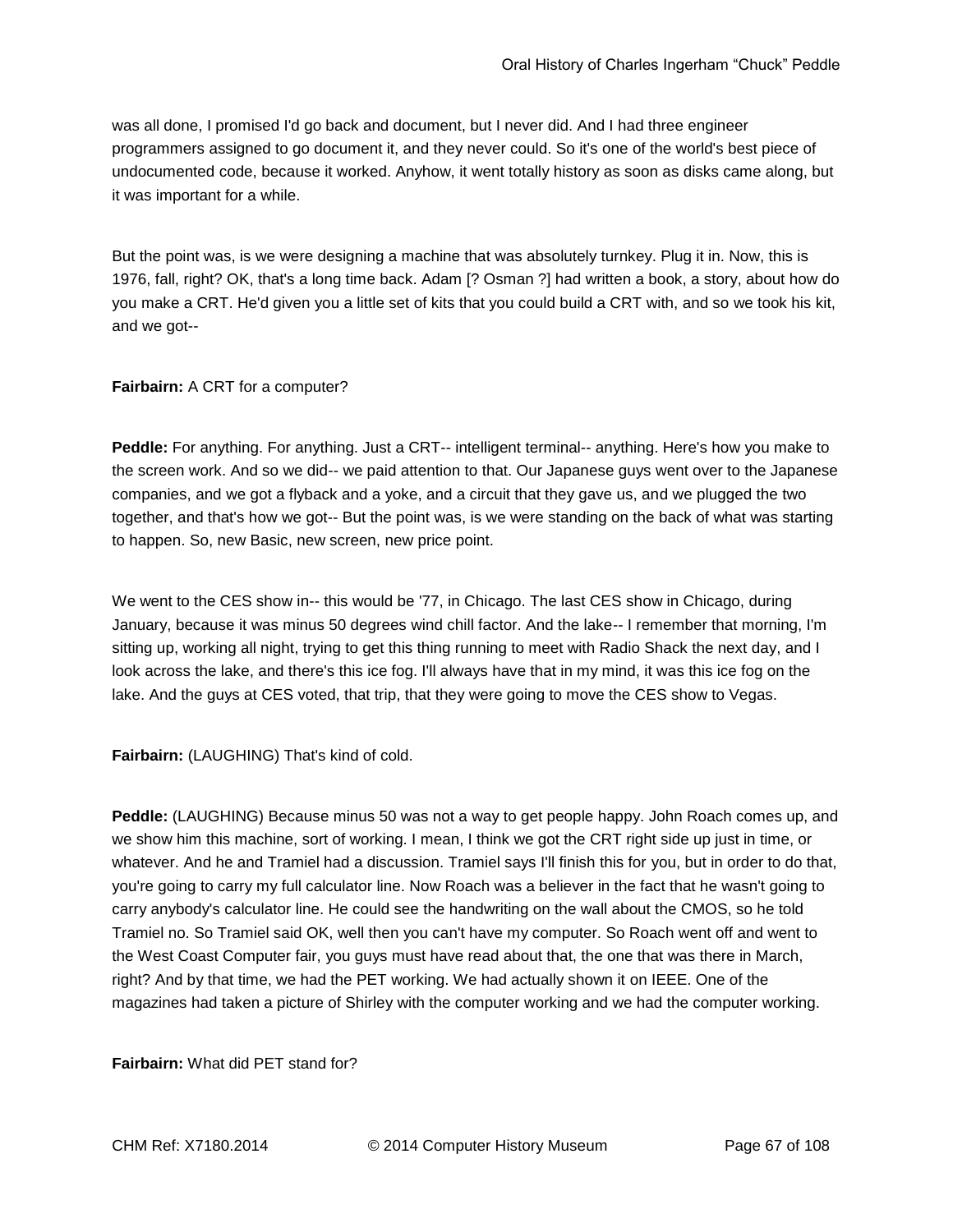**Peddle:** You knew to ask that question. The time, which is Andre Sousan, very important guy at this point. He's helped us get this thing going. He's found out we're doing it. He's tried to get Apple in. We don't get Apple in. We'll do that story in a minute.

In Los Gatos, this guy that Christmas was selling a thing called a pet rock, and all it was was a rock and a little note in a case. And he said, that's brilliant. We're going to make a pet computer. Now, it's a funny story. This guy's French. "P-E-T" in French is a swear word. I think it means "piss" or something like that. So when we sold it in France, they had to call it "pay-eh-tay," never called it "Pet."

But it was his idea. It was a great idea. Legend is that it stands for Peddle's Ego Trip. We called it Personal Integrated--

## **Fairbairn:** Electronic?

**Peddle:** No, translator or something, or integrated. Anyhow, we had to come up with a way to justify the initials.

**Fairbairn:** But it really started with just pet from pet rock.

**Peddle:** It was just pet. It was just supposed to be a pet. We kept talking about the computer is going to be warm and friendly. That was the idea. So the word "pet" really translated to that.

So if you don't mind, we'll get rid of a part of the Apple story right now because I'm sitting in Palo Alto and I've got three months-- otherwise, Tramiel fires me-- to get this thing working in time for the show. So Peter, who's my salesman, says, look. In this box, which we've created, we don't need to have the final computer. We don't need to do that. We'll just go get somebody's, and we'll will put it in, and we'll make it work, and then we get the computer designed over the next few months. So he wanted to use Apple. Sousan really wanted to get Apple into the fold.

**Fairbairn:** Apple 1, the design with the board?

**Peddle:** Well, Apple team. He thought Jobs had some good ideas on product packaging and so forth. So he said to Tramiel, I'm going to introduce you to these two guys, and we'll buy this company, and we can use an Apple 1, and we'll put an Apple 1 inside the case and modify it and it will work. Tramiel and Jobs have a meeting. Now, this is a key meeting because I want to tell you the other half of the meeting.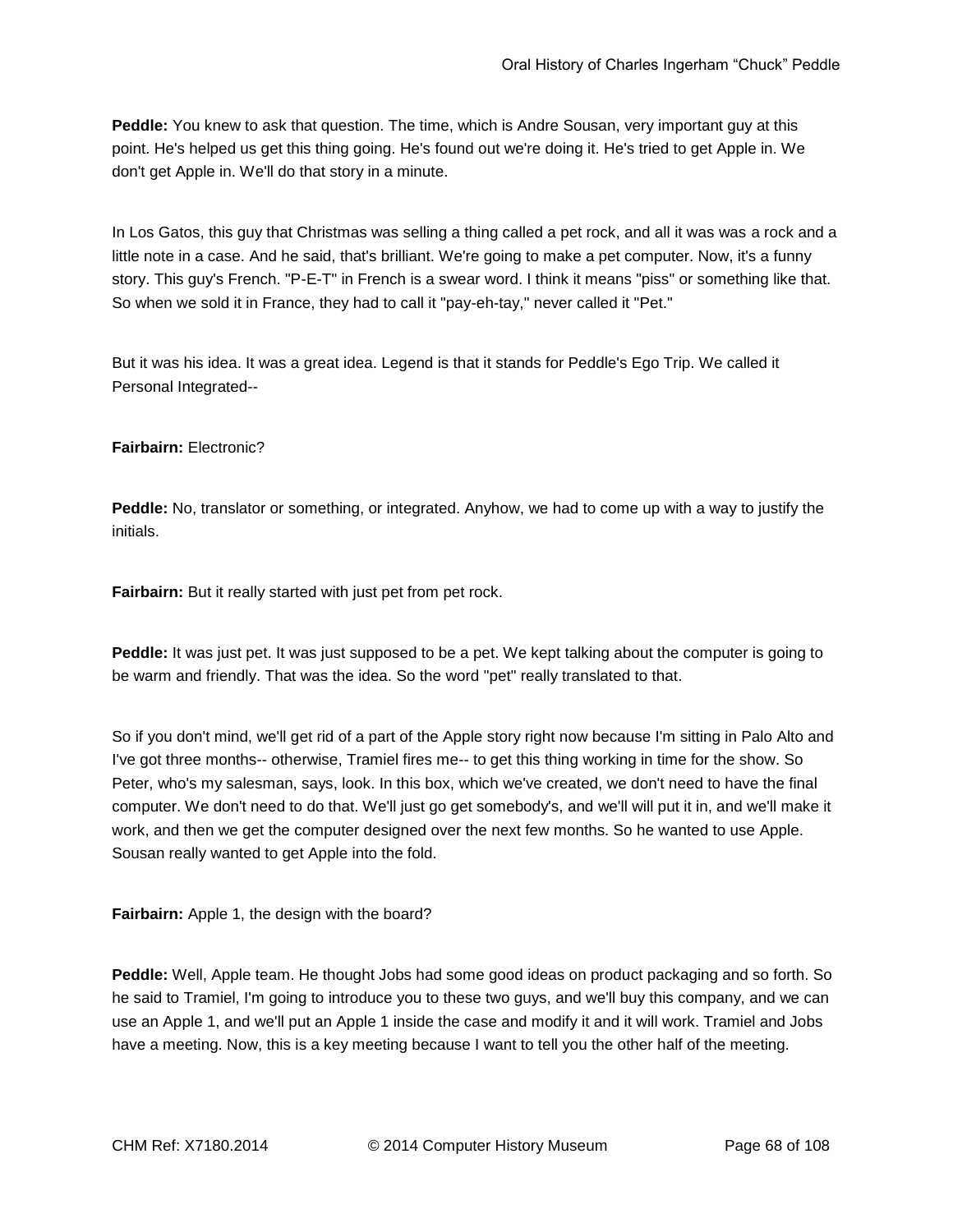During the time when Tramiel, who wants to deal with Jobs by himself, and Woz doesn't have anything to do with the money. Jobs, that's your job. So Tramiel and Jobs are having this discussion on which it came out that Tramiel wasn't going to pay him what he wanted, and Woz and I have this discussion about this computer we're building. Woz told me, this is what I'm trying to do. I'm trying to build a computer which will satisfy the guys at the accelerator. What's the name of that?

**Fairbairn:** Slack?

**Peddle:** Yeah, but it's not Slack. The computer club that was there. That was one of their--

**Fairbairn:** Oh, they had a computer club at Slack.

**Peddle:** That was the big computer club that met, and that was one of the premier computer clubs in the United States. Everybody went there. And Woz was building a computer that would impress these guys, and he wanted to make it integrated because Jobs had said we should integrate, but he didn't want to put the CRT in, and they didn't.

And I said, well, what are you going to use for software? He says, I've written this program called Sweet 16. It's a nice little assemblage. I've used it. Maybe you saw it. Nice little assemblage for the 6502. And he says, that's all they need. These guys only want that. And I said, but Woz, we're selling a BASIC product, only computer that's basic. He didn't get it. He said I was wrong, walked out of there to go off to do Sweet 16, and the original computers did not have Microsoft BASIC built in, period. The original machine for several months were being sold as the Sweet 16 machine from Woz.

So to say that Woz invented the personal computer is just not possible. He just couldn't have because he didn't even yet what people are going to buy. People are going to buy a machine that worked like the PET because we'd taken all this time to do all the research and we knew that it would sell. So he didn't invent it. He didn't have the machine.

He says that I learned something from him. I didn't learn anything from him. I need to learn anything from him because we went out and bought another little board from somebody, and then we went back and designed the board from scratch up. Oh, by the way, I probably had the ability to do my own 6502 board at that time, and I also had some good engineers working for me, so we didn't need anything Woz had told us.

And in fact, the original Apple 2 had a major design flaw in it pointed out by EE Times, and they had to redesign it, and then there was another problem that they had to fix. And it wasn't until after [INAUDIBLE] took a look at what was going on that he said, we've got to go buy Microsoft Basic, and they did put it in.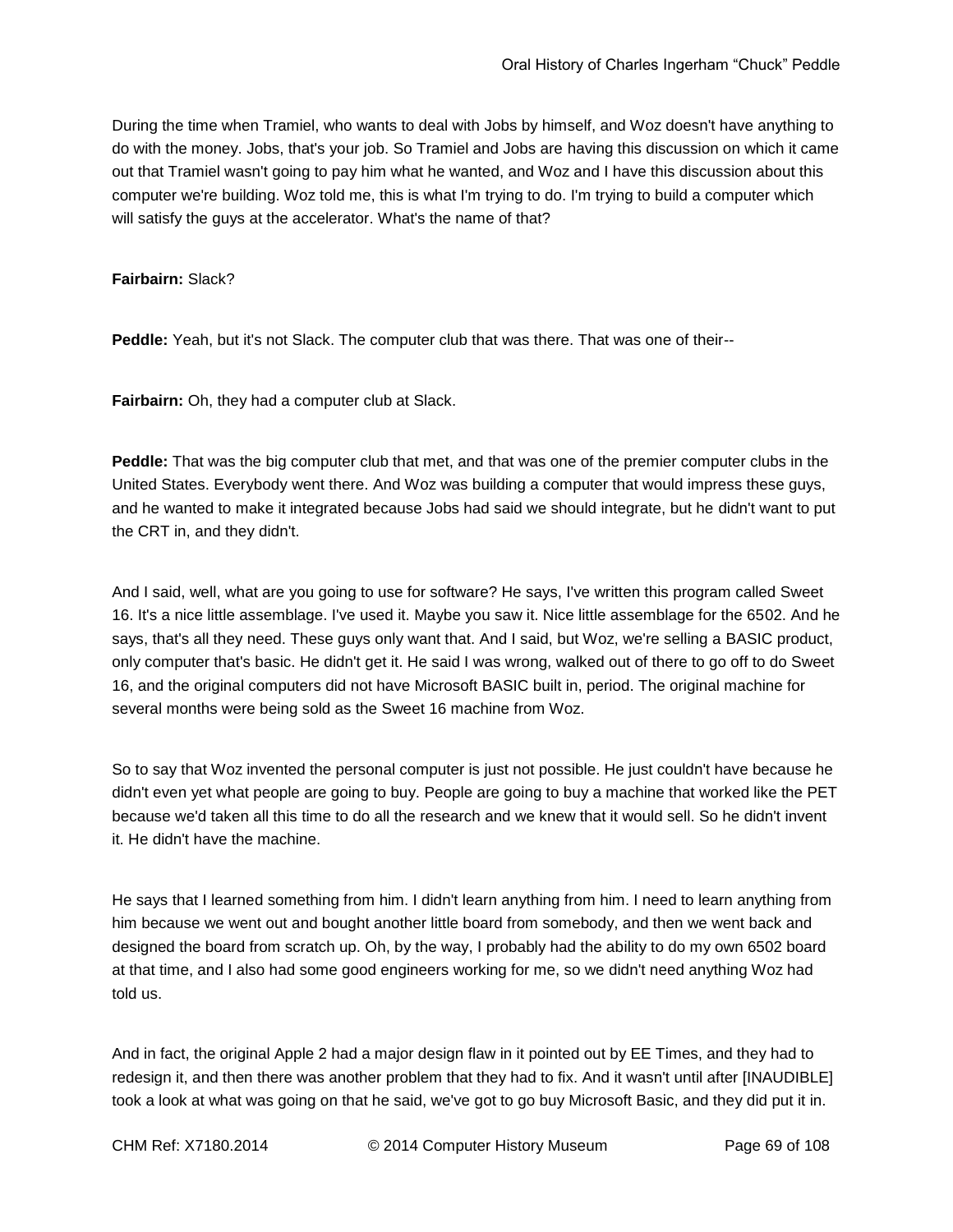And so the machines that they sold in volume were like the PET because it ran this Basic, which we'd given to Microsoft. I'd given-- bought from-- but we'd basically given them the specs. And everybody took the same. That was the idea with Microsoft, they should try to make it standard.

RadioShack, same thing. RadioShack, same issue. John Roach, said I'm going to go build this. He went to some guys that liked the C-80. They put the C-80 in. The problem was when they were doing the ROM, they said, we don't have enough space to put BASIC in, another Basic, so they put Tiny BASIC in. Did you ever hear about Tiny Basic?

# **Fairbairn:** Yeah.

**Peddle:** Yeah, Tiny Basic. They put it in. It was built into the original Atari machines. Not Atari. RadioShack machines. And we kicked their ass again. It was not as good as-- priced a little more, but it wasn't as good as. And so Roach goes down to Gates, tells Gates, I don't want to pay you a bunch of money for this. I want to give you a royalty per machine. And Gates said no. I need the money. So he takes the money upfront. That was the last time that Microsoft didn't take a royalty.

I'll just finish part of that story. A guy by the name of [INAUDIBLE] Ishii, who wrote a magazine. [INAUDIBLE] was, like, 19, who invented this computer magazine in Japan. And he originally built it around the PET, but other things.

And he got really tight with Gates and he said, "listen, we're going to take your Basic, and we're going to build a machine around the Basic. We're going to bring it in at much cheaper than the PET and much cheaper than these other guys, and we're going to kick everybody's butt." Gates had a deal with all these Japanese companies that they would pay him royalties.

The problem was they delivered that product into the United States head on to the C-64. It was more expensive, it didn't have anywhere near the visibility of the C-64, it didn't have the programs of the C-64, and it died. And [INAUDIBLE] and Microsoft--

**Fairbairn:** We're getting a little ahead.

**Peddle:** No, I'm just trying to show that the BASIC was absolutely the essential behind all of this. It was the tie that did all that. One last part of the story, and then we'll come back to it. By the time IBM is coming out with the PC, you have to have Gates BASIC built in. Nobody is building PCs without Gates. Everybody's got it.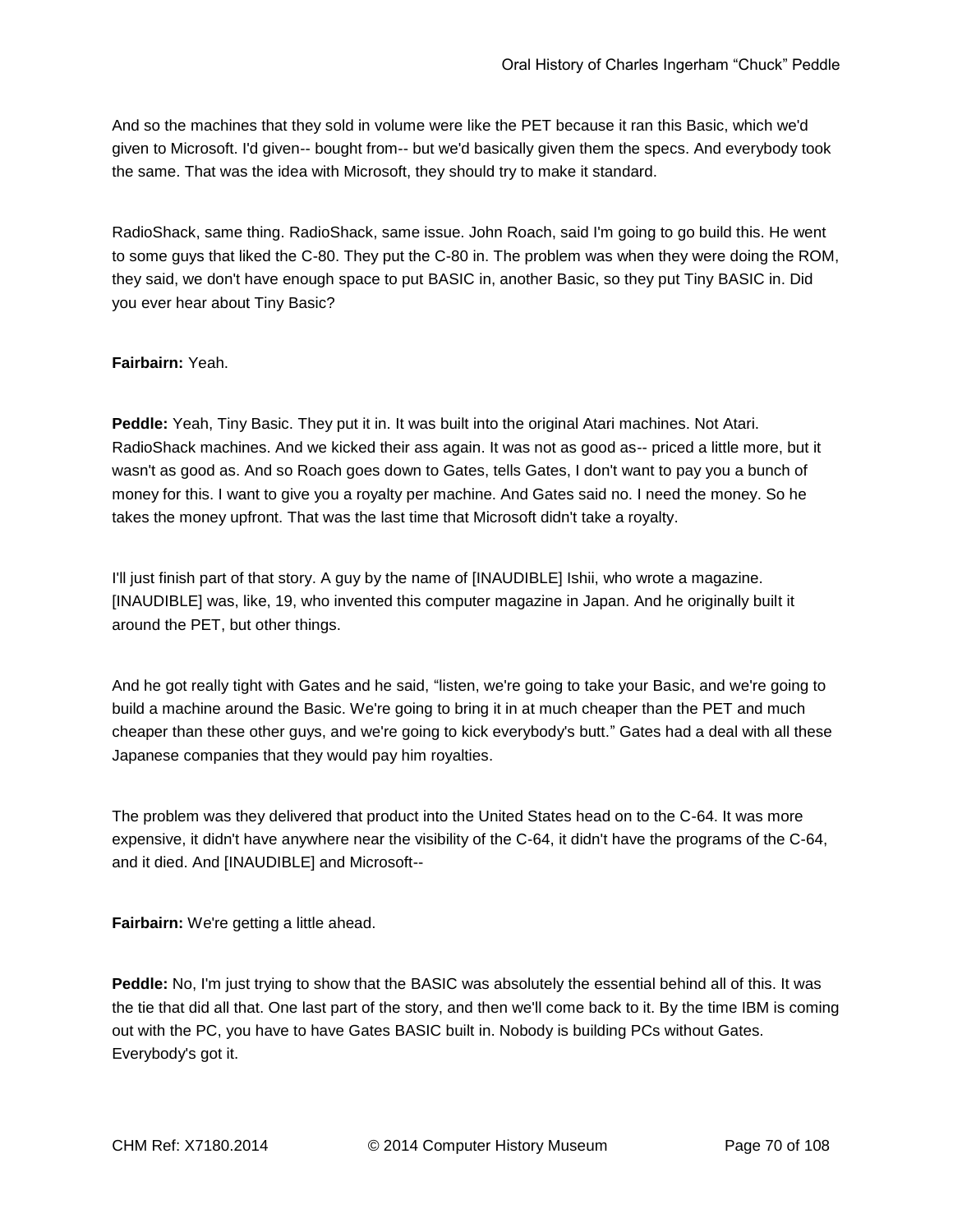So they go to Gates to buy the Basic, tell him that Kildall won't sign a contract, and Gates said, I'll do to the operating system. That's how he got DOS. Kildall chased IBM out of his shop. We can do that part of the story later if you want, but fundamentally, because I know the guys that were in the room. They work for me.

But the point is that BASIC was the reason that IBM was up to talk to Gates because he had to have his BASIC. BASIC became the driving force. We'll just finish BASIC and I promise we won't come back to it again. Since then, Gates has done this Advanced Basic.

I don't know if you realize it. I don't know if maybe the computer [INAUDIBLE] knows it, but there's a lot of people writing code in that Advanced BASIC for business applications still today, a lot of people writing in it rather than writing in C, a lot of applications. And Gates has made the statement and I've made the statement that we can write any program in BASIC and beat C every time, and we have some good reasons for that.

BASIC was essential to the creation of the personal computer, and it's a good thing to use from now on. I've done some great programs in BASIC and so has everybody else. It was the integration function, and Bill doesn't get a lot of credit for being a visionary because he didn't see these things coming, but he did it and he made it happen. And then, of course, he did have the vision about MS DOS and did it. Let's go back to the original personal computer now.

**Fairbairn:** So we were on the PET, basically.

**Peddle:** I'm trying to explain. So BASIC was one of the keys. We then made a small mistake on the original PET, but it was a legitimate marketing mistake. Tramiel didn't have the money to tool a nice looking case, just didn't have it. He had a factory in Toronto that made file cabinets. So if you look at the original PET, it's made of these guys who make file cabinets banging it out of metal. He calls these guys down here and says, this is what Chuck wants it to look like. You make it look as close as you can, but he has to make it out of the metal because he could afford to tool it.

**Fairbairn:** Just sheet metal.

**Peddle:** Yeah. He couldn't afford to tool it. So now we're showing him a typewriter keyboard because we say all computers need a typewriter keyboard because we had all grown up with them like that. And Tramiel says to me, I want to tell you a story. He says, I was making calculators with the 10 key adding machines, whatever that number is. Everybody had to have one. So he said, I did all my calculators with 10 key because they know they needed them.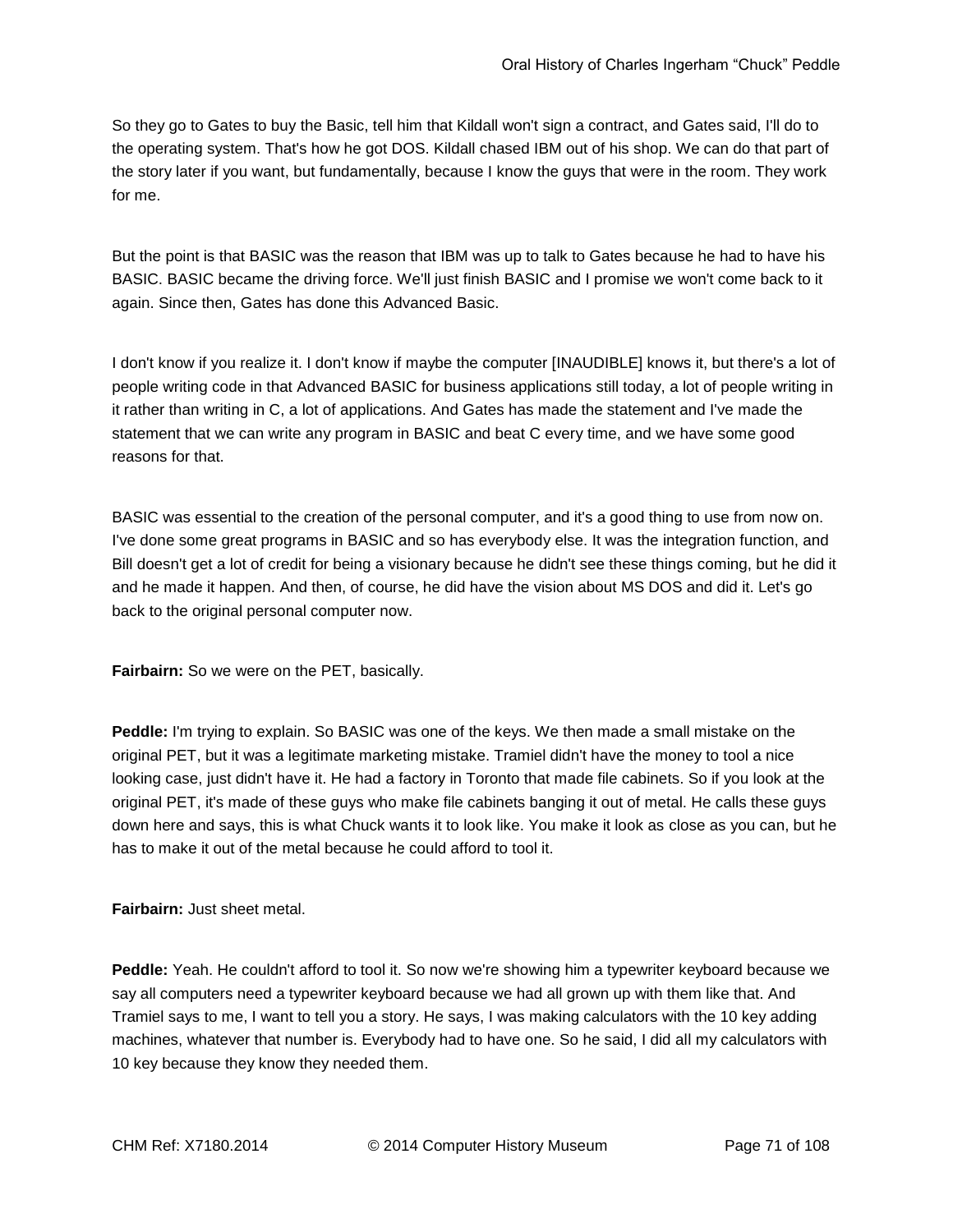HP comes out with this crummy little thing with 25 million keys on it as a scientific calculator and kicks everybody out of the business. You couldn't make a calculator without enough keys, period, end of discussion. He says, how do you know that computer guys don't want that keyboard versus the touch type keyboard?

And I couldn't answer him. I said, I don't know. We can find out, and we put it in. So the original PET, if you look at it, has all these great keys, and you can draw pictures with it and everything else because we put this character graphics in.

Another thing to prove that we were there first. If you look at the ASCII character set today and look at the second half of the ASCII character set, you'll still see diamonds, clubs. All were put in there for the PET so we could do character graphics. We redefined the entire second ASCII character set, and over time, people have been eating it away. And the keys were such that you could draw directly on the screen.

It was a good idea. My stepson, when I went to the other keyboard, said, what the fuck did you do that for? I was having much more trouble. And of course, nowadays, all kids use the text and everything else. But at that time, we got a universal rejection to the small keyboard, so we put the big keyboard in and then kept making it better.

Now we've learned the lesson. So the big 20 and the Commodore 64 were a keyboard with a computer inside because we knew now people wanted the touch type keyboard. And it wasn't until the phone guys changed everybody's mind that that was true. All the computers for 20 years had touch type keyboards, and most laptops still have it. I'm just trying to give you some of the history of the decisions that were made and why they were made. They were all economic.

We finally got the machine working. We've got some demo machines. We've got the software running, sort of. Software's never really perfect, but it was running good enough. And we're ready to launch the product.

#### **Diamond:** What year is this?

**Peddle:** '77, right? Yeah, '77. And there was a big computer show in Dallas. It was almost the end of the big computer shows. Remember all the computer guys would get together once a year. I can't remember the name of it, but I think they'd do one on the east coast and one on the west coast.

And these guys got smart because now computer shops were starting to happen and everything, so they took the basement and they turned it into what they called a computer boutique, and you could buy space in that to do personal computers. So we took the entry place, walked down, put our five demo machines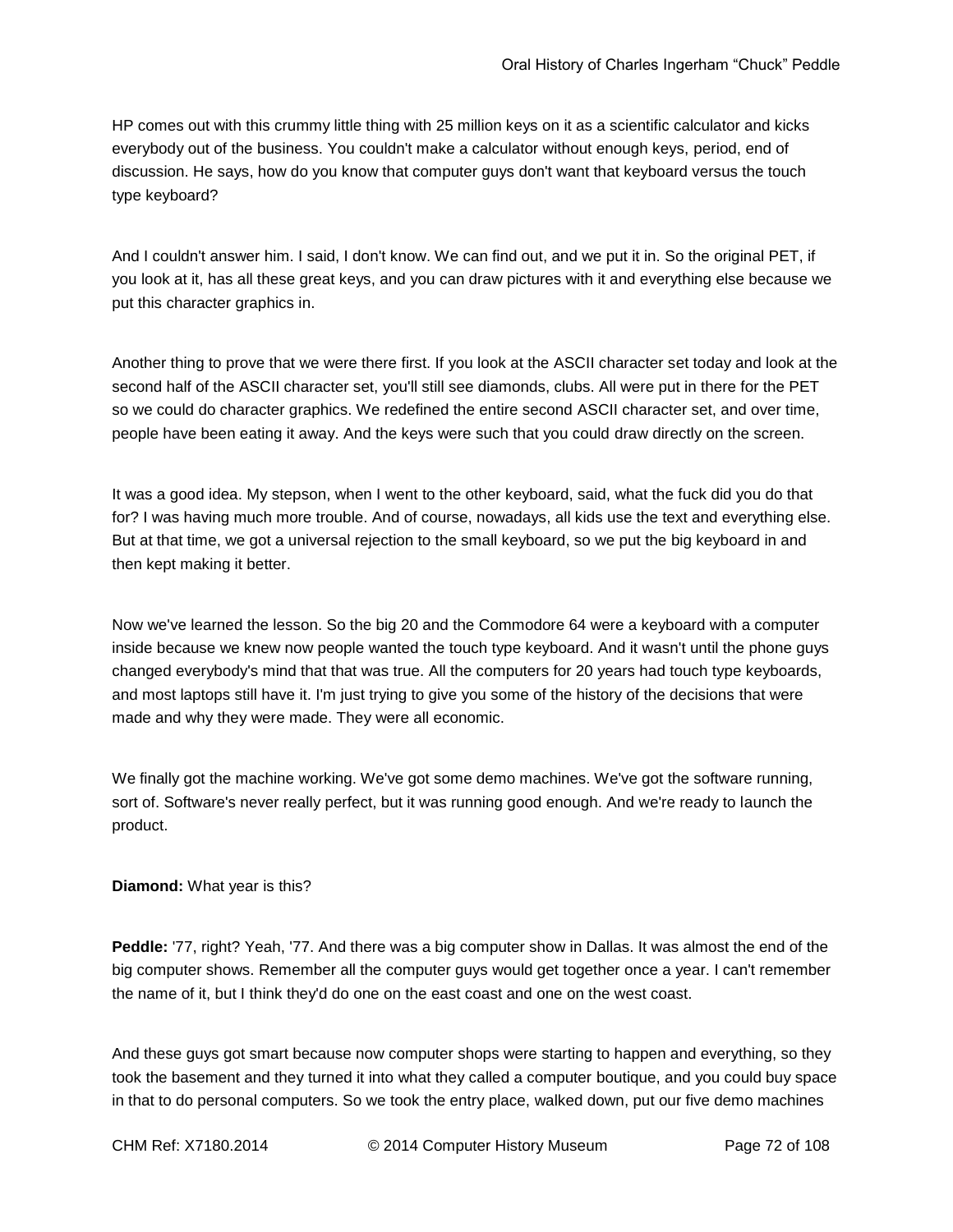up. My wife's standing there with her notepads and receipt book, and we told people, because this is what Tramiel said to me.

He says, I want my computer to be like HP. I kept thinking, you know, Jack, do you really mean I put an HP interface over it? He says, no, I don't that. He says, when HP first started selling calculators, you had to pay them in advance for 90 days. And he needed the cash to start the business. So he said, we're going to do that.

So my wife is sitting there saying, OK, here's a register. We're taking the checks in order. We'll write your name down. You give us the money now. We'll ship to you in 90 days or give you your money back. We didn't always ship in 90 days and we never turned back a penny because everybody wanted to--

**Fairbairn:** [INAUDIBLE] machine.

**Peddle:** But that boutique we took over. People are standing there handing checks to the front, complaining that the check wasn't getting there in time. Hey, I was the one that was going to be next. So for the rest of the two days of the show, we're the only show in town. People are giving us money.

And I walked upstairs almost at the end of the show to see what was going on with the big computer guys. There wasn't anybody on any of the floors up there. Everybody had left the floors and were downstairs buying computers. It was the end of the big computer time, and it's kind of fun to have lived through that. We had absolutely wiped them out. We didn't physically wipe them out, but we had actually got the customer interest.

So we started delivering computers, and we had a couple small incidents about the [INAUDIBLE] time. This guy flies in one day. He says, I'm a major stock analyst, and I think you guys are cheating us. We think you overrated what you're doing. He had a whole bunch of things we hadn't done. And we listened to him for a little bit, and we said, isn't your problem that you're too far down the chain? Do you want us to give you a computer early? And the answer was yes.

We have a computer show in Palo Alto early that next year, and I make all my engineers always go to the first show so they can see the joy that people have in their new products. And I make them go after people have bought some, and they have to handle the customer complaints because I tell them, I want you to understand what people are going to complain about.

So we're at this show, and this woman comes up and says, you've got to help me. I said, well, we'd like to help you. What can we do? She says, you've got to sell me my next computer out of sequence. And I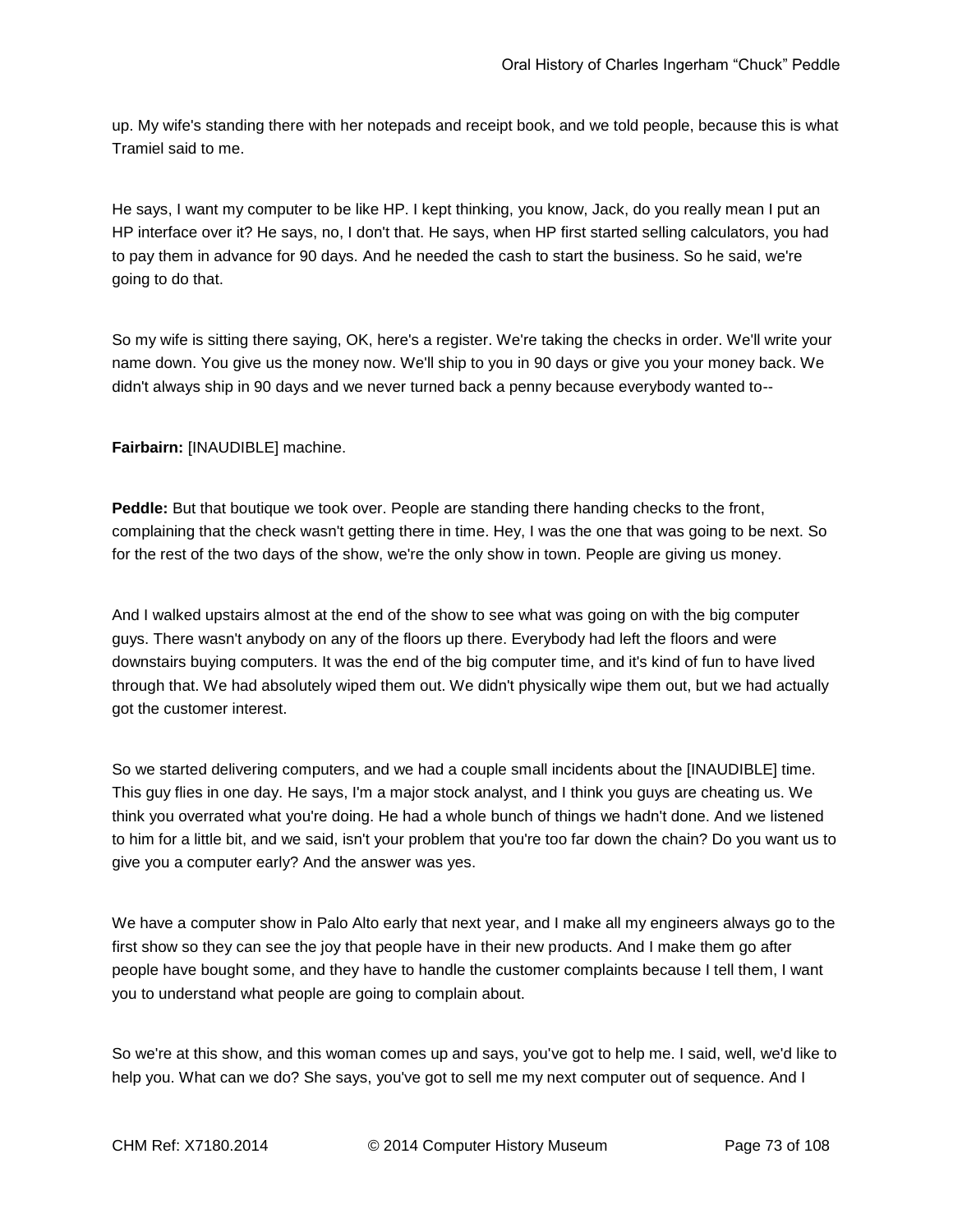said, well, we really can't do that. It's kind of against the law because we've taken the money and everything else.

She says, you've got to do this. We have one computer at home. There's four of us using it. We drew to see the time that we get to use the computer, and I'm the housewife, but my time is from 2 o'clock in the morning until 6 o'clock. She says, I have permission to buy another one so I don't have to get up those times to use the computer.

One reason I'm telling you these little stories is they show what happened. Everybody suddenly decided they wanted a computer. We went from, why do I want a computer, to a whole bunch of people who had bought machines before or who now saw people using the machines. They put them in schools and everything. It literally was an explosion. We couldn't keep up with it. Nobody could keep up with it.

**Fairbairn:** Now, was there any application software? It had Basic, but there was no word processor, no anything?

**Peddle:** No. People wrote software later, like the chess program they wrote early, relatively. So there was a bunch of programs that came out. Remember, the first market was from people who just wanted a computer.

**Diamond:** You mean they wanted to write Basic.

**Peddle:** They were going to write in BASIC because they knew how to do that.

**Fairbairn:** They were willing to write in Basic.

**Peddle:** And we made it so that any kid plugging in the machine could use the video and make their own the lunar lander in five minutes. What I was doing was creating computer literacy. The market thought they were buying Basic. I was trying to get everybody computer literate because I knew that they would keep buying computers if they were computer.

I used to give a lecture where I would compare computing to sex. Everybody thought I was crazy. I pointed out to people, I said, I think that once you're computer literate and you've used a computer, you will come back to it, and it's true. And then people would laugh a little bit. I'd say, OK, you guys. You're all out there. How many of you guys-- because they're early 30s-- how many of you guys have stayed up all night having sex versus how many of you guys have stayed up all night working on a computer or playing a video game? Of course, the answer was they were too old to be staying up all night anymore.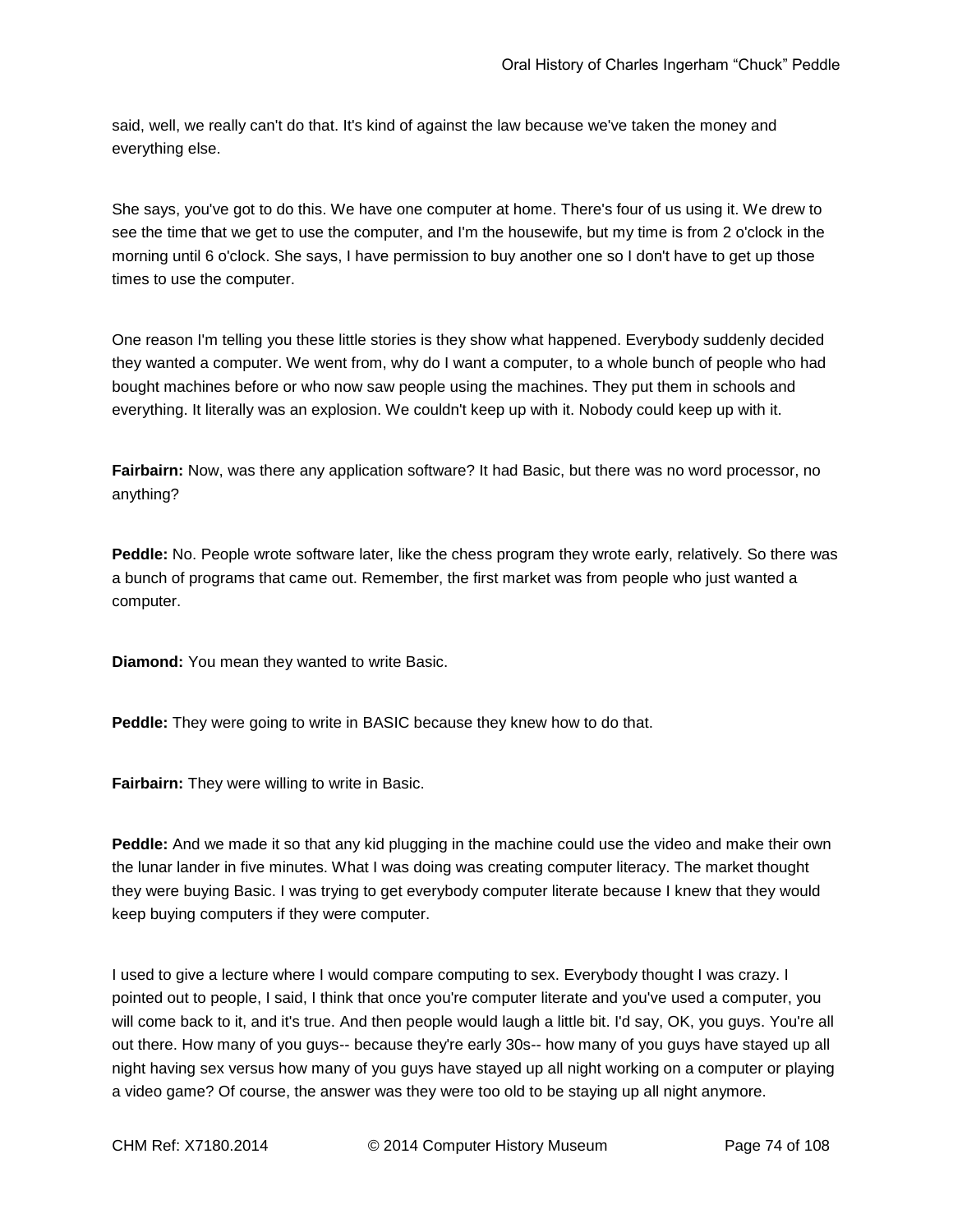**Fairbairn:** They were playing computer games.

**Peddle:** They were playing computers or playing computer games because it was that way. It was something you wanted to do, and because you wanted to do it, we kept building more of them and selling more of them. And ultimately, I think maybe a genealogy fits here. We'll talk about Apple in a minute and I went to Apple because that's when the Lisa happened and when Windows happened, things like that. I like to do the linearity.

We knew that we started out with a \$500 computer, but we wanted a \$100 computer. So the VIC-20 was a \$100 computer and there were some peripherals to it. The C-64, which was a perfect computer-- it was big enough on the screen, you could write programs in it. Oh, by the way, a lot of video games have been written for it during that time.

We designed it-- remember the thing about design for the price?-- we designed that product so it could be sold for \$100. Now everybody says, why would you make a computer that sells for \$100? And the answer is it's called a razor blade. Remember the razor blade idea?

Everybody who bought a computer was going to buy a disk drive, but we had a proprietary interface, so you had to buy the floppy disk from us, and it was \$200 or \$300, and the printer was \$400, and nobody ever complained. Nobody ever complained. They just walked out of the store and bought the disk.

So it was a \$100 computer, but we sucked you in for \$800, and it worked. They sold millions of them per month. I would go in stores with K-Mart and talk to kids that never knew the machine, and they would sit and show me about BASIC and everything. So they were becoming computer literate, but more importantly, we made Commodore a \$1 billion company because of that.

**Fairbairn:** So things were exploding, but things blew up also with you and Commodore.

**Peddle:** So now, if you don't mind, I'll go back to that period. So we got the PET done, and I had just finished the first printer for personal computers. If you don't mind, I'm going to tell you a little story that goes along with that. There's an official interface that every printer had to go through. It wasn't Printronix.

**Diamond:** Centronics.

**Peddle:** Centronics. That was it. It to be the Centronic interface if you wanted to have an interface, and the guy at Centronics was on top of the world. And I went to him and said, look, nobody's going to pay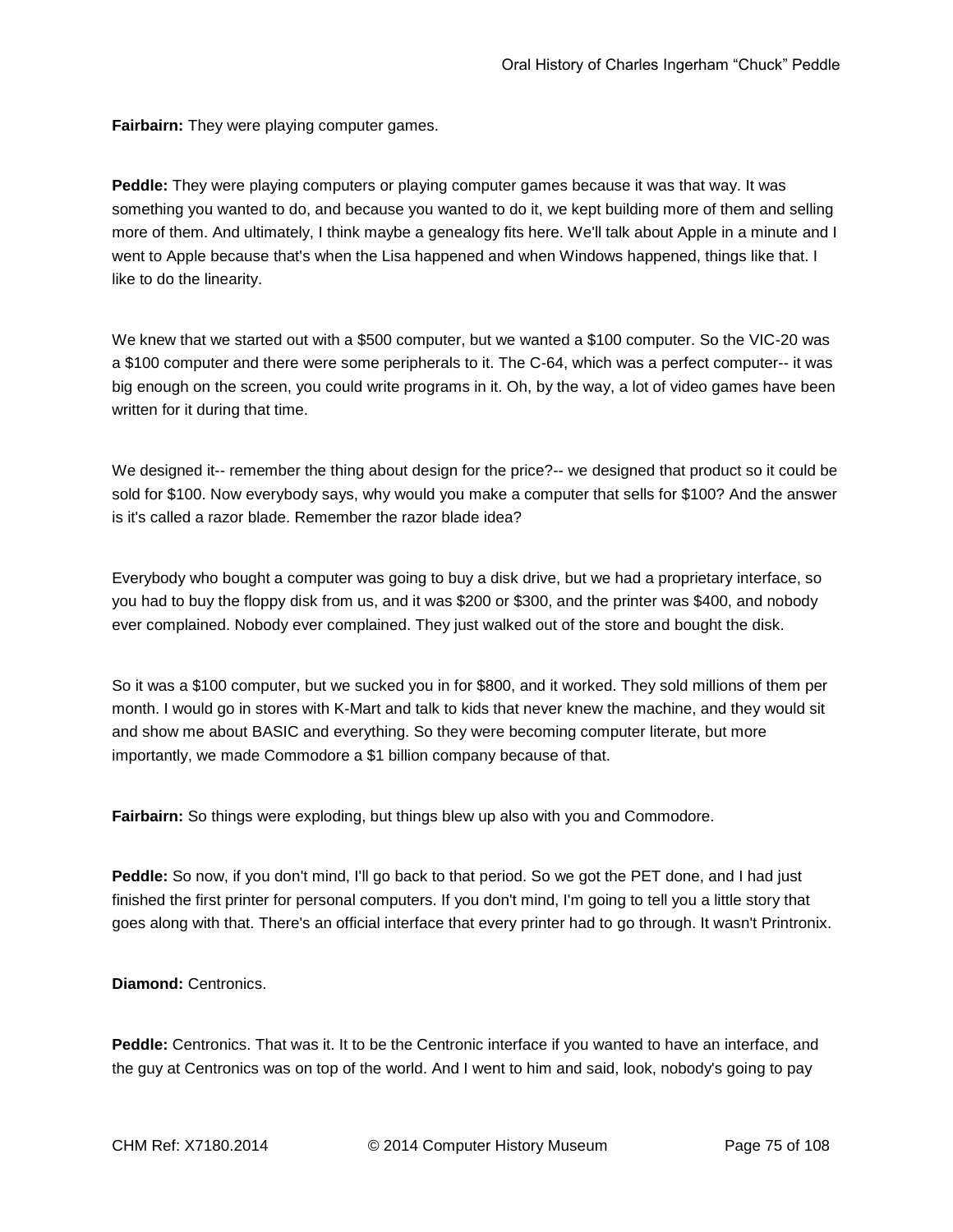\$2,000 for this computer. You have your nice, fast one. Help me build a product that will sell for \$100 to \$150.

#### **Fairbairn:** A printer?

**Peddle:** Yeah. And we'll sell millions of them. He says, I don't have to. I'm Centronics. People will come to me. And I said, let me just tell you what you said today. I'm going to go out and do a \$200 computer with somebody in Japan--

**Fairbairn:** \$200 printer.

**Peddle:** \$200 printer, and I'll do it with somebody in Japan, and you're going to be out of the business, and of course, we did. We did it with Epson, and then Epson just ate him.

**Diamond:** They become the company that's in the personal computer printer business for years.

**Peddle:** Yeah, but I'm just saying they did it because this guy wouldn't. And I sat down, I did the design. The guy who did the other part of it was the guy who invented the Seiko watch.

**Fairbairn:** This is a dot matrix printer, right?

**Peddle:** Yeah. It was a dot matrix printer designed for better calculators, and he expanded it. We did it together, and then I discovered how untrustworthy the Japanese were because he had made commitments to me that they just didn't keep, but it's OK. The point was that I'd just finished that, and Tramiel was deciding he wanted to replace me in the company. He had taken me out of being in charge of the computer and put my buddy in and another guy in, and he decided he wanted to replace me, and I knew that.

And so first Jobs and then Mike Scott, who was the president of Apple, came to me and said, look, we know you want to do a another generation machine. These are out of gas. We want you to come over and do that machine for Apple. They gave me the fifth or sixth biggest stock position in Apple. I mean, there made me a really good deal.

**Fairbairn:** What year was this, then?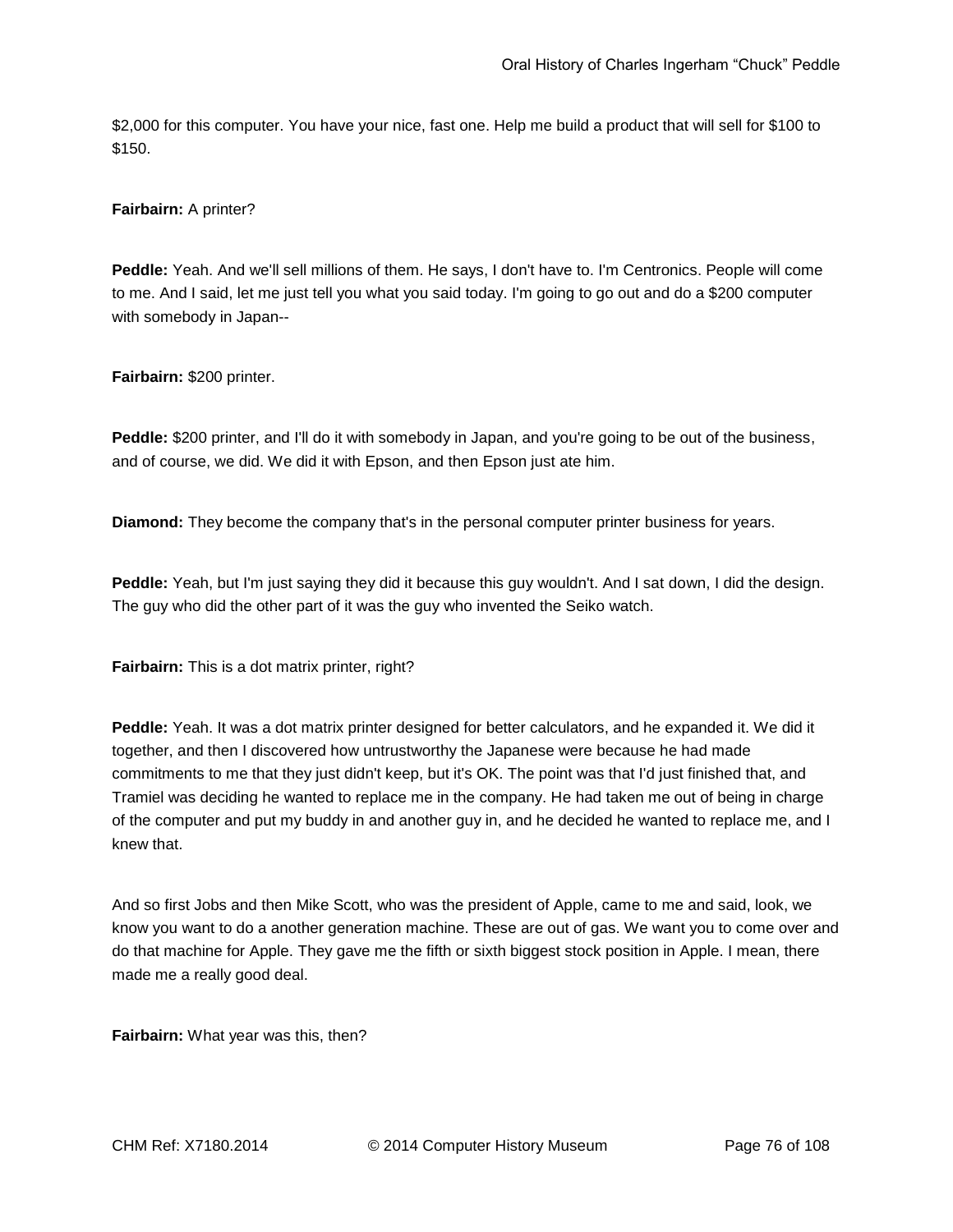**Peddle:** '78. I walked in and told Tramiel, I'm leaving, and he's just totally pissed, and I go over and do it. I get there and discover that Scott had been trying to get the head of engineering at HP to join at the same time, and so we both wound up there at the same time. And for a period of time, I was the guy working on the new machine. This other guy was taking over engineering, and I was working with Steve Jobs, and we were trying to define what should be in the Lisa.

And all of the guys that came over from HP wanted to make a \$10,000 computer, and I kept telling everybody, you don't want to make a \$10,000 computer. But Jeff Raskin, who wrote the original Apple manual-- which, by the way, you give me credit for writing a good manual on the 6502, but Raskin wrote an unbelievably good manual for the Apple. I don't know if you've ever read one of the original Apple ones, but it's really beautifully written.

**Diamond:** You're talking about the Apple Macintosh?

**Peddle:** No, the Apple 2. He was an independent guy. If you want to look at history, we can show you that Raskin said some great things about the PET when we first did before the Apple had come out, but he went to Apple and he wrote this beautiful manual for them. And he was part of that group with Park. Did you know Jeff Raskin?

**Fairbairn:** Yeah. I mean, I knew of him.

**Peddle:** He's the one that took Jobs to [Xerox] PARC, and the guys at PAEC showed him what you'd done with the mouse and the screen, and Steve came back and said, I'm going to steal it. He said, I think they encouraged me to steal it. I'm going to steal it because I want Lisa to have that interface because I think that interface is going to be important for computing.

And Jobs was exactly right, and PARC was exactly right, but they never made it happen in the business. Apple made it happen, and Gates had to follow them finally after a long, hard fought battle. He was fighting it because IBM didn't want it. IBM did not want Windows.

**Fairbairn:** So how long did you stay at Apple?

**Peddle:** A very short time at Apple. Basically, I--

**Fairbairn:** Months, year?

Peddle: Probably three or four months, no more.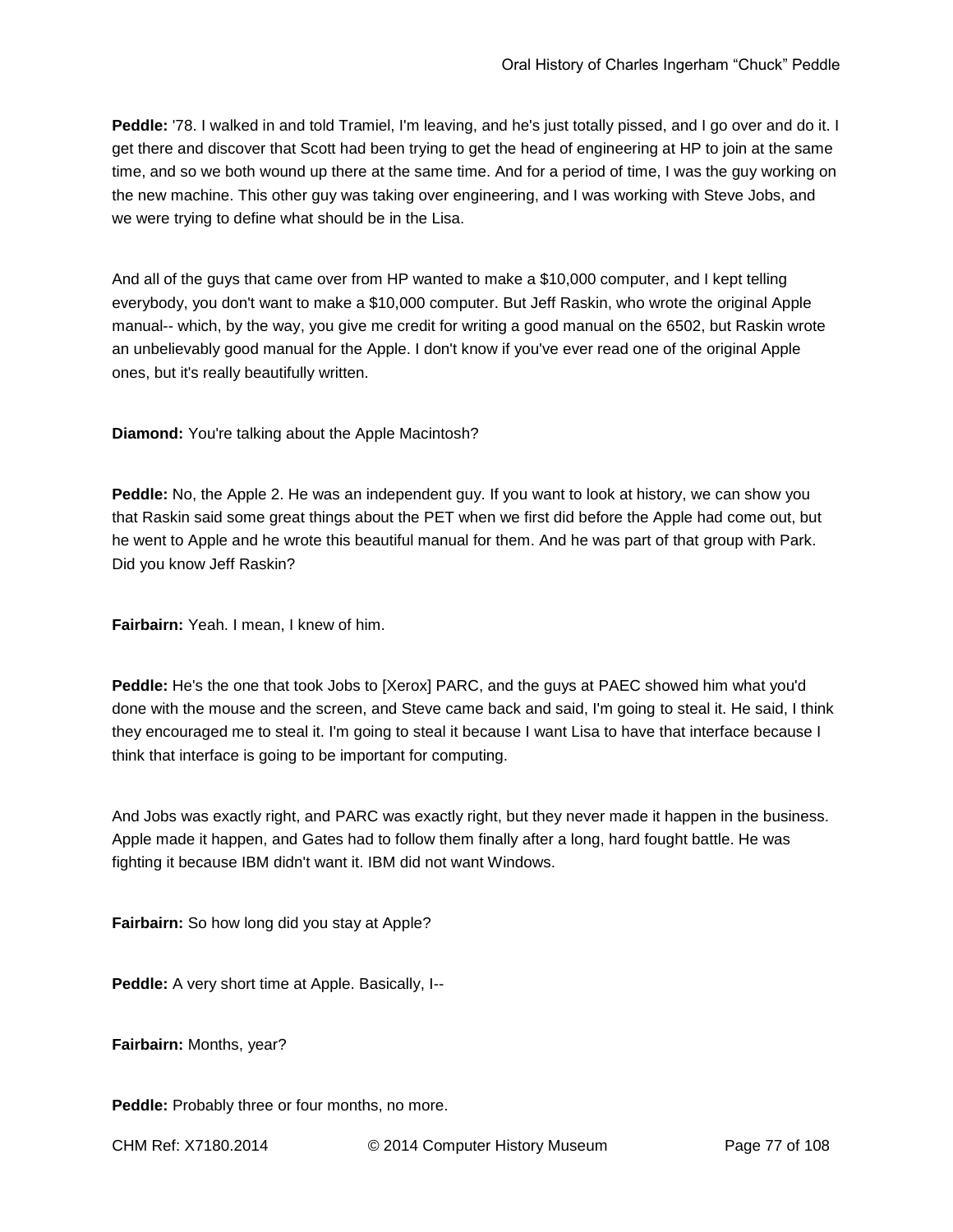**Fairbairn:** Very short.

**Peddle:** A very short time. It just wasn't working for me. Steve and I had kind of put together a program, and I just told him. I said, a \$10,000 computer is not your market. And so they said, well, define a market you think, and I defined what they should do for an Apple 3, and then I left and went back to Commodore with the understanding I would go back to do this program. We'll calculate it with Mensch. And then the guys I had hired to do the original disk for Commodore had been misled on what a disk should do by the guy who was running engineering, so I took the engineering back over.

If you don't mind, I'd like to take half a minute and go back and tell you how we built the team for Commodore, because we wanted a path to BASIC and all that thing, but let's go back. I knew this guy in Florida that had done this machine, and I said to him, look, get in your little car-- he had a little Honda- and drive out here and we'll do it. And my buddy, Roger Camp, I told you in the previous was in Iowa State University. I called him and said, I need a programmer.

He says, I've got the perfect guy for you. He doesn't know it. He has no idea. He's taken a job with IBM. He's going to just get lost at IBM. I think he's the right guy for you. So he sent him out and we kidnapped him, literally kidnapped him. His name is John Feagans, and he wrote all the software for all the Commodore products. It was exactly the right match. He was an introvert. Programmers often are.

**Fairbairn:** Was he writing operating system stuff or application stuff?

**Peddle:** Everything inside that I didn't write. The true operating system, he did the kernels. He did all that stuff that carried all the way through. I did the screen interfaces and then he did the rest of it. And the point was I kidnapped him.

So the next year, I need some more guys, and he takes these two kids and sends them out to do the floppy because we needed the floppy. I had gone, come back, and discovered that the floppy was like a tape. It was just [INAUDIBLE], so I redesigned it and we made the floppy. And Tramiel--

**Diamond:** Did you use a floppy controller chip with yours, or did you--

**Peddle:** No. 6502.

**Diamond:** You used the 6502?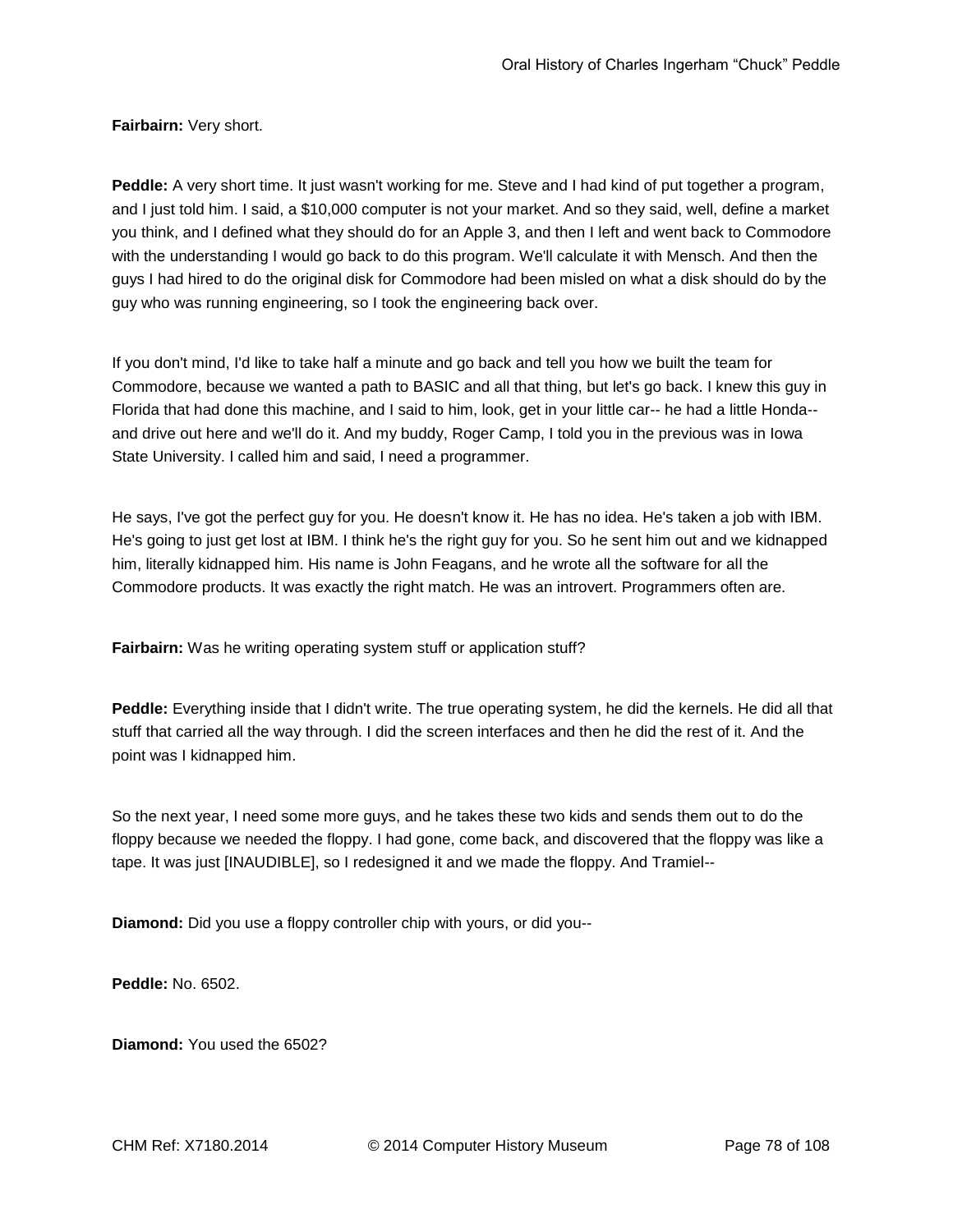**Peddle:** Of course. The architecture with the IEEE implies a computer on the other end. And tell me what the 6502 can't do to drive a disk. Now, floppies are pretty straightforward, right?

**Fairbairn:** Well, and the chips were expensive. They cost more than the \$60.

**Peddle:** Oh, much more. But more importantly, why do I need it, right? Basically, we had to do a circuit that decoded the signals on and off, but people were actually starting to sell those-- right?-- by that time. And we signed up with Shugart with--

**Fairbairn:** Al Shugart?

**Peddle:** No, the other one. The guy who really start-- Finis.

**Fairbairn:** Oh yeah, Conner.

**Peddle:** Finis was at Xerox. Shugart Technology-- remember, they'd thrown Al out. And Al was running a bar in-- which I really didn't understand. I told him that story the other day. He was running a bar in Phoenix-- in Santa Cruz. And Finis came up with the idea for the hard drive, and went and got Al, and they made Seagate. Right?

**Fairbairn:** [CHUCKLES]

**Peddle:** And took Tom Mitchell, who was a really good production guy from Commodore who'd turned Commodore's production around. And the three of them started Seagate, and made it a very nice company. But Finis had said, I'm going to sell you computer guys all of the product that doesn't quite meet the spec for the guys doing-- remember? Word processing was high-end and the guys buying it were high-end. And all that stuff. So he had a whole bunch of fall-out parts. And he said, I'll sell them to you guys.

So Apple and we signed up almost the same time. Woz had done a really nice--

**Fairbairn:** Controller, right?

Peddle: No, a controller, but a special version of the controller. It's a way of making it dense, more dense.

**Diamond:** [INAUDIBLE].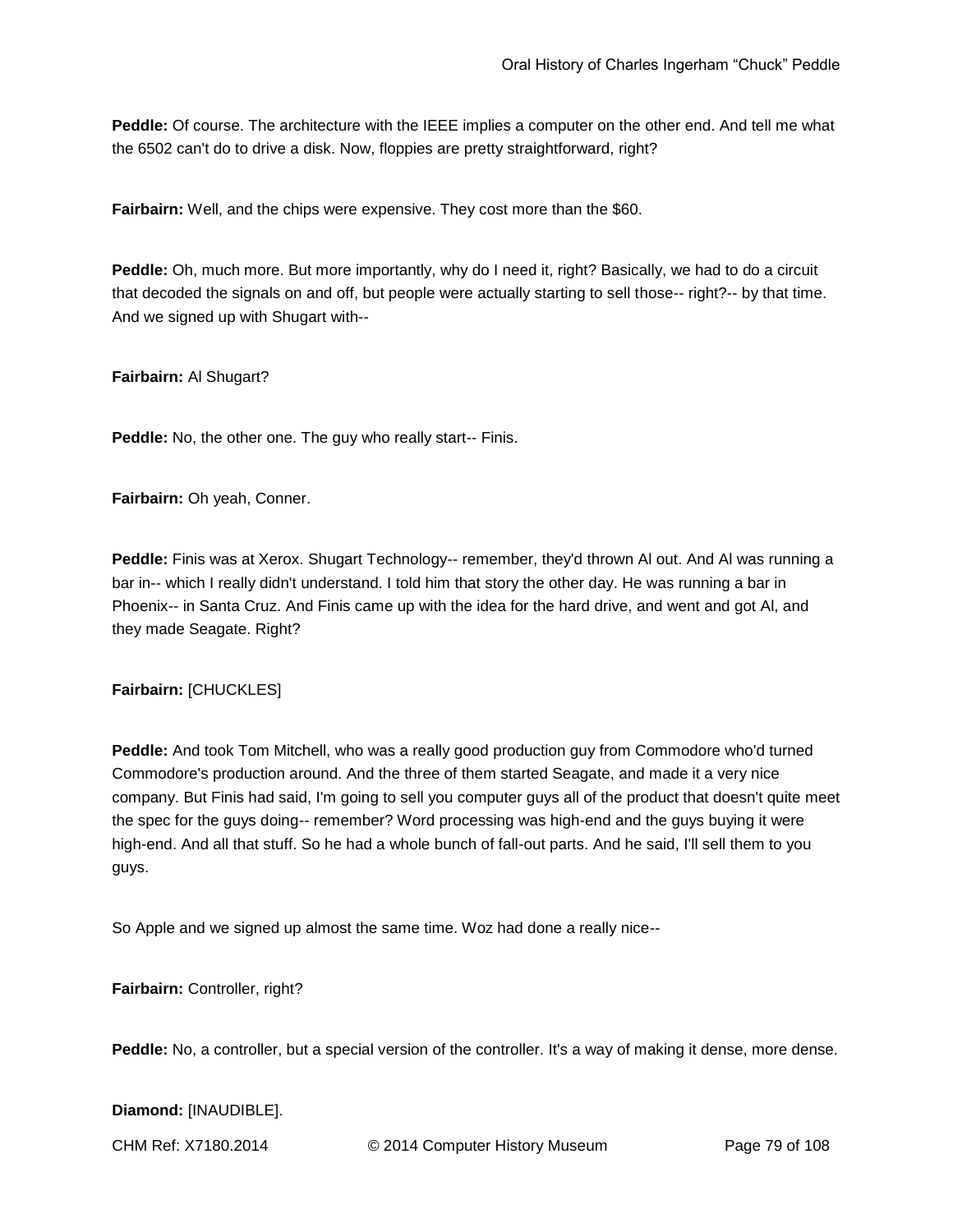**Peddle:** He what? He'd reinvented the logic that lets you encrypt the data on the drive. I can't remember-- I know the name of it. Right?

**Diamond:** You're talking about the IWN. Yeah, that thing-- in that thing,

**Fairbairn:** But within that--

**Peddle:** There's an architecture that was invented--

**Fairbairn:** Doubled the density of recording on the disk?

**Peddle:** No, it wasn't doubling the density, but was a better density. And Woz was making it.

**Diamond:** It was non-standard. Oh no, of course not. Of course.

[LAUGHS]

I think we probably had six fellows doing it, too. I suspect, right? He's got a controller, right? And he's doing this. And he was doing a single drive, because he wanted something that would load his programs faster. I, being a computer jock, knew that you had to have two drives. So I took longer to develop my two-drive machine, and Woz beat me to market.

Jack Tramiel almost never forgave me. Right? Because we sold a lot more of our disks, and almost everybody bought the disk, because it made sense. But I'm saying our double disk made the CBM, which is the second version of the patent, which is more memory, better screen, all that stuff. It'd sell in Europe really well, because it was a dual-- you know, you could really do something with two drives that you can't do with one. Right?

But these two kids did it, and they really made it work. Right? And then we stole a couple more kids from Iowa State, and they carried on the business after we all left and went to start our own company. But the point was is I had a small group, really small group, young guys, literally all college graduates-- except Syed was a little bit older, but fundamentally.

And the reason we did that is because-- and I worked with experienced Japanese guys, because we were sourcing the product out of Japan. And the Japanese helped me a lot with flybacks and yokes and all that stuff-- is because we were doing something new. And we didn't want to have to deal with people that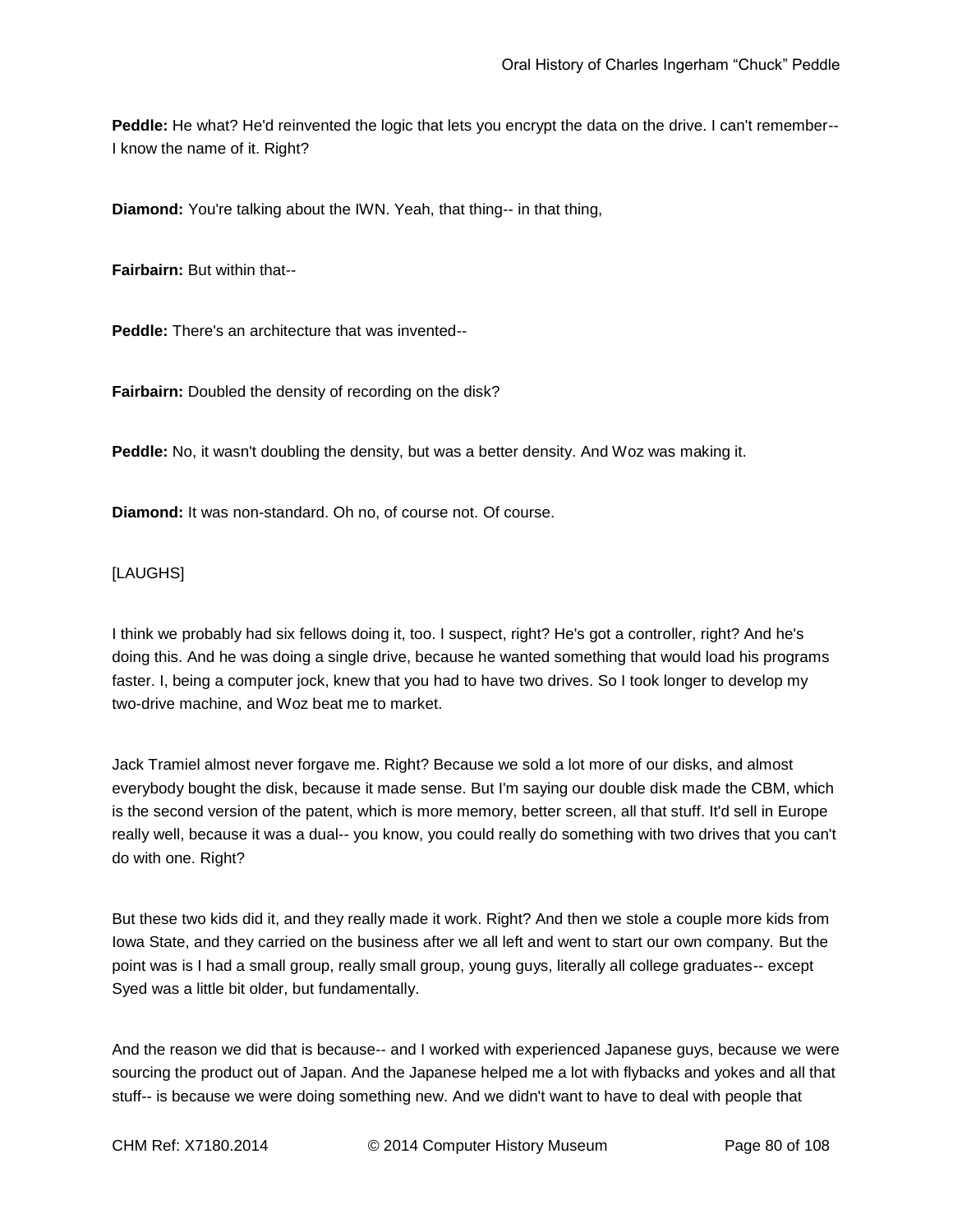knew you shouldn't do those things. Right? And these guys didn't know what they couldn't-- didn't know what they shouldn't do, so they did it the right way. And it really worked for us.

And so it was a young man's machine, designed for younger people. But it really worked. And, of course, the C64 and VIC-20 was sold to kids, but a lot of older people used them too. Right? Because they were video games machines then.

**Fairbairn:** So at some point, things ran out again at Commodore and you moved on.

**Peddle:** No, OK. So now we've got Commodore up, running. We do the CBM machines. We're doing very well. But the Europeans know that the market for Europe was not the thing. The patent was in the United States. And the C64 was coming, and the VIC-20, and that would sell into the consumer market. But they wanted a better machine, because most of the people-- were computer dealers in Europe, were guys from computer-- been XLIS guys. And almost--

**Fairbairn:** So you're looking for business-oriented things.

**Peddle:** They wanted a better machine. Right? And so all of our marketing guys said, let's do a better machine. And we said, oh, we know how to do a better machine, right? But we're gonna have to change processors. Right? And we're going to have to change everything, because the better machine is not this machine that we've been working. And this machine is actually getting a little long in the tooth, once we did C64 [INAUDIBLE].

We want a new machine. And Tramiel basically said, we've got one company. And one company's going to do the home machine, the C64 and the VIC-20. And you guys can't do it. And he literally shut my lab down and told me I had to move and do a whole bunch of other stuff. And we said, no, thank you very much. We're gonna go do our own machine. And we did the first MS-DOS machine.

We literally-- we went to Intel. And the reason we went to Intel-- and if you haven't talked to David you should talk to him. He's a really good--

**Fairbairn:** Right.

**Peddle:** Have you done him?

**Fairbairn:** Yeah. We got him on two or three different subjects.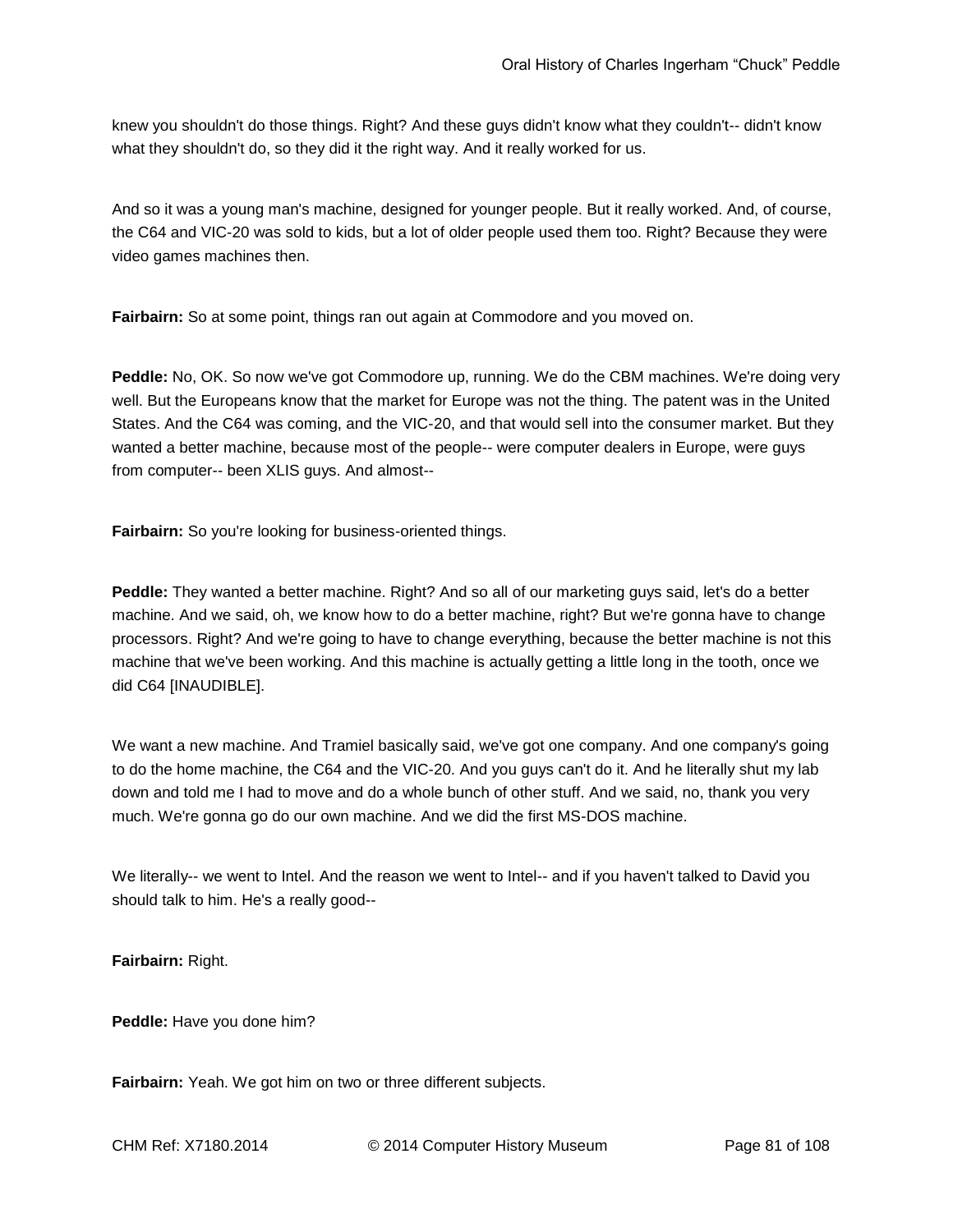**Peddle:** But he told you that he's the one that dreamed the 8088 idea. If he didn't, he should have.

**Fairbairn:** I think he did.

**Peddle:** Yeah, there's no question he did. And his reasoning was the same reason all of us bought it-- it's because memory was too expensive. You didn't want a 16-bit wide memory bus, because didn't want that much memory. He was right. Great product-- you know, it wasn't a great product, but it was a good enough product-- and Motorola didn't do one.

#### **Fairbairn:** Right.

**Peddle:** OK? Motorola didn't see it, still. [CHUCKLES] I mean, they never got to work. And so we signed up with David Allen, and he committed that we'd get it second source. IBM signed up. We went up to see Gates. And we had already signed a deal with CPM.

We went to see Gates, and he says, I've got this MS-DOS thing, and we said, OK, sure. We're happy to do that. We're gonna get your BASIC. And we knew he was doing applications, which we knew was going to be important-- the word processing, even though we were doing-- because of CPM, we were able to pick up Wordstar and all that stuff.

But what Gates was working on was important. And I don't know if you know it, but Gates set out to do- he didn't set out to do MS-DOS. He set out to do applications. That's why he opened the group up there. And he gave Marquardt a job-- let Marquardt [Dave Marquardt] invest, because he got the word guy out of Xerox. You knew Mr.--

**Fairbairn:** Yeah, Charles Simonyi.

**Peddle:** Word guy, right?

**Fairbairn:** Charles Simonyi, yeah.

**Peddle:** Who made Word happen.

**Fairbairn:** Yeah, he had written-- it was called Bravo at Xerox. And he basically reimplemented-- I mean, you look at Word, you look at Bravo, you think, oh, same purpose.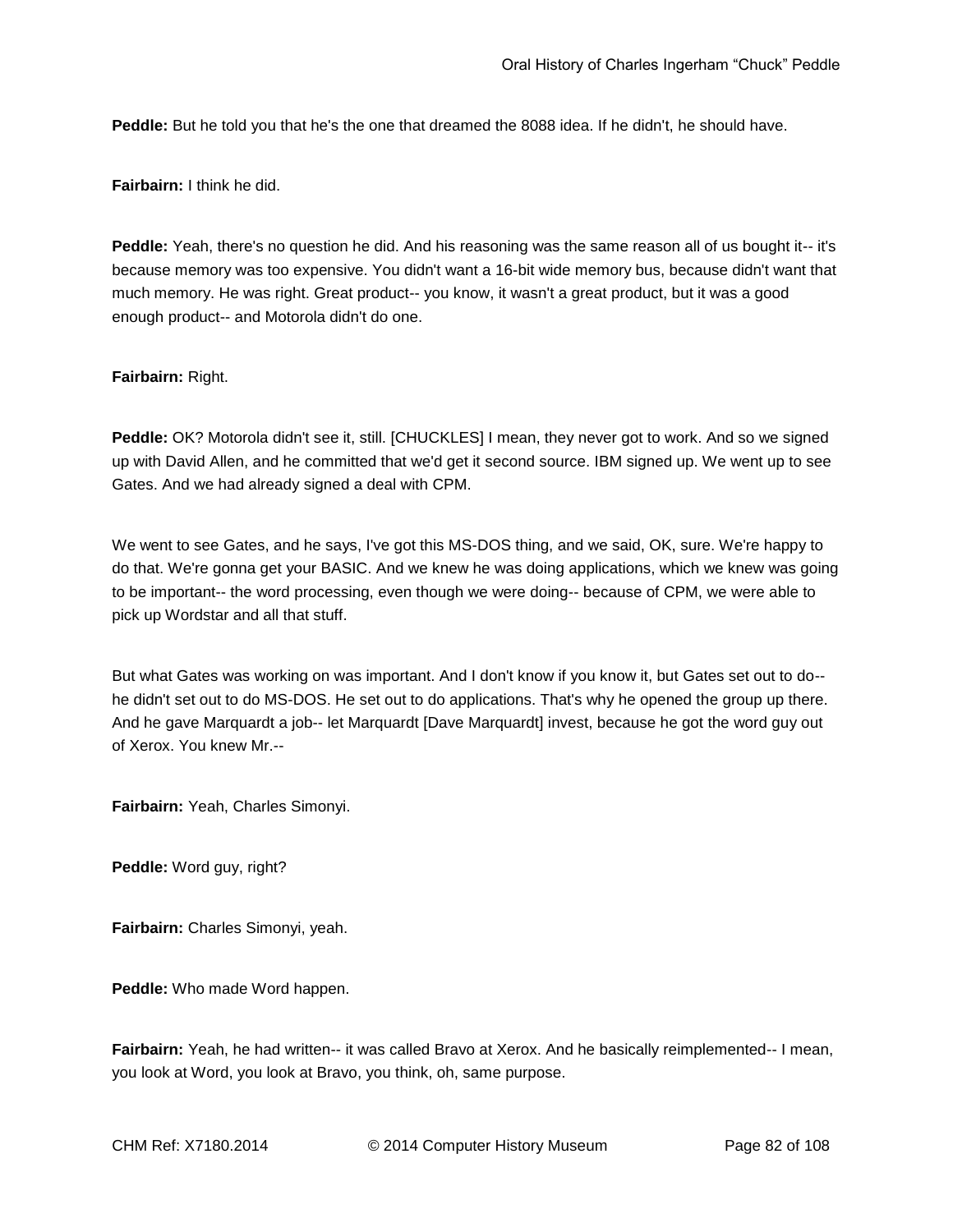**Peddle:** No, Gates wanted him desperately. And so he told Marquardt that if you can get him to come to work for me, I'll let you invest. And so Marquardt is the only venture capitalist that ever got to invest in Microsoft.

**Fairbairn:** Marquardt, Dave Marquardt.

**Peddle:** Dave Marquardt, yeah. Did you ever talk to Marquardt? He's been--

**Fairbairn:** He's on our list. We haven't actually done--

**Peddle:** Yeah, you should, because-- OK, now we're getting ready to start Victor. And we talk to Marquardt and a couple other guys. And Marquardt says, I'll sponsor you. But we were looking for a US distribution. We knew how to sell in Europe, because we'd been selling there. But Commodore hadn't done very well in the United States. And we didn't have any pick up there.

And I had been approached by Victor Calculator Company to do a machine for them. So they did the investment instead of Marquardt, which is the stupidest thing I ever did, because it ultimately cost me the company. Guys like Marquardt don't let happen to them what these guys did to me.

But that's why in the United States, it was called Victor. And in Europe, it was called a Sirius. And then we lost the name Sirius to a local company here who had the name. So we just bought Victor by then, and so we just changed it to Victor 1000. So we sold Victor worldwide.

But the purpose-- I put together a team from the guys I had-- plus, I'd had a development team down in Phoenix, and I brought them all in. And we were working on hard disk at that time for the Commodore. But it was too early. Remember, you said about don't be too early. Hard disks-- see, Gates had started, but they really weren't there. Nobody was there.

So what we did is I brought these guys in. And we set out to do as good a machine as we could. So we made a really good screen. We put a Codec in, so that you could do voice and sound stuff. We put in these-- our floppies were-- I got a deal with Jugi Tandon, that he would make this double-sided, special floppy for me. And then we'd put our own electronics on it.

So the IBM was 300K, and mine was one megabyte. And so we had two megabytes in, and that was a really serious machine. And we got it packaged nicely-- actually, the kid that packaged it for me walked in our door right after we started the company. And he says, I am not going to drive the hill again. Can you please get me a job doing drafting?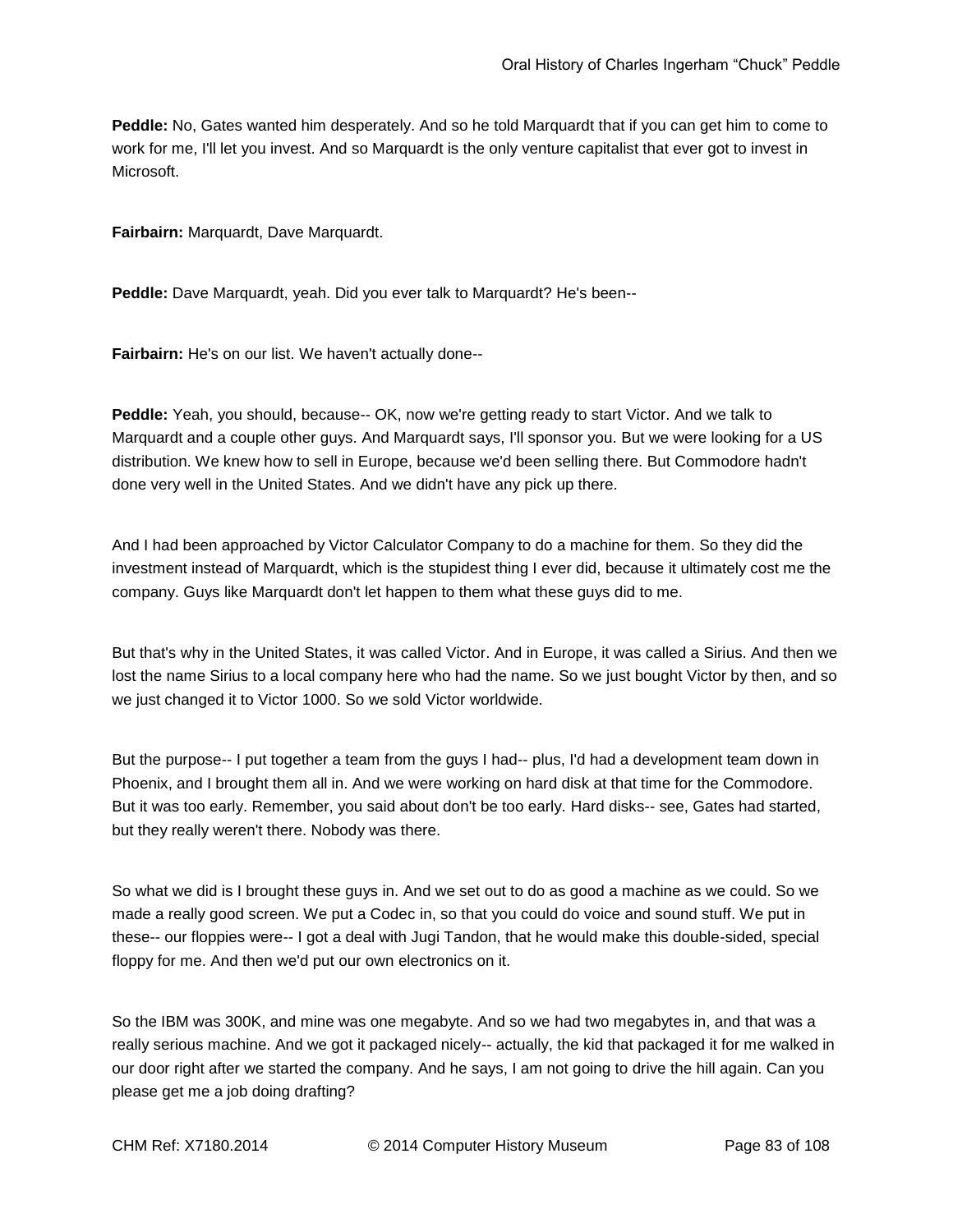It turns out he's got a great design company. He's designed all kinds of stuff for the Japanese. He was just a really good industrial designer. And so we had this really nice-looking package with the screens built, because we were really good at that at that time. And we won computer of the year over the PC.

And we outsold the PC, according to Gates during that time, because we had a better product. It was demonstrably better and user-better. And then they redesigned it for the XT. That's right, that's what they did, is they redesigned the PC to the XT. And the XT was a hard drive machine.

**Diamond:** Horsepower and--

**Peddle:** Right, hard drive machine.

**Fairbairn:** Yeah, had the 80286 in it, I think?

**Peddle:** No, no. Not yet. It was 8086, then. May have been an 8086, though--

**Diamond:** 8088.

**Peddle:** Maybe, I think it was still 8088. Yeah, the reason for the 88 was because memory prices- remember, memory prices have done some wonderful things since the Japanese really got control of it. But in 1980, 1981, memory prices were still high. ROM prices had come down. Right?

**Fairbairn:** Yeah, ROMs were cheap.

**Peddle:** We'd bid on ROMs, right? But RAMs were not down, cheap. And it wasn't until a lot later. Basically, it wasn't until everybody got over capacity the price became more reasonable, right?

**Diamond:** They also wanted to make the bus.

**Peddle:** Because of that. The memory bus, right?

**Diamond:** The IO bus.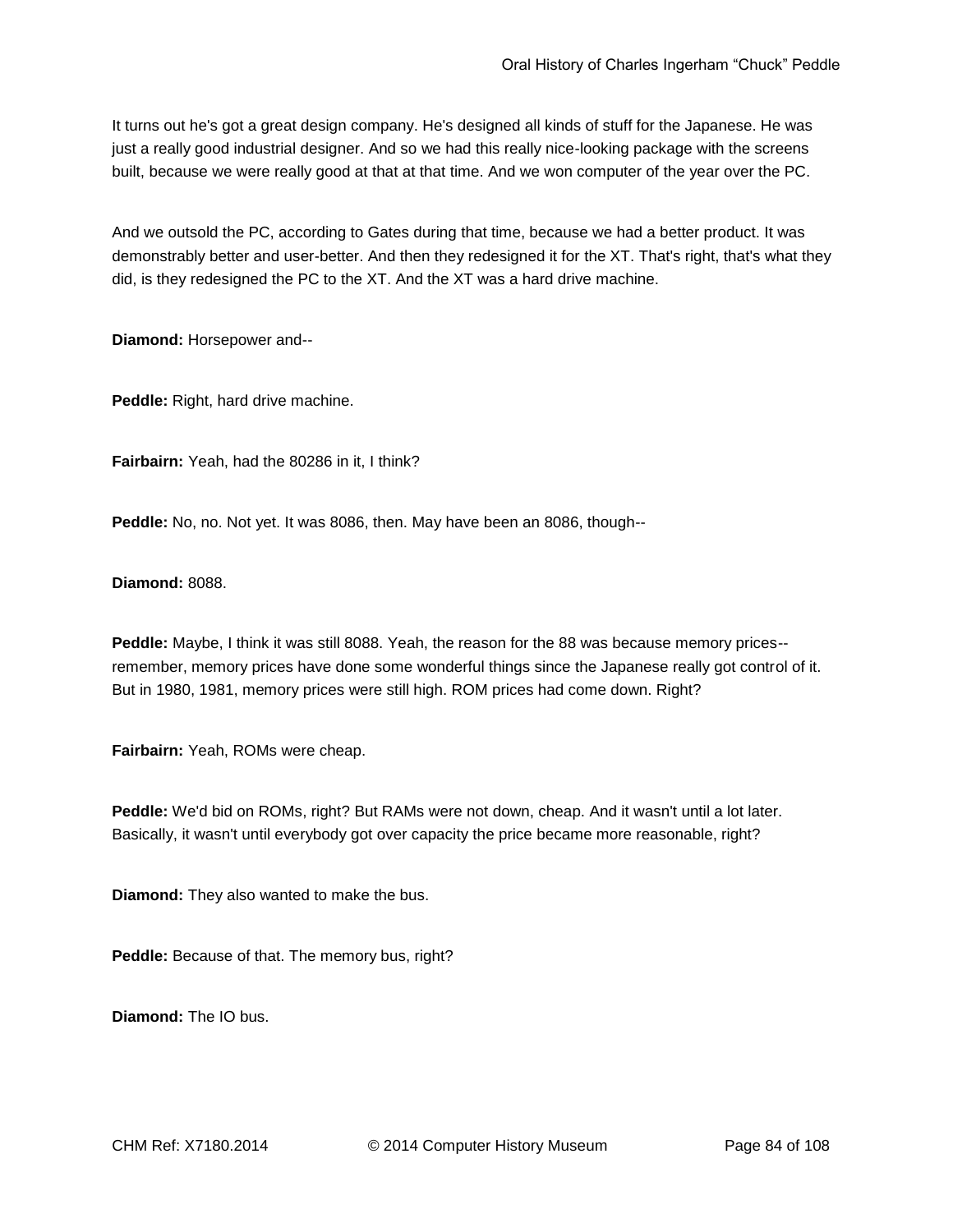**Peddle:** Oh, well, yeah. I was using memory. I was using memory in I/O. I don't use the I/O instructions ever, right? Because they're in the way. You can do everything with your I/O devices in the device itself. So our 8088 never used the I/O instructions.

**Fairbairn:** So this was an IBM compatible machine? Or not?

**Peddle:** No, the definition-- no, MS-DOS compatible.

**Fairbairn:** MS-DOS.

**Peddle:** We were ahead of them. We had-- everything was better. The Codecs, everything was better than the IBM. And that's why we were out-selling them. We got picked by Ford Motor Company as the right company, and everything else.

No, Ben Rosen created the concept, when he came up with the idea for compact, to be a full compatible. And he got some consultants that said, if it's not 100% IBM compatible, it's not worth buying. And he sold- - that's Ben Rosen. It was Ben Rosen, a couple of consultants, this woman in Texas and everything. But it was really them.

And Compaq came out with a machine that was 100% compatible, and we were trying to sell the Victor into that market, and people stopped buying it. The guy at General Motors said, I'll buy your machine. It's a better machine. Make it 100% IBM compatible, and I'll buy it in a heartbeat. But I'm not going to take a risk and not buy an IBM compatible. Because he'd established that Compaq was doing IBM compatible. A couple other guys were doing IBM compatibles. Yeah, and we lost that company as a result of that.

**Fairbairn:** And did you not want to do the IBM compatible, or--?

**Peddle:** I wanted to do the IBM compatible. I can tell this story, because it's true. I had actually commissioned my development team-- I had set up a small development team down in San Louis Obispo. And I'd commissioned them to get me a DOS-- a BIOS-- that I could use.

And my engineering manager thought I was wrong. And so he overrode my instructions, and neither one of them ever told me. So I went to go get the-- but if I'd done something smart, I'd have just taken Jugi Tandon, who had licensed the BIOS, because he had a trade with IBM. IBM wanted his disk drive technology. He had a right to the BIOS, and he wrote a BIOS. And we could have done it-- which, by the way, is what we did with our second company. We actually used Jugi's company to--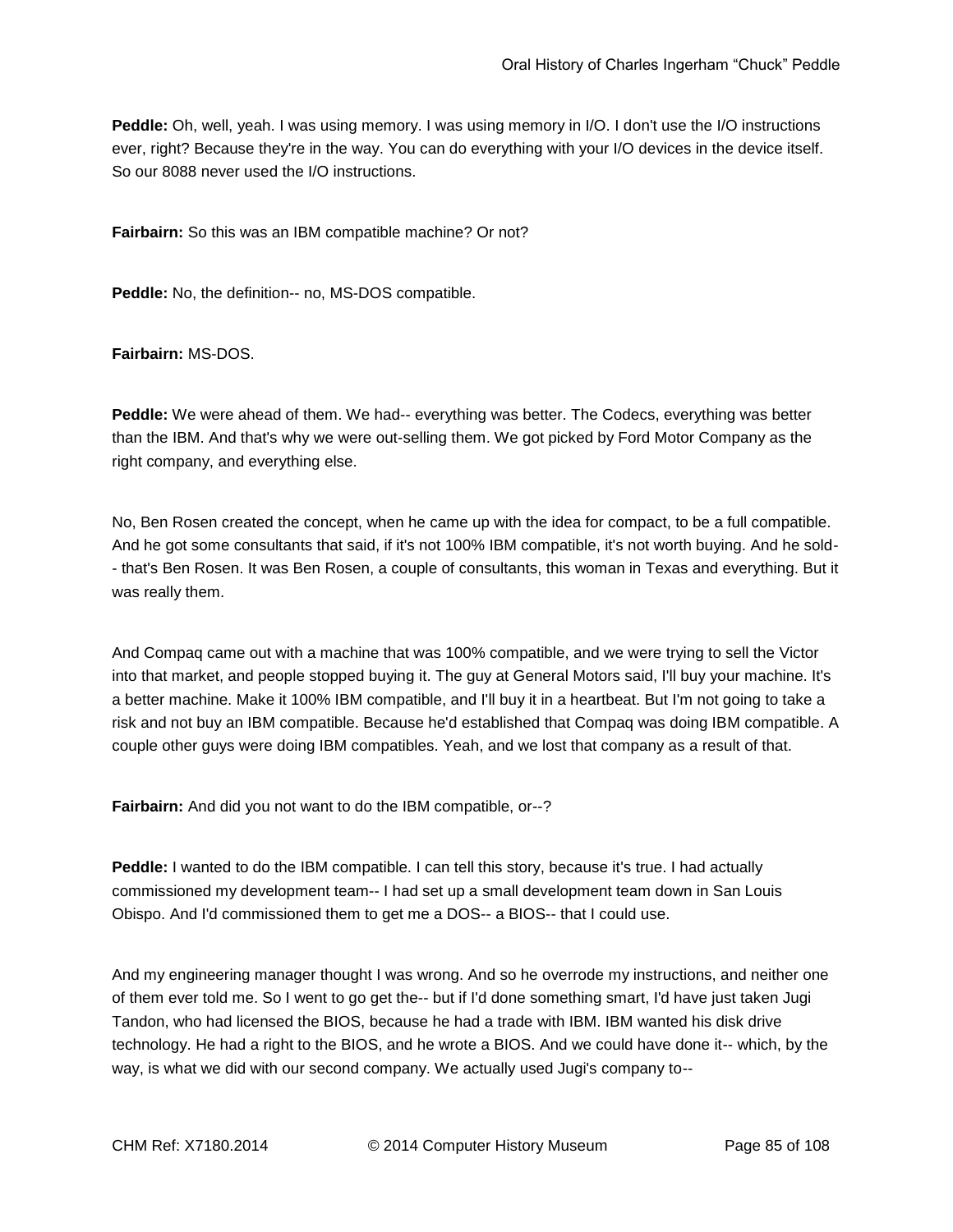**Fairbairn:** Which was Tandon.

**Peddle:** Tandon, we went, and we created Tandon-- went into that market.

**Fairbairn:** So Victor eventually died, because of--

**Peddle:** Victor-- we did about seven things wrong, wound up with a bankruptcy lawyer who decided that even though we had a deal to satisfy all our creditors, that they didn't make enough money unless they put us in bankruptcy. So the day we were voting on the deal for the creditors, he put us in bankruptcy. And I discovered that bankruptcy lawyers-- if you have a bankruptcy lawyer and form a committee, you're guaranteed to be in bankruptcy, and you're guaranteed to lose control of the company.

**Fairbairn:** Because that's what they do.

**Peddle:** That's how they make money!

**Fairbairn:** Right.

**Peddle:** Because remember, what his job is-- he's the focal point for every creditor. Every creditor has to have a lawyer. So the minute he gets him into bankruptcy, he's created jobs for 200 law firms. And they all do this. They all trade it back and forth. They're absolutely sharks, right? They don't care. It doesn't matter how good an idea it is, anything else. They want you in bankruptcy.

Tandon got into financial trouble, big financial trouble, because of the IBMs they brought in. And I was called in, and I told them-- I said two things. The board of directors has to take a year off. Go away. OK? Because I don't want you voting on anything that could get us in trouble. And I said if a bankruptcy lawyer shows up, I'm going to kill him and bury him so that the other guys don't know he showed up. OK? [LAUGHS]

And what I did is I went around to every creditor, and said, if you'll sign a document you won't bug me, I'll give you 10% of what we owe you. And they all took it, because none of them ever made 10% off the Victor bankruptcy.

You know, 10% up front and a chance to keep doing business was dramatically better. And it worked. Because our sales were taking off in Europe, we paid them off in six months. But during that period, we could have gone bankrupt if we'd let somebody around us.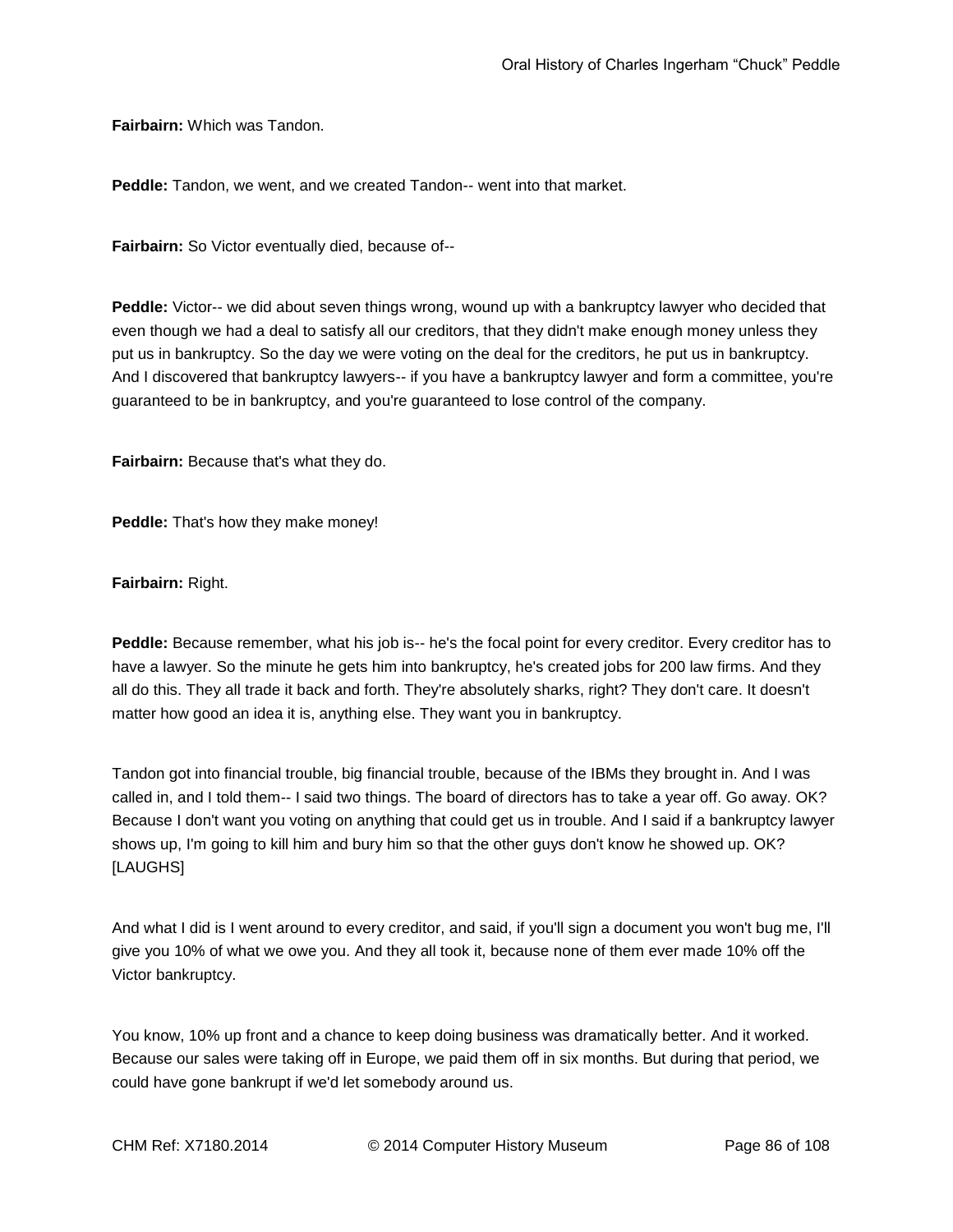**Fairbairn:** And Tandon's business was pure IBM compatible machines. Is that right?

**Peddle:** Oh, yeah, totally. But remember, Tandon was the original. I think this is a funny little story, but we need to get it on tape. Al Shugart and Finis Conner sold the concept of the floppy to Commodore. So Tom Mitchell went over and told Shugart, I'll buy all of them. And Steve Jobs went over to Shugart and said, I'll buy them all. So they gave him 50-50 allocation.

And RadioShack said, well, I gotta have floppy. And they said, but we don't have any. Right? And so he went to Jugi Tandon, who had invented the double sided floppy, and had worked-- he actually did the first floppy disk when he was working at IBM for Al Shugart. He actually put the first coating on and got that part working, and then he invented the double-sided floppy.

And his brother had made it in India, and so he was making heads. Right? But he wasn't making a ton of money at it. And the guy from RadioShack said, I'll pay for you to go in the floppy disk business, if you'll sell me the floppy disk exclusively at the beginning. And he did. [INAUDIBLE] until it was up in production.

And so when IBM was looking for a floppy disk supplier, they couldn't buy from Shugart, because that was a Xerox company. And if you recall, that was a real war then, right? So they went down to Jugi, and Jugi said, of course I can supply to you. Right? And he started another factory up in-- because his brother had a big IBM factory in India.

And he could make the floppies for-- so he wanted to be an exclusive floppy supplier to IBM. And so he was an exclusive floppy disk supplier, and he was also my exclusive floppy-- so he was selling all the disks of the two top-selling MS-DOS machines. Took his company public, made a lot of money.

**Diamond:** What year was this?

**Peddle:** So '82, '83? Yeah, '82, '83. I think Jugi went public in about '83. And that was when they started getting hot, right? The computer started getting hot right about then. Right? And--

**Diamond:** And you were using their BIOS?

**Peddle:** No, no, no, no. I was using their disk. Jugi was making a special disk for me at Victor.

**Diamond:** OK.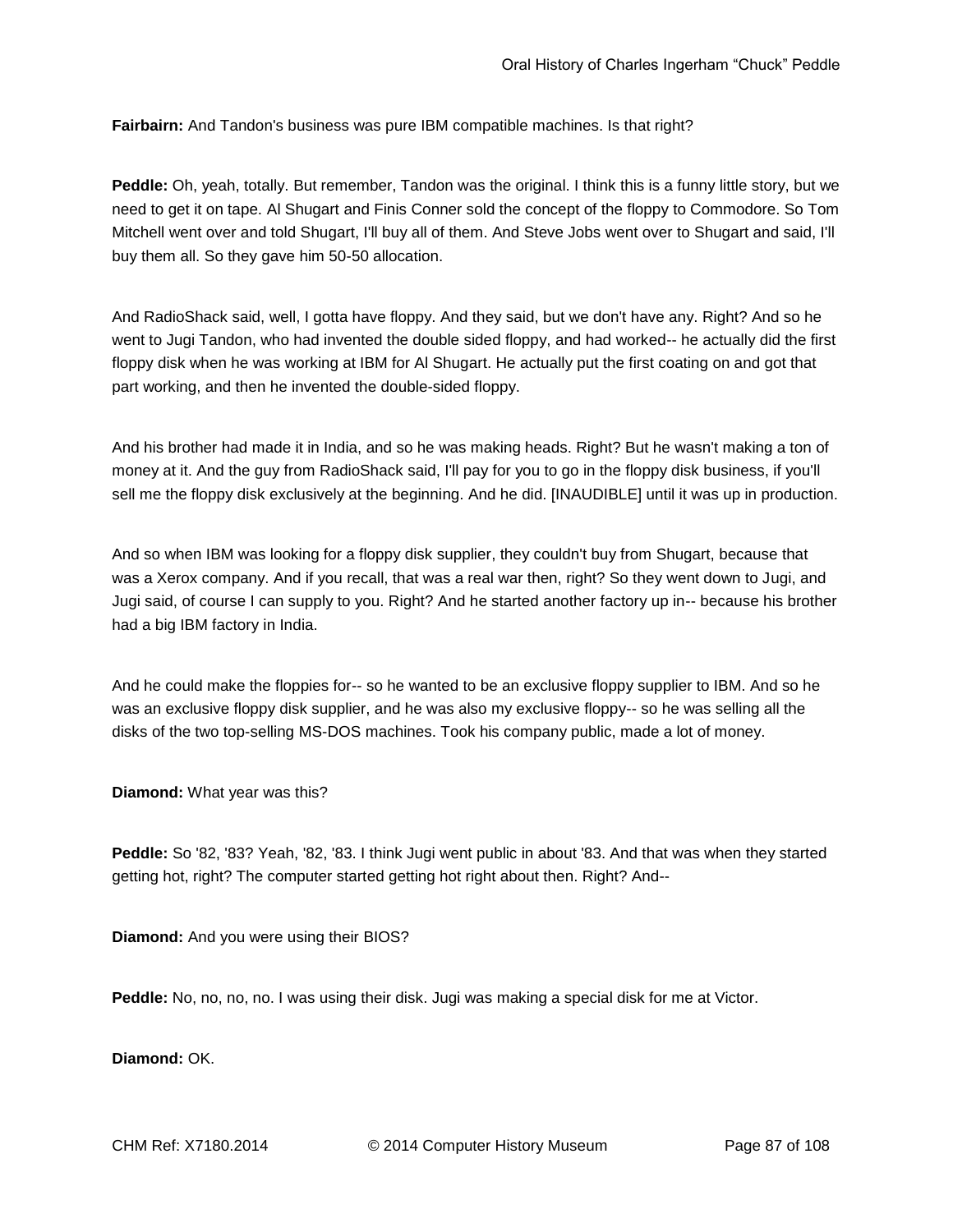**Peddle:** And IBM-- he wasn't using IBM's BIOS either, right? He was just making the disk for IBM. He, then, did a BIOS and sold a BIOS to RadioShack to do an IBM-compatible machine for RadioShack later.

**Diamond:** So they licensed the BIOS [INAUDIBLE]?

**Peddle:** Well, IBM decided that Tandon's quality sucked. So what they did is they told Tandon, we'll only keep doing business with you if you cross-license us on the floppy so we can make it ourselves. And they ultimately took all business away. Tandon, ultimately, had to write off \$150 million worth of inventory, because they couldn't meet the quality standards for IBM.

**Fairbairn:** And Tandon had the license to the--

**Peddle:** It was their disk.

**Fairbairn:** No, to the BIOS. You said they--

**Peddle:** No, they had done their own BIOS, and IBM gave them a cross on their BIOS, which is one of the few cross licenses. Ultimately, the people in Taiwan-- Taiwan government paid the BIOS that you see nowadays, today. They did an independent development of their BIOS, and IBM let them get away with it. But no, no. Tandon had a right to it, because of this thing he'd done with the cross licensing IBM, who insisted that they get cross licensed if they were gonna keep selling disks.

So he was cross-licensed with-- so I could have bought the BIOS from him. He and I could've done a deal. I just was stupid and didn't get it done in time, before I got aced out. One of the first things these bankruptcy lawyers do is get you fired if you're a CEO, because they don't want you around, because you might save the company.

#### **Fairbairn:** [CHUCKLES]

**Peddle:** Anyhow, Victor won computer of the year, was outselling IBM. But the most important thing we did at Victor-- if you don't mind. Am I taking too long?

**Fairbairn:** No, you're fine. You've got another hour.

**Peddle:** OK. I started the company-- the MS-DOS company-- with the dual floppy. Right? Better floppy, everything else. But I had already been developing the hard drive in Phoenix. And we brought it up, and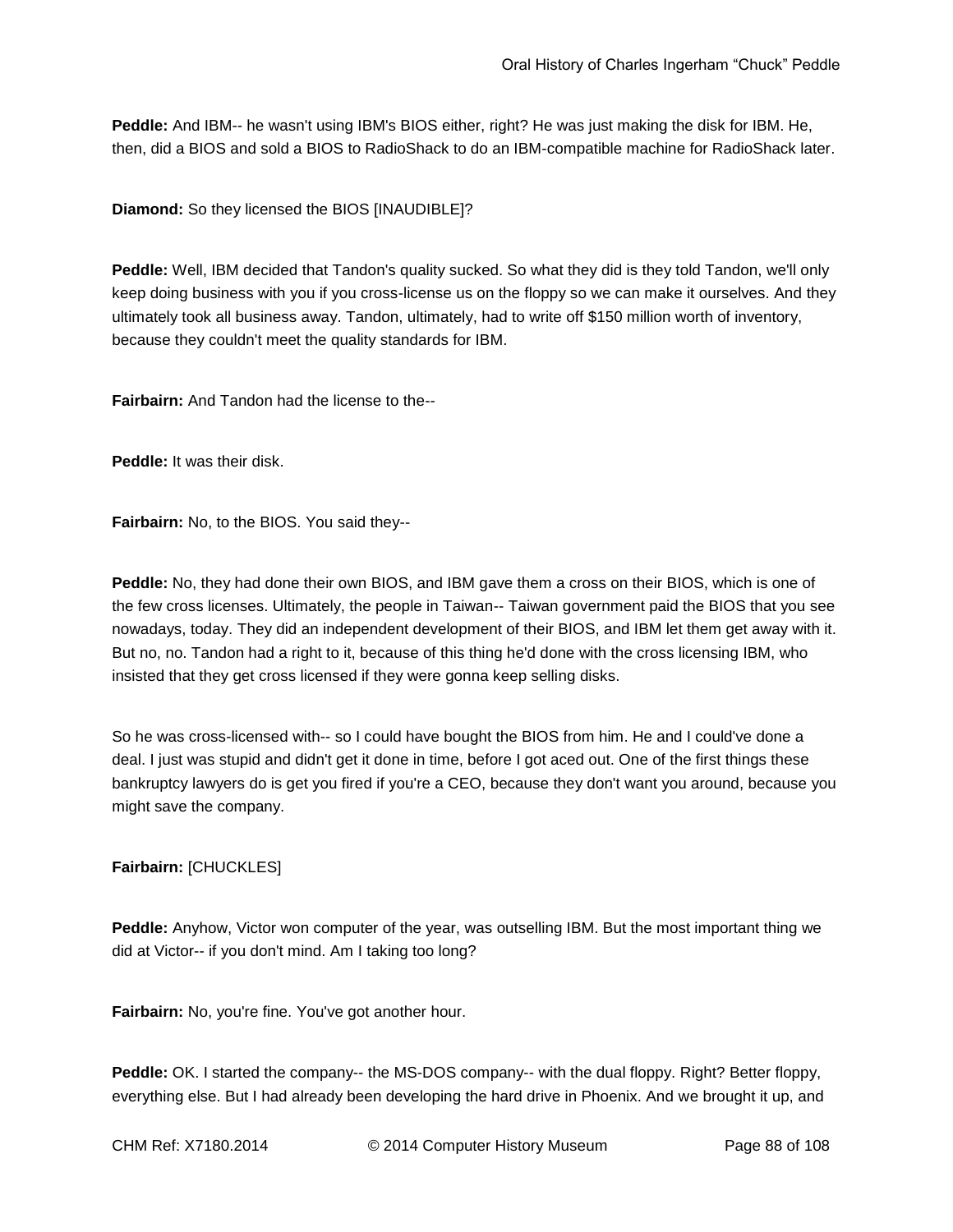we were playing with the hard drives. And when I got Jugi to agree to do my double sided floppy, he says I've got a simple deal for you. I'll do the floppy if you'll agree you'll buy your hard disk from me.

And the reason he did it was totally political. We were right next door to Seagate, and he wanted-- he and Shugart had never really liked one another. So he was doing it in the face-- you know, we were the most important-- selling more product, and everything else. And we bought from him.

But Jugi was a good partner at that time his life, because what he and I did-- we sat down. We had the computer ready. We had the drive ready, and we had the controller ready. We sat down, and he and I agreed on a price that was well below market. Right? And the reason for doing that is that both of us believed that if you get the price down low enough, you'll sell a lot more. And he was a strong believer in that, and still is a big believer in that. We follow that.

**Diamond:** Fool with pricing.

**Peddle:** What? Eh, it's not just fooling with pricing. Create the market by having a price that people think is a price they can afford. Right? And I think it was \$2,500 at that point. But it was still, comparatively-- at the time, it was a great price. And so now, I go to Gates. I'm the MS-DOS customer for Gates. I sign a contract with Gates before we introduce a product for Victor. You know, we're buying the product, paying him money. He's happy with me.

And I met with him at this show in Southern California, because we wanted to introduce the product at COMDEX, which is just coming on stream at that time. And I said-- he and I actually had a meeting outside Disneyland-- on the island outside Disneyland, because I'm telling him I've got to have this DOS.

And he's saying, I don't have the resources to do it. And I say, well, I've got the resources to do it. If I do it, will you put it on for me. He said, yeah. So we did. And so we were able to launch at the COMDEX show-- we're able to put five of these computers with hard drives on them.

**Fairbairn:** Oh, he didn't have the software to do that--

**Peddle:** He didn't have the software to the hard drive. It's a different software than the floppy. Right? And he just didn't have the resources to do it. And he didn't see that it was that important right then. He later on found how important it was, but-- [CHUCKLES]. Nobody believed it was important. Right? Seriously.

**Fairbairn:** Did you then give your software back to him?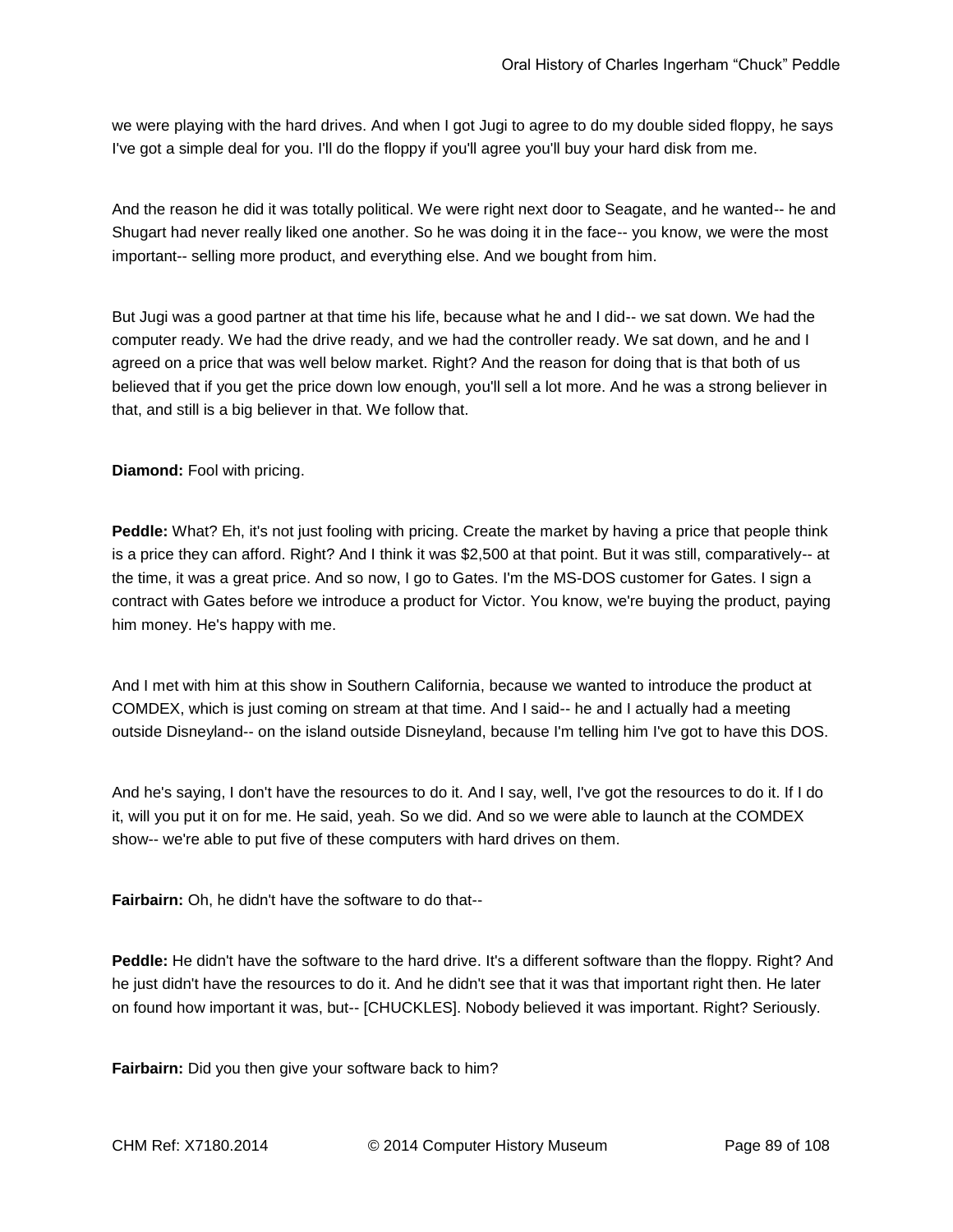**Peddle:** Of course, that was the deal. He would just put it on for us, and then it was his. That was a fair deal, as far as I was concerned. I had to have it, and we had a deal with him, and we were doing fine. I mean, both of us were doing fine. It was a friendly deal.

But the same guys I had gotten from were still the same guys doing that. Right? So I had one team that really knew how to do it. And so we went to that show-- the CS show--

#### **Fairbairn:** COMDEX.

**Peddle:** COMDEX, I'm sorry. And we announced that we had a machine-- well, I think it was five megabytes. It may have been 10 megabytes, but I think it may have been five.

**Diamond:** It started about five.

**Peddle:** Yeah, probably, I think it was five. It was really small. Both of them were small.

**Diamond:** [INAUDIBLE].

**Peddle:** And so the guys -- the editors said to me, well, you've already got two megabytes. Right? Why do you need five megabytes? Who needs five megabytes? [LAUGHS]

You guys laugh now, but you recall that was the kind of conversation that was going back in those days, right? And my comment to them was, I set five machines up there for only press people. 10 minutes, 20 minutes with the machine-- you go use it, come back, and ask me again. And every one of them walked back and said, I have to have our disk machine.

And to the point that-- nobody today would even think about having a floppy machine. You had to have that, because it felt better. Right? Everything about it was better. And so we just got to be heroes. We got to go public, the whole thing about it. Right? Then IBM came back with the XT, and we screwed up. But the point was that it was no question that we got the press, for the first time, to believe that you need to have a hard disk. Because the first time, they played with it. Right?

I mean, the Cromemcos and those guys-- the people that were the guys doing CPM-- they had big, hard disks, and they were doing all that sort of stuff. But it wasn't part of the operating system. It wasn't integrated, if you recall. Right? CPM wasn't that integrated anyhow, for the IO. Right? It wasn't designed around that, whereas our system was really designed around making the disk system fast.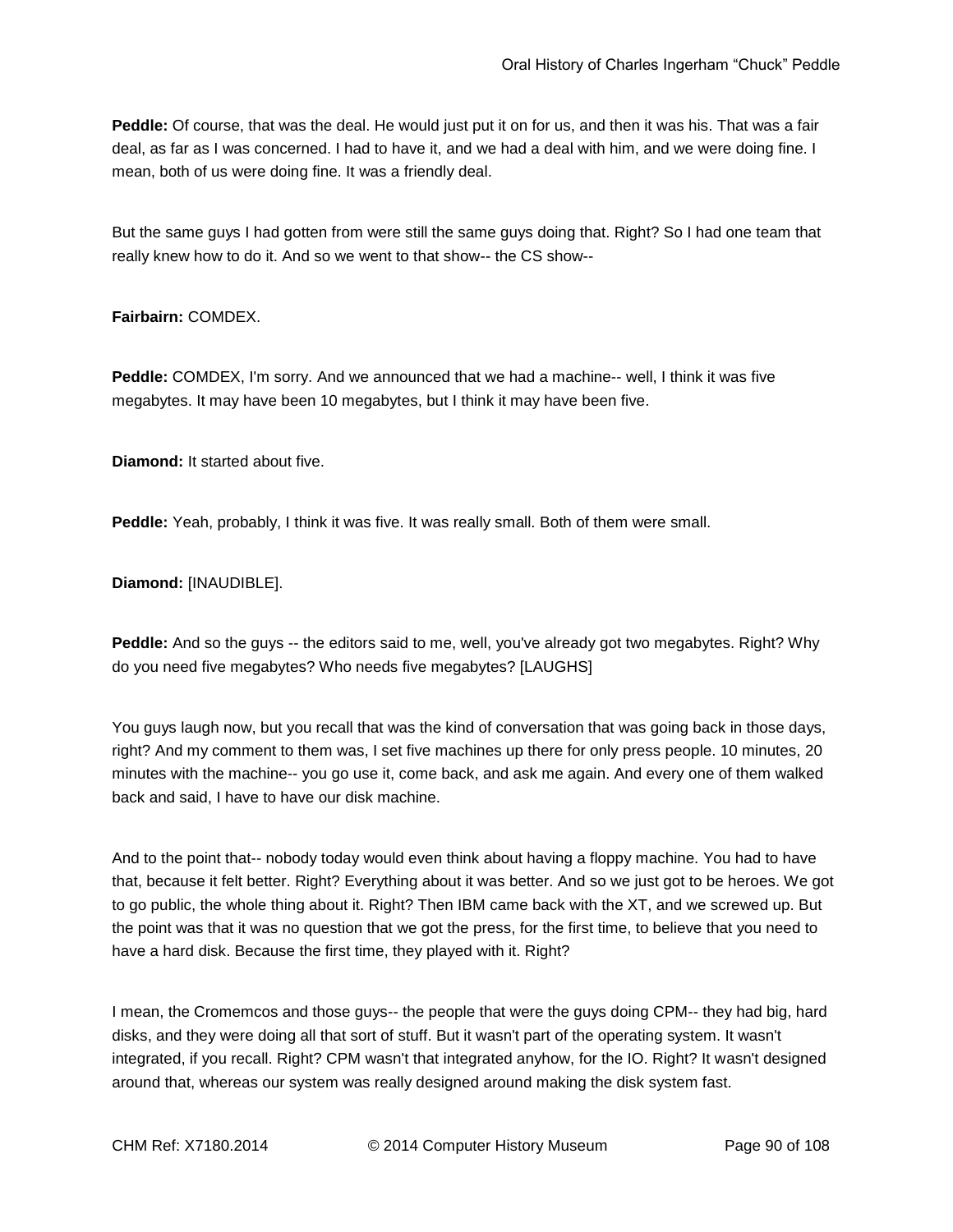**Fairbairn:** So Victor, and then you went on to Tandon.

**Peddle:** So Victor had vanished. But Tandon had now done it. Just for the record, IBM used a company other than Tandon, because they told Tandon we can't buy from you, because we're buying floppies from you. And they can't buy from whoever else was doing-- Seagate, for some reason. They didn't buy from Seagate at the time.

And they bought from a company that went out of business, and they almost took the XT down. You remember that period? There was a period of time for about three months that the hard disks were all failing in XTs.

**Fairbairn:** Hm, I don't remember that.

**Peddle:** If you go back in history, you'll see it was there. And they went to Seagate, and Seagate saved them. And Tandon did fine. And we lost our company.

**Fairbairn:** So when the Victor die?

**Peddle:** Probably '84.

**Fairbairn:** OK, and then Tandon lasted for how long?

**Peddle:** Tandon Computer-- Tandon's floppy disk business died in about '85, '86. But my partner and I had come up with this idea for the fact that the hard disk should be portable. You should put the whole operating system, everything, on our disk. And instead of carrying a big, clunky thing home, you take this disk home, plug it in your home, and you just move the entire environment. Right? It was called the data pack.

And I convinced Xerox to invest in it. They did a-- Bob Adams, who was an ex-computer guy, was in charge Xerox at the time. And they did several focus group studies. And it turns out the big companies weren't so impressed, but the human beings we showed it to were totally impressed. Right? So they signed up for it. So now, we're going to go do that product. But we've got Xerox development contract for two years.

And so I come to Jugi, and I said, look. I'll give you this OEM contract, but what I want to do is I want to own the rights to sell Tandon computers in Europe. And I want your 286 first. And I want to be able to control it. Any he actually took me to my factory, and we fixed his factory, and we did a whole bunch of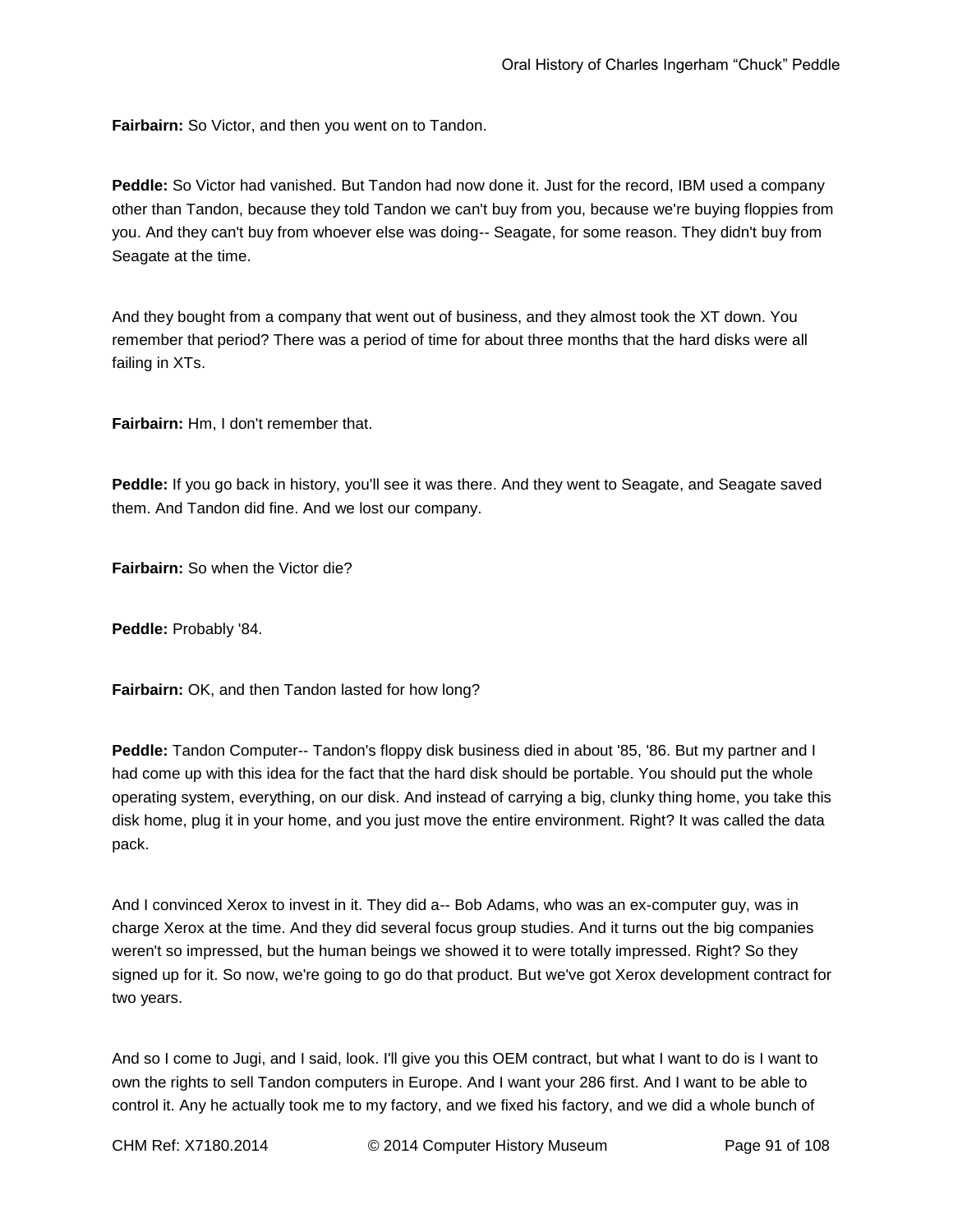things so that we could announce the 286. And as I was talking you at lunch, we-- the guys at Tandon- had started a chipset. [INAUDIBLE], but a chipset.

So they reduced the cost of electronics. They couldn't make it work, but my team-- I brought a team of engineers in, and we made it work, and got the OK to do it. And so we launched in Europe with a 286 at half the price of everybody else's 286, and did very well for a long time. And then we put a 386 machine in, and then Intel and Microsoft stuffed us on this 386 SX.

Do you remember the cost-reduced 386? They gave it only to Compaq for almost a year. Compaq was big player at that point. They gave it to only Compaq, and Microsoft did all the software for it, and that sort of thing. And it was at that same session where they told us this, that I had to go in and tell Gates not to do the IBM software, which IBM was pushing him to do, and instead do Windows. The Windows guys were already done.

Xerox had said, we want Windows-- for obvious reasons. So we made a commitment for Windows machine. Right? And we did an extra chip, so that we could run with a 286 and run Windows. And Gates was being pressured by IBM, who had made his fortune up until that time, to go with-- I can't remember. They had a system they were proposing during that time.

#### **Fairbairn:** OS2?

**Peddle:** Something. Whatever it was, they were pressing him. And he decided to Windows, and of course, the rest is history. Right? That was the right decision, and it made Microsoft the company it is today. And it's too bad, because IBM got him there, but he had to basically tell them no, I'm going to go my own way. Which was the right way, the Xerox way. We got our fourth computer of the year for the data pack machine when we introduced it.

We made the data pack so that you could throw the data pack on the floor. Juggy went in and redesigned the head so it mounted in a casting, and you could throw the data pack on the floor.

It was the first time. It was back when data-- when disk drives were dropped. And it was a great idea.

The problem with it was that it wasn't a MR head. If you recall, we went from 20 megabytes and 25 megabytes to 400 megabytes in less than a year because you had changed the head technology. And a big fight with Seagate, a big fight with IBM, but ultimately MR head-- which started at IBM-- became Seagate's primary tool.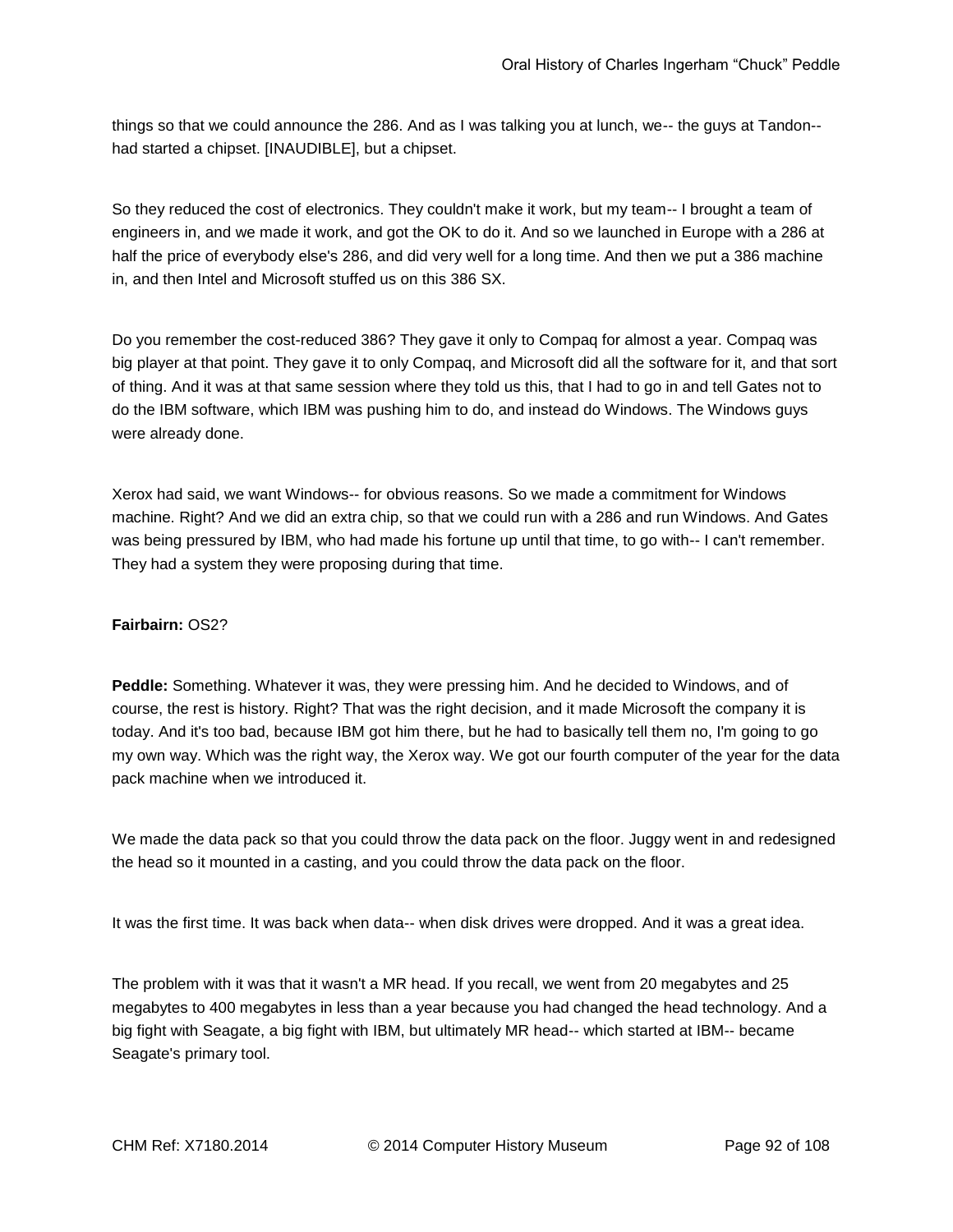We had the disk drive business at that point. We won this award, computer of the year for our removable disk. And I took a look at what was going on MR heads and said, we can't afford-- I was the COO at the time-- I said we can't afford to invest in the next generation machines-- which were 386 going to 486 and so forth-- and invest in a hard drive.

I don't think we can afford the hard drive investment anyhow. So we sold it to Western Digital. And that was the last time I was in the disk drive business.

I've been in and out. But we had made the business happen, didn't we? And we showed people things you could do with a hard drive.

And then Juggy got upset because he didn't have his disk drive company anymore and decided he wanted to run a computer business. And so we parted ways and he ultimately went into bankruptcy. I went off to do new low cost memory systems.

**Fairbairn:** When was that? When did Tandem go away, or when did you leave Tandem?

**Peddle:** Towards the end. Right about '90-- '89, '90, '91.

**Fairbairn:** OK. So we've got 25 years ago.

[LAUGHTER]

**Peddle:** It's really simple.

**Fairbairn:** What happened after that?

**Peddle:** I had a patent on how to use partial DRAM. And we turned that patent into a very large business making DRAM in Sri Lanka, in India, using reject die from Micron.

**Fairbairn:** So you took reject die, packaged them-- you mapped out the bad bits or something?

**Peddle:** No, we actually--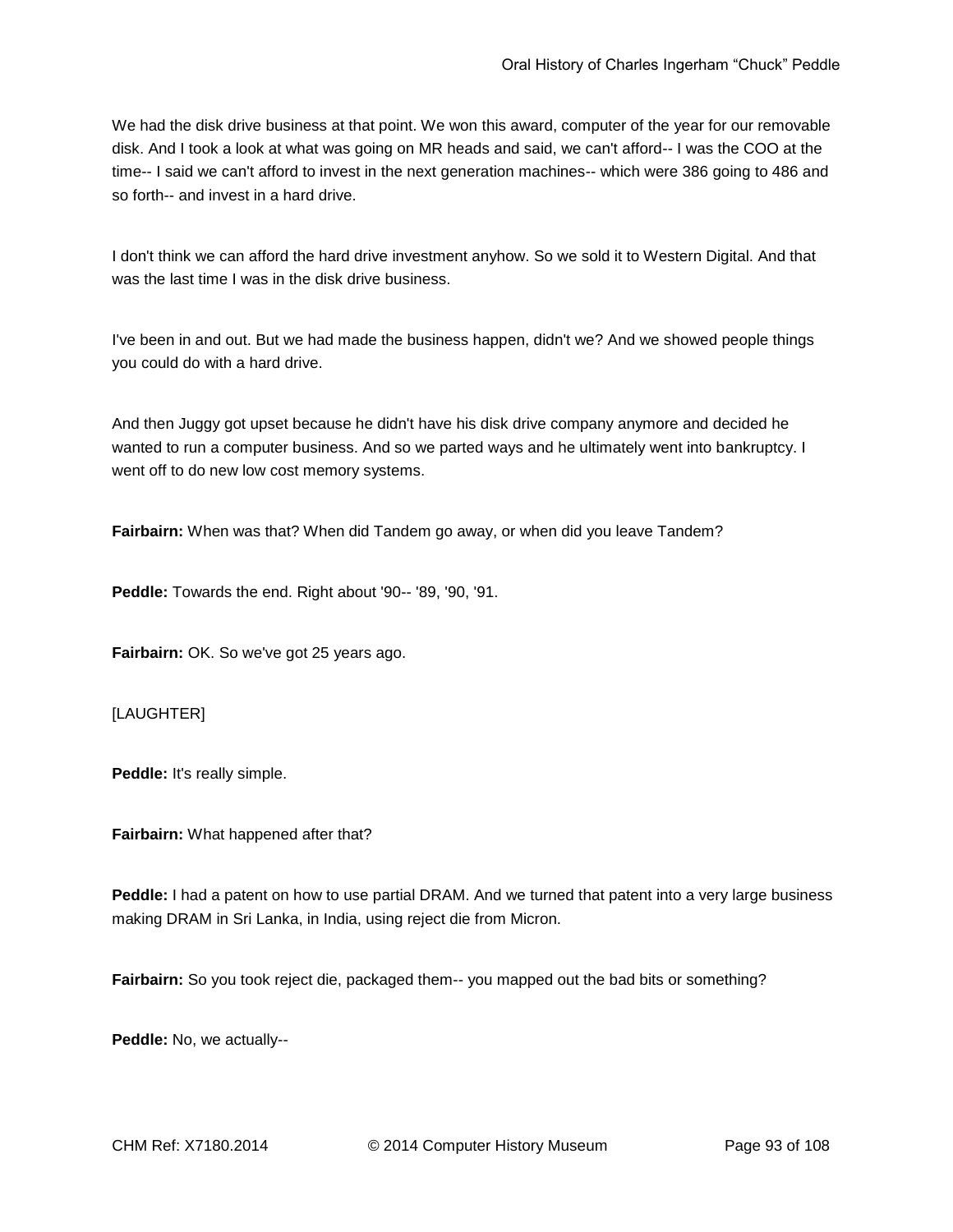**Fairbairn:** We're entering phase four of our discussion with Chuck Peddle. And that, is post the time when he was doing IBM compatible work with Tandem, '91, 92 time frame. So walk us through the major steps in your career to bring us up to date over the last 20 years.

**Peddle:** What we did, is we had this patent-- which I've discussed-- and I'll just summarize it. I had a patent that says, if I take a disk, a DRAM-- DRAMs are organized by outputs. I don't know if most people know that, but the structures are internal. Internal structures are organized by output.

And so when you test it, you know which outputs are working and which don't. When you repair, you figure out which columns are failing and which things are failing, and then you can make that bit work sometimes. By repairing two or three of the things.

**Fairbairn:** Using fuses on the die?

**Peddle:** Using fuses on the die, right.

**Fairbairn:** And this is standard DRAM technology?

**Peddle:** No, no, it's Micron technology.

**Fairbairn:** Micron technology? OK.

**Peddle:** Only Micron. Everybody else does the cuts and stuff at the wafer level. And they don't have it. It's one of the reasons Micron's always been a leader in having dense devices.

As soon as they get a certain level, they go back, put 15%, 20% failures in, 30% failures in, sell them through a company called SpecTech, and sell the partials to people that beg for the partials. And then we were buying partials past that.

We also could use partials that nobody else could use. Because people sometimes will take four working bits and four working bits, and put them together. But my patent said that if you put three and five, it's mine. Anything that net use a variable number of patches. We call them patches.

And the technology had to be done in a third world country. That's where we used the SMT. We put all the dots on the front making them all fire, run a quick test, discover which ones have to go to the back, and then we put them on the back. Test the thing again, and it's now a good DIM. And so having tested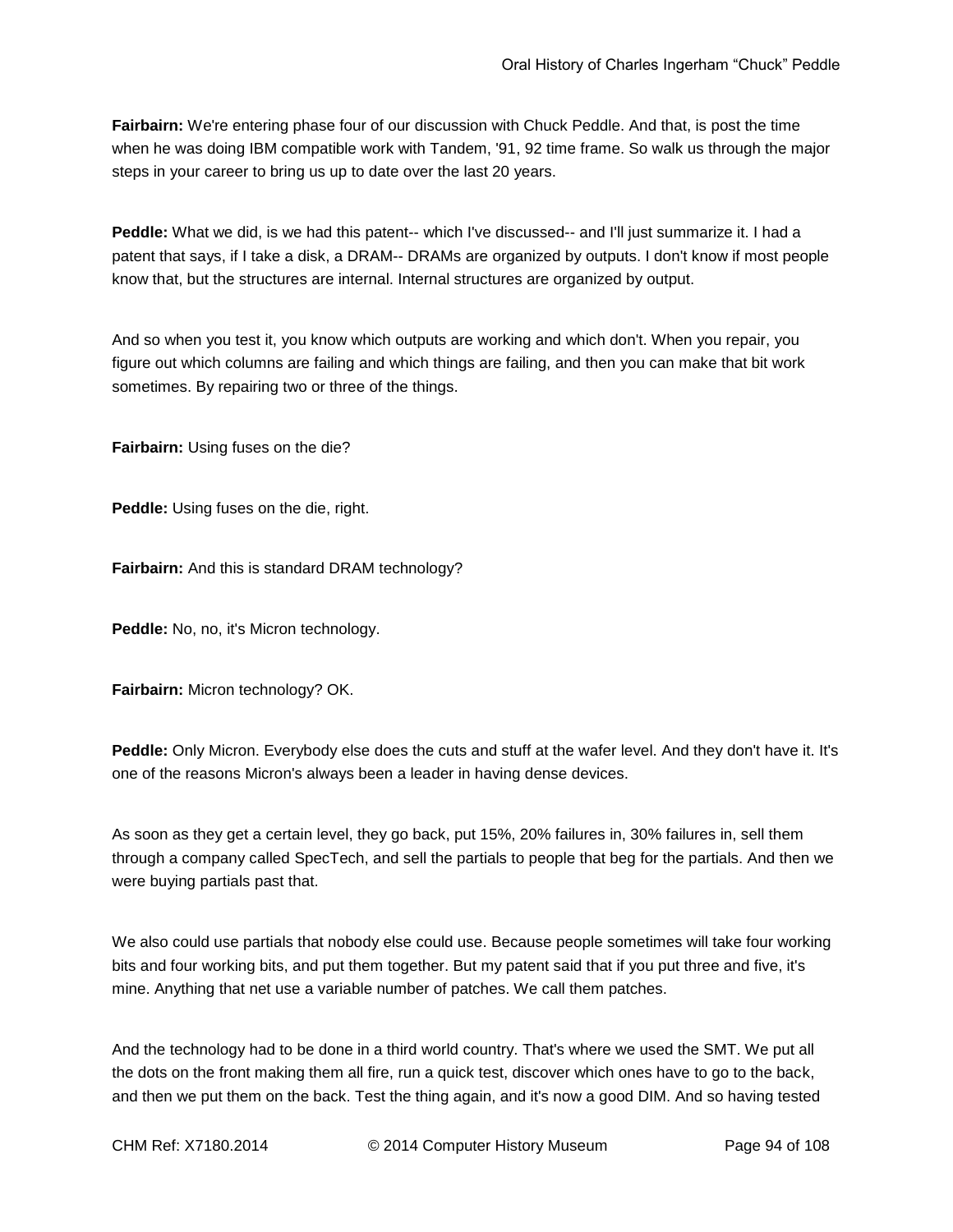the ones in the front, now we can go and decide which ones-- and we have our room full of ones, twos, and threes with various pin combinations-- and the little girls put them in a tray, and we SMT them on the back.

**Fairbairn:** So you basically-- it takes two die to get the capacity of one?

**Peddle:** Right, to get the capacity of one. Question

**Fairbairn:** And you're able to-- because these are essentially rejects from the initial manufacturing run-you're able to acquire them at a very low cost and--

**Peddle:** We buy the good ones in the front, probably about half price because they sell them about half price. Although we buy them less than half price because a lot of them don't make the 50% numbers that other people are looking for. And then the ones in the back, we basically almost get free because we can use them up.

**Fairbairn:** So basically you are able to do so these--

**Peddle:** DIMs

**Fairbairn:** DIMs at a very competitive or lower price then.

**Peddle:** Yeah. We're just selling them in the broker market as a normal DIM.

**Fairbairn:** And how long have you been in this business?

Peddle: We were in that business from '91 to-- no, no. '89 we moved into the business in the final version of it. We actually did some stuff in England with the old SIMs. Remember a SIM was easier to build than a DIM.

DIMs didn't really happen until about the end of the '90s. And when DIMs happened, we had to use the new patent. In order to do this, we had to have a low labor content.

I thought we were going to go to India. We didn't, we went to Sri Lanka took over a factory. They had been making removable heads for SciQuest, and ultimately put 3,000 people in there doing this function. Of little girls dotting on the line, and then putting them on a PC tester.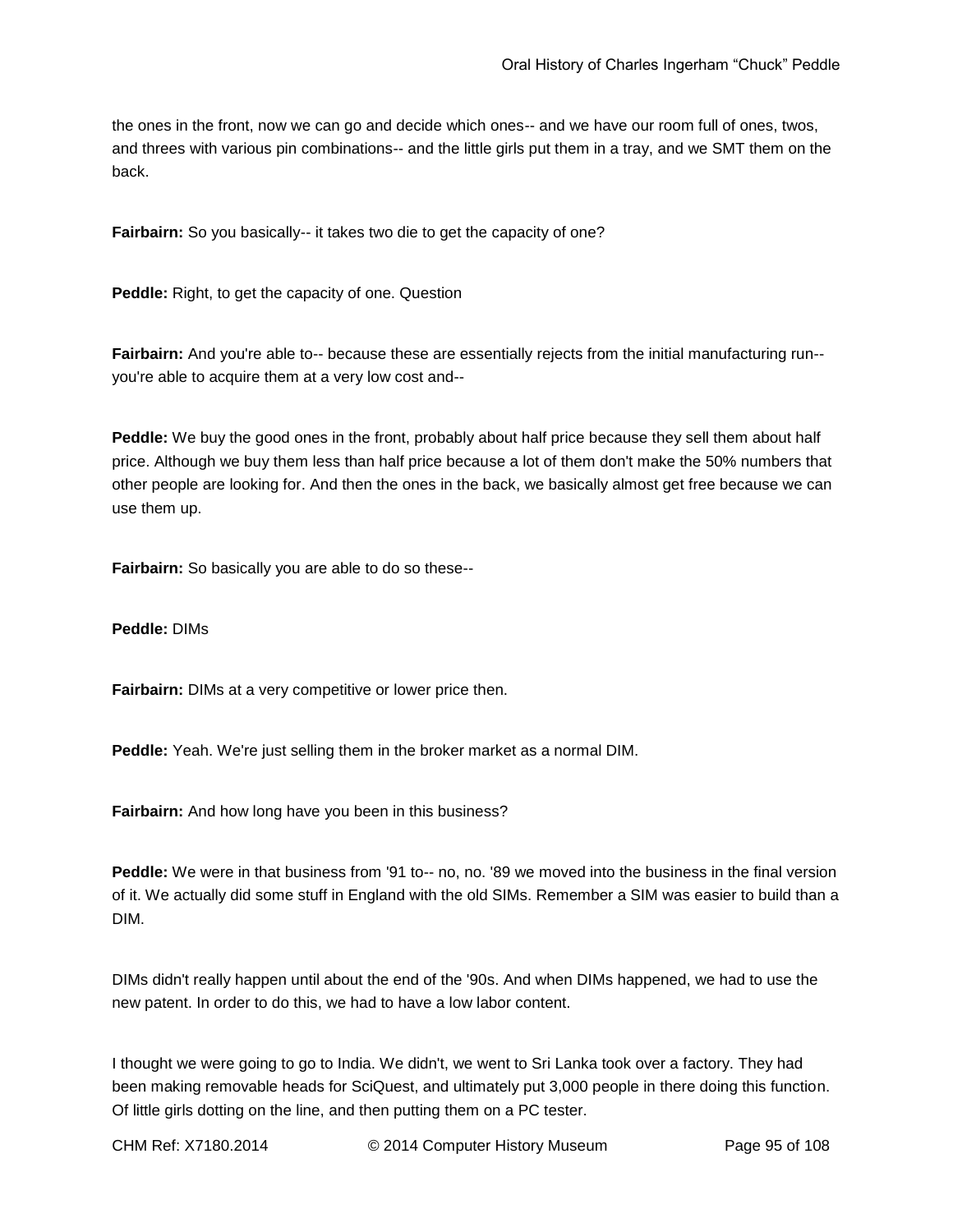**Fairbairn:** Now is this your own company or are you doing this--

**Peddle:** Oh, it's a company with Tandem.

**Fairbairn:** With Tandem?

**Peddle:** We set up a separate company in Asia with Tandem to do this. Because Tandem had the big factory in Mumbai, India. And I thought that's where we were going. But they had this factory set up in Sri Lanka.

And then all of a sudden, SciQuest went away. And the other guys went away. Concept removal disk kind of died in one week.

So they had this factory for that. And it was nice factory, but they had all these people. And you're in a socialist, communist country, and so you have to keep the people-- you know there's a whole bunch of rules.

So I just took the factory over. Slowly built it back up, got up to 3,000 people with a heavily automated repair. And then we had another 1,500 people in Mumbai doing the same thing.

We did a lot of our development work in Mumbai because I had good programmers. This repair thing was not trivial. We had to write a lot code and I used about eight programmers from India. Really smart guys. We did it, and then we brought it up in India, and then we would bring it back to Sri Lanka. We lost 4,500 jobs in a weekend when they stop selling partials.

**Fairbairn:** So at some point you're doing business with Micron, and Micron stops selling partials. In what year?

**Peddle:** Um, 2000 plus.

**Fairbairn:** Early 2000s sometime?

**Peddle:** No, even later. Later I think it was. It may have been 2006, 2007. 2006 I think-- maybe 2007- because I came to the United States to design the Flash device that uses page mode. Did we cover Flash drive? I came in December-- ah November-- 2007. And we developed it--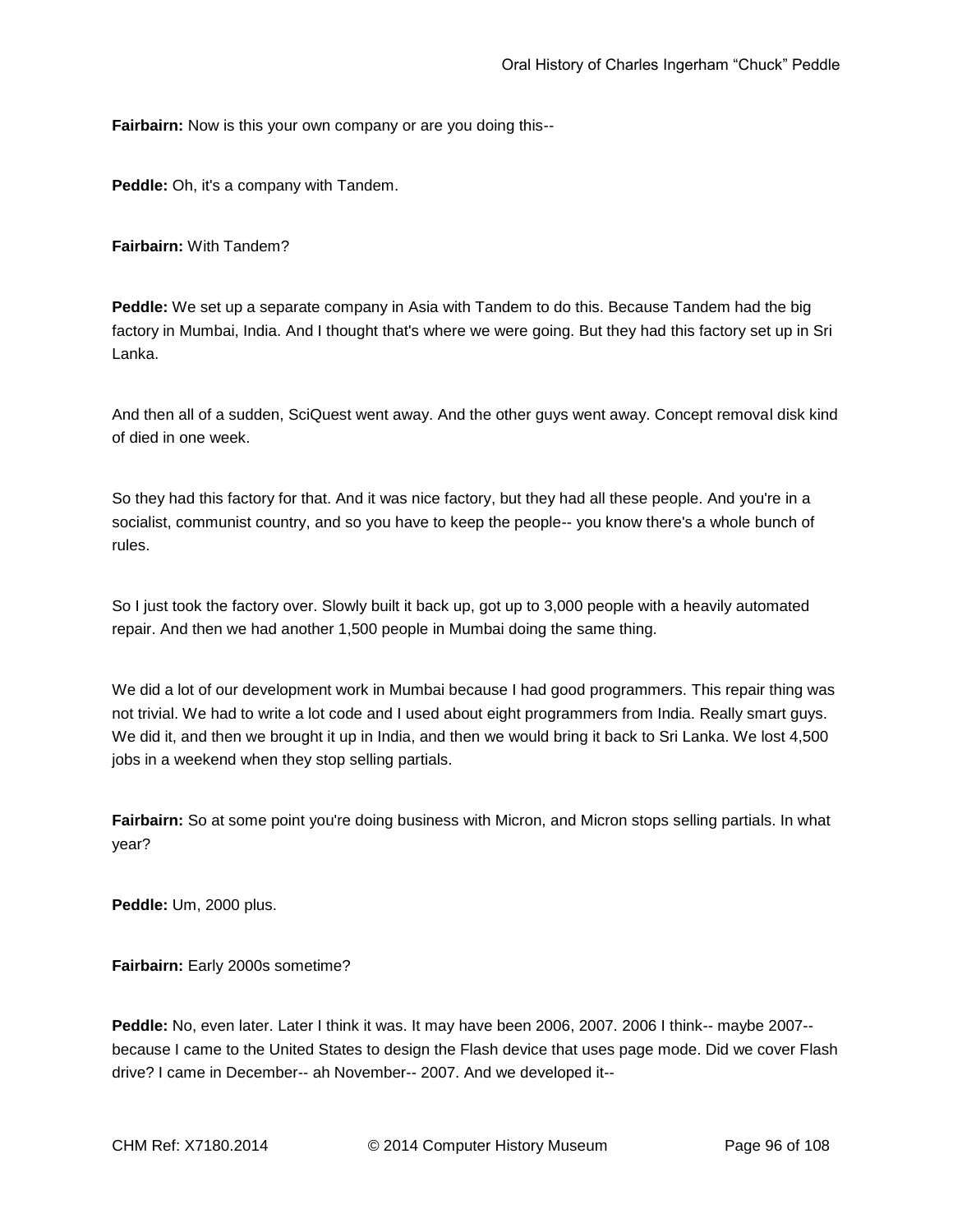**Fairbairn:** When you say came to the United States, where were you?

**Peddle:** I was running the factory in Sri Lanka.

**Fairbairn:** Oh you'd been living in Sri Lanka?

**Peddle:** I was living in-- yeah most of the time.

**Fairbairn:** I see.

**Peddle:** It was a shock. It's a beautiful place. And in a big factory you tend to keep busy. And I had most of my engineers over there.

I came here because I was able to use Minch's group to do the chip. For the USB controller. Using the 6502.

**Fairbairn:** You then were looking for other opportunities--

**Peddle:** I figured out this thing with Flash. I figured the thing out with Flash before that though.

**Fairbairn:** Similar concept, that is be able to-- different technology--

**Peddle:** To use the bad one. Use the bad devices. I told everybody when I first looked at Flash, I said we can't make any money at it. The big guys-- the guys buying the biggest volume-- get the best price. You're going to get your butts kicked.

And then I came up with this idea. I took a look at it, and I said, shit. I can use all these parts nobody else can because they made this oversight. And my so-called page mode really lets me use all the bad parts as good parts. So now I'm buying a part for \$0.25 that's worth \$4.

So we set up to do the USB. Now by the way, when I tell you that that's easy, it's not. We spent some time developing the controller and the software to do that.

Fairbairn: But these are basically storage drives-- storage technology-- that you can use in a variety--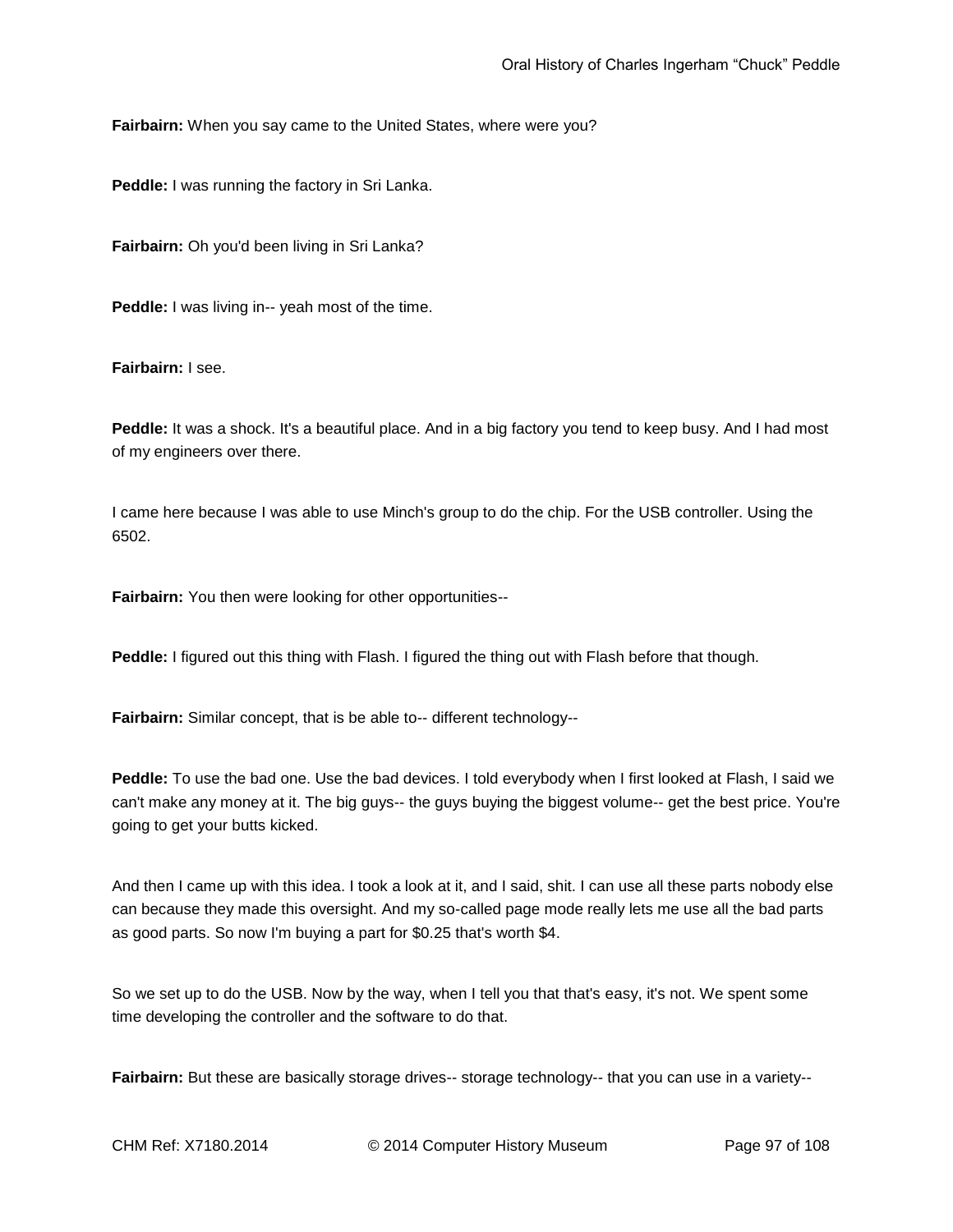**Peddle:** USB 2.0.

**Fairbairn:** USB, so thumb drive kind of things.

**Peddle:** Yeah. USB 2.0s and 3.0s.

**Fairbairn:** But the same technology could be used for other Flash product right?

**Peddle:** Then what we're doing, is because USB uses four disk, four die-- and I showed you some of the tricks we use for stacking die, right? So we're good at that. But now, what we'd like to do is to make the SSD work that way because it uses 32 die. So we came up with--

**Fairbairn:** This is solid state disk?

**Peddle:** Solid state disk, right. You use 32 Flash devices to get 256, and that's about what people want to buy. We were just playing around with it, and we discovered that everybody was wearing out the Flash. Everybody was wearing out Flash. So myself and these guys from Canada, we were looking at it, and we came up with the idea for how we would use DRAM as this SSD device. And we don't have any wear. We went at full size speed. We're not doing this block cleanup. We're not doing any of those things. Just like that.

**Fairbairn:** So you just use the RAM as the storage until power goes away? And then you--

**Peddle:** The RAM is the SSD.

**Fairbairn:** Then you have the SS--

**Peddle:** The SSD then does archives it's data onto the Flash, and then can read it back off the Flash. So if you want to re-put all your programs out on a Flash, and then you bring them in and fast load them. And so we're infinitely fast. if you're doing updates and everything else, they happen right now because they never leave the Flash-- or never leave the DRAM. And DRAM-- Flash wears out. Every time you write it, it has to wear. It's logically true because of the way it's constructed. DRAM loves to be beaten up. it's called refresh.

[LAUGHTER]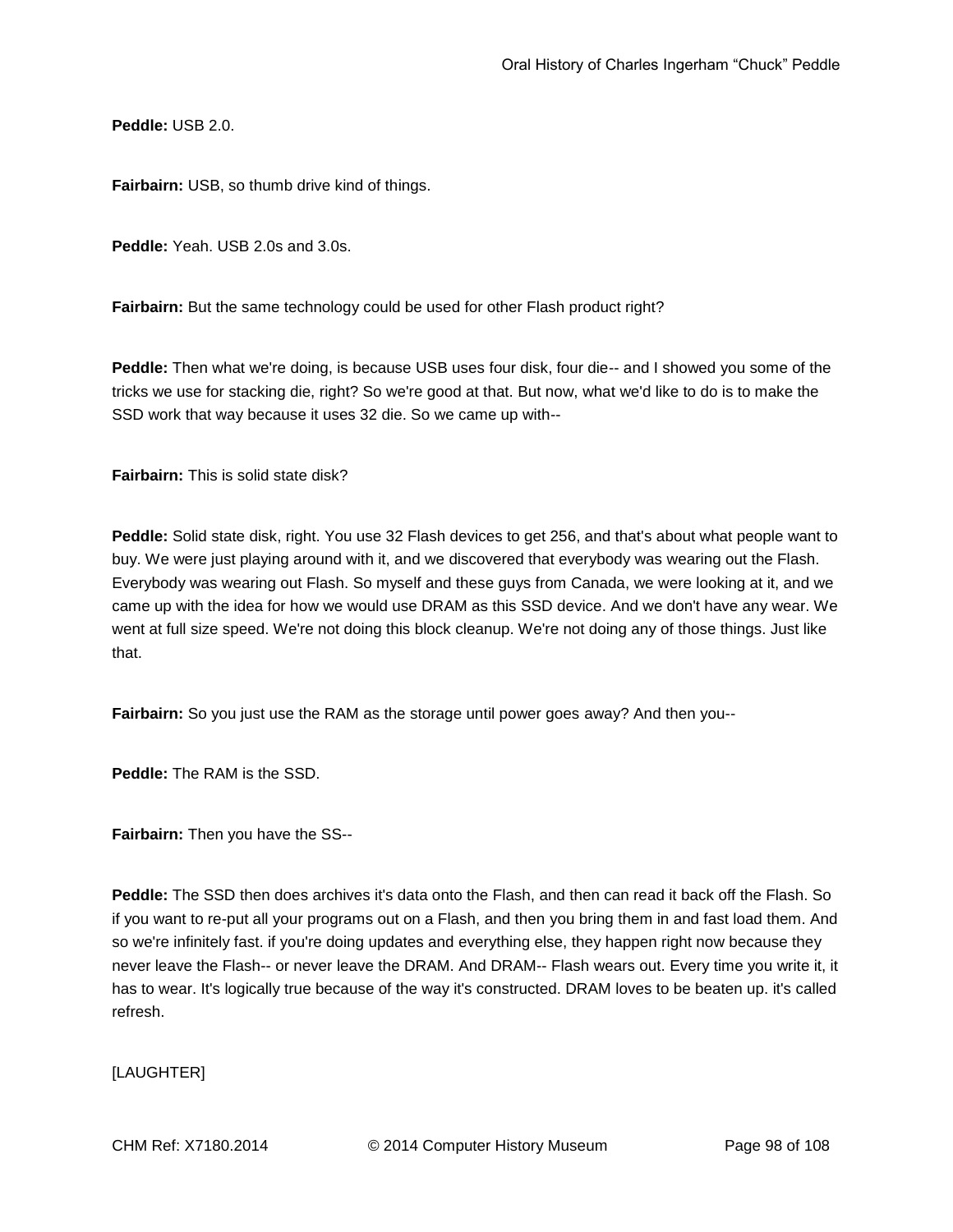**Fairbairn:** It has to be refreshed.

**Peddle:** So by definition, you can't-- SATA runs 600 megahertz. DRAMs run a minimum of 800 megahertz now You can mostly get 1600, but I'm always as fast as SATA And if you're want a double SATA Good. USB 3.0 is a little slower? All of those devices I'm just faster than. Yeah, that's the product we're working on now.

**Fairbairn:** And that will be going into production shortly?

**Peddle:** No, no. We've got to get the controller for the SSD. That'll take us most of the rest of the year to do if we get funded. It takes a lot of money to do those.

Because you have to buy-- it costs like \$2 million just for the IP to do SATA. You'd be crazy-- you can't develop that stuff. So you go to Synopsys, and you pay them \$2 million. And now all of a sudden you can use DDR3. And you can use-- then you've got a development activity which is cheaper than that \$4 million, but you have to raise enough money to do that. And we're in the process of doing that.

**Fairbairn:** Does that cover what's happened over the last 20 years?

**Peddle:** Afraid so.

**Fairbairn:** OK.

**Peddle:** Haven't had much.

[LAUGHTER]

**Fairbairn:** Just make a lot of money from clever--

**Peddle:** No, no, no. We made money clever, and then we gave it all back because of the fact that we tried to save the companies. And we'd use the-- the money had kind of vanished along the way because we were trying to do too many things at once.

I was, over at Tandem. We were trying to do too many things at once and they took the cash. And this product, we've been self-funding up until now.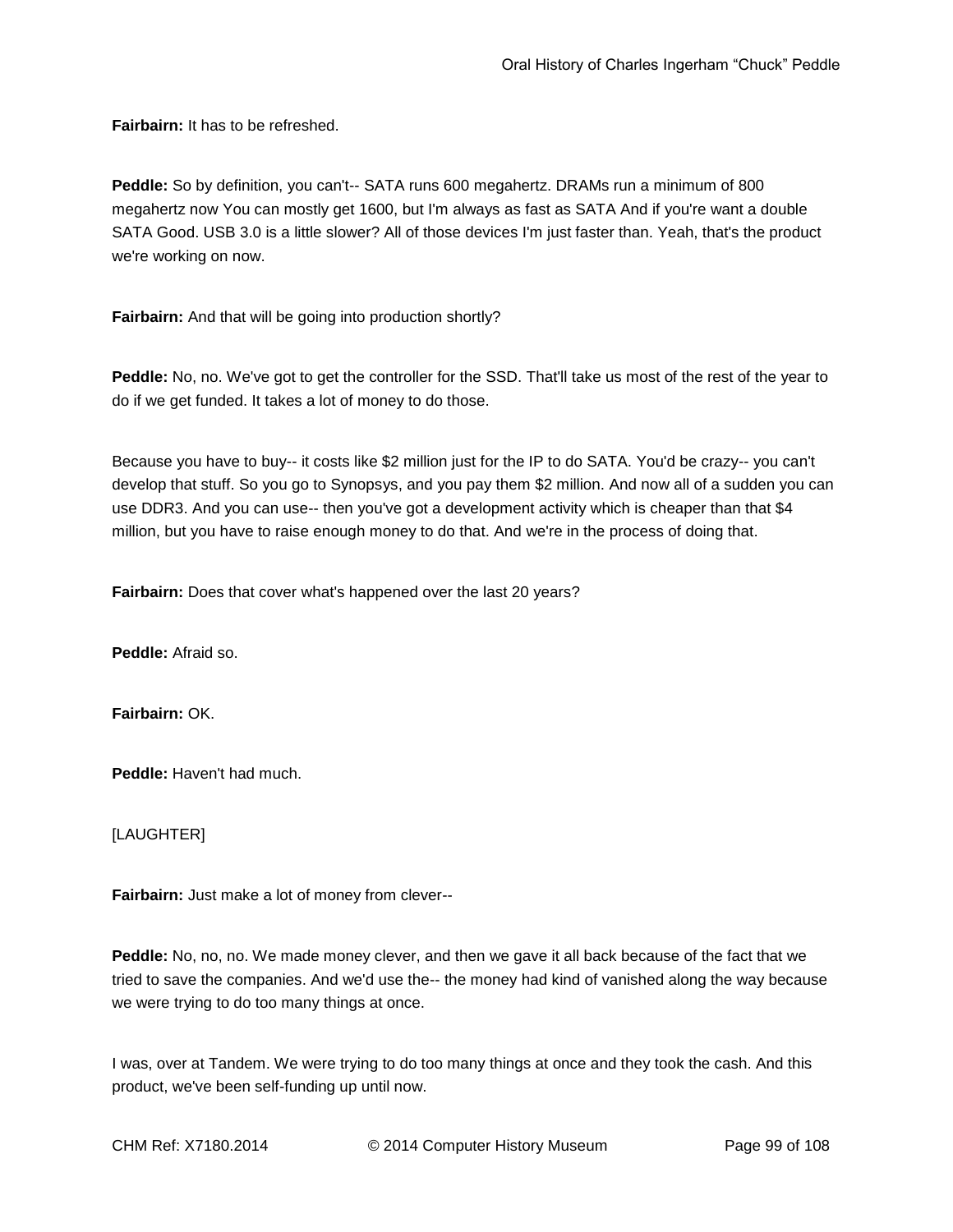**Diamond:** Are you using a 6502?

**Peddle:** I got 11 6502s on the controller. One 6502 on the USB controller. And the reason there's 11, is because I put each USB controller-- I put eight USB controllers-- on the SSD controller.

So I've got all the Flash problems solved. I've got them solved. Proven them in production, so I don't have to deal with Flash problems. I'm only dealing with SATA problems.

Because this is what distributed intelligence is about. If I get the problem solved, move it over here, it's done. I put eight of them on-- they're eight-- they run in parallel, they're very fast because they're running in parallel, so I can run at full sized speeds to write and read if I need to. Then I got a couple processors- one processor managing DRAM, one processor managing the system. And maybe a third one managing the data bus.

But probably 10. It's probably going to be 10 processors. And the processors is so small-- back to my good old 6502-- the processor is so small that nobody notices that we're putting 10 of them in. The RAM and ROM take more space than that.

If you were going to build a 16 wide arm, you'd have all that extra RAM and ROM too. The 6502 is most efficient on memory and most efficient on ROM of any of the architectures on the market today. So I get small ROMs and small RAMS and do a job. And that job is unique.

It's only that job. And each of these processors are not multitasking. They're doing their job, and they talk to somebody else who tells them something else.

It's I/O communication. So it's all DMA-- which just to remind you-- we've got several patents filed on DMAs. And the handshake, we've got some handshaking to do, but SATA has got a set of rules. So you basically let the master processor--

**Fairbairn:** What has a set of rules? SATA the sending commands, SATA.

**Diamond:** SATA, [INAUDIBLE].

**Peddle:** I'm sorry?

**Diamond:** SATA.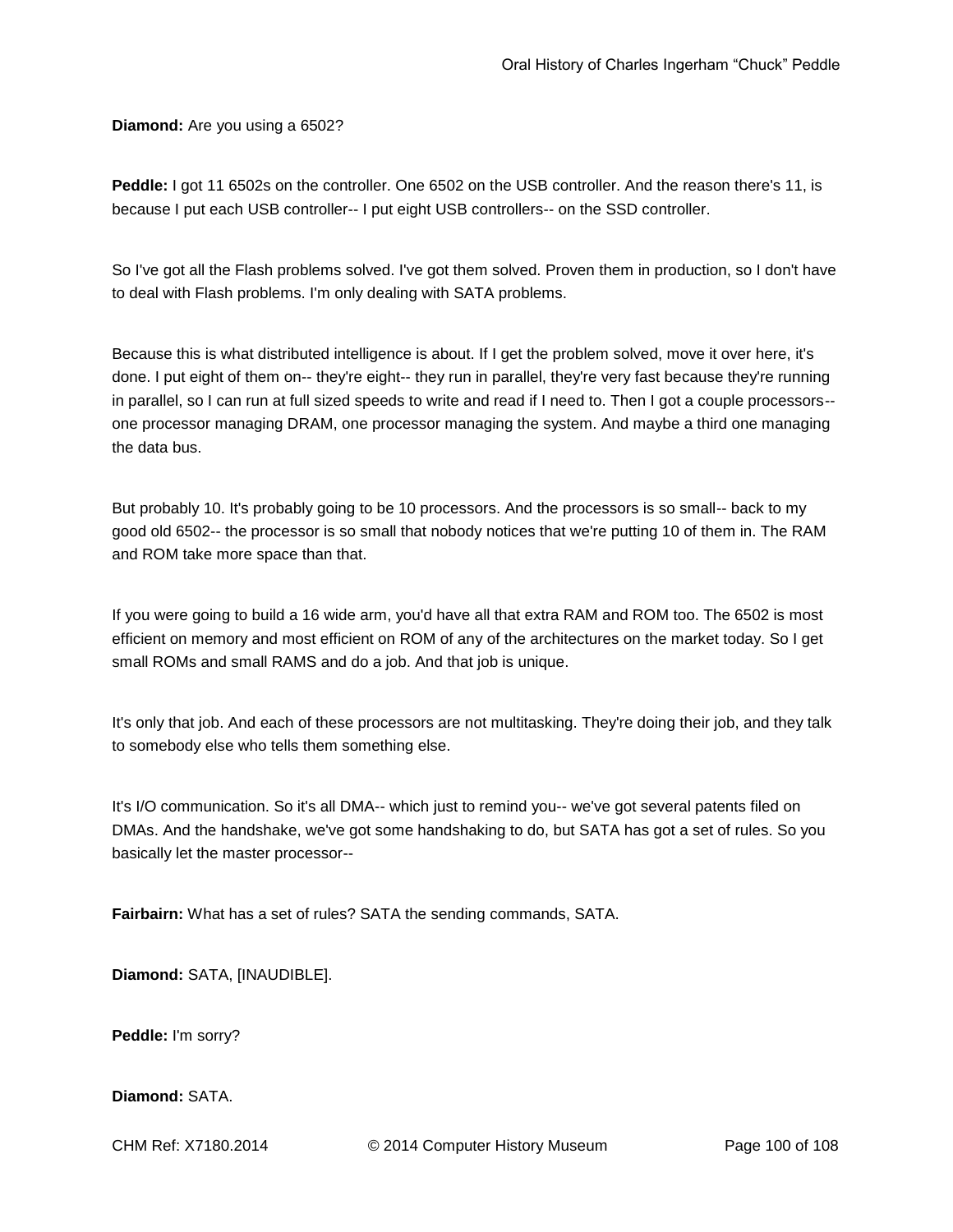**Fairbairn:** What is SATA?

**Peddle:** S-A-T-A.

**Fairbairn:** Oh, oh. SATA.

**Diamond:** The disk interface.

**Fairbairn:** The disk interface.

**Peddle:** Right. It's basically rewrite. Think about it. There's not much else. There's a couple error detections and everything else. So it's not like you've got this enormous stuff to decode. The master controller gets a command. And it tells the DRAM, hook that DRAM up, and here's how much is coming. And then the DMA loads it and we're done. And then if we want to send it back, get a command that says, write all this. We hook it up to DMA and let the DMA write it back.

**Diamond:** And you've got a super capacitor in there for your [INAUDIBLE]?

**Peddle:** Yeah. USB. Yeah. super capacitors are one of those technologies that's happened, and it really works, and it's not expensive.

**Fairbairn:** Just as back-up power, that's what it is.

**Peddle:** No, it's the power that it takes to write. When you lose the power you have to write everything to disk. When you just do it severely. Dump. Right? Eight gigabytes, which is not that much to dump.

And then when you start back up, you bring all the eight gigabytes back in. And the snapshot logic that you're using to be able to recover if there's a power down, everything else is all built into the software. In combination in the PC and in your drive. With all that processor power, I can do a lot myself.

**Fairbairn:** OK, maybe to wrap up, you've been active in the computer-- in the personal computer- business from its beginning. You've helped launch it.

**Peddle:** I wanted to make a comment that the only-- one of the major reasons-- I'm doing this DRAM SSD-- in addition to just making a lot of money-- is because I think with all the features we can build in-- if Microsoft will work with us-- I think we can do a new, very low cost combination tablet by somebody like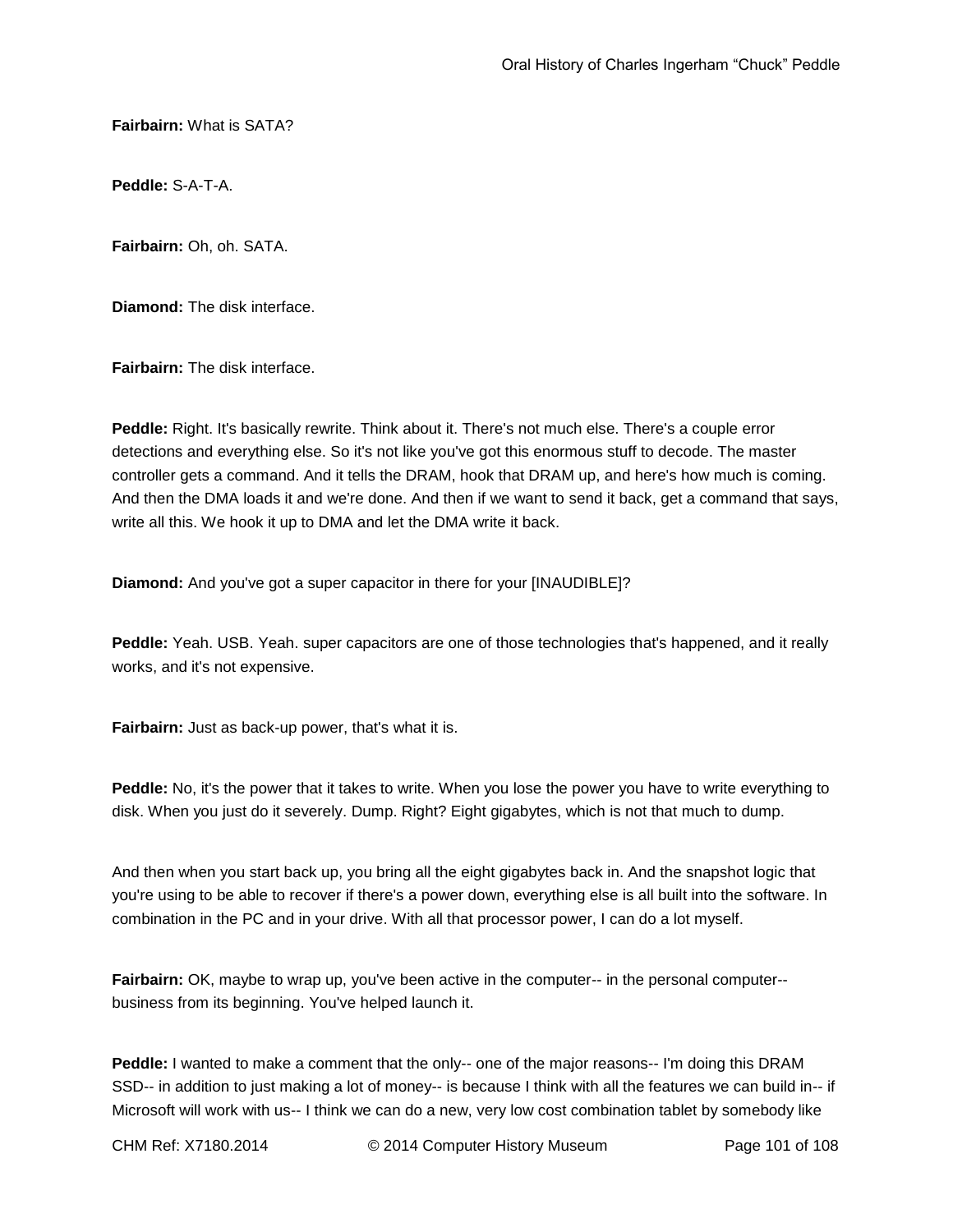Lenovo or HP. That will sell for \$300, \$400 and it will kick the crap out of a Mac Air in terms of performance and price. And I think there's 1.6 million-- billion-- PC users that have not upgraded for the last three or four years. I don't know if you've been following that statistic.

**Fairbairn:** No I didn't true.

**Peddle:** It's true. They just haven't been upgrading. Why upgrade? Windows 8 was a disaster. I got stuck with having a Windows 8 notebook to replace my previous notebook because my notebook died. And they wouldn't sell me one without Windows 8. They've slowly cleaned it up a little bit, but Microsoft has done terrible things with the operating system. And they haven't done anything about the performance. The dis-performance just--

**Diamond:** It's worse.

**Peddle:** And the recovery gets worse. They just totally ignored the things that made the PC happen in the first place. Remember I told you the first time we put the hard disk on, people said, oh geez, look at how it works?

Nowadays they look at the Mac and its works faster than the PC. Why? Because they're not doing the right software. And because they don't have the right controller. This new controller is-- if we're going to do a project working with a couple large OEMs to see if we can get those 1.6 billion people buying new computers.

**Fairbairn:** And you'll give them something with much higher performance at a very low cost?

**Peddle:** Right. Yeah, if you look at the tablet combinations they're \$300, \$400. My SSD doesn't cost much more than a normal-- it costs less than a normal SSD-- and it costs not much more than a hard drive. We're giving them all this performance at roughly the same price.

And something that really feels-- and by the way-- how we're doing the disk operating system, it's going to feel just like it did before. Right? You're going to ch-ch-ch ch-ch-ch, right?

**Fairbairn:** Feel responsive.

**Peddle:** Disk is never going to be in your way. It's always going to be there faster than you. Which isn't true today.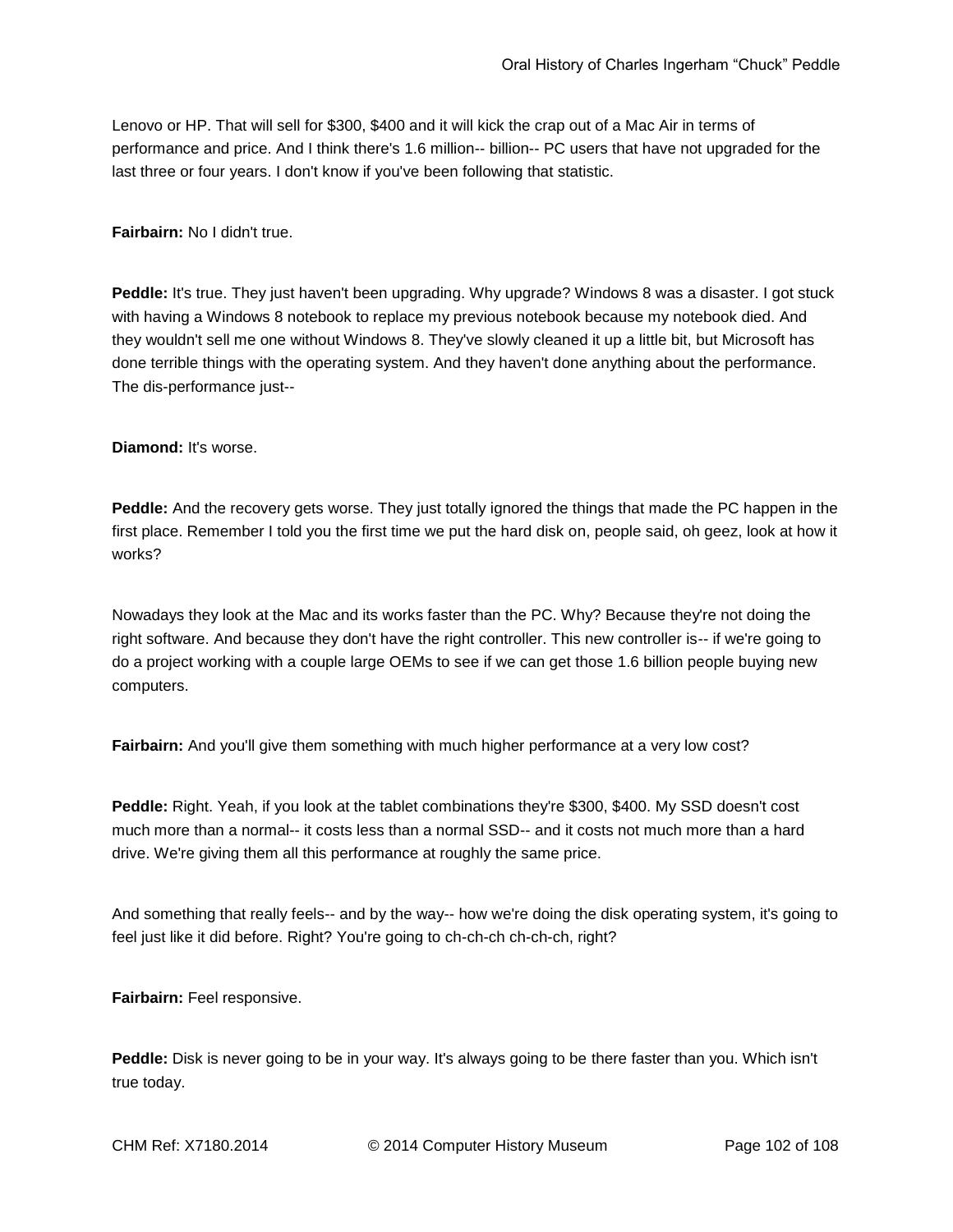# [LAUGHTER]

## **Fairbairn:** No, it's not.

**Peddle:** With the architecture we've got, that's simple to do. So that's what we're trying to do. I can sell a lot of this product. I can all the product I can build with partials and make money.

And we'll make good money, but I want to see the industry start again, to answer your question. So what I'm doing, is I'm doing a licensing thing trying to get the semiconductor companies, and guys like Seagate and others-- that are currently supplying the market-- to supply the high volume. I'll supply the lower volume. But using their architecture.

Because I really want to see the PC business come back. I watched Charlie Rose beat up on Bill Gates when Jobs was still alive. And he was telling Gates, what are you doing about the fact that Jobs is kicking you?

## [LAUGHTER]

**Peddle:** And Bill didn't have a great answer. He's a very polite guy, but he didn't have a great answer. Because at that point, it looked like Steve-- that Apple-- was just beating the crap out of Microsoft.

And then of course Microsoft screwed around to match a tablet, which they didn't do. And tried to match a phone, which I guess they haven't done yet. Instead of going back and saying hey, the fundamental thing we built was this wonderful PC. Let's go back and make it a wonderful PC again. And oh by the way, we can make a good tablet then as a derivative.

Because there's some things that you want to do on a tablet. So if you've got the two, I can plug it in, it runs Excel, or I can write a presentation, bring the presentation in and show it to everybody using the tablet, that's the right combination. And it's already there. I actually proposed that idea to Microsoft two, three years ago, and they just ignored me. We hope that now with new management they might get more interest.

**Fairbairn:** So is there anything-- any other questions you had Steve? Chuck we've sort of worn you out talking for the last four or five hours.

**Peddle:** No, I like talking about this story.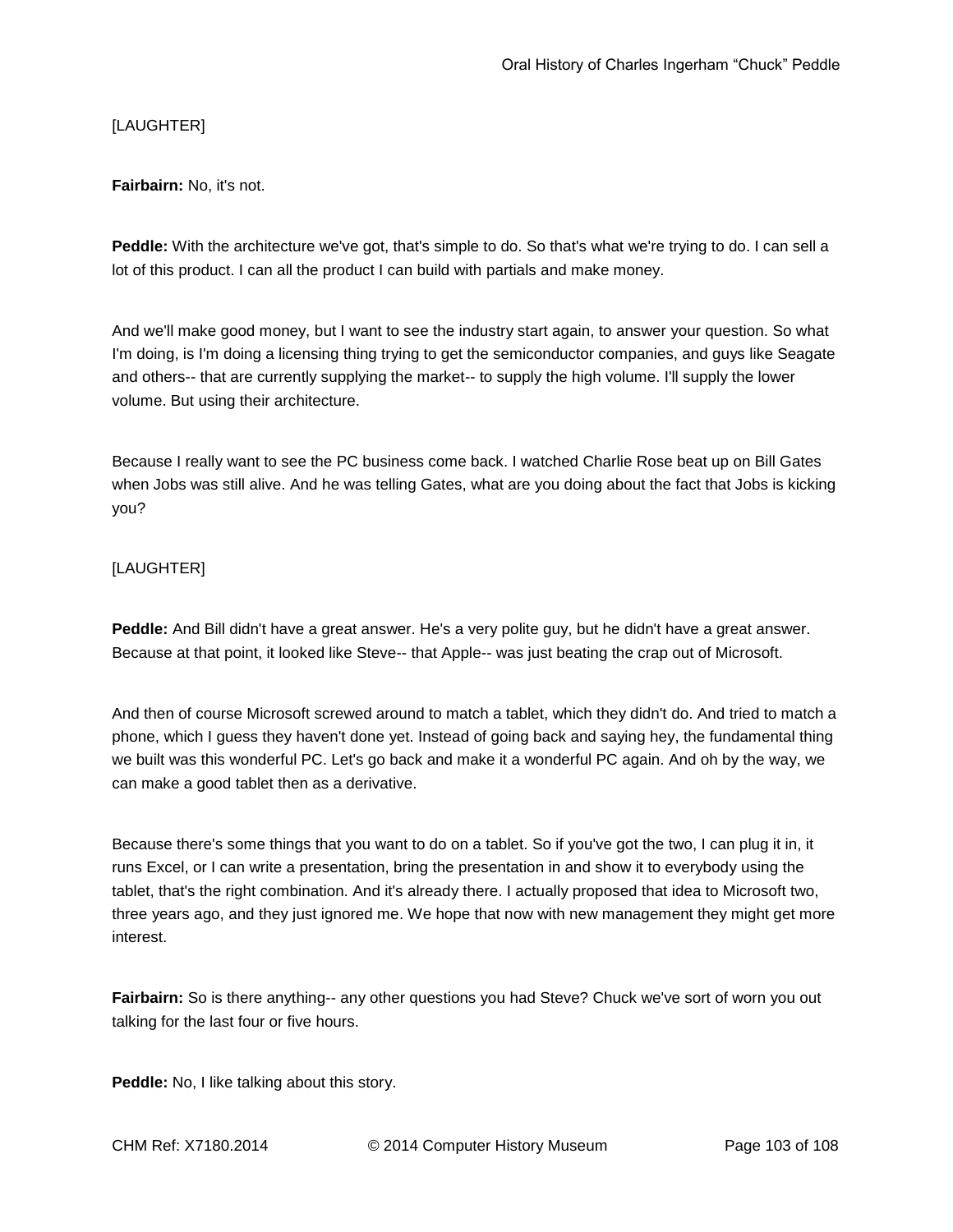# [LAUGHTER]

**Fairbairn:** Are there any other major things that I missed? That you--

**Peddle:** Did I get rid of the fact-- I want to really emphasize-- and I'm going to try to get Wikipedia to listen-- we did the first hard disk drive. I think you've got documentation here for the MS DOS machines. I think you've got stuff that I've given you that is write ups.

And if you look at the literature from that time, it was done right after COM-DEX in '70-- in '82 and '83. The idea that Apple invented the personal computer? They literally were following us around. They followed [? Sooting ?] around on the other one, and they followed the rest of us around on the other. And that's OK. The Mac--

**Fairbairn:** Just want to get the story straight.

**Peddle:** No, the Mac was a rip off from [Xerox] PARC.

**Fairbairn:** Everybody admits that.

**Peddle:** What?

**Fairbairn:** Everybody acknowledges that one.

**Peddle:** Yeah. But it was a great idea. And he forced Microsoft to do the same thing, so our PCs were better. And so that was a very important step.

And I'll give Steve the credit for having forced it. Because PARC couldn't make it happen. People at PARC say they couldn't make it happen. Xerox just wasn't going there at that time.

So Steve made it happen. But so did Gates. Windows is-- I think can be-- superior to Apple's product. But they're both good because they're using the PARC interface.

With all due respect, you were at PARC. I don't know what major new things they've done. Can you tell me what's really that much better than what they did at PARC? I mean I saw STAR.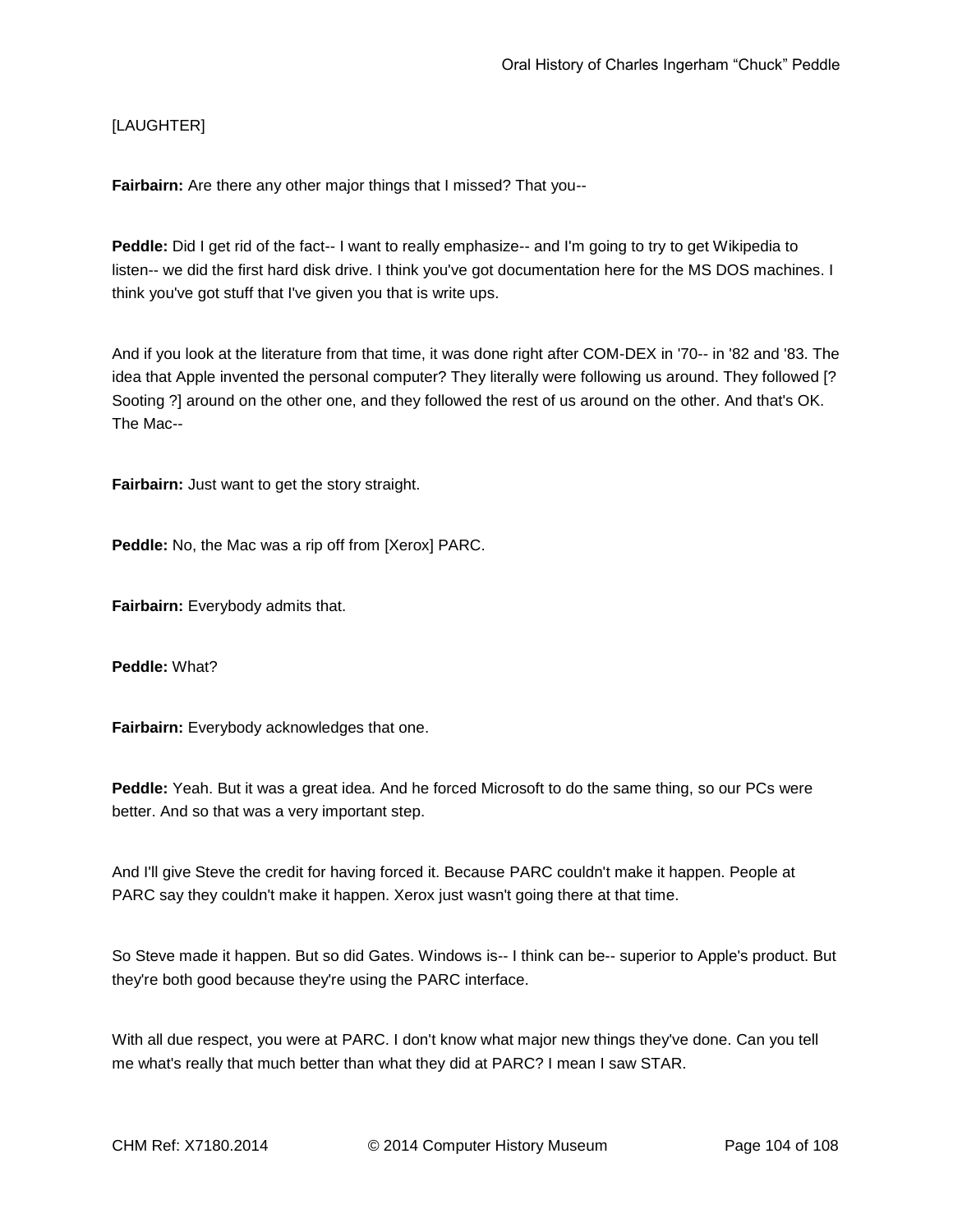**Fairbairn:** Fundamentally it's all the same. All the things that we associate with the modern PC including bitmap display, Windows, mouse, laser printing, file storage, Ethernet, all existed and were demonstrable in 1973, 1974.

**Peddle:** Yeah. I mean STAR was a great product. And you had all that stuff in it. And Xerox deserves the credit. They never got it, but they deserve the credit.

**Fairbairn:** Just my observation, is that people say Apple made a success of it. But even in 1984-- 10 years after PARC had it-- the Apple-- the Mac-- was not a huge success. It was too expensive and so forth. And it really wasn't until early '90s that that technology really took off in the form of Windows. That was 20 years after it was demonstrated.

**Peddle:** By the way, the world believes that Mac was great and sold a lot. They didn't sell a lot. They didn't sell until Adobe.

**Fairbairn:** Well the printer, and that's also Xerox technology.

**Peddle:** Adobe made the Mac work. And by the way, every artist, landscaper today-- the people who own Macs today are mostly artists. My girlfriend is a landscape designer. I gave her four free PCs and she still has a Mac. Because they really love what Apple does. That made the Mac. Apple too, by the way, was getting its butt kicked by Radio Shack in Europe and US and us in Europe, until VisiCalc was on it.

**Fairbairn:** Yeah, VisiCalc really was a home run for them.

**Peddle:** VisiCalc is what pulled the Apple in. And by the way, that's great. Because what they--

**Diamond:** That became business.

**Peddle:** What?

**Diamond:** That became a business tool.

**Peddle:** Yeah, and that's what reason the MS DOS machines took off as well as they did. Because people had started using them as VisiCalc. They'd used them as BASIC for their tools, but VisiCalc--

**Fairbairn:** Needed a killer app.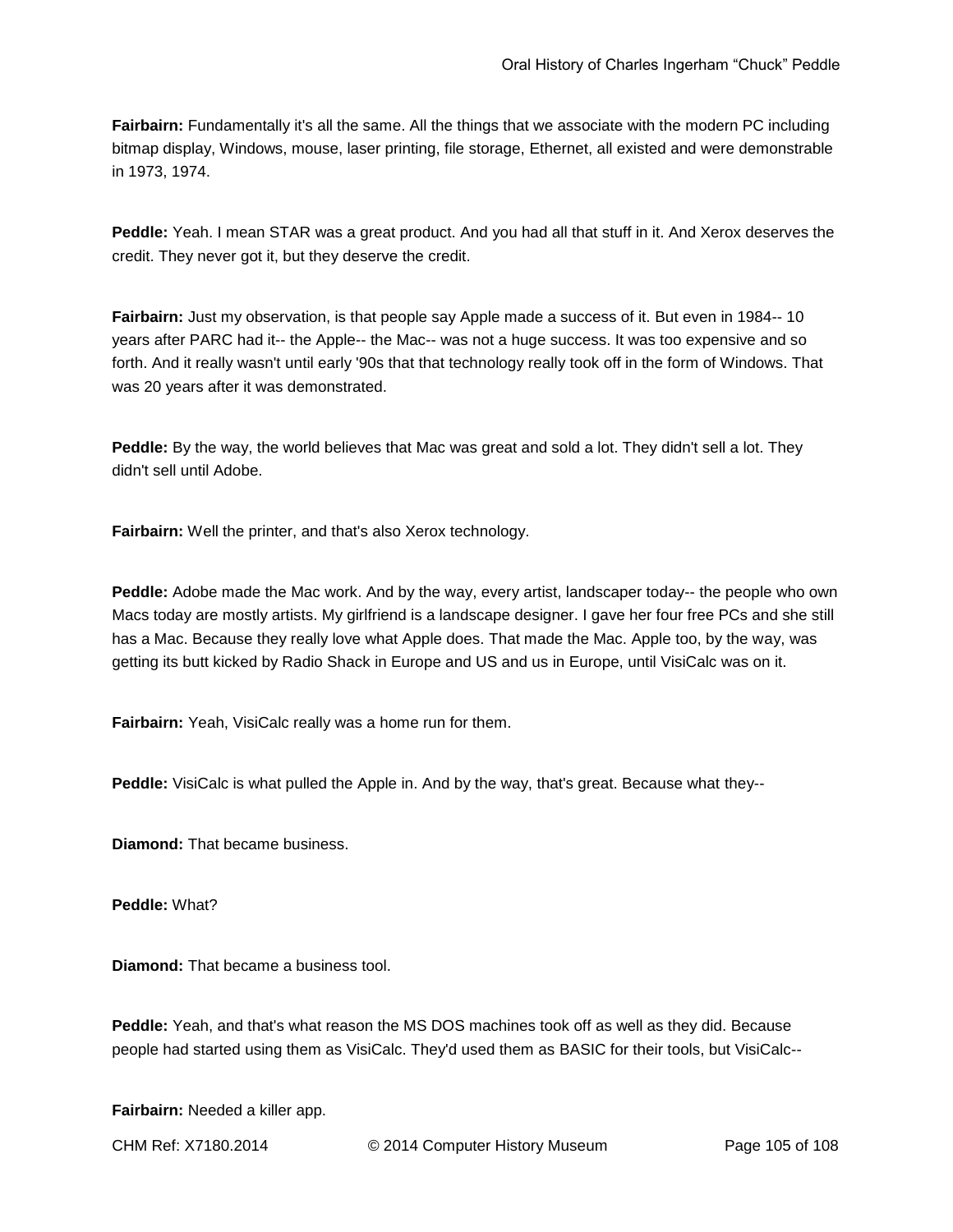**Peddle:** Well more importantly, VisiCalc was the first piece of software that was unique to the PC. I'll be happy to prove that if you want.

**Fairbairn:** Didn't exist before, right?

**Peddle:** I'll be happy to prove that if you want. It's really true. Those guys at VisiCalc deserve the credit. Because Excel and Lotus were just takeoffs on what they do.

**Diamond:** They were ahead with the Windows scenario they couldn't make a practical version. They had that full model ahead of Windows but they--

**Peddle:** But my only point was that VisiCalc itself-- dreamed up by these two kids at Harvard that didn't do Facebook-- these two guys came up with a unique capability. That today we wouldn't do without. I mean how would you try to do something like a spreadsheet without that? I mean, they changed the way you use computers. And it was only personal computers.

**Diamond:** That was the first application many people in business ever used on a personal computer.

**Peddle:** Yeah, because it was unique to the personal computer.

**Diamond:** And it was also something they understand, because it was a computer analog of something they used to do on a piece of paper.

**Peddle:** Yeah but on a piece of paper you never had-- I was in the computer business forever.

**Fairbairn:** Right. Never existed on a mainframe or anything like that.

**Peddle:** We never had anything like that on the mainframe, period. Even on a Tandon machine. Never happened. Visicalc was unique. OK.

**Fairbairn:** So any other last stories? Any other last points you want to make?

**Peddle:** I just wanted to make sure that we-- and I think I've given credit to Davidow, I hope? If I haven't given credit to [Bill] Davidow. He's the one that made the 8088, the real basis for MS DOS. Gates of course did a whole bunch of different things that were important. Siler of course, Fagans, I've talked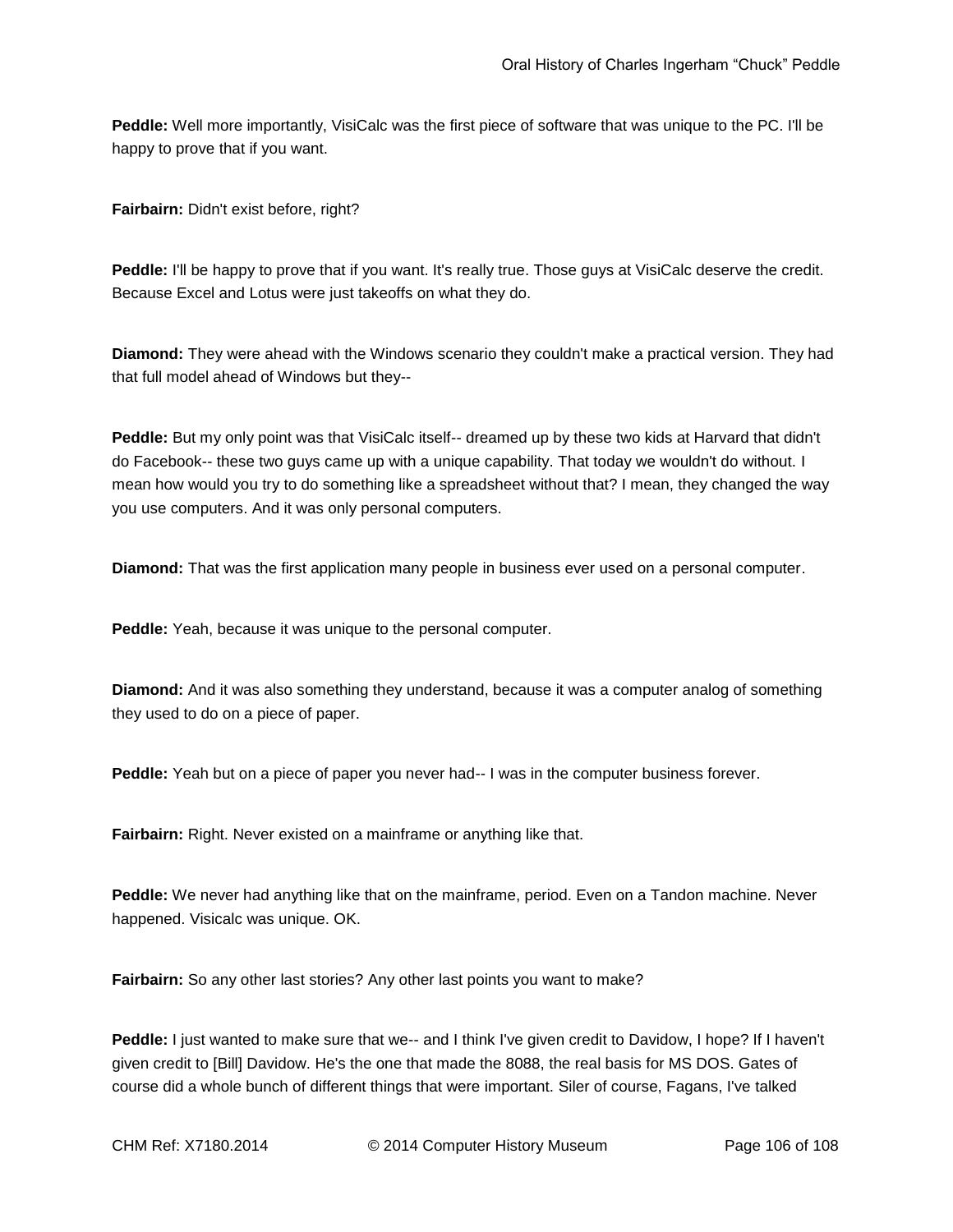about. Glenn Stark, Scott Patterson were the guys who were doing the disk stuff that made this all happen.

I want to make sure I've given proper credit. Bill Mensch of course has already been getting credit because he did 6502, and has made a fortune off of it. Rod who is now dead. He was one of the guys who did it. [INAUDIBLE] were the guys that helped me do the 6502. and Terry Holt who is still in the PC business. John Paivinen, I can't say enough about John Paivinen.

**Fairbairn:** Sounds like he was a major character.

**Peddle:** Yeah. Well John Paivinen is a character and a major character in his own right.

**Fairbairn:** A major player, a major contributor.

[LAUGHTER]

**Peddle:** A major character.

**Fairbairn:** We don't mean to be slighting him in any way.

**Peddle:** No, no, no. He is a special guy and I hope you get a chance to talk to him.

**Fairbairn:** Yeah, we'll definitely look him up.

**Peddle:** He's not-- he's older-- but I think he's probably pretty fit. So he's probably still around. Who else, did I miss anybody? I don't think so.

I think-- the two Japanese guys, Uterakura who made the Commodore 64 and VIC 20 happen. Fujiyama and Augi who were the two Japanese guys we used. They made the original PET thing work with us.

And the Japanese were a very important part of all that. Yaz Uterakura gets no credit at all by the way, for the C64. Anymore than [? Siler ?] who invented the [INAUDIBLE], gets any credit. So if you sometime or another want to talk to [? Sile, ?] fine.